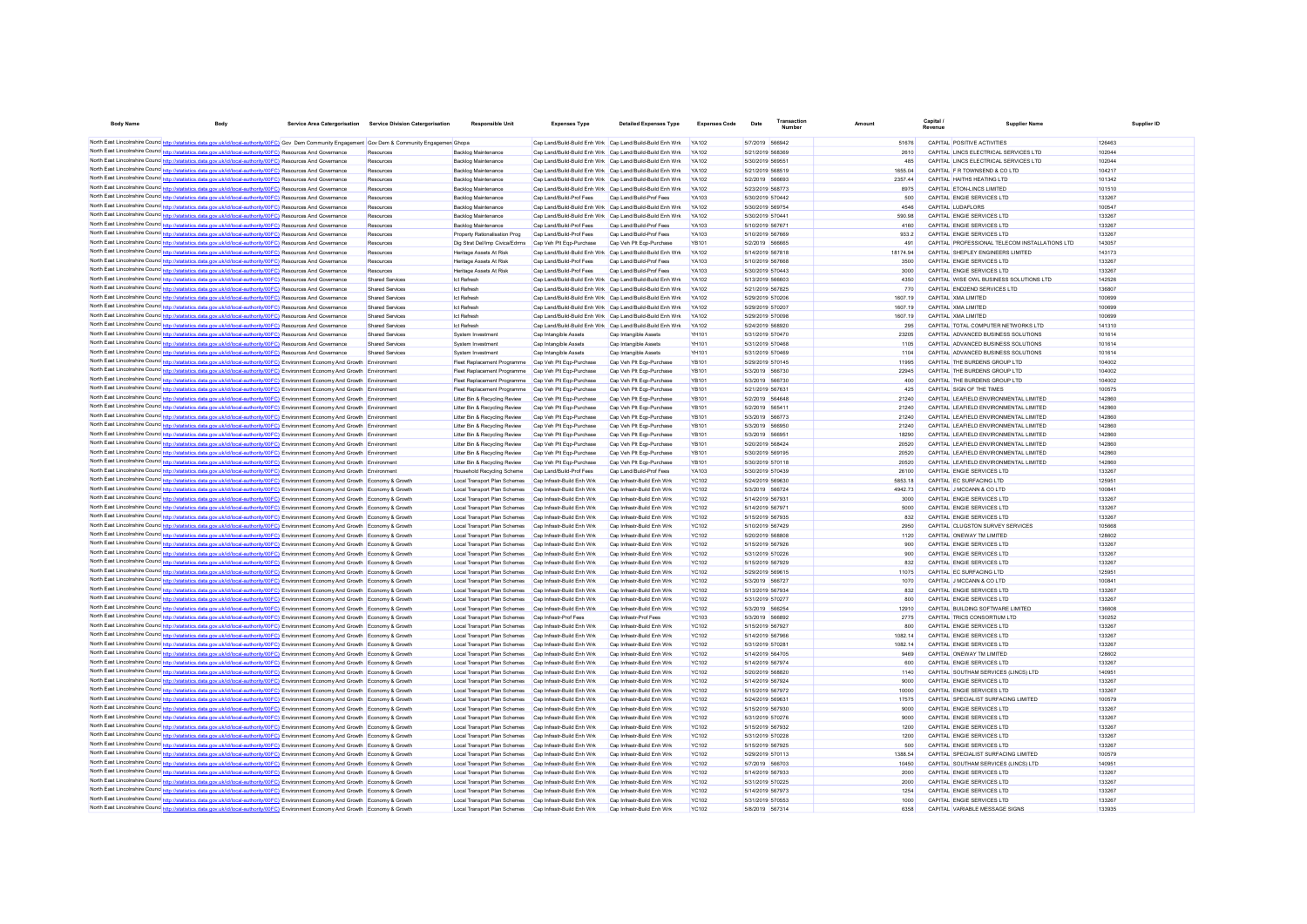| <b>Body Name</b>                          | <b>Body</b>                                                                                                                                                                                                                                                                                                         | Service Area Catergorisation Service Division Catergorisation | <b>Responsible Unit</b>                                                                                              | <b>Expenses Type</b>                                                                  | <b>Detailed Expenses Type</b>                                                                                          | <b>Expenses Code</b>         | Transaction<br>Date                  | Amoun                | Capital / | <b>Supplier Nam</b>                                                                  | Supplier ID      |
|-------------------------------------------|---------------------------------------------------------------------------------------------------------------------------------------------------------------------------------------------------------------------------------------------------------------------------------------------------------------------|---------------------------------------------------------------|----------------------------------------------------------------------------------------------------------------------|---------------------------------------------------------------------------------------|------------------------------------------------------------------------------------------------------------------------|------------------------------|--------------------------------------|----------------------|-----------|--------------------------------------------------------------------------------------|------------------|
|                                           |                                                                                                                                                                                                                                                                                                                     |                                                               |                                                                                                                      |                                                                                       |                                                                                                                        |                              |                                      |                      |           |                                                                                      |                  |
|                                           | North East Lincolnshire Counc <sup>1</sup> http://statistics.data.gov.uk/id/local-authority/00FCJ Environment Economy And Growth Economy & Growth<br>North East Lincolnshire Counc <sup>1</sup> http://statistics.data.gov.uk/id/local-authority/00FC3 <sup>1</sup> Environment Economy And Growth Economy & Growth |                                                               | Local Transport Plan Schemes<br>Clee Hif Townscape Heritage                                                          | Cap Infrastr-Build Enh Wrk<br>Cap Infrastr-Prof Fees                                  | Cap Infrastr-Build Enh Wrk<br>Cap Infrastr-Prof Fees                                                                   | <b>YC102</b><br>YC103        | 5/13/2019 567968<br>5/21/2019 568947 | 4062.57<br>1471 94   |           | CAPITAL ENGIE SERVICES LTD<br>CAPITAL ENGIF SERVICES LTD                             | 133267<br>133267 |
|                                           | North East Lincolnshire Counc http://statistics.data.gov.uk/id/local-authority/00FC) Environment Economy And Growth Economy & Growth                                                                                                                                                                                |                                                               | Gllep Junction Improvement                                                                                           | Cap Infrastr-Build Enh Wrk                                                            | Cap Infrastr-Build Enh Wrk                                                                                             | <b>YC102</b>                 | 5/24/2019 569621                     | 3365                 |           | CAPITAL GREEN SIGNALS CONSULTING LTD                                                 | 142603           |
|                                           | North East Lincolnshire Counc http://statistics.data.gov.uk/id/local-authority/00FC) Environment Economy And Growth Economy & Growth                                                                                                                                                                                |                                                               | Gllep Junction Improvement                                                                                           | Cap Infrastr-Build Enh Wrk                                                            | Cap Infrastr-Build Enh Wrk                                                                                             | <b>YC102</b>                 | 5/23/2019 569592                     | 825                  |           | CAPITAL GREEN SIGNALS CONSULTING LTD                                                 | 142603           |
|                                           | North East Lincolnshire Counc <sup>1</sup> http://statistics.data.gov.uk/id/local-authority/00FC) Environment Economy And Growth Economy & Growth                                                                                                                                                                   |                                                               | Gliep Junction Improvement                                                                                           | Can Infrastr-Build Enh Wrk                                                            | Can Infrastr-Build Enh Wrk                                                                                             | YC102                        | 5/8/2019 561311                      | 1016                 |           | CAPITAL ENGIF SERVICES LTD                                                           | 133267           |
|                                           | North East Lincolnshire Councint the ://statistics.data.gov.uk/id/local-authority/00FC) Environment Economy And Growth Economy & Growth                                                                                                                                                                             |                                                               | Gliep Junction Improvement                                                                                           | Cap Infrastr-Build Enh Wrk                                                            | Can Infrastr-Build Enh Wrk                                                                                             | YC102                        | 5/15/2019 567967                     | 12000                |           | CAPITAL ENGIF SERVICES LTD                                                           | 133267           |
|                                           | North East Lincolnshire Counc http://statistics.data.gov.uk/id/local-authority/00FC) Environment Economy And Growth Economy & Growth                                                                                                                                                                                |                                                               | Gliep Junction Improvement                                                                                           | Cap Infrastr-Build Enh Wrk                                                            | Can Infrastr-Build Enh Wrk                                                                                             | YC102                        | 5/24/2019 568807                     | 960                  |           | CAPITAL ONEWAY TM LIMITED                                                            | 128602           |
|                                           | North East Lincolnshire Counc http://statistics.data.gov.uk/id/local-authority/00FC) Environment Economy And Growth Economy & Growth                                                                                                                                                                                |                                                               | Shiip Scheme                                                                                                         | Cap Infrastr-Prof Fees                                                                | Cap Infrastr-Prof Fees                                                                                                 | <b>YC103</b>                 | 5/17/2019 565996                     | 3307.37              |           | CAPITAL DIVA CREATIVE LTD                                                            | 138748           |
|                                           | North East Lincolnshire Counc http://statistics.data.gov.uk/id/local-authority/00FC) Environment Economy And Growth Economy & Growth<br>North East Lincolnshire Counc http://statistics.data.gov.uk/id/local-authority/00FC) Environment Economy And Growth Economy & Growth                                        |                                                               | Shiip Scheme<br>Shiip Scheme                                                                                         | Cap Infrastr-Build Enh Wrk<br>Cap Infrastr-Prof Fees                                  | Cap Infrastr-Build Enh Wrk<br>Cap Infrastr-Prof Fees                                                                   | <b>YC102</b><br><b>YC103</b> | 5/30/2019 570291<br>5/16/2019 568343 | 1540<br>1962.6       |           | CAPITAL NORTHERN POWERGRID (YORKSHIRE) PLC<br>CAPITAL ANGLIAN WATER SERVICES LIMITED | 108328<br>125923 |
| North East Lincolnshire Counc http://etat | istics data gov uk/id/local-authority/00EC). Environment Fconomy And Growth. Economy & Growth                                                                                                                                                                                                                       |                                                               | Shiin Scheme                                                                                                         | Can Infrastr-Prof Fees                                                                | Can Infrastr-Prof Fees                                                                                                 | YC103                        | 5/21/2019 568948                     | 818636               |           | CAPITAL ENGIF SERVICES LTD                                                           | 133267           |
|                                           | North East Lincolnshire Counc <sup>1</sup> nttp://statistics.data.gov.uk/id/local-authority/00FC) Environment Economy And Growth Economy & Growth                                                                                                                                                                   |                                                               | Shiip Scheme                                                                                                         | Cap Infrastr-Prof Fees                                                                | Cap Infrastr-Prof Fees                                                                                                 | <b>YC103</b>                 | 5/30/2019 570449                     | 8186.36              |           | CAPITAL ENGIE SERVICES LTD                                                           | 133267           |
|                                           | North East Lincolnshire Counce http://statistics.data.gov.uk/id/local-authority/00FC) Environment Economy And Growth Economy & Growth                                                                                                                                                                               |                                                               | Shiip Scheme                                                                                                         | Cap Infrastr-Build Enh Wrk                                                            | Cap Infrastr-Build Enh Wrk                                                                                             | <b>YC102</b>                 | 5/22/2019 569257                     | 121434 91            |           | CAPITAL COLAS SIAC LTD                                                               | 100605           |
| North East Lincolnshire Councines. Its    | s.data.gov.uk/id/local-authority/00FC) Environment Economy And Growth Economy & Growth                                                                                                                                                                                                                              |                                                               | Shiip Scheme                                                                                                         | Cap Infrastr-Build Enh Wrk                                                            | Cap Infrastr-Build Enh Wrk                                                                                             | <b>YC102</b>                 | 5/13/2019 568020                     | 430                  |           | CAPITAL NORTHERN POWERGRID (NORTHEAST) LTD                                           | 126062           |
|                                           | North East Lincolnshire Counce http://statistics.data.gov.uk/id/local-authority/00FC) Environment Economy And Growth Economy & Growth                                                                                                                                                                               |                                                               | Shiip Scheme                                                                                                         | Cap Infrastr-Prof Fee                                                                 | Cap Infrastr-Prof Fees                                                                                                 | <b>YC103</b>                 | 5/21/2019 568950                     | 8352.14              |           | CAPITAL ENGIE SERVICES LTD                                                           | 133267           |
|                                           | North East Lincolnshire Counc http://statistics.data.gov.uk/id/local-authority/00FC) Environment Economy And Growth Economy & Growth                                                                                                                                                                                |                                                               | Immingham Lock Floor Def Gates Cap Land/Build-Build Enh Wrk Cap Land/Build-Build Enh Wrk                             |                                                                                       |                                                                                                                        | YA102                        | 5/20/2019 568800                     | 682000               |           | CAPITAL ASSOCIATED BRITISH PORTS                                                     | 100834           |
|                                           | North East Lincolnshire Councint the intertional asta dov.uk/id/local-authority/00FC) Environment Economy And Growth<br>North East Lincolnshire Counc http://statistics.data.gov.uk/id/local-authority/00FC) Environment Economy And Growth Economy & Growth                                                        |                                                               | Unlocking The Potential<br>Unlocking The Potential                                                                   | Cap Infrastr-Prof Fees<br>Cap Infrastr-Prof Feer                                      | Cap Infrastr-Prof Fees<br>Cap Infrastr-Prof Fees                                                                       | <b>YC103</b><br><b>YC103</b> | 5/10/2019 567717<br>5/30/2019 570444 | 1190<br>1265         |           | CAPITAL ENGIE SERVICES LTD<br>CAPITAL ENGIE SERVICES LTD                             | 133267<br>133267 |
|                                           | North East Lincolnshire Counc <sup>http://statistics.data.gov.uk/id/local-authority/00FC) Environment Economy And Growth Economy &amp; Growth</sup>                                                                                                                                                                 |                                                               | Unlocking The Potential                                                                                              | Cap Infrastr-Prof Fees                                                                | Cap Infrastr-Prof Fees                                                                                                 | <b>YC103</b>                 | 5/30/2019 570445                     | 803                  |           | CAPITAL ENGIE SERVICES LTD                                                           | 133267           |
|                                           | North East Lincolnshire Counc http://statistics.data.gov.uk/id/local-authority/00FC) Environment Economy And Growth Economy & Growth                                                                                                                                                                                |                                                               | Unlocking The Potential                                                                                              | Cap Infrastr-Prof Fees                                                                | Cap Infrastr-Prof Fees                                                                                                 | <b>YC103</b>                 | 5/21/2019 568011                     | 450                  |           | CAPITAL AJET DRAIN SERVICES                                                          | 102888           |
|                                           | North East Lincolnshire Counc <sup>1</sup> http://statistics.data.gov.uk/id/local-authority/00FC) Environment Economy And Growth Economy & Growth                                                                                                                                                                   |                                                               | Unlocking The Potential                                                                                              | Cap Land/Build-Prof Fees                                                              | Cap Land/Build-Prof Fees                                                                                               | YA103                        | 5/3/2019 562186                      | 1950                 |           | CAPITAL BRIDGET BAKER CONSULTING LTD                                                 | 142368           |
|                                           | North East Lincolnshire Counc <sup>http://statistics.data.gov.uk/id/local-authority/00FC) Environment Economy And Growth Economy &amp; Growth</sup>                                                                                                                                                                 |                                                               | Unlocking The Potential                                                                                              | Cap Infrastr-Build Enh Wrk                                                            | Cap Infrastr-Build Enh Wrk                                                                                             | <b>YC102</b>                 | 5/21/2019 568363                     | 83168.42             |           | CAPITAL C R REYNOLDS (CONSTRUCTION) LTD                                              | 103021           |
|                                           | North East Lincolnshire Counc <sup>http://statistics.data.gov.uk/id/local-authority/00FC) Environment Economy And Growth Economy &amp; Growth</sup>                                                                                                                                                                 |                                                               | <b>Unlocking The Potential</b>                                                                                       | Cap Infrastr-Prof Fees                                                                | Cap Infrastr-Prof Fees                                                                                                 | <b>YC103</b>                 | 5/21/2019 568951                     | 2045.45              |           | CAPITAL ENGIF SERVICES LTD                                                           | 133267           |
|                                           | North East Lincolnshire Counc <sup>1</sup> http://statistics.data.gov.uk/id/local-authority/00FC) Environment Economy And Growth Economy & Growth                                                                                                                                                                   |                                                               | Scartho Road Hosp Junc Imp                                                                                           | Can Infrastr-Build Enh Wrk                                                            | Can Infrastr-Build Enh Wrk                                                                                             | YC102                        | 5/2/2019 564647                      | 59331.91             |           | CAPITAL NORTHERN POWERGRID (YORKSHIRE) PLC                                           | 108328           |
|                                           | North East Lincolnshire Counc <sup>1</sup> http://statistics.data.gov.uk/id/local-authority/00FC) Environment Economy And Growth Economy & Growth                                                                                                                                                                   |                                                               | Coastal Communities Fund                                                                                             | Can Infrastr-Build Enh Wrk                                                            | Can Infrastr-Build Enh Wrk                                                                                             | YC102                        | 5/22/2019 568786                     | 180393.52            |           | CAPITAL PBS CONSTRUCTION (NORTH FAST) LTD                                            | 127459           |
|                                           | North East Lincolnshire Counc <sup>1</sup> http://statistics.data.gov.uk/id/local-authority/00FC) Environment Economy And Growth Economy & Growth                                                                                                                                                                   |                                                               | Coastal Communities Fund                                                                                             | Can Infrastr-Build Enh Wrk                                                            | Can Infrastr-Build Enh Wrk                                                                                             | YC102                        | 5/21/2019 568949                     | 6743.52<br>535 71    |           | CAPITAL ENGIF SERVICES LTD<br>CAPITAL FNGIF SERVICES LTD                             | 133267           |
|                                           | North East Lincolnshire Counc http://statistics.data.gov.uk/id/local-authority/00FC) Environment Economy And Growth Economy & Growth<br>North East Lincolnshire Counc http://statistics.data.gov.uk/id/local-authority/00FC) Environment Economy And Growth Economy & Growth                                        |                                                               | Coastal Communities Fund<br>Coastal Communities Fund                                                                 | Cap Infrastr-Build Enh Wrk<br>Cap Infrastr-Build Enh Wrk                              | Cap Infrastr-Build Enh Wrk<br>Cap Infrastr-Build Enh Wrk                                                               | <b>YC102</b><br><b>YC102</b> | 5/14/2019 567964<br>5/14/2019 566726 | 5649.66              |           | CAPITAL J MCCANN & CO LTD                                                            | 133267<br>100841 |
|                                           | North East Lincolnshire Counc <sup>1</sup> http://statistics.data.gov.uk/id/local-authority/00FC) Environment Economy And Growth Economy & Growth                                                                                                                                                                   |                                                               | Coastal Communities Fund                                                                                             | Cap Infrastr-Build Enh Wrk                                                            | Cap Infrastr-Build Enh Wrk                                                                                             | <b>YC102</b>                 | 5/8/2019 563479                      | 375                  |           | CAPITAL CLUGSTON SURVEY SERVICES                                                     | 105668           |
|                                           | North East Lincolnshire Counc http://statistics.data.gov.uk/id/local-authority/00FC) Environment Economy And Growth Economy & Growth                                                                                                                                                                                |                                                               | Coastal Communities Fund                                                                                             | Cap Infrastr-Prof Fees                                                                | Cap Infrastr-Prof Fees                                                                                                 | <b>YC103</b>                 | 5/21/2019 568457                     | 2950                 |           | CAPITAL WOLFGANG WEILEDER                                                            | 142905           |
|                                           | North East Lincolnshire Counc <sup>1</sup> http://statistics.data.gov.uk/id/local-authority/00FC3 <sup>1</sup> Environment Economy And Growth Economy & Growth                                                                                                                                                      |                                                               | Coastal Communities Fund                                                                                             | Cap Infrastr-Prof Fees                                                                | Cap Infrastr-Prof Fees                                                                                                 | <b>YC103</b>                 | 5/29/2019 570125                     | 2000                 |           | CAPITAL WOLFGANG WEILEDER                                                            | 142905           |
|                                           | North East Lincolnshire Councint true intertions.data.gov.uk/id/local-authority/00FC) Environment Economy And Growth Economy & Growth                                                                                                                                                                               |                                                               | Coastal Communities Fund                                                                                             | Cap Infrastr-Prof Fees                                                                | Cap Infrastr-Prof Fees                                                                                                 | <b>YC103</b>                 | 5/20/2019 568774                     | 2000                 |           | CAPITAL ROLINSON CRAIG LTD                                                           | 143298           |
|                                           | North East Lincolnshire Counc http://statistics.data.gov.uk/id/local-authority/00FC) Environment Economy And Growth Economy & Growth                                                                                                                                                                                |                                                               | Coastal Communities Fund                                                                                             | Cap Infrastr-Prof Fees                                                                | Cap Infrastr-Prof Fees                                                                                                 | <b>YC103</b>                 | 5/31/2019 570482                     | 2950                 |           | CAPITAL ROLINSON CRAIG LTD                                                           | 143298           |
|                                           | North East Lincolnshire Councetto http://statistics.data.gov.uk/id/local-authority/00FC) Environment Economy And Growth Economy & Growth                                                                                                                                                                            |                                                               | A18 Laceby To Ludborough                                                                                             | Cap Infrastr-Build Enh Wrk                                                            | Cap Infrastr-Build Enh Wrk                                                                                             | <b>YC102</b>                 | 5/3/2019 566876                      | 16600                |           | CAPITAL CLUGSTON SURVEY SERVICES                                                     | 105668           |
|                                           |                                                                                                                                                                                                                                                                                                                     |                                                               | A18 Laceby To Ludborough                                                                                             | Cap Infrastr-Build Enh Wrk                                                            | Cap Infrastr-Build Enh Wrk                                                                                             | <b>YC102</b>                 | 5/14/2019 567969                     | 13922.11             |           | CAPITAL ENGIE SERVICES LTD                                                           | 133267           |
|                                           | North East Lincolnshire Counc http://statistics.data.gov.uk/id/local-authority/00FC) Environment Economy And Growth Economy & Growth<br>North East Lincolnshire Counc http://statistics.data.gov.uk/id/local-authority/00FC) Environment Economy And Growth Economy & Growth                                        |                                                               | A18 Laceby To Ludborough<br>Smart Energy For Business                                                                | Cap Infrastr-Build Enh Wrk                                                            | Cap Infrastr-Build Enh Wrk<br>Cap Land/Build-Build Enh Wrk Cap Land/Build-Build Enh Wrk                                | <b>YC102</b><br><b>YA102</b> | 5/31/2019 570279<br>5/14/2019 568056 | 10284.06<br>39275    |           | CAPITAL ENGIE SERVICES LTD<br>CAPITAL ST ANDREWS HOSPICE                             | 133267<br>103069 |
|                                           | North East Lincolnshire Counc http://statistics.data.gov.uk/id/local-authority/00FC) Environment Economy And Growth Economy & Growth                                                                                                                                                                                |                                                               | Smart Energy For Business                                                                                            |                                                                                       | Cap Land/Build-Build Enh Wrk Cap Land/Build-Build Enh Wrk                                                              | <b>YA102</b>                 | 5/2/2019 566585                      | 3197.78              |           | CAPITAL TECHNICA LTD                                                                 | 142414           |
|                                           | North East Lincolnshire Counc http://statistics.data.gov.uk/id/local-authority/00FC) Environment Economy And Growth Economy & Growth                                                                                                                                                                                |                                                               | Smart Energy For Business                                                                                            |                                                                                       | Cap Land/Build-Build Enh Wrk Cap Land/Build-Build Enh Wrk                                                              | <b>YA102</b>                 | 5/10/2019 567637                     | 14599 15             |           | CAPITAL JF WOOSTER CONSTRUCTION (LINCS) LTD                                          | 143213           |
|                                           | North East Lincolnshire Counc <sup>http://statistics.data.gov.uk/id/local-authority/00FC) Environment Economy And Growth Economy &amp; Growth</sup>                                                                                                                                                                 |                                                               | A180 Sth Humb Bank Maior Main Cap Land/Build-Build Enh Wrk   Cap Land/Build-Build Enh Wrk                            |                                                                                       |                                                                                                                        | <b>YA102</b>                 | 5/16/2019 568431                     | 4376365              |           | CAPITAL JMCCANN & CO LTD                                                             | 10084            |
|                                           | North East Lincolnshire Counc http://statistics.data.gov.uk/id/local-authority/00FC) Environment Economy And Growth Economy & Growth                                                                                                                                                                                |                                                               | A180 Sth Humb Bank Maior Main Cap Land/Build-Build Enh Wrk Cap Land/Build-Build Enh Wrk                              |                                                                                       |                                                                                                                        | <b>YA102</b>                 | 5/16/2019 568411                     | 14690 17             |           | CAPITAL J MCCANN & CO LTD                                                            | 10084            |
|                                           |                                                                                                                                                                                                                                                                                                                     |                                                               | A180 Sth Humb Bank Maior Main Cap Land/Build-Build Enh Wrk Cap Land/Build-Build Enh Wrk                              |                                                                                       |                                                                                                                        | <b>YA102</b>                 | 5/23/2019 568811                     | 183997 73            |           | CAPITAL C R REYNOLDS (CONSTRUCTION) LTD                                              | 103021           |
|                                           | North East Lincolnshire Councint the ://statistics.data.gov.uk/id/local-authority/00FC) Environment Economy And Growth Economy & Growth                                                                                                                                                                             |                                                               | A180 Sth Humb Bank Maior Main Cap Land/Build-Build Enh Wrk   Cap Land/Build-Build Enh Wrk                            |                                                                                       |                                                                                                                        | YA102                        | 5/24/2019 568805                     | 3200                 |           | CAPITAL ONEWAY TM LIMITED                                                            | 128602           |
|                                           | North East Lincolnshire Counc <sup>1</sup> http://statistics.data.gov.uk/id/local-authority/00FC) Environment Economy And Growth Economy & Growth<br>North East Lincolnshire Counc <sup>1</sup> http://statistics.data.gov.uk/id/local-authority/00FC) Environment Economy And Growth Economy & Growth              |                                                               | A180 Sth Humb Bank Maior Main Cap Infrastr-Build Enh Wrk<br>A180 Sth Humb Bank Maior Main Cap Infrastr-Build Enh Wrk |                                                                                       | Cap Infrastr-Build Enh Wrk<br>Cap Infrastr-Build Enh Wrk                                                               | <b>YC102</b><br><b>YC102</b> | 5/29/2019 570182<br>5/21/2019 567970 | 10502.31<br>10502.31 |           | CAPITAL ENGIE SERVICES LTD<br>CAPITAL ENGIE SERVICES LTD                             | 133267<br>133267 |
|                                           | North East Lincolnshire Counc http://statistics.data.gov.uk/id/local-authority/00FC) Environment Economy And Growth Economy & Growth                                                                                                                                                                                |                                                               | A180 Sth Humb Bank Maior Main Cap Infrastr-Build Enh Wrk                                                             |                                                                                       | Cap Infrastr-Build Enh Wrk                                                                                             | <b>YC102</b>                 | 5/31/2019 570278                     | 10502.31             |           | CAPITAL ENGIE SERVICES LTD                                                           | 133267           |
|                                           | North East Lincolnshire Counc <sup>1</sup> http://statistics.data.gov.uk/id/local-authority/00FC3 <sup>1</sup> Environment Economy And Growth Economy & Growth                                                                                                                                                      |                                                               | Heritage Action Zone                                                                                                 | Cap Land/Build-Prof Fees                                                              | Cap Land/Build-Prof Fees                                                                                               | YA103                        | 5/30/2019 570257                     | 4800                 |           | CAPITAL FLEET ARCHITECTS LTD                                                         | 143390           |
|                                           | North East Lincolnshire Councint true list state council and a state of the base of the form of the state of the money of the state of the Score of the Score of the Score of the Score of the Score of the Score of the Score                                                                                      |                                                               | Heritage Action Zone                                                                                                 | Cap Land/Build-Prof Fees                                                              | Cap Land/Build-Prof Fees                                                                                               | YA103                        | 5/23/2019 569550                     | 1000                 |           | CAPITAL HERITAGE TRUST OF LINCOLNSHIRE                                               | 110652           |
| North East Lincolnshire Counc http://st   | s data nov uk/id/local-authority/00FC). Public Health And Leisure                                                                                                                                                                                                                                                   | Public Health                                                 | Drug & Alcohol Recovery                                                                                              | Can Land/Build-Build Enh Wrk Can Land/Build-Build Enh Wrk                             |                                                                                                                        | <b>YA102</b>                 | 5/14/2019 567807                     | 464                  |           | CAPITAL LINCS ELECTRICAL SERVICES LTD                                                | 102044           |
|                                           | North East Lincolnshire Counc http://statistics.data.gov.uk/id/local-authority/00FC) Public Health And Leisure                                                                                                                                                                                                      | Public Health                                                 | Drug & Alcohol Recovery                                                                                              | Cap Land/Build-Build Enh Wrk Cap Land/Build-Build Enh Wrk                             |                                                                                                                        | YA102                        | 5/23/2019 568740                     | 855                  |           | CAPITAL NEWGLAZE                                                                     | 100642           |
|                                           | North East Lincolnshire Counc http://statistics.data.gov.uk/id/local-authority/00FC) Public Health And Leisure                                                                                                                                                                                                      | Public Health                                                 | Drug & Alcohol Recovery                                                                                              | Cap Land/Build-Prof Fees                                                              | Cap Land/Build-Prof Fees                                                                                               | YA103                        | 5/10/2019 567670                     | 500                  |           | CAPITAL ENGIE SERVICES LTD                                                           | 133267           |
|                                           | North East Lincolnshire Counc http://statistics.data.gov.uk/id/local-authority/00FC) Public Health And Leisure                                                                                                                                                                                                      | Leisure                                                       | New Leisure Centre At Grimsby                                                                                        | Cap Land/Build-Prof Fees                                                              | Cap Land/Build-Prof Fees                                                                                               | YA103<br><b>YA103</b>        | 5/23/2019 569250                     | 2865                 |           | CAPITAL LEGEND CLUB MANAGMENT SYSTEMS (UK) LTD                                       | 119144           |
|                                           | North East Lincolnshire Counc http://statistics.data.gov.uk/id/local-authority/00FC) Public Health And Leisure<br>North East Lincolnshire Counc http://statistics.data.gov.uk/id/local-authority/00FC) Adult Services                                                                                               | Leisure<br>Adult Services                                     | <b>Bradley Football Redevelopment</b><br>Hps-Disabled Fac. Grants                                                    | Cap Land/Build-Prof Fees<br>Cap Grants To O/Side Sources Cap Grants To O/Side Sources | Cap Land/Build-Prof Fees                                                                                               | <b>YJ101</b>                 | 5/13/2019 567863<br>5/29/2019 570070 | 2750<br>630          |           | CAPITAL MCARDLE SPORT-TEC LTD<br>CAPITAL ENGIE SERVICES LTD                          | 143272<br>133267 |
|                                           | North East Lincolnshire Counce http://statistics.data.gov.uk/id/local-authority/00FC) Adult Services                                                                                                                                                                                                                | Adult Services                                                | Hps-Disabled Fac. Grants                                                                                             |                                                                                       | Cap Grants To O/Side Sources Cap Grants To O/Side Sources                                                              | <b>YJ101</b>                 | 5/29/2019 569774                     | 3485                 |           | CAPITAL LINDUM GROUP LIMITED                                                         | 101185           |
|                                           | North East Lincolnshire Counc http://statistics.data.gov.uk/id/local-authority/00FC) Adult Services                                                                                                                                                                                                                 | Adult Services                                                | Hos-Disabled Fac. Grants                                                                                             |                                                                                       | Cap Grants To O/Side Sources Cap Grants To O/Side Sources                                                              | Y.1101                       | 5/29/2019 569775                     | 9339.54              |           | CAPITAL LINDUM GROUP LIMITED                                                         | 101185           |
|                                           | North East Lincolnshire Counc http://statistics.data.gov.uk/id/local-authority/00FC) Adult Services                                                                                                                                                                                                                 | Adult Services                                                | Hos-Disabled Fac. Grants                                                                                             |                                                                                       | Cap Grants To O/Side Sources Cap Grants To O/Side Sources                                                              | Y.1101                       | 5/30/2019 570180                     | 5294                 |           | CAPITAL OBAM LIFT SERVICES LTD                                                       | 112666           |
|                                           | North East Lincolnshire Counc http://statistics.data.gov.uk/id/local-authority/00FC) Adult Services                                                                                                                                                                                                                 | Adult Services                                                | Hos-Disabled Fac. Grants                                                                                             | Cap Grants To O/Side Sources Cap Grants To O/Side Sources                             |                                                                                                                        | Y.1101                       | 5/21/2019 568713                     | 1669                 |           | CAPITAL OBAM LIFT SERVICES LTD                                                       | 112666           |
|                                           | North East Lincolnshire Counc http://statistics.data.gov.uk/id/local-authority/00FC) Adult Services                                                                                                                                                                                                                 | Adult Services                                                | Hos-Disabled Fac. Grants                                                                                             |                                                                                       | Cap Grants To O/Side Sources Cap Grants To O/Side Sources                                                              | Y.1101                       | 5/14/2019 567984                     | 7083.41              |           | CAPITAL F R TOWNSEND & CO LTD                                                        | 104217           |
|                                           | North East Lincolnshire Counc http://statistics.data.gov.uk/id/local-authority/00FC) Adult Services                                                                                                                                                                                                                 | Adult Services                                                | Hos-Disabled Fac. Grants                                                                                             |                                                                                       | Cap Grants To O/Side Sources Cap Grants To O/Side Sources                                                              | Y.1101                       | 5/23/2019 569226                     | 11966.56             |           | CAPITAL VIC HANSEN BUILDING & JOINERY LTD                                            | 103981           |
|                                           | North East Lincolnshire Counce http://statistics.data.gov.uk/id/local-authority/00FC) Adult Services                                                                                                                                                                                                                | Adult Services                                                | Hos-Disabled Fac. Grants                                                                                             |                                                                                       | Cap Grants To O/Side Sources Cap Grants To O/Side Sources                                                              | Y.1101<br>Y.1101             | 5/9/2019 567402                      | 7575.37<br>4039.41   |           | CAPITAL VIC HANSEN BUILDING & JOINERY LTD<br>CAPITAL MARK RENNETT                    | 103981<br>101838 |
|                                           | North East Lincolnshire Counc http://statistics.data.gov.uk/id/local-authority/00FC) Adult Services<br>North East Lincolnshire Counc http://statistics.data.gov.uk/id/local-authority/00FC) Adult Services                                                                                                          | Adult Services<br>Adult Services                              | Hos-Disabled Fac. Grants<br>Hos-Disabled Fac. Grants                                                                 |                                                                                       | Cap Grants To O/Side Sources Cap Grants To O/Side Sources<br>Cap Grants To O/Side Sources Cap Grants To O/Side Sources | Y.1101                       | 5/14/2019 567985<br>5/23/2019 569494 | 7840.93              |           | CAPITAL VIC HANSEN BUILDING & JOINERY LTD                                            | 10398            |
|                                           | North East Lincolnshire Counc http://statistics.data.gov.uk/id/local-authority/00FC) Adult Services                                                                                                                                                                                                                 | Adult Services                                                | Hos-Disabled Fac. Grants                                                                                             |                                                                                       | Cap Grants To O/Side Sources Cap Grants To O/Side Sources                                                              | Y.1101                       | 5/24/2019 569617                     | 1251745              |           | CAPITAL MARK BENNETT                                                                 | 101838           |
|                                           | North East Lincolnshire Counc http://statistics.data.gov.uk/id/local-authority/00FC) Adult Services                                                                                                                                                                                                                 | Adult Services                                                | Hos-Disabled Fac. Grants                                                                                             | Cap Grants To O/Side Sources Cap Grants To O/Side Sources                             |                                                                                                                        |                              | 5/13/2019 567992                     | 6922.54              |           | CAPITAL VIC HANSEN BUILDING & JOINERY LTD                                            | 10398            |
|                                           | North East Lincolnshire Counc http://statistics.data.gov.uk/id/local-authority/00FC) Adult Services                                                                                                                                                                                                                 | Adult Services                                                | Hos-Disabled Fac. Grants                                                                                             | Cap Grants To O/Side Sources Cap Grants To O/Side Sources                             |                                                                                                                        |                              | 5/10/2019 567697                     | 4028.27              |           | CAPITAL MARK BENNETT                                                                 | 101838           |
|                                           | North East Lincolnshire Counc http://statistics.data.gov.uk/id/local-authority/00FC) Adult Services                                                                                                                                                                                                                 | Adult Services                                                | Hos-Disabled Fac. Grants                                                                                             | Cap Grants To O/Side Sources Cap Grants To O/Side Sources                             |                                                                                                                        |                              | 5/31/2019 570481                     | 7869.44              |           | CAPITAL MARK BENNETT                                                                 | 101838           |
|                                           | North East Lincolnshire Counc http://statistics.data.gov.uk/id/local-authority/00FC) Adult Services                                                                                                                                                                                                                 | Adult Services                                                | Hos-Disabled Fac. Grants                                                                                             | Cap Grants To O/Side Sources Cap Grants To O/Side Sources                             |                                                                                                                        |                              | 5/9/2019 567323                      | 3655                 |           | CAPITAL OBAM LIFT SERVICES LTD                                                       | 112666           |
|                                           | North East Lincolnshire Counc http://statistics.data.gov.uk/id/local-authority/00FC) Adult Services                                                                                                                                                                                                                 | Adult Services                                                | Hps-Disabled Fac. Grants                                                                                             |                                                                                       | Cap Grants To O/Side Sources Cap Grants To O/Side Sources                                                              | YJ101                        | 5/10/2019 567699                     | 6341.83              |           | CAPITAL F R TOWNSEND & CO LTD                                                        | 104217           |
|                                           | North East Lincolnshire Counc http://statistics.data.gov.uk/id/local-authority/00FC) Adult Services                                                                                                                                                                                                                 | Adult Services                                                | Hps-Disabled Fac. Grants                                                                                             |                                                                                       | Cap Grants To O/Side Sources Cap Grants To O/Side Sources                                                              |                              | 5/22/2019 569193                     | 4943.96              |           | CAPITAL F R TOWNSEND & CO LTD                                                        | 104217           |
|                                           | North East Lincolnshire Counc http://statistics.data.gov.uk/id/local-authority/00FC) Adult Services<br>North East Lincolnshire Counc http://statistics.data.gov.uk/id/local-authority/00FC) Adult Services                                                                                                          | Adult Services<br>Adult Services                              | Hps-Disabled Fac. Grants<br>Hps-Disabled Fac. Grants                                                                 | Cap Grants To O/Side Sources Cap Grants To O/Side Sources                             | Cap Grants To O/Side Sources Cap Grants To O/Side Sources                                                              | Y.110                        | 5/30/2019 570115<br>5/23/2019 568954 | 9700<br>6492.6       |           | CAPITAL ABLE 4 ENTERPRISE LTD<br>CAPITAL F R TOWNSEND & CO LTD                       | 120159<br>104217 |
|                                           | North East Lincolnshire Counc http://statistics.data.gov.uk/id/local-authority/00FC) Adult Services                                                                                                                                                                                                                 | Adult Services                                                | Hps-Disabled Fac. Grants                                                                                             |                                                                                       | Cap Grants To O/Side Sources Cap Grants To O/Side Sources                                                              | YJ101                        | 5/29/2019 570126                     | 3830                 |           | CAPITAL OBAM LIFT SERVICES LTD                                                       | 112666           |
|                                           | North East Lincolnshire Counce http://statistics.data.gov.uk/id/local-authority/00FC) Adult Services                                                                                                                                                                                                                | Adult Services                                                | Hps-Disabled Fac. Grants                                                                                             |                                                                                       | Cap Grants To O/Side Sources Cap Grants To O/Side Sources                                                              |                              | 5/17/2019 568706                     | 4760                 |           | CAPITAL DOLPHIN MOBILITY EAST MIDLANDS LTD                                           | 101317           |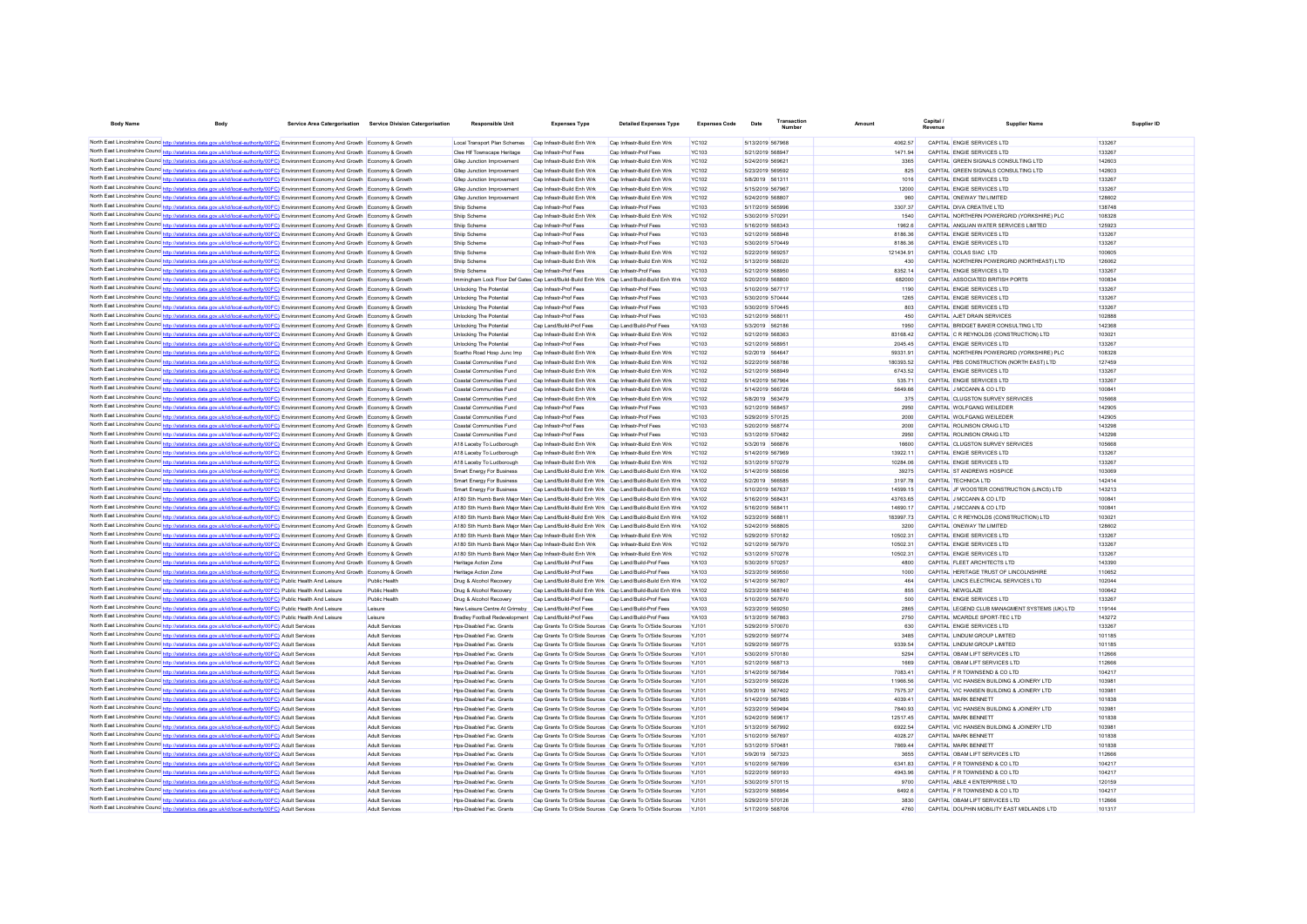| <b>Body Name</b>                              | <b>Body</b>                                                                                                                                                                                                                                       | <b>Service Area Catergorisation</b> | <b>Service Division Catergorisation</b>    | <b>Responsible Unit</b>                                                                                                                                                        | <b>Expenses Type</b>                                                           | <b>Detailed Expenses Type</b>                             | <b>Expenses Code</b>  | Date                                 | Transaction |                | Capital.<br>Revenue                                            | Supplier Nam-                                                                                      | Supplier ID                   |
|-----------------------------------------------|---------------------------------------------------------------------------------------------------------------------------------------------------------------------------------------------------------------------------------------------------|-------------------------------------|--------------------------------------------|--------------------------------------------------------------------------------------------------------------------------------------------------------------------------------|--------------------------------------------------------------------------------|-----------------------------------------------------------|-----------------------|--------------------------------------|-------------|----------------|----------------------------------------------------------------|----------------------------------------------------------------------------------------------------|-------------------------------|
|                                               | North East Lincolnshire Councert http://statistics.data.gov.uk/id/local-authority/00FC) Adult Services                                                                                                                                            |                                     | Adult Services                             | Hos-Disabled Fac. Grants                                                                                                                                                       |                                                                                | Cap Grants To O/Side Sources Cap Grants To O/Side Sources | Y.1101                | 5/3/2019 566792                      |             | 12500          | CAPITAL ABLE 4 ENTERPRISE LTD.                                 |                                                                                                    | 120159                        |
|                                               | North East Lincolnshire Counc http://statistics.data.gov.uk/id/local-authority/00FC) Adult Services                                                                                                                                               |                                     | Adult Services                             | Hos-Disabled Fac. Grants                                                                                                                                                       | Cap Grants To O/Side Sources Cap Grants To O/Side Sources                      |                                                           | Y.1101                | 5/30/2019 570114                     |             | 12000          | CAPITAL ABLE 4 ENTERPRISE LTD                                  |                                                                                                    | 12015                         |
|                                               | North East Lincolnshire Counc http://statistics.data.gov.uk/id/local-authority/00FC) Adult Services                                                                                                                                               |                                     | <b>Adult Services</b>                      | Hos-Disabled Fac. Grants                                                                                                                                                       | Cap Grants To O/Side Sources Cap Grants To O/Side Sources                      |                                                           |                       | 5/22/2019 569198                     |             | 4780           |                                                                | CAPITAL P & P PLUMBING & HEATING SERVICES (UK) LTD                                                 | 142857                        |
|                                               | North East Lincolnshire Counc http://statistics.data.gov.uk/id/local-authority/00FC) Adult Services                                                                                                                                               |                                     | <b>Adult Services</b>                      | Hos-Disabled Fac. Grants                                                                                                                                                       | Cap Grants To O/Side Sources Cap Grants To O/Side Sources                      |                                                           |                       | 5/30/2019 570178                     |             | 2867.09        | CAPITAL P G INGOLDBY & SONS LTD                                |                                                                                                    | 10059                         |
|                                               | North East Lincolnshire Counc http://statistics.data.gov.uk/id/local-authority/00FC) Adult Services                                                                                                                                               |                                     | Adult Services                             | Hps-Disabled Fac. Grants                                                                                                                                                       | Cap Grants To O/Side Sources Cap Grants To O/Side Sources                      |                                                           | YJ101                 | 5/29/2019 569780                     |             | 9770.93        | CAPITAL E S RUDKIN LTD                                         |                                                                                                    | 100632                        |
|                                               | North East Lincolnshire Counc http://statistics.data.gov.uk/id/local-authority/00FC) Adult Services                                                                                                                                               |                                     | Adult Services                             | Hps-Disabled Fac. Grants                                                                                                                                                       | Cap Grants To O/Side Sources Cap Grants To O/Side Sources                      |                                                           | YJ101                 | 5/21/2019 569197                     |             | 3750           |                                                                | CAPITAL P & P PLUMBING & HEATING SERVICES (UK) LTD                                                 | 142857                        |
|                                               | North East Lincolnshire Counc http://statistics.data.gov.uk/id/local-authority/00FC) Adult Services                                                                                                                                               |                                     | <b>Adult Services</b>                      | Hps-Disabled Fac. Grants                                                                                                                                                       | Cap Grants To O/Side Sources Cap Grants To O/Side Sources                      |                                                           | YJ101                 | 5/20/2019 568715                     |             | 10160.17       | CAPITAL E S RUDKIN LTD                                         |                                                                                                    | 100632                        |
|                                               | North East Lincolnshire Counc http://statistics.data.gov.uk/id/local-authority/00FC) Adult Services                                                                                                                                               |                                     | Adult Services                             | Hos-Disabled Fac. Grants                                                                                                                                                       | Cap Grants To O/Side Sources Cap Grants To O/Side Sources                      |                                                           | Y.1101                | 5/17/2019 568661                     |             | 6115.5         | CAPITAL E S RUDKIN LTD                                         |                                                                                                    | 100632                        |
|                                               | North East Lincolnshire Counc http://statistics.data.gov.uk/id/local-authority/00FC) Adult Services                                                                                                                                               |                                     | <b>Adult Services</b>                      | Hps-Disabled Fac. Grants                                                                                                                                                       | Cap Grants To O/Side Sources Cap Grants To O/Side Sources                      |                                                           | <b>YJ101</b>          | 5/30/2019 569654                     |             | 1704           | CAPITAL OBAM LIFT SERVICES LTD                                 |                                                                                                    | 112666                        |
|                                               | North East Lincolnshire Counc http://statistics.data.gov.uk/id/local-authority/00FC) Adult Services                                                                                                                                               |                                     | <b>Adult Services</b>                      | Hps-Disabled Fac. Grants                                                                                                                                                       | Cap Grants To O/Side Sources Cap Grants To O/Side Sources                      |                                                           | <b>YJ101</b>          | 5/30/2019 570256                     |             | 4055           | CAPITAL CLOSOMAT LTD                                           |                                                                                                    | 100849                        |
|                                               | North East Lincolnshire Counc http://statistics.data.gov.uk/id/local-authority/00FC) Adult Services                                                                                                                                               |                                     | <b>Adult Services</b>                      | Hps-Disabled Fac. Grants                                                                                                                                                       | Cap Grants To O/Side Sources Cap Grants To O/Side Sources                      |                                                           | <b>YJ101</b>          | 5/21/2019 568667                     |             | 265            | CAPITAL MARK BENNETT                                           |                                                                                                    | 101838                        |
|                                               | North East Lincolnshire Counc http://statistics.data.gov.uk/id/local-authority/00FC) Adult Services                                                                                                                                               |                                     | Adult Services                             | Hos-Disabled Fac. Grants                                                                                                                                                       | Cap Grants To O/Side Sources Cap Grants To O/Side Sources                      |                                                           | <b>YJ101</b>          | 5/21/2019 568836                     |             | 5785           |                                                                | CAPITAL P & P PLUMBING & HEATING SERVICES (UK) LTD                                                 | 142857                        |
|                                               | North East Lincolnshire Counc http://statistics.data.gov.uk/id/local-authority/00FC) Children & Family Services                                                                                                                                   |                                     | Ass Dir - Skills                           | Family Hubs                                                                                                                                                                    | Equip / Furniture / Materials                                                  | Non-Teaching Resources                                    | LA118                 | 5/23/2019 567960                     |             | 290.78         | REVENUE NHS SUPPLY CHAIN (SCCL)                                |                                                                                                    | 104782                        |
|                                               | North East Lincolnshire Counce http://statistics.data.gov.uk/id/local-authority/00FC) Children & Family Services                                                                                                                                  |                                     | Ass Dir - Skills                           | Family Hubs                                                                                                                                                                    | Cleaning And Domestic Supplier Refuse Collection                               |                                                           | GH104                 | 5/23/2019 569349                     |             | 852            | REVENUE TULIP HEALTHCARE                                       |                                                                                                    | 101042                        |
|                                               | North East Lincolnshire Counc http://statistics.data.gov.uk/id/local-authority/00FC) Children & Family Services                                                                                                                                   |                                     | Ass Dir - Skills                           | Family Hubs                                                                                                                                                                    | Catering                                                                       | Provisions                                                | I B101                | 5/23/2019 569309                     |             | 3529           | REVENUE REYNOLDS DAY CARE CNT                                  |                                                                                                    | 101704                        |
|                                               | North East Lincolnshire Counc http://statistics.data.gov.uk/id/local-authority/00FC) Children & Family Services                                                                                                                                   |                                     | Ass Dir - Skills                           | Family Hubs                                                                                                                                                                    | Communications And Computin Computer H/Ware - Purchases                        |                                                           | I F105                | 5/23/2019 569306                     |             | 460            | REVENUE TOTAL COMPUTER NETWORKS LTD                            |                                                                                                    | 141310                        |
| North East Lincolnshire Council berg Hotel    | stics.data.gov.uk/id/local-authority/00FC) Children & Family Services                                                                                                                                                                             |                                     | Ass Dir - Skills                           | Family Hubs                                                                                                                                                                    | Equip / Furniture / Materials                                                  | Non-Teaching Resources                                    | I A118                | 5/9/2019 567393                      |             | 2684           | REVENUE AQUAID (SOUTH YORKSHIRE)                               |                                                                                                    | 101842                        |
|                                               | North East Lincolnshire Counc http://statistics.data.gov.uk/id/local-authority/00FC) Children & Family Services                                                                                                                                   |                                     | Ass Dir - Skills                           | Family Hubs                                                                                                                                                                    | Communications And Computin Computer H/Ware - Purchaser                        |                                                           | LF105                 | 5/8/2019 564885                      |             | 294.84         | REVENUE TOTAL COMPUTER NETWORKS LTD                            |                                                                                                    | 141310                        |
|                                               | North East Lincolnshire Counc http://statistics.data.gov.uk/id/local-authority/00FC) Children & Family Services                                                                                                                                   |                                     | Ass Dir - Skills                           | Community Learning Services                                                                                                                                                    | Miscellaneous Expenses                                                         | Activities - Service Users                                | <b>LL114</b>          | 5/21/2019 568446                     |             | 611.16         | REVENUE LINKAGE COMMUNITY TRUST LTD                            |                                                                                                    | 10447                         |
|                                               | North East Lincolnshire Counc http://statistics.data.gov.uk/id/local-authority/00FC) Children & Family Services<br>North East Lincolnshire Counc http://statistics.data.gov.uk/id/local-authority/00FC) Children & Family Services                |                                     | Ass Dir - Skills<br>Ass Dir - Skills       | Community Learning Services                                                                                                                                                    | Miscellaneous Expenses                                                         | Activities - Service Users<br>Activities - Service Users  | <b>LL114</b>          | 5/20/2019 568449<br>5/24/2019 569636 |             | 666.72<br>1938 | REVENUE LINKAGE COMMUNITY TRUST LTD<br>REVENUE MRS SONIA SMITH |                                                                                                    | 10447<br>132584               |
|                                               | North East Lincolnshire Counc http://statistics.data.gov.uk/id/local-authority/00FC) Children & Family Services                                                                                                                                   |                                     |                                            | Community Learning Services                                                                                                                                                    | Miscellaneous Expenses                                                         |                                                           | LL114                 | 5/15/2019 568134                     |             | 350            |                                                                |                                                                                                    |                               |
|                                               | North East Lincolnshire Counc http://statistics.data.gov.uk/id/local-authority/00FC) Children & Family Services                                                                                                                                   |                                     | Ass Dir - Skills<br>Ass Dir - Skills       | Community Learning Services<br>Community Learning Services                                                                                                                     | Miscellaneous Expenses<br>Miscellaneous Expenses                               | Legal Fees - General<br>Activities - Service Users        | LL103<br>LL114        | 5/21/2019 568017                     |             | 937.5          | REVENUE FLAMINGO LAND LTD                                      | REVENUE NATIONAL EDUCATION UNION SETTLEMENT                                                        | 143250<br>104466              |
|                                               | North East Lincolnshire Counc http://statistics.data.gov.uk/id/local-authority/00FC) Children & Family Services                                                                                                                                   |                                     | Ass Dir - Skills                           | Community Learning Services                                                                                                                                                    | Miscellaneous Expenses                                                         | Activities - Service Users                                | LL114                 | 5/21/2019 568403                     |             | 487.5          | REVENUE CENTRE4 LIMITED                                        |                                                                                                    | 126893                        |
|                                               | North East Lincolnshire Counc http://statistics.data.gov.uk/id/local-authority/00FC) Children & Family Services                                                                                                                                   |                                     | Ass Dir - Skills                           | Community Learning Services                                                                                                                                                    | Rep Alterations Maint Building Buildings - Repairs And Maint                   |                                                           | GA102                 | 5/21/2019 568131                     |             | 424            | REVENUE GRIMSBY SUNBLINDS                                      |                                                                                                    | 100535                        |
|                                               | North East Lincolnshire Counc http://statistics.data.gov.uk/id/local-authority/00FC) Children & Family Services                                                                                                                                   |                                     | Ass Dir - Skills                           | Community Learning Services                                                                                                                                                    | Miscellaneous Expenses                                                         | Exam Fees                                                 | LL115                 | 5/30/2019 564331                     |             | 268            | REVENUE NOCN                                                   |                                                                                                    | 123052                        |
|                                               | North East Lincolnshire Counc http://statistics.data.gov.uk/id/local-authority/00FC) Children & Family Services                                                                                                                                   |                                     | Ass Dir - Skills                           | Pause                                                                                                                                                                          | Rents                                                                          | Rent                                                      | GC101                 | 5/15/2019 567923                     |             | 253.33         | REVENUE CENTRE4 LIMITED                                        |                                                                                                    | 126893                        |
|                                               | North East Lincolnshire Counc http://statistics.data.gov.uk/id/local-authority/00FC) Children & Family Services                                                                                                                                   |                                     | Ass Dir - Skills                           | Pause                                                                                                                                                                          | Miscellaneous Expenses                                                         | Other Supplies & Services                                 | LL110                 | 5/17/2019 568655                     |             | 308.58         | <b>REVENUE PAUSE</b>                                           |                                                                                                    | 137708                        |
|                                               | North East Lincolnshire Counc http://statistics.data.gov.uk/id/local-authority/00FC) Children & Family Services                                                                                                                                   |                                     | Ass Dir - Education                        | Access And Education Services Contract Hire-Operating Leases Vehicles - Contract Hire                                                                                          |                                                                                |                                                           | JCA01                 | 5/14/2019 567840                     |             | 820            | REVENUE AMVALE LIMITED                                         |                                                                                                    | 101030                        |
|                                               | North East Lincolnshire Counce http://statistics.data.gov.uk/id/local-authority/00FC) Children & Family Services                                                                                                                                  |                                     | Ass Dir - Education                        | Access And Education Services Contract Hire-Operating Leases Vehicles - Contract Hire                                                                                          |                                                                                |                                                           | JCA01                 | 5/30/2019 569645                     |             | 478.75         | REVENUE REDACTED PERSONAL INFORMATION                          |                                                                                                    | REDACTED PERSONAL INFORMATION |
|                                               | North East Lincolnshire Counc http://statistics.data.gov.uk/id/local-authority/00FC) Children & Family Services                                                                                                                                   |                                     | Ass Dir - Education                        | Access And Education Services Contract Hire-Operating Leases Vehicles - Contract Hire                                                                                          |                                                                                |                                                           | JC101                 | 5/3/2019 566801                      |             | 270            | REVENUE COXONS CARS LIMITED                                    |                                                                                                    | 100578                        |
|                                               | North East Lincolnshire Counc http://statistics.data.gov.uk/id/local-authority/00FC) Children & Family Services                                                                                                                                   |                                     | Ass Dir - Education                        | Access And Education Services Contract Hire-Operating Leases Vehicles - Contract Hire                                                                                          |                                                                                |                                                           | JC101                 | 5/13/2019 567783                     |             | 470            | <b>REVENUE LINKS TAXIS</b>                                     |                                                                                                    | 100546                        |
|                                               | North East Lincolnshire Counc http://statistics.data.gov.uk/id/local-authority/00FC) Children & Family Services                                                                                                                                   |                                     | Ass Dir - Education                        | Access And Education Services Contract Hire-Operating Leases Vehicles - Contract Hire                                                                                          |                                                                                |                                                           | JC101                 | 5/15/2019 567823                     |             | 540            | REVENUE LINKS TAXIS                                            |                                                                                                    | 100546                        |
|                                               | North East Lincolnshire Counc http://statistics.data.gov.uk/id/local-authority/00FC) Children & Family Services                                                                                                                                   |                                     | Ass Dir - Education                        | Access And Education Services Contract Hire-Operating Leases Vehicles - Contract Hire                                                                                          |                                                                                |                                                           | JC101                 | 5/10/2019 567689                     |             | 322            | <b>REVENUE LINKS TAXIS</b>                                     |                                                                                                    | 100546                        |
|                                               | North East Lincolnshire Counc http://statistics.data.gov.uk/id/local-authority/00FC) Children & Family Services                                                                                                                                   |                                     | Ass Dir - Education                        | Access And Education Services Contract Hire-Operating Leases Vehicles - Contract Hire                                                                                          |                                                                                |                                                           | JC101                 | 5/10/2019 56768                      |             | 450            | <b>REVENUE LINKS TAXIS</b>                                     |                                                                                                    | 100546                        |
|                                               | North East Lincolnshire Counce http://statistics.data.gov.uk/id/local-authority/00FC) Children & Family Services                                                                                                                                  |                                     | Ass Dir - Education                        | Access And Education Services Contract Hire-Operating Leases Vehicles - Contract Hire                                                                                          |                                                                                |                                                           | JC101                 | 5/9/2019 567333                      |             | 693            | REVENUE AA RADIO CARS LTD                                      |                                                                                                    | 101222                        |
|                                               | North East Lincolnshire Counc http://statistics.data.gov.uk/id/local-authority/00FC) Children & Family Services                                                                                                                                   |                                     | Ass Dir - Education                        | Access And Education Services Contract Hire-Operating Leases Vehicles - Contract Hire                                                                                          |                                                                                |                                                           | JC101                 | 5/14/2019 567822                     |             | 372            | REVENUE LINKS TAXIS                                            |                                                                                                    | 100546                        |
|                                               | North East Lincolnshire Counc http://statistics.data.gov.uk/id/local-authority/00FC) Children & Family Services                                                                                                                                   |                                     | Ass Dir - Education                        | Access And Education Services Contract Hire-Operating Leases Vehicles - Contract Hire                                                                                          |                                                                                |                                                           | JC101                 | 5/21/2019 568397                     |             | 448            | REVENUE LINKS TAXIS                                            |                                                                                                    | 100546                        |
|                                               | North East Lincolnshire Counce http://statistics.data.gov.uk/id/local-authority/00FC) Children & Family Services                                                                                                                                  |                                     | Ass Dir - Education                        | Access And Education Services Contract Hire-Operating Leases Vehicles - Contract Hire                                                                                          |                                                                                |                                                           | JC101                 | 5/10/2019 567686                     |             | 450            | <b>REVENUE LINKS TAXIS</b>                                     |                                                                                                    | 100546                        |
|                                               | North East Lincolnshire Counc http://statistics.data.gov.uk/id/local-authority/00FC) Children & Family Services                                                                                                                                   |                                     | Ass Dir - Education                        | Access And Education Services Contract Hire-Operating Leases Vehicles - Contract Hire                                                                                          |                                                                                |                                                           | JC101                 | 5/10/2019 567749                     |             | 330            | <b>REVENUE LINKS TAXIS</b>                                     |                                                                                                    | 100546                        |
|                                               | North East Lincolnshire Counc http://statistics.data.gov.uk/id/local-authority/00FC) Children & Family Services                                                                                                                                   |                                     | Ass Dir - Education                        | Access And Education Services Contract Hire-Operating Leases Vehicles - Contract Hire                                                                                          |                                                                                |                                                           | JC101                 | 5/10/2019 567683                     |             | 550            | <b>REVENUE LINKS TAXIS</b>                                     |                                                                                                    | 100546                        |
|                                               | North East Lincolnshire Counc http://statistics.data.gov.uk/id/local-authority/00FC) Children & Family Services<br>North East Lincolnshire Counc <sup>http://statistics.data.gov.uk/id/local-authority/00FC) Children &amp; Family Services</sup> |                                     | Ass Dir - Education<br>Ass Dir - Education | Access And Education Services Contract Hire-Operating Leases Vehicles - Contract Hire<br>Access And Education Services Contract Hire-Operating Leases Vehicles - Contract Hire |                                                                                |                                                           | JC101<br>JC101        | 5/2/2019 566652<br>5/24/2019 569651  |             | 1200<br>2040   |                                                                | REVENUE BEST FUTURES COMMUNITY INTEREST COMPANY<br>REVENUE BEST FUTURES COMMUNITY INTEREST COMPANY | 128600<br>128600              |
|                                               | North East Lincolnshire Counce http://statistics.data.gov.uk/id/local-authority/00FC) Children & Family Services                                                                                                                                  |                                     | Ass Dir - Education                        | Access And Education Services Contract Hire-Operating Leases Vehicles - Contract Hire                                                                                          |                                                                                |                                                           | JCA01                 | 5/14/2019 568090                     |             | 588 35         | <b>REVENUE LINKS TAXIS</b>                                     |                                                                                                    | 100546                        |
|                                               | North East Lincolnshire Counce http://statistics.data.gov.uk/id/local-authority/00FC) Children & Family Services                                                                                                                                  |                                     | Ass Dir - Education                        | Access And Education Services Contract Hire-Operating Leases Vehicles - Contract Hire                                                                                          |                                                                                |                                                           | IC101                 | 5/9/2019 567347                      |             | 770            | REVENUE MINICARS CLEETHORPES (LINCS) LTD                       |                                                                                                    | 102124                        |
|                                               | North East Lincolnshire Counc http://statistics.data.gov.uk/id/local-authority/00FC) Children & Family Services                                                                                                                                   |                                     | Ass Dir - Education                        | Access And Education Services Contract Hire-Operating Leases Vehicles - Contract Hire                                                                                          |                                                                                |                                                           | IC101                 | 5/9/2019 567355                      |             | 576            | REVENUE AA RADIO CARS LTD                                      |                                                                                                    | 101222                        |
|                                               | North East Lincolnshire Counc http://statistics.data.gov.uk/id/local-authority/00FC) Children & Family Services                                                                                                                                   |                                     | Ass Dir - Education                        | Access And Education Services Contract Hire-Operating Leases Vehicles - Contract Hire                                                                                          |                                                                                |                                                           | IC101                 | 5/14/2019 568089                     |             | 1019.5         | <b>REVENUE LINKS TAXIS</b>                                     |                                                                                                    | 100546                        |
|                                               | North East Lincolnshire Counc http://statistics.data.gov.uk/id/local-authority/00FC) Children & Family Services                                                                                                                                   |                                     | Ass Dir - Education                        | Access And Education Services Contract Hire-Operating Leases Vehicles - Contract Hire                                                                                          |                                                                                |                                                           | IC101                 | 5/21/2019 567896                     |             | 270            | <b>REVENUE LINKS TAXIS</b>                                     |                                                                                                    | 100546                        |
| North East Lincolnshire Councert http://stati | tics data goy uk/id/local-authority/00FC). Children & Family Services                                                                                                                                                                             |                                     | Ass Dir - Education                        | Access And Education Services Contract Hire-Operating Leases Vehicles - Contract Hire                                                                                          |                                                                                |                                                           | JC101                 | 5/13/2019 567782                     |             | 675            | <b>REVENUE LINKS TAXIS</b>                                     |                                                                                                    | 100546                        |
|                                               | North East Lincolnshire Counc http://statistics.data.gov.uk/id/local-authority/00FC) Children & Family Services                                                                                                                                   |                                     | Ass Dir - Education                        | Access And Education Services                                                                                                                                                  | Contract Hire-Operating Leases Vehicles - Contract Hire                        |                                                           | JC101                 | 5/10/2019 567746                     |             | 300            | <b>REVENUE LINKS TAXIS</b>                                     |                                                                                                    | 100546                        |
|                                               | North East Lincolnshire Counce http://statistics.data.gov.uk/id/local-authority/00FC) Children & Family Services                                                                                                                                  |                                     | Ass Dir - Education                        | Access And Education Services                                                                                                                                                  | Contract Hire-Operating Leases Vehicles - Contract Hire                        |                                                           | JC101                 | 5/10/2019 567715                     |             | 578            | REVENUE AA RADIO CARS LTD                                      |                                                                                                    | 101222                        |
|                                               | North East Lincolnshire Counc http://statistics.data.gov.uk/id/local-authority/00FC) Children & Family Services                                                                                                                                   |                                     | Ass Dir - Education                        | Access And Education Services                                                                                                                                                  | Private Contractors                                                            | Concessionary Fares                                       | PH104                 | 5/9/2019 567338                      |             | 1211.9         | REVENUE STAGECOACH SERVICES                                    |                                                                                                    | 101404                        |
|                                               | North East Lincolnshire Counc http://statistics.data.gov.uk/id/local-authority/00FC) Children & Family Services                                                                                                                                   |                                     | Ass Dir - Education                        | Access And Education Services                                                                                                                                                  | Contract Hire-Operating Leases Vehicles - Contract Hire                        |                                                           | JC101                 | 5/10/2019 567687                     |             | 682            | <b>REVENUE LINKS TAXIS</b>                                     |                                                                                                    | 100546                        |
|                                               | North East Lincolnshire Counc http://statistics.data.gov.uk/id/local-authority/00FC) Children & Family Services                                                                                                                                   |                                     | Ass Dir - Education                        | Access And Education Services                                                                                                                                                  | Contract Hire-Operating Leases Vehicles - Contract Hire                        |                                                           | JC101                 | 5/9/2019 567346                      |             | 1364           | REVENUE AMVALE MEDICAL TRANSPORT LTD                           |                                                                                                    | 130777                        |
|                                               | North East Lincolnshire Counc http://statistics.data.gov.uk/id/local-authority/00FC) Children & Family Services                                                                                                                                   |                                     | Ass Dir - Education                        | Access And Education Services                                                                                                                                                  | Contract Hire-Operating Leases Vehicles - Contract Hire                        |                                                           | JC101                 | 5/10/2019 567768                     |             | 682            | <b>REVENUE LINKS TAXIS</b>                                     |                                                                                                    | 100546                        |
|                                               | North East Lincolnshire Counc http://statistics.data.gov.uk/id/local-authority/00FC) Children & Family Services                                                                                                                                   |                                     | Ass Dir - Education                        | Access And Education Services                                                                                                                                                  | Contract Hire-Operating Leases Vehicles - Contract Hire                        |                                                           | JC101                 | 5/10/2019 567704                     |             | 1815           | REVENUE AMVALE LIMITED                                         |                                                                                                    | 101030                        |
|                                               | North East Lincolnshire Counc http://statistics.data.gov.uk/id/local-authority/00FC) Children & Family Services                                                                                                                                   |                                     | Ass Dir - Education                        | Access And Education Services                                                                                                                                                  | Contract Hire-Operating Leases Vehicles - Contract Hire                        |                                                           | JC101                 | 5/10/2019 567705                     |             | 1925           | REVENUE AMVALE LIMITED                                         |                                                                                                    | 101030                        |
|                                               | North East Lincolnshire Counc http://statistics.data.gov.uk/id/local-authority/00FC) Children & Family Services                                                                                                                                   |                                     | Ass Dir - Education                        | Access And Education Services                                                                                                                                                  | Contract Hire-Operating Leases Vehicles - Contract Hire                        |                                                           | JC101                 | 5/10/2019 567706                     |             | 1815           | REVENUE AMVALE LIMITED                                         |                                                                                                    | 101030                        |
|                                               | North East Lincolnshire Counc http://statistics.data.gov.uk/id/local-authority/00FC) Children & Family Services                                                                                                                                   |                                     | Ass Dir - Education                        | Access And Education Services Contract Hire-Operating Leases Vehicles - Contract Hire                                                                                          |                                                                                |                                                           | IC101                 | 5/3/2019 566870                      |             | 2168.46        | REVENUE MILLMAN COACHES                                        |                                                                                                    | 100700                        |
|                                               | North East Lincolnshire Counc http://statistics.data.gov.uk/id/local-authority/00FC) Children & Family Services                                                                                                                                   |                                     | Ass Dir - Education                        | Access And Education Services Contract Hire-Operating Leases Vehicles - Contract Hire                                                                                          |                                                                                |                                                           | JCA01                 | 5/10/2019 567707                     |             | 1705           | REVENUE AMVALE LIMITED                                         |                                                                                                    | 101030                        |
|                                               | North East Lincolnshire Counc http://statistics.data.gov.uk/id/local-authority/00FC) Children & Family Services                                                                                                                                   |                                     | Ass Dir - Education                        | Access And Education Services Contract Hire-Operating Leases Vehicles - Contract Hire                                                                                          |                                                                                |                                                           | JCA01                 | 5/3/2019 566707                      |             | 330            | REVENUE COXONS CARS LIMITED<br><b>REVENUE LINKS TAXIS</b>      |                                                                                                    | 100578                        |
|                                               | North East Lincolnshire Counc http://statistics.data.gov.uk/id/local-authority/00FC) Children & Family Services                                                                                                                                   |                                     | Ass Dir - Education                        | Access And Education Services Contract Hire-Operating Leases Vehicles - Contract Hire                                                                                          |                                                                                |                                                           | JC101                 | 5/9/2019 567599                      |             | 682            |                                                                |                                                                                                    | 100546                        |
|                                               | North East Lincolnshire Counc http://statistics.data.gov.uk/id/local-authority/00FC) Children & Family Services<br>North East Lincolnshire Counc http://statistics.data.gov.uk/id/local-authority/00FC) Children & Family Services                |                                     | Ass Dir - Education<br>Ass Dir - Education | Access And Education Services<br>Access And Education Services                                                                                                                 | Contract Hire-Operating Leases Vehicles - Contract Hire<br>Private Contractors |                                                           | JC101<br><b>PH104</b> | 5/10/2019 567673<br>5/9/2019 567338  |             | 539<br>555.3   | REVENUE AA RADIO CARS LTD<br>REVENUE STAGECOACH SERVICES       |                                                                                                    | 101222<br>101404              |
|                                               | North East Lincolnshire Counc http://statistics.data.gov.uk/id/local-authority/00FC) Children & Family Services                                                                                                                                   |                                     | Ass Dir - Education                        | Access And Education Services Contract Hire-Operating Leases Vehicles - Contract Hire                                                                                          |                                                                                | Concessionary Fares                                       | JC101                 | 5/9/2019 567354                      |             | 1161           | REVENUE AMVALE MEDICAL TRANSPORT LTD                           |                                                                                                    | 130777                        |
|                                               | North East Lincolnshire Counc http://statistics.data.gov.uk/id/local-authority/00FC) Children & Family Services                                                                                                                                   |                                     | Ass Dir - Education                        | Access And Education Services Contract Hire-Operating Leases Vehicles - Contract Hire                                                                                          |                                                                                |                                                           | JC101                 | 5/14/2019 56808                      |             | 2172.5         | <b>REVENUE LINKS TAXIS</b>                                     |                                                                                                    | 100546                        |
|                                               | North East Lincolnshire Counc http://statistics.data.gov.uk/id/local-authority/00FC) Children & Family Services                                                                                                                                   |                                     | Ass Dir - Education                        | Access And Education Services Contract Hire-Operating Leases Vehicles - Contract Hire                                                                                          |                                                                                |                                                           | JC101                 | 5/10/2019 567716                     |             | 1100           | REVENUE REDACTED PERSONAL INFORMATION                          |                                                                                                    | REDACTED PERSONAL INFORMATION |
|                                               | North East Lincolnshire Counc http://statistics.data.gov.uk/id/local-authority/00FC) Children & Family Services                                                                                                                                   |                                     | Ass Dir - Education                        | Access And Education Services Contract Hire-Operating Leases Vehicles - Contract Hire                                                                                          |                                                                                |                                                           | JC101                 | 5/10/2019 567682                     |             | 754.4          | <b>REVENUE LINKS TAXIS</b>                                     |                                                                                                    | 100546                        |
|                                               | North East Lincolnshire Counc http://statistics.data.gov.uk/id/local-authority/00FC) Children & Family Services                                                                                                                                   |                                     | Ass Dir - Education                        | Access And Education Services Contract Hire-Operating Leases Vehicles - Contract Hire                                                                                          |                                                                                |                                                           | JC101                 | 5/20/2019 568806                     |             | 2310           | REVENUE AMVALE MEDICAL TRANSPORT LTD                           |                                                                                                    | 130777                        |
|                                               | North East Lincolnshire Counc http://statistics.data.gov.uk/id/local-authority/00FC) Children & Family Services                                                                                                                                   |                                     | Ass Dir - Education                        | Access And Education Services Contract Hire-Operating Leases Vehicles - Contract Hire                                                                                          |                                                                                |                                                           | JC101                 | 5/9/2019 567595                      |             | 935            | <b>REVENUE LINKS TAXIS</b>                                     |                                                                                                    | 100546                        |
|                                               | North East Lincolnshire Counc http://statistics.data.gov.uk/id/local-authority/00FC) Children & Family Services                                                                                                                                   |                                     | Ass Dir - Education                        | Access And Education Services Contract Hire-Operating Leases Vehicles - Contract Hire                                                                                          |                                                                                |                                                           | JC101                 | 5/3/2019 566616                      |             | 1335.95        | REVENUE GRIMSBY MINIBUSES LTD                                  |                                                                                                    | 12152                         |
|                                               | North East Lincolnshire Counc http://statistics.data.gov.uk/id/local-authority/00FC) Children & Family Services                                                                                                                                   |                                     | Ass Dir - Education                        | Access And Education Services Contract Hire-Operating Leases Vehicles - Contract Hire                                                                                          |                                                                                |                                                           | JC101                 | 5/24/2019 569648                     |             | 2064.65        | REVENUE GRIMSBY MINIBUSES LTD                                  |                                                                                                    | 121524                        |
|                                               | North East Lincolnshire Counc http://statistics.data.gov.uk/id/local-authority/00FC) Children & Family Services                                                                                                                                   |                                     | Ass Dir - Education                        | Access And Education Services Contract Hire-Operating Leases Vehicles - Contract Hire                                                                                          |                                                                                |                                                           | JC101                 | 5/29/2019 570101                     |             | 775            | REVENUE ANDY'S MINIBUS TAXI SERVICE                            |                                                                                                    | 136184                        |
|                                               | North East Lincolnshire Counc http://statistics.data.gov.uk/id/local-authority/00FC) Children & Family Services                                                                                                                                   |                                     | Ass Dir - Education                        | Access And Education Services Contract Hire-Operating Leases Vehicles - Contract Hire                                                                                          |                                                                                |                                                           | JC101                 | 5/30/2019 569645                     |             | 1436.25        | REVENUE REDACTED PERSONAL INFORMATION                          |                                                                                                    | REDACTED PERSONAL INFORMATION |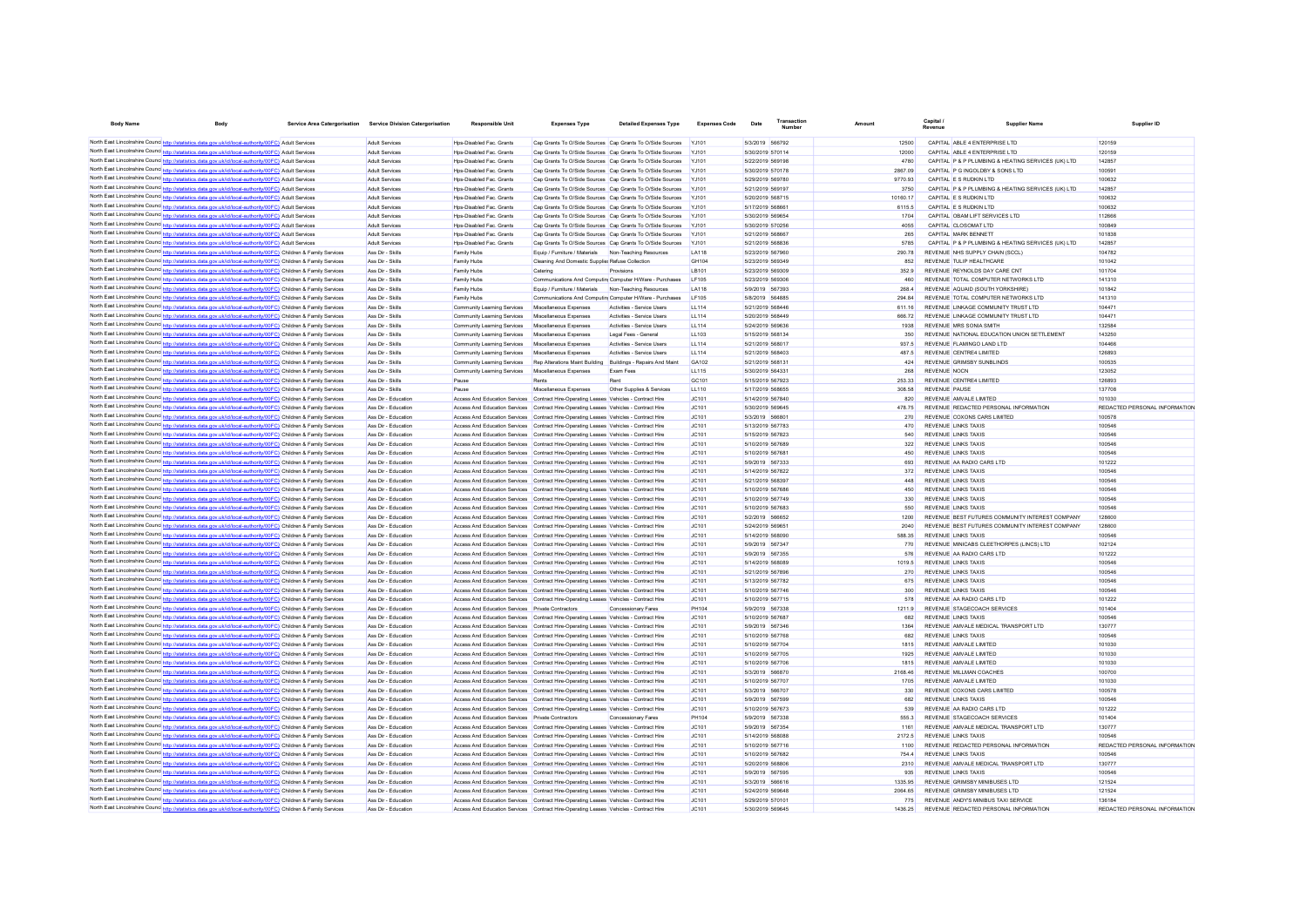| <b>Body Name</b>                       | <b>Body</b>                                                                                                                                                                                                                                     | Service Area Catergorisation Service Division Catergorisation | <b>Responsible Unit</b>                                                                                                                                                        | <b>Expenses Type</b>                                    | <b>Detailed Expenses Type</b>                           | <b>Expenses Code</b> | Date                                 | Transaction      |                 | Capital.                                                               | <b>Supplier Nam</b> | Supplier ID                   |
|----------------------------------------|-------------------------------------------------------------------------------------------------------------------------------------------------------------------------------------------------------------------------------------------------|---------------------------------------------------------------|--------------------------------------------------------------------------------------------------------------------------------------------------------------------------------|---------------------------------------------------------|---------------------------------------------------------|----------------------|--------------------------------------|------------------|-----------------|------------------------------------------------------------------------|---------------------|-------------------------------|
|                                        | North East Lincolnshire Counc <sup>htto://statistics.data.cov.uk/id/local-authority/00FC) Children &amp; Family Services</sup>                                                                                                                  | Ass Dir - Education                                           | Access And Education Services Contract Hire-Operating Leases Vehicles - Contract Hire                                                                                          |                                                         |                                                         | JC101                | 5/14/2019 568090                     |                  | 1765.15         | REVENUE LINKS TAXIS                                                    |                     | 100546                        |
|                                        | North East Lincolnshire Counc. http://statistics.data.gov.uk/id/local-authority/00FC) Children & Family Services                                                                                                                                | Ass Dir - Education                                           | Access And Education Services Contract Hire-Operating Leases Vehicles - Contract Hire                                                                                          |                                                         |                                                         | JC101                | 5/9/2019 567335                      |                  | 363             | REVENUE AA RADIO CARS LTD                                              |                     | 101222                        |
|                                        | North East Lincolnshire Counc http://statistics.data.gov.uk/id/local-authority/00FC) Children & Family Services                                                                                                                                 | Ass Dir - Education                                           | Access And Education Services Contract Hire-Operating Leases Vehicles - Contract Hire                                                                                          |                                                         |                                                         | JC101                | 5/10/2019 567685                     |                  | 550             | <b>REVENUE LINKS TAXIS</b>                                             |                     | 100546                        |
|                                        | North East Lincolnshire Counc http://statistics.data.gov.uk/id/local-authority/00FC) Children & Family Services                                                                                                                                 | Ass Dir - Education                                           | Access And Education Services Contract Hire-Operating Leases Vehicles - Contract Hire                                                                                          |                                                         |                                                         | <b>JC101</b>         | 5/14/2019 568153                     |                  | 319             | REVENUE COUNTRY CARS                                                   |                     | 101999                        |
|                                        | North East Lincolnshire Counc http://statistics.data.gov.uk/id/local-authority/00FC) Children & Family Services                                                                                                                                 | Ass Dir - Education                                           | Access And Education Services Contract Hire-Operating Leases Vehicles - Contract Hire                                                                                          |                                                         |                                                         | JC101                | 5/3/2019 566799                      |                  | 1570            | REVENUE THE BUS RUN                                                    |                     | 101522                        |
|                                        | North East Lincolnshire Counce http://statistics.data.gov.uk/id/local-authority/00FC) Children & Family Services<br>North East Lincolnshire Counc http://statistics.data.gov.uk/id/local-authority/00FC) Children & Family Services             | Ass Dir - Education<br>Ass Dir - Education                    | Access And Education Services Contract Hire-Operating Leases Vehicles - Contract Hire                                                                                          |                                                         |                                                         | JC101                | 5/3/2019 566617<br>5/24/2019 569650  |                  | 15488<br>2393.6 | REVENUE GRIMSBY MINIBUSES LTD<br>REVENUE GRIMSBY MINIBUSES LTD         |                     | 121524<br>121524              |
|                                        | North East Lincolnshire Counc http://statistics.data.gov.uk/id/local-authority/00FC) Children & Family Services                                                                                                                                 | Ass Dir - Education                                           | Access And Education Services Contract Hire-Operating Leases Vehicles - Contract Hire<br>Access And Education Services Contract Hire-Operating Leases Vehicles - Contract Hire |                                                         |                                                         | JC101<br>JC101       | 5/2/2019 566618                      |                  | 1543.3          | REVENUE GRIMSBY MINIBUSES LTD                                          |                     | 121524                        |
|                                        | North East Lincolnshire Counc http://statistics.data.gov.uk/id/local-authority/00FC) Children & Family Services                                                                                                                                 | Ass Dir - Education                                           | Access And Education Services Contract Hire-Operating Leases Vehicles - Contract Hire                                                                                          |                                                         |                                                         | JC101                | 5/24/2019 569649                     |                  | 23851           | REVENUE GRIMSBY MINIBUSES LTD                                          |                     | 121524                        |
|                                        | North East Lincolnshire Counc http://statistics.data.gov.uk/id/local-authority/00FC) Children & Family Services                                                                                                                                 | Ass Dir - Education                                           | Access And Education Services Contract Hire-Operating Leases Vehicles - Contract Hire                                                                                          |                                                         |                                                         | JC101                | 5/14/2019 568144                     |                  | 495             | REVENUE MINICABS CLEETHORPES (LINCS) LTD                               |                     | 102124                        |
| North East Lincolnshire Counc http://e | tics.data.gov.uk/id/local-authority/00FC) Children & Family Services                                                                                                                                                                            | Ass Dir - Education                                           | Access And Education Services Contract Hire-Operating Leases Vehicles - Contract Hire                                                                                          |                                                         |                                                         | JC101                | 5/9/2019 567598                      |                  | 792             | <b>REVENUE LINKS TAXIS</b>                                             |                     | 100546                        |
|                                        | North East Lincolnshire Counc http://statistics.data.gov.uk/id/local-authority/00FC) Children & Family Services                                                                                                                                 | Ass Dir - Education                                           | Access And Education Services Contract Hire-Operating Leases Vehicles - Contract Hire                                                                                          |                                                         |                                                         | JC101                | 5/10/2019 567693                     |                  | 462             | <b>REVENUE LINKS TAXIS</b>                                             |                     | 100546                        |
|                                        | North East Lincolnshire Counc http://statistics.data.gov.uk/id/local-authority/00FC) Children & Family Services<br>North East Lincolnshire Counc http://statistics.data.gov.uk/id/local-authority/00FC) Children & Family Services              | Ass Dir - Education<br>Ass Dir - Education                    | Access And Education Services Contract Hire-Operating Leases Vehicles - Contract Hire                                                                                          |                                                         |                                                         | JC101<br>JC101       | 5/9/2019 567345<br>5/17/2019 568529  |                  | 660<br>363      | REVENUE MINICABS CLEETHORPES (LINCS) LTD<br><b>REVENUE LINKS TAXIS</b> |                     | 102124<br>100546              |
|                                        | North East Lincolnshire Counc http://statistics.data.gov.uk/id/local-authority/00FC) Children & Family Services                                                                                                                                 | Ass Dir - Education                                           | Access And Education Services Contract Hire-Operating Leases Vehicles - Contract Hire<br>Access And Education Services Contract Hire-Operating Leases Vehicles - Contract Hire |                                                         |                                                         | JC101                | 5/3/2019 566898                      |                  | 308             | REVENUE COXONS CARS LIMITED                                            |                     | 100578                        |
|                                        | North East Lincolnshire Counc http://statistics.data.gov.uk/id/local-authority/00FC) Children & Family Services                                                                                                                                 | Ass Dir - Education                                           | Access And Education Services                                                                                                                                                  | Contract Hire-Operating Leases Vehicles - Contract Hire |                                                         | JC101                | 5/21/2019 568530                     |                  | 517             | <b>REVENUE LINKS TAXIS</b>                                             |                     | 100546                        |
|                                        | North East Lincolnshire Counc http://statistics.data.gov.uk/id/local-authority/00FC) Children & Family Services                                                                                                                                 | Ass Dir - Education                                           | Access And Education Services                                                                                                                                                  | Contract Hire-Operating Leases Vehicles - Contract Hire |                                                         | JC101                | 5/3/2019 566705                      |                  | 352             | REVENUE COXONS CARS LIMITED                                            |                     | 100578                        |
|                                        | North East Lincolnshire Counc http://statistics.data.gov.uk/id/local-authority/00FC) Children & Family Services                                                                                                                                 | Ass Dir - Education                                           | Access And Education Services Contract Hire-Operating Leases Vehicles - Contract Hire                                                                                          |                                                         |                                                         | JC101                | 5/10/2019 567684                     |                  | 420             | <b>REVENUE LINKS TAXIS</b>                                             |                     | 100546                        |
|                                        | North East Lincolnshire Counc http://statistics.data.gov.uk/id/local-authority/00FC) Children & Family Services                                                                                                                                 | Ass Dir - Education                                           | Access And Education Services Contract Hire-Operating Leases Vehicles - Contract Hire                                                                                          |                                                         |                                                         | JC101                | 5/3/2019 566899                      |                  | 418             | REVENUE COXONS CARS LIMITED                                            |                     | 100578                        |
|                                        | North East Lincolnshire Counc http://statistics.data.gov.uk/id/local-authority/00FC) Children & Family Services<br>North East Lincolnshire Councinto://statistics.data.gov.uk/id/local-authority/00FC) Children & Family Services               | Ass Dir - Education<br>Ass Dir - Education                    | Access And Education Services Contract Hire-Operating Leases Vehicles - Contract Hire<br>Access And Education Services Contract Hire-Operating Leases Vehicles - Contract Hire |                                                         |                                                         | JC101<br>JCA01       | 5/9/2019 567343<br>5/10/2019 567677  |                  | 495<br>550      | REVENUE MINICABS CLEETHORPES (LINCS) LTD<br><b>REVENUE LINKS TAXIS</b> |                     | 102124<br>100546              |
|                                        | North East Lincolnshire Counce http://statistics.data.gov.uk/id/local-authority/00FC) Children & Family Services                                                                                                                                | Ass Dir - Education                                           | Access And Education Services Contract Hire-Operating Leases Vehicles - Contract Hire                                                                                          |                                                         |                                                         | JC101                | 5/10/2019 567678                     |                  | 330             | <b>REVENUE LINKS TAXIS</b>                                             |                     | 100546                        |
|                                        | North East Lincolnshire Counce http://statistics.data.gov.uk/id/local-authority/00FC) Children & Family Services                                                                                                                                | Ass Dir - Education                                           | Access And Education Services Contract Hire-Operating Leases Vehicles - Contract Hire                                                                                          |                                                         |                                                         | IC101                | 5/13/2019 567780                     |                  | 638             | <b>REVENUE LINKS TAXIS</b>                                             |                     | 100546                        |
|                                        | North East Lincolnshire Counc http://statistics.data.gov.uk/id/local-authority/00FC) Children & Family Services                                                                                                                                 | Ass Dir - Education                                           | Access And Education Services Contract Hire-Operating Leases Vehicles - Contract Hire                                                                                          |                                                         |                                                         | JC101                | 5/24/2019 569646                     |                  | 1700            | REVENUE HANSONS AIRPORT EXPRESS                                        |                     | 111879                        |
|                                        | North East Lincolnshire Counc http://statistics.data.gov.uk/id/local-authority/00FC) Children & Family Services                                                                                                                                 | Ass Dir - Education                                           | Access And Education Services Contract Hire-Operating Leases Vehicles - Contract Hire                                                                                          |                                                         |                                                         | JC101                | 5/24/2019 569647                     |                  | 1700            | REVENUE HANSONS AIRPORT EXPRESS                                        |                     | 111879                        |
|                                        | North East Lincolnshire Counc http://statistics.data.gov.uk/id/local-authority/00FC) Children & Family Services                                                                                                                                 | Ass Dir - Education                                           | Access And Education Services Contract Hire-Operating Leases Vehicles - Contract Hire                                                                                          |                                                         |                                                         | JC101                | 5/9/2019 567340                      |                  | 1364            | REVENUE AMVALE MEDICAL TRANSPORT LTD                                   |                     | 130777                        |
|                                        | North East Lincolnshire Counc http://statistics.data.gov.uk/id/local-authority/00FC) Children & Family Services                                                                                                                                 | Ass Dir - Education                                           | Access And Education Services Contract Hire-Operating Leases Vehicles - Contract Hire                                                                                          |                                                         |                                                         | JC101                | 5/9/2019 567350                      |                  | 715             | REVENUE MINICABS CLEETHORPES (LINCS) LTD                               |                     | 102124                        |
|                                        | North East Lincolnshire Counc http://statistics.data.gov.uk/id/local-authority/00FC) Children & Family Services<br>North East Lincolnshire Counce http://statistics.data.gov.uk/id/local-authority/00FC) Children & Family Services             | Ass Dir - Education<br>Ass Dir - Education                    | Access And Education Services Contract Hire-Operating Leases Vehicles - Contract Hire<br>Access And Education Services Contract Hire-Operating Leases Vehicles - Contract Hire |                                                         |                                                         | JC101<br>JC101       | 5/14/2019 567839<br>5/14/2019 567838 |                  | 820<br>820      | REVENUE AMVALE LIMITED<br>REVENUE AMVALE LIMITED                       |                     | 101030<br>101030              |
|                                        | North East Lincolnshire Counc http://statistics.data.gov.uk/id/local-authority/00FC) Children & Family Services                                                                                                                                 | Ass Dir - Education                                           | Access And Education Services Contract Hire-Operating Leases Vehicles - Contract Hire                                                                                          |                                                         |                                                         | JC101                | 5/10/2019 567339                     |                  | 637             | REVENUE MINICABS CLEETHORPES (LINCS) LTD                               |                     | 102124                        |
|                                        | North East Lincolnshire Counc http://statistics.data.gov.uk/id/local-authority/00FC) Children & Family Services                                                                                                                                 | Ass Dir - Education                                           | Access And Education Services Contract Hire-Operating Leases Vehicles - Contract Hire                                                                                          |                                                         |                                                         | JC101                | 5/9/2019 567341                      |                  | 550             | REVENUE MINICABS CLEETHORPES (LINCS) LTD                               |                     | 102124                        |
|                                        | North East Lincolnshire Counc http://statistics.data.gov.uk/id/local-authority/00FC) Children & Family Services                                                                                                                                 | Ass Dir - Education                                           | Access And Education Services Contract Hire-Operating Leases Vehicles - Contract Hire                                                                                          |                                                         |                                                         | JC101                | 5/21/2019 568535                     |                  | 550             | <b>REVENUE LINKS TAXIS</b>                                             |                     | 100546                        |
|                                        | North East Lincolnshire Counc http://statistics.data.gov.uk/id/local-authority/00FC) Children & Family Services                                                                                                                                 | Ass Dir - Education                                           | Access And Education Services Contract Hire-Operating Leases Vehicles - Contract Hire                                                                                          |                                                         |                                                         | JC101                | 5/13/2019 567781                     |                  | 800             | <b>REVENUE LINKS TAXIS</b>                                             |                     | 100546                        |
|                                        | North East Lincolnshire Counc http://statistics.data.gov.uk/id/local-authority/00FC) Children & Family Services                                                                                                                                 | Ass Dir - Education                                           | Access And Education Services Contract Hire-Operating Leases Vehicles - Contract Hire                                                                                          |                                                         |                                                         | JC101                | 5/9/2019 567342                      |                  | 1440            | REVENUE AMVALE MEDICAL TRANSPORT LTD                                   |                     | 130777                        |
|                                        | North East Lincolnshire Counc http://statistics.data.gov.uk/id/local-authority/00FC) Children & Family Services<br>North East Lincolnshire Counc <sup>1</sup> http://statistics.data.gov.uk/id/local-authority/00FC) Children & Family Services | Ass Dir - Education                                           | Access And Education Services Contract Hire-Operating Leases Vehicles - Contract Hire                                                                                          |                                                         |                                                         | JC101                | 5/10/2019 567720                     |                  | 546             | REVENUE DRS TAXI SERVICE                                               |                     | 141083                        |
|                                        | North East Lincolnshire Counc http://statistics.data.gov.uk/id/local-authority/00FC) Children & Family Services                                                                                                                                 | Ass Dir - Education<br>Ass Dir - Education                    | Access And Education Services Contract Hire-Operating Leases Vehicles - Contract Hire<br>Access And Education Services Contract Hire-Operating Leases Vehicles - Contract Hire |                                                         |                                                         | JC101<br>IC101       | 5/9/2019 567351<br>5/10/2019 567674  |                  | 640<br>675      | REVENUE MINICABS CLEETHORPES (LINCS) LTD<br><b>REVENUE LINKS TAXIS</b> |                     | 102124<br>100546              |
|                                        | North East Lincolnshire Counc http://statistics.data.gov.uk/id/local-authority/00FC) Children & Family Services                                                                                                                                 | Ass Dir - Education                                           | Access And Education Services Contract Hire-Operating Leases Vehicles - Contract Hire                                                                                          |                                                         |                                                         | IC101                | 5/10/2019 567747                     |                  | 720             | <b>REVENUE LINKS TAXIS</b>                                             |                     | 100546                        |
|                                        | North East Lincolnshire Counc http://statistics.data.gov.uk/id/local-authority/00FC) Children & Family Services                                                                                                                                 | Ass Dir - Education                                           | Access And Education Services Contract Hire-Operating Leases Vehicles - Contract Hire                                                                                          |                                                         |                                                         | IC101                | 5/9/2019 567344                      |                  | 3600            | REVENUE AMVALE MEDICAL TRANSPORT LTD                                   |                     | 130777                        |
|                                        | North East Lincolnshire Counc http://statistics.data.gov.uk/id/local-authority/00FC) Children & Family Services                                                                                                                                 | Ass Dir - Education                                           | Access And Education Services Contract Hire-Operating Leases Vehicles - Contract Hire                                                                                          |                                                         |                                                         | IC101                | 5/9/2019 567391                      |                  | 2145            | <b>REVENUE WATAXIS</b>                                                 |                     | 141297                        |
|                                        | North East Lincolnshire Counc http://statistics.data.gov.uk/id/local-authority/00FC) Children & Family Services                                                                                                                                 | Ass Dir - Education                                           | Access And Education Services Contract Hire-Operating Leases Vehicles - Contract Hire                                                                                          |                                                         |                                                         | IC101                | 5/13/2019 567784                     |                  | 1210            | <b>REVENUE LINKS TAXIS</b>                                             |                     | 100546                        |
|                                        | North East Lincolnshire Counc http://statistics.data.gov.uk/id/local-authority/00FC) Children & Family Services                                                                                                                                 | Ass Dir - Education<br>Ass Dir - Education                    | Access And Education Services Contract Hire-Operating Leases Vehicles - Contract Hire<br>Access And Education Services Contract Hire-Operating Leases Vehicles - Contract Hire |                                                         |                                                         | JC101<br>JC101       | 5/21/2019 568528                     | 5/10/2019 567680 | 1187.5<br>350   | <b>REVENUE LINKS TAXIS</b><br><b>REVENUE LINKS TAXIS</b>               |                     | 100546<br>100546              |
|                                        | North East Lincolnshire Counc http://statistics.data.gov.uk/id/local-authority/00FC) Children & Family Services<br>North East Lincolnshire Counc http://statistics.data.gov.uk/id/local-authority/00FC) Children & Family Services              | Ass Dir - Education                                           | Access And Education Services Contract Hire-Operating Leases Vehicles - Contract Hire                                                                                          |                                                         |                                                         | JC101                |                                      | 5/14/2019 568072 | 500             | <b>REVENUE LINKS TAXIS</b>                                             |                     | 100546                        |
|                                        | North East Lincolnshire Counc http://statistics.data.gov.uk/id/local-authority/00FC) Children & Family Services                                                                                                                                 | Ass Dir - Education                                           | Access And Education Services Contract Hire-Operating Leases Vehicles - Contract Hire                                                                                          |                                                         |                                                         | JC101                | 5/9/2019 567329                      |                  | 470             | REVENUE AA RADIO CARS LTD                                              |                     | 101222                        |
|                                        | North East Lincolnshire Counc http://statistics.data.gov.uk/id/local-authority/00FC) Children & Family Services                                                                                                                                 | Ass Dir - Education                                           | Access And Education Services Contract Hire-Operating Leases Vehicles - Contract Hire                                                                                          |                                                         |                                                         | JC101                | 5/9/2019 567348                      |                  | 500             | REVENUE MINICABS CLEETHORPES (LINCS) LTD                               |                     | 102124                        |
|                                        | North East Lincolnshire Counc http://statistics.data.gov.uk/id/local-authority/00FC) Children & Family Services                                                                                                                                 | Ass Dir - Education                                           | Access And Education Services Contract Hire-Operating Leases Vehicles - Contract Hire                                                                                          |                                                         |                                                         | JC101                | 5/14/2019 568073                     |                  | 510             | <b>REVENUE LINKS TAXIS</b>                                             |                     | 100546                        |
|                                        | North East Lincolnshire Counc http://statistics.data.gov.uk/id/local-authority/00FC) Children & Family Services                                                                                                                                 | Ass Dir - Education                                           | Access And Education Services                                                                                                                                                  | Contract Hire-Operating Leases Vehicles - Contract Hire |                                                         | JC101                | 5/9/2019 567596                      |                  | 580             | <b>REVENUE LINKS TAXIS</b>                                             |                     | 100546                        |
|                                        | North East Lincolnshire Counc http://statistics.data.gov.uk/id/local-authority/00FC) Children & Family Services<br>North East Lincolnshire Counc http://statistics.data.gov.uk/id/local-authority/00FC) Children & Family Services              | Ass Dir - Education                                           | Access And Education Services                                                                                                                                                  | Contract Hire-Operating Leases Vehicles - Contract Hire |                                                         | JC101                | 5/10/2019 567690                     |                  | 440             | <b>REVENUE LINKS TAXIS</b><br>REVENUE MINICARS CLEETHORPES (LINCS) LTD |                     | 100546                        |
|                                        | North East Lincolnshire Counc http://statistics.data.gov.uk/id/local-authority/00FC) Children & Family Services                                                                                                                                 | Ass Dir - Education<br>Ass Dir - Education                    | Access And Education Services Contract Hire-Operating Leases Vehicles - Contract Hire<br>Access And Education Services Contract Hire-Operating Leases Vehicles - Contract Hire |                                                         |                                                         | JC101<br>JC101       | 5/9/2019 567388<br>5/9/2019 567366   |                  | 1200<br>1161    | REVENUE AMVALE MEDICAL TRANSPORT LTD                                   |                     | 102124<br>130777              |
|                                        | North East Lincolnshire Counce http://statistics.data.gov.uk/id/local-authority/00FC) Children & Family Services                                                                                                                                | Ass Dir - Education                                           | Access And Education Services                                                                                                                                                  | Contract Hire-Operating Leases Vehicles - Contract Hire |                                                         | JC101                | 5/9/2019 567352                      |                  | 1953            | REVENUE AMVALE MEDICAL TRANSPORT LTD                                   |                     | 130777                        |
|                                        | North East Lincolnshire Counc http://statistics.data.gov.uk/id/local-authority/00FC) Children & Family Services                                                                                                                                 | Ass Dir - Education                                           | Access And Education Services Contract Hire-Operating Leases Vehicles - Contract Hire                                                                                          |                                                         |                                                         | JC101                | 5/13/2019 567785                     |                  | 765             | <b>REVENUE LINKS TAXIS</b>                                             |                     | 100546                        |
|                                        | North East Lincolnshire Counc http://statistics.data.gov.uk/id/local-authority/00FC) Children & Family Services                                                                                                                                 | Ass Dir - Education                                           | Access And Education Services Contract Hire-Operating Leases Vehicles - Contract Hire                                                                                          |                                                         |                                                         | JC101                | 5/9/2019 567334                      |                  | 477             | REVENUE AA RADIO CARS LTD                                              |                     | 101222                        |
|                                        | North East Lincolnshire Counc http://statistics.data.gov.uk/id/local-authority/00FC) Children & Family Services                                                                                                                                 | Ass Dir - Education                                           | Access And Education Services Contract Hire-Operating Leases Vehicles - Contract Hire                                                                                          |                                                         |                                                         | JC101                | 5/9/2019 567337                      |                  | 540             | <b>REVENUE WATAXIS</b>                                                 |                     | 141297                        |
|                                        | North East Lincolnshire Counc http://statistics.data.gov.uk/id/local-authority/00FC) Children & Family Services                                                                                                                                 | Ass Dir - Education<br>Ass Dir - Education                    | Access And Education Services Contract Hire-Operating Leases Vehicles - Contract Hire                                                                                          |                                                         |                                                         | IC101<br>IC101       | 5/9/2019 567349<br>5/10/2019 567748  |                  | 2466<br>630     | REVENUE AMVALE MEDICAL TRANSPORT LTD<br><b>REVENUE LINKS TAXIS</b>     |                     | 130777<br>100546              |
|                                        | North East Lincolnshire Counc http://statistics.data.gov.uk/id/local-authority/00FC) Children & Family Services<br>North East Lincolnshire Counc http://statistics.data.gov.uk/id/local-authority/00FC) Children & Family Services              | Ass Dir - Education                                           | Access And Education Services Contract Hire-Operating Leases Vehicles - Contract Hire<br>Access And Education Services Contract Hire-Operating Leases Vehicles - Contract Hire |                                                         |                                                         | JC101                | 5/9/2019 567353                      |                  | 1071            | REVENUE AMVALE MEDICAL TRANSPORT LTD                                   |                     | 130777                        |
|                                        | North East Lincolnshire Counc http://statistics.data.gov.uk/id/local-authority/00FC) Children & Family Services                                                                                                                                 | Ass Dir - Education                                           | Access And Education Services Contract Hire-Operating Leases Vehicles - Contract Hire                                                                                          |                                                         |                                                         | JC101                | 5/3/2019 566718                      |                  | 594             | REVENUE COXONS CARS LIMITED                                            |                     | 100578                        |
|                                        | North East Lincolnshire Counc http://statistics.data.gov.uk/id/local-authority/00FC) Children & Family Services                                                                                                                                 | Ass Dir - Education                                           | Access And Education Services Contract Hire-Operating Leases Vehicles - Contract Hire                                                                                          |                                                         |                                                         | JC101                | 5/13/2019 567779                     |                  | 630             | <b>REVENUE LINKS TAXIS</b>                                             |                     | 100546                        |
|                                        | North East Lincolnshire Counc http://statistics.data.gov.uk/id/local-authority/00FC) Children & Family Services                                                                                                                                 | Ass Dir - Education                                           | Access And Education Services Contract Hire-Operating Leases Vehicles - Contract Hire                                                                                          |                                                         |                                                         | JC101                | 5/3/2019 566720                      |                  | 352             | REVENUE COXONS CARS LIMITED                                            |                     | 100578                        |
|                                        | North East Lincolnshire Counc http://statistics.data.gov.uk/id/local-authority/00FC) Children & Family Services                                                                                                                                 | Ass Dir - Education                                           | Access And Education Services Contract Hire-Operating Leases Vehicles - Contract Hire                                                                                          |                                                         |                                                         | JC101                | 5/9/2019 567332                      |                  | 275             | REVENUE AA RADIO CARS LTD                                              |                     | 101222                        |
|                                        | North East Lincolnshire Counc http://statistics.data.gov.uk/id/local-authority/00FC) Children & Family Services                                                                                                                                 | Ass Dir - Education                                           | Access And Education Services Contract Hire-Operating Leases Vehicles - Contract Hire                                                                                          |                                                         |                                                         | JC101                | 5/3/2019 566722                      |                  | 363             | REVENUE COXONS CARS LIMITED                                            |                     | 100578                        |
|                                        | North East Lincolnshire Counc http://statistics.data.gov.uk/id/local-authority/00FC) Children & Family Services<br>North East Lincolnshire Counce http://statistics.data.gov.uk/id/local-authority/00FC) Children & Family Services             | Ass Dir - Education<br>Ass Dir - Education                    | Access And Education Services Contract Hire-Operating Leases Vehicles - Contract Hire<br>Access And Education Services Contract Hire-Operating Leases Vehicles - Contract Hire |                                                         |                                                         | JC101<br>JC101       | 5/10/2019 567676<br>5/9/2019 567387  |                  | 275<br>420.75   | <b>REVENUE LINKS TAXIS</b><br>REVENUE MINICABS CLEETHORPES (LINCS) LTD |                     | 100546<br>102124              |
|                                        | North East Lincolnshire Counc http://statistics.data.gov.uk/id/local-authority/00FC) Children & Family Services                                                                                                                                 | Ass Dir - Education                                           | Access And Education Services Contract Hire-Operating Leases Vehicles - Contract Hire                                                                                          |                                                         |                                                         | JC101                | 5/13/2019 567778                     |                  | 980             | <b>REVENUE LINKS TAXIS</b>                                             |                     | 100546                        |
|                                        | North East Lincolnshire Counc http://statistics.data.gov.uk/id/local-authority/00FC) Children & Family Services                                                                                                                                 | Ass Dir - Education                                           | Access And Education Services Contract Hire-Operating Leases Vehicles - Contract Hire                                                                                          |                                                         |                                                         | JC101                | 5/9/2019 567331                      |                  | 470             | REVENUE AA RADIO CARS LTD                                              |                     | 101222                        |
|                                        | North East Lincolnshire Counc http://statistics.data.gov.uk/id/local-authority/00FC) Children & Family Services                                                                                                                                 | Ass Dir - Education                                           | Access And Education Services Contract Hire-Operating Leases Vehicles - Contract Hire                                                                                          |                                                         |                                                         | JC101                | 5/21/2019 568527                     |                  | 682             | <b>REVENUE LINKS TAXIS</b>                                             |                     | 100546                        |
|                                        | North East Lincolnshire Counc http://statistics.data.gov.uk/id/local-authority/00FC) Children & Family Services                                                                                                                                 | Ass Dir - Education                                           | Access And Education Services Contract Hire-Operating Leases Vehicles - Contract Hire                                                                                          |                                                         |                                                         | JC101                | 5/9/2019 567325                      |                  | 600             | REVENUE REDACTED PERSONAL INFORMATION                                  |                     | REDACTED PERSONAL INFORMATION |
|                                        | North East Lincolnshire Counc http://statistics.data.gov.uk/id/local-authority/00FC) Children & Family Services                                                                                                                                 | Ass Dir - Education                                           | Access And Education Services Contract Hire-Operating Leases Vehicles - Contract Hire                                                                                          |                                                         |                                                         | JC101                | 5/29/2019 570100                     |                  | 1750            | REVENUE HANSONS AIRPORT EXPRESS                                        |                     | 111879                        |
|                                        | North East Lincolnshire Counc http://statistics.data.gov.uk/id/local-authority/00FC) Children & Family Services<br>North East Lincolnshire Counc http://statistics.data.gov.uk/id/local-authority/00FC) Children & Family Services              | Ass Dir - Education<br>Ass Dir - Education                    | Access And Education Services  Direct Employee Expenses<br>Access And Education Services   Direct Employee Expenses                                                            |                                                         | Agency Supply Teachers<br><b>Agency Supply Teachers</b> | EA104<br>EA104       | 5/22/2019 569233<br>5/10/2019 566757 |                  | 460<br>375      | REVENUE JOSHUA ENGLAND<br>REVENUE EMMA MIDDLETON                       |                     | 122088<br>105103              |
|                                        | North East Lincolnshire Counc http://statistics.data.gov.uk/id/local-authority/00FC) Children & Family Services                                                                                                                                 | Ass Dir - Education                                           | Access And Education Services  Direct Employee Expenses                                                                                                                        |                                                         | Agency Supply Teachers                                  | EA104                | 5/24/2019 569622                     |                  | 300             | REVENUE MUSIC LINCS LTD                                                |                     | 10094                         |
|                                        | North East Lincolnshire Counc <sup>1</sup> http://statistics.data.gov.uk/id/local-authority/00FC1 Children & Family Services                                                                                                                    | Ass Dir - Education                                           | Access And Education Services   Direct Employee Expenses                                                                                                                       |                                                         | <b>Agency Supply Teachers</b>                           | EA104                | 5/24/2019 569623                     |                  | 2250            | REVENUE MUSIC LINCS LTD                                                |                     | 10094                         |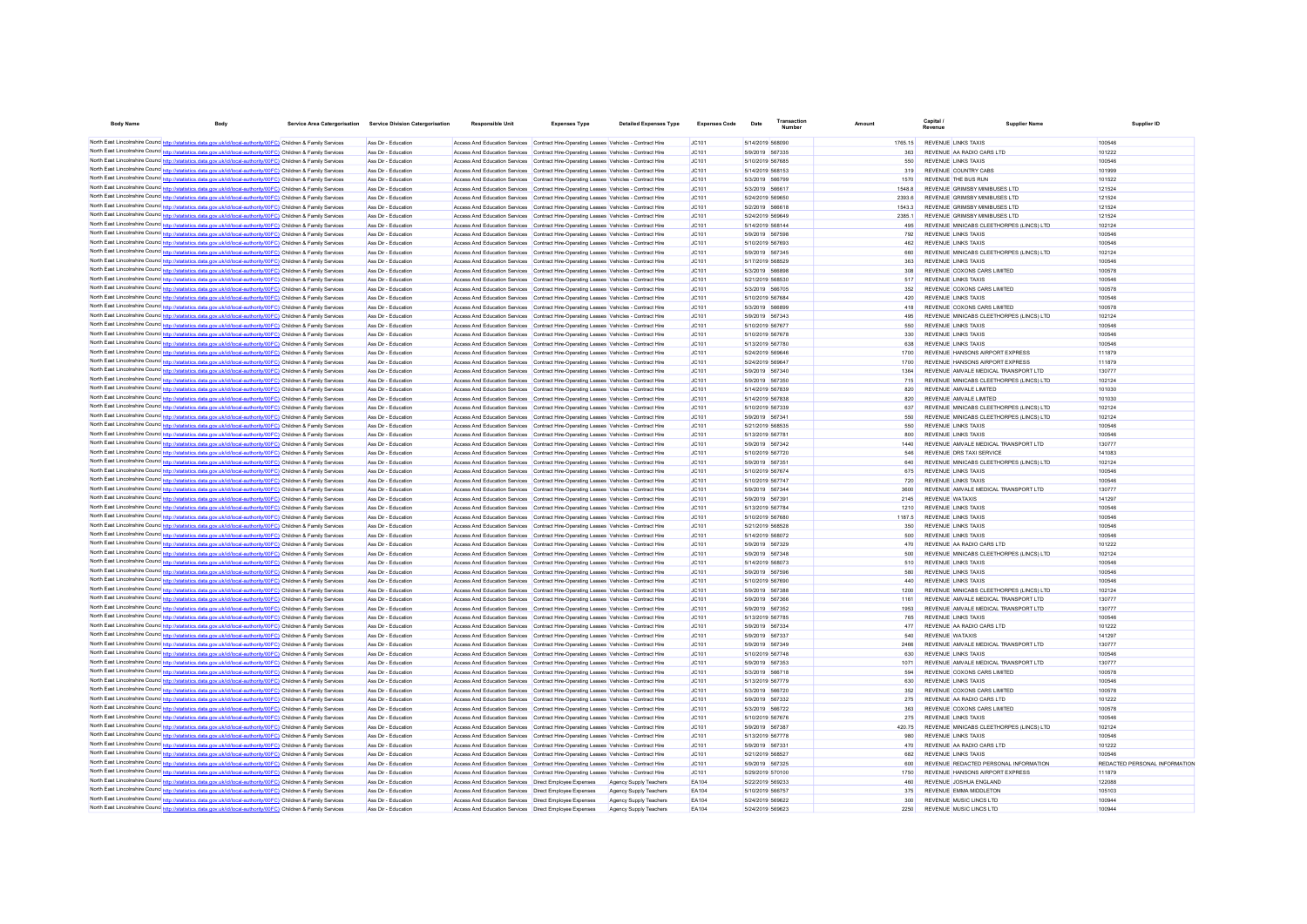| <b>Body Name</b> | <b>Body</b>                                                                                                                                                                                                                        | Service Area Catergorisation Service Division Catergorisation | Responsible Unit                                                                | <b>Expenses Type</b>                                     | <b>Detailed Expenses Type</b>                              | <b>Expenses Code</b>  | Date                                 | Transactio | Amount               |                                                                                | <b>Supplier Name</b>                          | Supplier ID                                                    |
|------------------|------------------------------------------------------------------------------------------------------------------------------------------------------------------------------------------------------------------------------------|---------------------------------------------------------------|---------------------------------------------------------------------------------|----------------------------------------------------------|------------------------------------------------------------|-----------------------|--------------------------------------|------------|----------------------|--------------------------------------------------------------------------------|-----------------------------------------------|----------------------------------------------------------------|
|                  | North East Lincolnshire Counc http://statistics.data.gov.uk/id/local-authority/00FC) Children & Family Services                                                                                                                    | Ass Dir - Education                                           | Access And Education Services  Direct Employee Expenses                         |                                                          | Agency Supply Teachers                                     | FA104                 | 5/30/2019 570242                     |            | 500                  | REVENUE JOANNE TOWNELL                                                         |                                               | 103709                                                         |
|                  | North East Lincolnshire Counce http://statistics.data.gov.uk/id/local-authority/00FC) Children & Family Services                                                                                                                   | Ass Dir - Education                                           | Access And Education Services   Direct Employee Expenses                        |                                                          | Agency Supply Teachers                                     | FA104                 | 5/21/2019 568922                     |            | 270                  | <b>REVENUE KEITH WESTON</b>                                                    |                                               | 102280                                                         |
|                  | North East Lincolnshire Counce http://statistics.data.gov.uk/id/local-authority/00FC) Children & Family Services                                                                                                                   | Ass Dir - Education                                           | Access And Education Services   Direct Employee Expenses                        |                                                          | Agency Supply Teachers                                     | FA104                 | 5/2/2019 566578                      |            | 4700                 | REVENUE MIKE SELLARS                                                           |                                               | 102161                                                         |
|                  | North East Lincolnshire Counce http://statistics.data.gov.uk/id/local-authority/00FC) Children & Family Services                                                                                                                   | Ass Dir - Education                                           | Access And Education Services   Direct Employee Expenses                        |                                                          | Agency Supply Teachers                                     | FA104                 | 5/2/2019 566622                      |            | 500                  | REVENUE KIM GOODEY                                                             |                                               | 134788                                                         |
|                  | North East Lincolnshire Counc http://statistics.data.gov.uk/id/local-authority/00FC) Children & Family Services                                                                                                                    | Ass Dir - Education                                           | Access And Education Services   Direct Employee Expenses                        |                                                          | Agency Supply Teachers                                     | EA104                 | 5/21/2019 568479                     |            | 675                  | REVENUE ZOE EVERATT                                                            |                                               | 106842                                                         |
|                  | North East Lincolnshire Counc http://statistics.data.gov.uk/id/local-authority/00FC) Children & Family Services                                                                                                                    | Ass Dir - Education                                           | Access And Education Services   Direct Employee Expenses                        |                                                          | Agency Supply Teachers                                     | EA104                 | 5/29/2019 569771                     |            | 4520                 | REVENUE MUSIC LINCS LTD                                                        |                                               | 100944                                                         |
|                  | North East Lincolnshire Counc http://statistics.data.gov.uk/id/local-authority/00FC) Children & Family Services                                                                                                                    | Ass Dir - Education                                           | Access And Education Services Rents                                             |                                                          | Rent                                                       | GC101                 | 5/14/2019 568156                     |            | 1250                 | REVENUE JOHN WHITGIFT ACADEMY                                                  |                                               | 106898                                                         |
|                  | North East Lincolnshire Counc http://statistics.data.gov.uk/id/local-authority/00FC) Children & Family Services                                                                                                                    | Ass Dir - Education                                           | Access And Education Services   Other Agencies                                  |                                                          | Performers                                                 | PJ101                 | 5/24/2019 568875                     |            | 510                  |                                                                                | REVENUE JOSIE ANNE CRESCENT MOON (JOSIE MOON) | 105805                                                         |
|                  | North East Lincolnshire Counc http://statistics.data.gov.uk/id/local-authority/00FC) Children & Family Services                                                                                                                    | Ass Dir - Education                                           | Access And Education Services   Other Agencies                                  |                                                          | Tuition                                                    | PJ112                 | 5/14/2019 686399                     |            | 250                  | REVENUE REDACTED PERSONAL INFORMATION                                          |                                               | REDACTED PERSONAL INFORMATION                                  |
|                  | North East Lincolnshire Counc http://statistics.data.gov.uk/id/local-authority/00FC) Children & Family Services                                                                                                                    | Ass Dir - Education                                           | Access And Education Services   Other Agencies                                  |                                                          | Tuition                                                    | PJ112                 | 5/3/2019 566803                      |            | 300                  | REVENUE WENDY TAYLOR                                                           |                                               | 136239                                                         |
|                  | North East Lincolnshire Counc http://statistics.data.gov.uk/id/local-authority/00FC) Children & Family Services                                                                                                                    | Ass Dir - Education                                           | Access And Education Services   Other Agencies                                  |                                                          | Tuition                                                    | PJ112                 | 5/9/2019 567368                      |            | 14674                | REVENUE AA RADIO CARS LTD                                                      |                                               | 101222                                                         |
|                  | North East Lincolnshire Counc http://statistics.data.gov.uk/id/local-authority/00FC) Children & Family Services                                                                                                                    | Ass Dir - Education                                           | Access And Education Services                                                   | Other Agencies                                           | Tuition                                                    | PJ112                 | 5/15/2019 567868                     |            | 360                  | REVENUE HEALING PRIMARY ACADEMY                                                |                                               | 127192                                                         |
|                  | North East Lincolnshire Counc http://statistics.data.gov.uk/id/local-authority/00FC) Children & Family Services                                                                                                                    | Ass Dir - Education                                           | Access And Education Services                                                   | Other Agencies                                           | Tuition                                                    | PJ112                 | 5/29/2019 569768                     |            | 270                  | REVENUE STAGECOACH THEATRE ARTS SCHOOL                                         |                                               | 126791                                                         |
|                  | North East Lincolnshire Counc http://statistics.data.gov.uk/id/local-authority/00FC) Children & Family Services<br>North East Lincolnshire Counc http://statistics.data.gov.uk/id/local-authority/00FC) Children & Family Services | Ass Dir - Education<br>Ass Dir - Education                    | Access And Education Services<br>Access And Education Services   Other Agencies | Other Agencies                                           | Tuition<br>Tuition                                         | PJ112<br>PJ112        | 5/29/2019 569769<br>5/29/2019 570107 |            | 672<br>432           | REVENUE STAGECOACH THEATRE ARTS SCHOOL<br>REVENUE HORNDALE TAXIS               |                                               | 126791<br>143152                                               |
|                  | North East Lincolnshire Counc http://statistics.data.gov.uk/id/local-authority/00FC) Children & Family Services                                                                                                                    | Ass Dir - Education                                           | Sen/Inclusion                                                                   | <b>Private Contractors</b>                               | Third Party Prov - Private                                 | PH101                 | 5/13/2019 567843                     |            | 32565.81             | REVENUE IMPOWER CONSULTING LIMITED                                             |                                               | 133446                                                         |
|                  | North East Lincolnshire Counce http://statistics.data.gov.uk/id/local-authority/00FC) Children & Family Services                                                                                                                   | Ass Dir - Education                                           | Sen/Inclusion                                                                   | Other Local Authorities                                  | Third Pp - Other Local Auth                                | PC101                 | 5/10/2019 553409                     |            | 8005.26              | REVENUE REDACTED PERSONAL INFORMATION                                          |                                               | REDACTED PERSONAL INFORMATION                                  |
|                  | North East Lincolnshire Counc http://statistics.data.gov.uk/id/local-authority/00FC) Children & Family Services                                                                                                                    | Ass Dir - Education                                           | Sen/Inclusion                                                                   | Other Local Authorities                                  | Third Po - Other Local Auth                                | PC101                 | 5/2/2019 563064                      |            | 391.24               | REVENUE REDACTED PERSONAL INFORMATION                                          |                                               | REDACTED PERSONAL INFORMATION                                  |
|                  | North East Lincolnshire Counc http://statistics.data.gov.uk/id/local-authority/00FC) Children & Family Services                                                                                                                    | Ass Dir - Education                                           | Sen/Inclusion                                                                   | Other Local Authorities                                  | Third Pp - Other Local Auth                                | PC101                 | 5/21/2019 568551                     |            | 8666.08              | REVENUE REDACTED PERSONAL INFORMATION                                          |                                               | REDACTED PERSONAL INFORMATION                                  |
|                  | North East Lincolnshire Counce http://statistics.data.gov.uk/id/local-authority/00FC) Children & Family Services                                                                                                                   | Ass Dir - Education                                           | Sen/Inclusion                                                                   | Other Local Authorities                                  | Third Po - Other Local Auth                                | PC101                 | 5/3/2019 566713                      |            | $-6948$              | REVENUE REDACTED PERSONAL INFORMATION                                          |                                               | REDACTED PERSONAL INFORMATION                                  |
|                  | North East Lincolnshire Counc http://statistics.data.gov.uk/id/local-authority/00FC) Children & Family Services                                                                                                                    | Ass Dir - Education                                           | Sen/Inclusion                                                                   | Other Local Authorities                                  | Third Po - Other Local Auth                                | PC101                 | 5/7/2019 566999                      |            | 2983.5               | REVENUE REDACTED PERSONAL INFORMATION                                          |                                               | REDACTED PERSONAL INFORMATION                                  |
|                  | North East Lincolnshire Counc http://statistics.data.gov.uk/id/local-authority/00FC) Children & Family Services                                                                                                                    | Ass Dir - Education                                           | Sen/Inclusion                                                                   | Other Local Authorities                                  | Third Po - Other Local Auth                                | PC101                 | 5/3/2019 566786                      |            | 6404.21              | REVENUE REDACTED PERSONAL INFORMATION                                          |                                               | REDACTED PERSONAL INFORMATION                                  |
|                  | North East Lincolnshire Counc http://statistics.data.gov.uk/id/local-authority/00FC) Children & Family Services                                                                                                                    | Ass Dir - Education                                           | Sen/Inclusion                                                                   | Other Local Authorities                                  | Third Po - Other Local Auth                                | PC101                 | 5/8/2019 567182                      |            | 1632.4               | REVENUE REDACTED PERSONAL INFORMATION                                          |                                               | REDACTED PERSONAL INFORMATION                                  |
|                  | North East Lincolnshire Counc http://statistics.data.gov.uk/id/local-authority/00FC) Children & Family Services                                                                                                                    | Ass Dir - Education                                           | Sen/Inclusion                                                                   | Other Local Authorities                                  | Third Pp - Other Local Auth                                | PC101                 | 5/8/2019 567184                      |            | 16324                | REVENUE REDACTED PERSONAL INFORMATION                                          |                                               | REDACTED PERSONAL INFORMATION                                  |
|                  | North East Lincolnshire Counc http://statistics.data.gov.uk/id/local-authority/00FC) Children & Family Services                                                                                                                    | Ass Dir - Education                                           | Sen/Inclusion                                                                   | Other Local Authorities                                  | Third Pp - Other Local Auth                                | PC101                 | 5/7/2019 567185                      |            | 1375                 | REVENUE REDACTED PERSONAL INFORMATION                                          |                                               | REDACTED PERSONAL INFORMATION                                  |
|                  | North East Lincolnshire Counc http://statistics.data.gov.uk/id/local-authority/00FC) Children & Family Services                                                                                                                    | Ass Dir - Education                                           | Sen/Inclusion                                                                   | Other Local Authorities                                  | Third Pp - Other Local Auth                                | PC101                 | 5/8/2019 567188                      |            | 16324                | REVENUE REDACTED PERSONAL INFORMATION                                          |                                               | REDACTED PERSONAL INFORMATION                                  |
|                  | North East Lincolnshire Counc http://statistics.data.gov.uk/id/local-authority/00FC) Children & Family Services                                                                                                                    | Ass Dir - Education                                           | Sen/Inclusion                                                                   | Other Local Authorities                                  | Third Pp - Other Local Auth                                | PC101                 | 5/8/2019 567187                      |            | 1632.4               | REVENUE REDACTED PERSONAL INFORMATION                                          |                                               | REDACTED PERSONAL INFORMATION                                  |
|                  | North East Lincolnshire Counc http://statistics.data.gov.uk/id/local-authority/00FC) Children & Family Services                                                                                                                    | Ass Dir - Education                                           | Sen/Inclusion                                                                   | Other Local Authorities                                  | Third Pp - Other Local Auth                                | PC101                 | 5/7/2019 567186                      |            | 1632.4               | REVENUE REDACTED PERSONAL INFORMATION                                          |                                               | REDACTED PERSONAL INFORMATION                                  |
|                  | North East Lincolnshire Counc http://statistics.data.gov.uk/id/local-authority/00FC) Children & Family Services                                                                                                                    | Ass Dir - Education                                           | Sen/Inclusion                                                                   | Other Local Authorities                                  | Third Po - Other Local Auth                                | PC101                 | 5/22/2019 569203                     |            | 3984.67              | REVENUE REDACTED PERSONAL INFORMATION                                          |                                               | REDACTED PERSONAL INFORMATION                                  |
|                  | North East Lincolnshire Counc http://statistics.data.gov.uk/id/local-authority/00FC) Children & Family Services                                                                                                                    | Ass Dir - Education                                           | Sen/Inclusion                                                                   | Other Local Authorities                                  | Third Po - Other Local Auth                                | PC101                 | 5/22/2019 569204                     |            | 1755.56              | REVENUE REDACTED PERSONAL INFORMATION                                          |                                               | REDACTED PERSONAL INFORMATION                                  |
|                  | North East Lincolnshire Counc http://statistics.data.gov.uk/id/local-authority/00FC) Children & Family Services                                                                                                                    | Ass Dir - Education                                           | Sen/Inclusion                                                                   | Other Local Authorities                                  | Third Pp - Other Local Auth                                | PC101                 | 5/22/2019 569202                     |            | 4611.67              | REVENUE REDACTED PERSONAL INFORMATION                                          |                                               | REDACTED PERSONAL INFORMATION                                  |
|                  | North East Lincolnshire Counc http://statistics.data.gov.uk/id/local-authority/00FC) Children & Family Services                                                                                                                    | Ass Dir - Education                                           | Sen/Inclusion                                                                   | Other Local Authorities                                  | Third Pp - Other Local Auth                                | PC101                 | 5/22/2019 569205                     |            | 15309.57             | REVENUE REDACTED PERSONAL INFORMATION                                          |                                               | REDACTED PERSONAL INFORMATION                                  |
|                  | North East Lincolnshire Counc http://statistics.data.gov.uk/id/local-authority/00FC) Children & Family Services<br>North East Lincolnshire Counc http://statistics.data.gov.uk/id/local-authority/00FC) Children & Family Services | Ass Dir - Education<br>Ass Dir - Education                    | Sen/Inclusion<br>Sen/Inclusion                                                  | Other Local Authorities<br>Other Local Authorities       | Third Pp - Other Local Auth<br>Third Pp - Other Local Auth | PC101<br>PC101        | 5/8/2019 567183<br>5/2/2019 566636   |            | 2367<br>17541.53     | REVENUE REDACTED PERSONAL INFORMATION<br>REVENUE REDACTED PERSONAL INFORMATION |                                               | REDACTED PERSONAL INFORMATION<br>REDACTED PERSONAL INFORMATION |
|                  | North East Lincolnshire Counc http://statistics.data.gov.uk/id/local-authority/00FC) Children & Family Services                                                                                                                    | Ass Dir - Education                                           | Sen/Inclusion                                                                   | Other Local Authorities                                  | Third Pp - Other Local Auth                                | PC101                 | 5/29/2019 569778                     |            | 18126.25             | REVENUE REDACTED PERSONAL INFORMATION                                          |                                               | REDACTED PERSONAL INFORMATION                                  |
|                  | North East Lincolnshire Counc <sup>hto://statistics.data.cov.uk/id/local-authority/00FC) Children &amp; Family Services</sup>                                                                                                      | Ass Dir - Education                                           | Sen/Inclusion                                                                   | Other Local Authorities                                  | Third Pp - Other Local Auth                                | PC101                 | 5/2/2019 566612                      |            | 5747.08              | REVENUE REDACTED PERSONAL INFORMATION                                          |                                               | REDACTED PERSONAL INFORMATION                                  |
|                  | North East Lincolnshire Counce http://statistics.data.gov.uk/id/local-authority/00FC) Children & Family Services                                                                                                                   | Ass Dir - Education                                           | Sen/Inclusion                                                                   | Other Local Authorities                                  | Third Pn - Other Local Auth                                | PC101                 | 5/3/2019 566789                      |            | 169284               | REVENUE REDACTED PERSONAL INFORMATION                                          |                                               | REDACTED PERSONAL INFORMATION                                  |
|                  | North East Lincolnshire Counc http://statistics.data.gov.uk/id/local-authority/00FC) Children & Family Services                                                                                                                    | Ass Dir - Education                                           | Sen/Inclusion                                                                   | Other Local Authorities                                  | Third Pn - Other Local Auth                                | PC101                 | 5/21/2019 568483                     |            | 3140.68              | REVENUE REDACTED PERSONAL INFORMATION                                          |                                               | REDACTED PERSONAL INFORMATION                                  |
|                  | North East Lincolnshire Counc http://statistics.data.gov.uk/id/local-authority/00FC) Children & Family Services                                                                                                                    | Ass Dir - Education                                           | Sen/Inclusion                                                                   | Other Local Authorities                                  | Third Pn - Other Local Auth                                | PC101                 | 5/21/2019 568487                     |            | 8321.25              | REVENUE REDACTED PERSONAL INFORMATION                                          |                                               | REDACTED PERSONAL INFORMATION                                  |
|                  | North East Lincolnshire Counc http://statistics.data.gov.uk/id/local-authority/00FC) Children & Family Services                                                                                                                    | Ass Dir - Education                                           | Sen/Inclusion                                                                   | Other Local Authorities                                  | Third Pp - Other Local Auth                                | PC101                 | 5/2/2019 566642                      |            | 6365.12              | REVENUE REDACTED PERSONAL INFORMATION                                          |                                               | REDACTED PERSONAL INFORMATION                                  |
|                  | North East Lincolnshire Counc http://statistics.data.gov.uk/id/local-authority/00FC) Children & Family Services                                                                                                                    | Ass Dir - Education                                           | Sen/Inclusion                                                                   | Other Local Authorities                                  | Third Pp - Other Local Auth                                | PC101                 | 5/21/2019 568482                     |            | 6307.5               | REVENUE REDACTED PERSONAL INFORMATION                                          |                                               | REDACTED PERSONAL INFORMATION                                  |
|                  | North East Lincolnshire Counc http://statistics.data.gov.uk/id/local-authority/00FC) Children & Family Services                                                                                                                    | Ass Dir - Education                                           | Sen/Inclusion                                                                   | Other Local Authorities                                  | Third Pp - Other Local Auth                                | PC101                 | 5/2/2019 566648                      |            | 360                  | REVENUE REDACTED PERSONAL INFORMATION                                          |                                               | REDACTED PERSONAL INFORMATION                                  |
|                  | North East Lincolnshire Counc http://statistics.data.gov.uk/id/local-authority/00FC) Children & Family Services                                                                                                                    | Ass Dir - Education                                           | Sen/Inclusion                                                                   | Other Local Authorities                                  | Third Pp - Other Local Auth                                | PC101                 | 5/3/2019 566959                      |            | 79403.4              | REVENUE REDACTED PERSONAL INFORMATION                                          |                                               | REDACTED PERSONAL INFORMATION                                  |
|                  | North East Lincolnshire Counc http://statistics.data.gov.uk/id/local-authority/00FC) Children & Family Services                                                                                                                    | Ass Dir - Education                                           | Sen/Inclusion                                                                   | Other Local Authorities                                  | Third Pp - Other Local Auth                                | PC101                 | 5/8/2019 567163                      |            | 4880                 | REVENUE REDACTED PERSONAL INFORMATION                                          |                                               | REDACTED PERSONAL INFORMATION                                  |
|                  | North East Lincolnshire Counc http://statistics.data.gov.uk/id/local-authority/00FC) Children & Family Services                                                                                                                    | Ass Dir - Education                                           | Sen/Inclusion                                                                   | Other Local Authorities                                  | Third Pp - Other Local Auth                                | PC101                 | 5/21/2019 568485                     |            | 1862.25              | REVENUE REDACTED PERSONAL INFORMATION                                          |                                               | REDACTED PERSONAL INFORMATION                                  |
|                  | North East Lincolnshire Counc http://statistics.data.gov.uk/id/local-authority/00FC) Children & Family Services                                                                                                                    | Ass Dir - Education                                           | Sen/Inclusion                                                                   | Other Local Authorities                                  | Third Pp - Other Local Auth                                | PC101                 | 5/21/2019 568494                     |            | 1862.25              | REVENUE REDACTED PERSONAL INFORMATION                                          |                                               | REDACTED PERSONAL INFORMATION                                  |
|                  | North East Lincolnshire Counc http://statistics.data.gov.uk/id/local-authority/00FC) Children & Family Services                                                                                                                    | Ass Dir - Education                                           | Sen/Inclusion                                                                   | Other Local Authorities                                  | Third Pp - Other Local Auth                                | PC101                 | 5/21/2019 568490                     |            | 1573                 | REVENUE REDACTED PERSONAL INFORMATION                                          |                                               | REDACTED PERSONAL INFORMATION                                  |
|                  | North East Lincolnshire Counc http://statistics.data.gov.uk/id/local-authority/00FC) Children & Family Services                                                                                                                    | Ass Dir - Education                                           | Sen/Inclusion                                                                   | Other Local Authorities                                  | Third Pp - Other Local Auth                                | PC101                 | 5/21/2019 568484                     |            | 2101                 | REVENUE REDACTED PERSONAL INFORMATION                                          |                                               | REDACTED PERSONAL INFORMATION                                  |
|                  | North East Lincolnshire Counc http://statistics.data.gov.uk/id/local-authority/00FC) Children & Family Services<br>North East Lincolnshire Counc http://statistics.data.gov.uk/id/local-authority/00FC) Children & Family Services | Ass Dir - Education<br>Ass Dir - Education                    | Sen/Inclusion<br>Sen/Inclusion                                                  | Other Local Authorities<br>Other Local Authorities       | Third Pp - Other Local Auth<br>Third Pp - Other Local Auth | PC101<br>PC101        | 5/21/2019 568492<br>5/20/2019 568802 |            | 2101<br>1188.88      | REVENUE REDACTED PERSONAL INFORMATION<br>REVENUE REDACTED PERSONAL INFORMATION |                                               | REDACTED PERSONAL INFORMATION<br>REDACTED PERSONAL INFORMATION |
|                  | North East Lincolnshire Counc http://statistics.data.gov.uk/id/local-authority/00FC) Children & Family Services                                                                                                                    | Ass Dir - Education                                           | Sen/Inclusion                                                                   | Other Local Authorities                                  | Third Pp - Other Local Auth                                | PC101                 | 5/22/2019 569244                     |            | 6310.88              | REVENUE REDACTED PERSONAL INFORMATION                                          |                                               | REDACTED PERSONAL INFORMATION                                  |
|                  | North East Lincolnshire Counce http://statistics.data.gov.uk/id/local-authority/00FC) Children & Family Services                                                                                                                   | Ass Dir - Education                                           | Sen/Inclusion                                                                   | Other Local Authorities                                  | Third Pp - Other Local Auth                                | PC101                 | 5/23/2019 568803                     |            | 1019.04              | REVENUE REDACTED PERSONAL INFORMATION                                          |                                               | REDACTED PERSONAL INFORMATION                                  |
|                  | North East Lincolnshire Counce http://statistics.data.gov.uk/id/local-authority/00FC) Children & Family Services                                                                                                                   | Ass Dir - Education                                           | Sen/Inclusion                                                                   | Other Local Authorities                                  | Third Po - Other Local Auth                                | PC101                 | 5/29/2019 569779                     |            | 833332               | REVENUE REDACTED PERSONAL INFORMATION                                          |                                               | REDACTED PERSONAL INFORMATION                                  |
|                  | North East Lincolnshire Counce http://statistics.data.gov.uk/id/local-authority/00FC) Children & Family Services                                                                                                                   | Ass Dir - Education                                           | Sen/Inclusion                                                                   | Other Local Authorities                                  | Third Po - Other Local Auth                                | PC101                 | 5/31/2019 570471                     |            | 61740                | REVENUE REDACTED PERSONAL INFORMATION                                          |                                               | REDACTED PERSONAL INFORMATION                                  |
|                  | North East Lincolnshire Counc http://statistics.data.gov.uk/id/local-authority/00FC) Children & Family Services                                                                                                                    | Ass Dir - Education                                           | Sen/Inclusion                                                                   | Other Local Authorities                                  | Third Po - Other Local Auth                                | PC101                 | 5/31/2019 570473                     |            | 56990                | REVENUE REDACTED PERSONAL INFORMATION                                          |                                               | REDACTED PERSONAL INFORMATION                                  |
|                  | North East Lincolnshire Counc http://statistics.data.gov.uk/id/local-authority/00FC) Children & Family Services                                                                                                                    | Ass Dir - Education                                           | Sen/Inclusion                                                                   | Other Local Authorities                                  | Third Po - Other Local Auth                                | PC101                 | 5/31/2019 570474                     |            | 51005                | REVENUE REDACTED PERSONAL INFORMATION                                          |                                               | REDACTED PERSONAL INFORMATION                                  |
|                  | North East Lincolnshire Counc http://statistics.data.gov.uk/id/local-authority/00FC) Children & Family Services                                                                                                                    | Ass Dir - Education                                           | Sen/Inclusion                                                                   | Other Local Authorities                                  | Third Po - Other Local Auth                                | PC101                 | 5/31/2019 570520                     |            | 800                  | REVENUE REDACTED PERSONAL INFORMATION                                          |                                               | REDACTED PERSONAL INFORMATION                                  |
|                  | North East Lincolnshire Counc http://statistics.data.gov.uk/id/local-authority/00FC) Children & Family Services                                                                                                                    | Ass Dir - Education                                           | Sen/Inclusion                                                                   | Other Local Authorities                                  | Third Po - Other Local Auth                                | PC101                 | 5/31/2019 570519                     |            | 800                  | REVENUE REDACTED PERSONAL INFORMATION                                          |                                               | REDACTED PERSONAL INFORMATION                                  |
|                  | North East Lincolnshire Counc http://statistics.data.gov.uk/id/local-authority/00FC) Children & Family Services                                                                                                                    | Ass Dir - Education                                           | Sen/Inclusion                                                                   | Other Local Authorities                                  | Third Pp - Other Local Auth                                | PC101                 | 5/31/2019 570500                     |            | 138624.92            | REVENUE REDACTED PERSONAL INFORMATION                                          |                                               | REDACTED PERSONAL INFORMATION                                  |
|                  | North East Lincolnshire Counc http://statistics.data.gov.uk/id/local-authority/00FC) Children & Family Services                                                                                                                    | Ass Dir - Education                                           | Sen/Inclusion                                                                   | Private Contractors                                      | Third Party Prov - Private                                 | PH101                 | 5/2/2019 563567                      |            | 15979.88             | REVENUE REDACTED PERSONAL INFORMATION                                          |                                               | REDACTED PERSONAL INFORMATION                                  |
|                  | North East Lincolnshire Counc http://statistics.data.gov.uk/id/local-authority/00FC) Children & Family Services                                                                                                                    | Ass Dir - Education                                           | Sen/Inclusion                                                                   | <b>Private Contractors</b>                               | Third Party Prov - Private                                 | <b>PH101</b>          | 5/9/2019 565673                      |            | 14171.43             | REVENUE REDACTED PERSONAL INFORMATION                                          |                                               | REDACTED PERSONAL INFORMATION                                  |
|                  | North East Lincolnshire Counc <sup>http://</sup> statistics.data.gov.uk/id/local-authority/00FC) Children & Family Services                                                                                                        | Ass Dir - Education                                           | Sen/Inclusion                                                                   | <b>Private Contractors</b>                               | Third Party Prov - Private                                 | PH101                 | 5/2/2019 563064                      |            | 11649.83             | REVENUE REDACTED PERSONAL INFORMATION                                          |                                               | REDACTED PERSONAL INFORMATION                                  |
|                  | North East Lincolnshire Counc http://statistics.data.gov.uk/id/local-authority/00FC) Children & Family Services                                                                                                                    | Ass Dir - Education                                           | Sen/Inclusion                                                                   | <b>Private Contractors</b>                               | Third Party Prov - Private                                 | <b>PH101</b>          | 5/3/2019 566761                      |            | 4777.71              | REVENUE REDACTED PERSONAL INFORMATION                                          |                                               | REDACTED PERSONAL INFORMATION                                  |
|                  | North East Lincolnshire Counc http://statistics.data.gov.uk/id/local-authority/00FC) Children & Family Services                                                                                                                    | Ass Dir - Education                                           | Sen/Inclusion                                                                   | <b>Private Contractors</b>                               | Third Party Prov - Private                                 | <b>PH101</b>          | 5/21/2019 568486                     |            | 16692.9              | REVENUE REDACTED PERSONAL INFORMATION                                          |                                               | REDACTED PERSONAL INFORMATION                                  |
|                  | North East Lincolnshire Counc http://statistics.data.gov.uk/id/local-authority/00FC) Children & Family Services                                                                                                                    | Ass Dir - Education                                           | Sen/Inclusion                                                                   | <b>Private Contractors</b>                               | Third Party Prov - Private                                 | PH101                 | 5/22/2019 569203                     |            | 4731.11              | REVENUE REDACTED PERSONAL INFORMATION                                          |                                               | REDACTED PERSONAL INFORMATION                                  |
|                  | North East Lincolnshire Counc http://statistics.data.gov.uk/id/local-authority/00FC) Children & Family Services                                                                                                                    | Ass Dir - Education                                           | Sen/Inclusion                                                                   | <b>Private Contractors</b>                               | Third Party Prov - Private                                 | PH101                 | 5/22/2019 569202                     |            | 2837.33              | REVENUE REDACTED PERSONAL INFORMATION                                          |                                               | REDACTED PERSONAL INFORMATION                                  |
|                  | North East Lincolnshire Counc http://statistics.data.gov.uk/id/local-authority/00FC) Children & Family Services<br>North East Lincolnshire Counc http://statistics.data.gov.uk/id/local-authority/00FC) Children & Family Services | Ass Dir - Education                                           | Sen/Inclusion                                                                   | <b>Private Contractors</b>                               | Third Party Prov - Private                                 | PH101<br><b>PH101</b> | 5/13/2019 567181                     |            | 7962.85              | REVENUE REDACTED PERSONAL INFORMATION<br>REVENUE REDACTED PERSONAL INFORMATION |                                               | REDACTED PERSONAL INFORMATION<br>REDACTED PERSONAL INFORMATION |
|                  | North East Lincolnshire Counce http://statistics.data.gov.uk/id/local-authority/00FC) Children & Family Services                                                                                                                   | Ass Dir - Education<br>Ass Dir - Education                    | Sen/Inclusion<br>Sen/Inclusion                                                  | <b>Private Contractors</b><br><b>Private Contractors</b> | Third Party Prov - Private<br>Third Party Prov - Private   | <b>PH101</b>          | 5/2/2019 566643<br>5/2/2019 566644   |            | 14361.43<br>13714.29 | REVENUE REDACTED PERSONAL INFORMATION                                          |                                               | REDACTED PERSONAL INFORMATION                                  |
|                  | North East Lincolnshire Counc http://statistics.data.gov.uk/id/local-authority/00FC) Children & Family Services                                                                                                                    | Ass Dir - Education                                           | Sen/Inclusion                                                                   | Private Contractors                                      | Third Party Prov - Private                                 | <b>PH101</b>          | 5/3/2019 566788                      |            | 17121.3              | REVENUE REDACTED PERSONAL INFORMATION                                          |                                               | REDACTED PERSONAL INFORMATION                                  |
|                  | North East Lincolnshire Counc http://statistics.data.gov.uk/id/local-authority/00FC) Children & Family Services                                                                                                                    | Ass Dir - Education                                           | Sen/Inclusion                                                                   | Private Contractors                                      | Third Party Prov - Private                                 | <b>PH101</b>          | 5/2/2019 566638                      |            | 14327.14             | REVENUE REDACTED PERSONAL INFORMATION                                          |                                               | REDACTED PERSONAL INFORMATION                                  |
|                  | North East Lincolnshire Counc http://statistics.data.gov.uk/id/local-authority/00FC) Children & Family Services                                                                                                                    | Ass Dir - Education                                           | Sen/Inclusion                                                                   | <b>Private Contractors</b>                               | Third Party Prov - Private                                 | <b>PH101</b>          | 5/2/2019 566637                      |            | 14325.09             | REVENUE REDACTED PERSONAL INFORMATION                                          |                                               | REDACTED PERSONAL INFORMATION                                  |
|                  | North East Lincolnshire Counc http://statistics.data.gov.uk/id/local-authority/00FC) Children & Family Services                                                                                                                    | Ass Dir - Education                                           | Sen/Inclusion                                                                   | <b>Private Contractors</b>                               | Third Party Prov - Private                                 | <b>PH101</b>          | 5/21/2019 568497                     |            | 15443.75             | REVENUE REDACTED PERSONAL INFORMATION                                          |                                               | REDACTED PERSONAL INFORMATION                                  |
|                  | North East Lincolnshire Counc http://statistics.data.gov.uk/id/local-authority/00FC) Children & Family Services                                                                                                                    | Ass Dir - Education                                           | Sen/Inclusion                                                                   | <b>Private Contractors</b>                               | Third Party Prov - Private                                 | PH101                 | 5/21/2019 568482                     |            | 16294.66             | REVENUE REDACTED PERSONAL INFORMATION                                          |                                               | REDACTED PERSONAL INFORMATION                                  |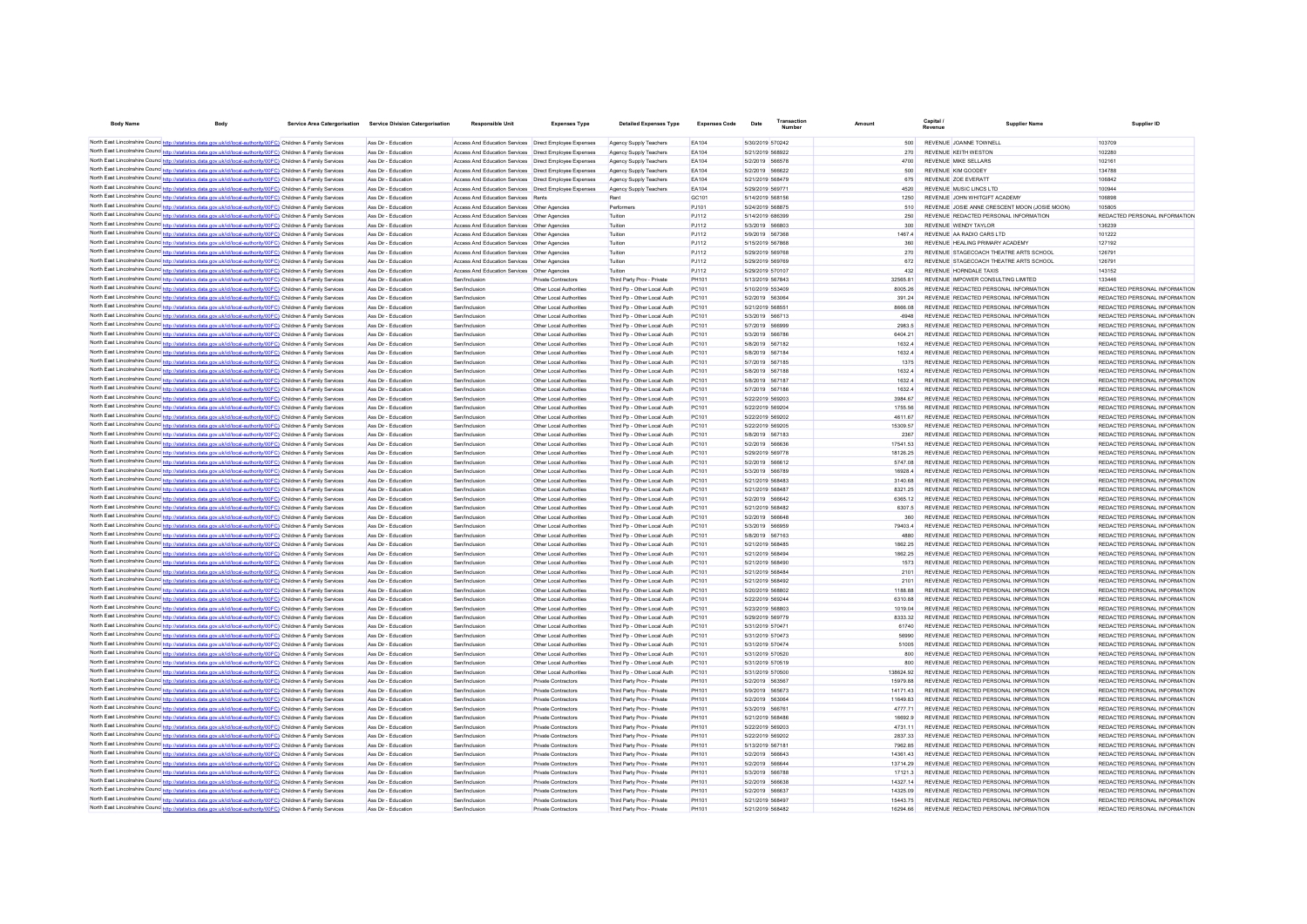| <b>Body Name</b> | Body                                                                                                                                                                                                                                             | Service Area Catergorisation | Service Division Catergorisation           | <b>Responsible Unit</b>        | <b>Expenses Type</b>                                       | <b>Detailed Expenses Type</b>                            | <b>Expenses Code</b>  | Date                                 | Transactic<br>Number | Amount          | Revenue                                                                        | <b>Supplier Name</b>                                       | Supplier ID                                                    |
|------------------|--------------------------------------------------------------------------------------------------------------------------------------------------------------------------------------------------------------------------------------------------|------------------------------|--------------------------------------------|--------------------------------|------------------------------------------------------------|----------------------------------------------------------|-----------------------|--------------------------------------|----------------------|-----------------|--------------------------------------------------------------------------------|------------------------------------------------------------|----------------------------------------------------------------|
|                  | North East Lincolnshire Counce http://statistics.data.gov.uk/id/local-authority/00FC) Children & Family Services                                                                                                                                 |                              | Ass Dir - Education                        |                                |                                                            | Third Party Prov - Private                               | PH101                 |                                      |                      |                 | REVENUE REDACTED PERSONAL INFORMATION                                          |                                                            | REDACTED PERSONAL INFORMATION                                  |
|                  | North East Lincolnshire Counc http://statistics.data.gov.uk/id/local-authority/00FC) Children & Family Services                                                                                                                                  |                              | Ass Dir - Education                        | Sen/Inclusion<br>Sen/Inclusion | Private Contractors<br>Miscellaneous Expenses              | Contingency Reserve                                      | <b>LL123</b>          | 5/24/2019 568658<br>5/21/2019 568931 |                      | 8400<br>12825   | REVENUE THE CAMBRIDGE PARK ACADEMY                                             |                                                            | 107472                                                         |
|                  | North East Lincolnshire Counc http://statistics.data.gov.uk/id/local-authority/00FC) Children & Family Services                                                                                                                                  |                              | Ass Dir - Education                        | Sen/Inclusion                  | Contributions To Provisions                                | Contributions - Other                                    | LK103                 | 5/21/2019 568495                     |                      | 334.25          | REVENUE COMMUNITY ACCORD                                                       |                                                            | 106613                                                         |
|                  | North East Lincolnshire Counc http://statistics.data.gov.uk/id/local-authority/00FC) Children & Family Services                                                                                                                                  |                              | Ass Dir - Education                        | Sen/Inclusion                  | Equip / Furniture / Materials                              | <b>Teaching Materials</b>                                | <b>LA117</b>          | 5/30/2019 570440                     |                      | 340             | REVENUE ANN ARBOR PUBLISHERS LTD                                               |                                                            | 105547                                                         |
|                  | North East Lincolnshire Counc http://statistics.data.gov.uk/id/local-authority/00FC) Children & Family Services                                                                                                                                  |                              | Ass Dir - Education                        | Sen/Inclusion                  | Direct Employee Expenses                                   | Pay Teachers Supply Cover                                | EA106                 | 5/30/2019 569758                     |                      | 1254.4          | REVENUE TEACHING PERSONNEL LTD                                                 |                                                            | 101305                                                         |
|                  | North East Lincolnshire Counc http://statistics.data.gov.uk/id/local-authority/00FC) Children & Family Services                                                                                                                                  |                              | Ass Dir - Education                        | Sen/Inclusion                  | Direct Employee Expenses                                   | Pay Teachers Supply Cover                                | EA106                 | 5/9/2019 567208                      |                      | 752.64          | REVENUE TEACHING PERSONNEL LTD                                                 |                                                            | 101305                                                         |
|                  | North East Lincolnshire Counc http://statistics.data.gov.uk/id/local-authority/00FC) Children & Family Services                                                                                                                                  |                              | Ass Dir - Education                        | Sen/Inclusion                  | Direct Employee Expenses                                   | Pay Teachers Supply Cover                                | EA106                 | 5/16/2019 568409                     |                      | 1254.4          | REVENUE TEACHING PERSONNEL LTD                                                 |                                                            | 101305                                                         |
|                  | North East Lincolnshire Counc http://statistics.data.gov.uk/id/local-authority/00FC) Children & Family Services                                                                                                                                  |                              | Ass Dir - Education                        | Sen/Inclusion                  | Equip / Furniture / Materials                              | Non-Teaching Resources                                   | LA118                 | 5/23/2019 569300                     |                      | 264.75          | REVENUE OFFICE FRIENDS LTD                                                     |                                                            | 102454                                                         |
|                  | North East Lincolnshire Counc http://statistics.data.gov.uk/id/local-authority/00FC) Children & Family Services                                                                                                                                  |                              | Ass Dir - Education                        | Sen/Inclusion                  | Communications And Computin Computer H/Ware - Purchaser    |                                                          | LF105                 | 5/23/2019 569312                     |                      | 2220            | REVENUE TECHNOLOGY SUPPORT SOLUTIONS LTD                                       |                                                            | 119571                                                         |
|                  | North East Lincolnshire Counc http://statistics.data.gov.uk/id/local-authority/00FC) Children & Family Services                                                                                                                                  |                              | Ass Dir - Education                        | Sen/Inclusion                  | Equip / Furniture / Materials                              | Teaching Materials                                       | <b>LA117</b>          | 5/23/2019 569337                     |                      | 2405            | REVENUE HUMANWARE EUROPE LTD                                                   |                                                            | 128854                                                         |
|                  | North East Lincolnshire Counc http://statistics.data.gov.uk/id/local-authority/00FC) Children & Family Services                                                                                                                                  |                              | Ass Dir - Education                        | Sen/Inclusion                  | <b>Private Contractors</b>                                 | Third Party Prov - Private                               | <b>PH101</b>          | 5/21/2019 688691                     |                      | 605.24          | REVENUE REDACTED PERSONAL INFORMATION                                          |                                                            | REDACTED PERSONAL INFORMATION                                  |
|                  | North East Lincolnshire Counc http://statistics.data.gov.uk/id/local-authority/00FC) Children & Family Services                                                                                                                                  |                              | Ass Dir - Education                        | Sen/Inclusion                  | <b>Private Contractors</b>                                 | Third Party Prov - Private                               | PH101                 | 5/21/2019 568489                     |                      | 15120           | REVENUE SKILLS CENTRE PLUS                                                     |                                                            | 141504                                                         |
|                  | North East Lincolnshire Counc http://statistics.data.gov.uk/id/local-authority/00FC) Children & Family Services                                                                                                                                  |                              | Ass Dir - Education                        | Sen/Inclusion                  | <b>Private Contractors</b>                                 | Third Party Prov - Private                               | <b>PH101</b>          | 5/21/2019 567981                     |                      | 11299.98        | REVENUE LINKAGE COMMUNITY TRUST LTD                                            |                                                            | 104471                                                         |
|                  | North East Lincolnshire Counc http://statistics.data.gov.uk/id/local-authority/00FC) Children & Family Services                                                                                                                                  |                              | Ass Dir - Education                        | Sen/Inclusion                  | <b>Private Contractors</b>                                 | Third Party Prov - Private                               | <b>PH101</b>          | 5/24/2019 569639                     |                      | 4601            | REVENUE REDACTED PERSONAL INFORMATION                                          |                                                            | REDACTED PERSONAL INFORMATION                                  |
|                  | North East Lincolnshire Counc http://statistics.data.gov.uk/id/local-authority/00FC) Children & Family Services                                                                                                                                  |                              | Ass Dir - Education                        | Sen/Inclusion                  | <b>Private Contractors</b>                                 | Third Party Prov - Private                               | <b>PH101</b>          | 5/24/2019 569637                     |                      | 1732            | REVENUE REDACTED PERSONAL INFORMATION                                          |                                                            | REDACTED PERSONAL INFORMATION                                  |
|                  | North East Lincolnshire Counc <sup>1</sup> http://statistics.data.gov.uk/id/local-authority/00FC) Children & Family Services                                                                                                                     |                              | Ass Dir - Education                        | Sen/Inclusion                  | <b>Private Contractors</b>                                 | Third Party Prov - Private                               | PH101                 | 5/2/2019 566650                      |                      | 313.15          | REVENUE REDACTED PERSONAL INFORMATION                                          |                                                            | REDACTED PERSONAL INFORMATION                                  |
|                  | North East Lincolnshire Counc <sup>1</sup> http://statistics.data.gov.uk/id/local-authority/00FC) Children & Family Services<br>North East Lincolnshire Counce http://statistics.data.gov.uk/id/local-authority/00FC) Children & Family Services |                              | Ass Dir - Education                        | Sen/Inclusion                  | <b>Private Contractors</b><br>Private Contractors          | Third Party Prov - Private                               | PH101<br><b>PH101</b> | 5/2/2019 566649<br>5/13/2019 567035  |                      | 323.59<br>11564 | REVENUE REDACTED PERSONAL INFORMATION<br>REVENUE REDACTED PERSONAL INFORMATION |                                                            | REDACTED PERSONAL INFORMATION<br>REDACTED PERSONAL INFORMATION |
|                  | North East Lincolnshire Counc http://statistics.data.gov.uk/id/local-authority/00FC) Children & Family Services                                                                                                                                  |                              | Ass Dir - Education<br>Ass Dir - Education | Sen/Inclusion<br>Sen/Inclusion | Private Contractors                                        | Third Party Prov - Private<br>Third Party Prov - Private | <b>PH101</b>          | 5/13/2019 567161                     |                      | 1991.57         | REVENUE REDACTED PERSONAL INFORMATION                                          |                                                            | REDACTED PERSONAL INFORMATION                                  |
|                  | North East Lincolnshire Counc http://statistics.data.gov.uk/id/local-authority/00FC) Children & Family Services                                                                                                                                  |                              | Ass Dir - Education                        | Sen/Inclusion                  | Private Contractors                                        | Third Party Prov - Private                               | PH101                 | 5/13/2019 567162                     |                      | 179884          | REVENUE REDACTED PERSONAL INFORMATION                                          |                                                            | REDACTED PERSONAL INFORMATION                                  |
|                  | North East Lincolnshire Counc http://statistics.data.gov.uk/id/local-authority/00FC) Children & Family Services                                                                                                                                  |                              | Ass Dir - Education                        | Sen/Inclusion                  | <b>Private Contractors</b>                                 | Third Party Prov - Private                               | <b>PH101</b>          | 5/13/2019 567164                     |                      | 1991.57         | REVENUE REDACTED PERSONAL INFORMATION                                          |                                                            | REDACTED PERSONAL INFORMATION                                  |
|                  | North East Lincolnshire Counc http://statistics.data.gov.uk/id/local-authority/00FC) Children & Family Services                                                                                                                                  |                              | Ass Dir - Education                        | Sen/Inclusion                  | <b>Private Contractors</b>                                 | Third Party Prov - Private                               | PH101                 | 5/15/2019 566985                     |                      | $-1667.98$      | REVENUE REDACTED PERSONAL INFORMATION                                          |                                                            | REDACTED PERSONAL INFORMATION                                  |
|                  | North East Lincolnshire Counc http://statistics.data.gov.uk/id/local-authority/00FC) Children & Family Services                                                                                                                                  |                              | Ass Dir - Education                        | Sen/Inclusion                  | <b>Private Contractors</b>                                 | Third Party Prov - Private                               | PH101                 | 5/15/2019 566986                     |                      | $-968.51$       | REVENUE REDACTED PERSONAL INFORMATION                                          |                                                            | REDACTED PERSONAL INFORMATION                                  |
|                  | North East Lincolnshire Counc http://statistics.data.gov.uk/id/local-authority/00FC) Children & Family Services                                                                                                                                  |                              | Ass Dir - Education                        | Sen/Inclusion                  | <b>Private Contractors</b>                                 | Third Party Prov - Private                               | PH101                 | 5/15/2019 566987                     |                      | $-1506.57$      | REVENUE REDACTED PERSONAL INFORMATION                                          |                                                            | REDACTED PERSONAL INFORMATION                                  |
|                  | North East Lincolnshire Counc http://statistics.data.gov.uk/id/local-authority/00FC) Children & Family Services                                                                                                                                  |                              | Ass Dir - Education                        | Sen/Inclusion                  | <b>Private Contractors</b>                                 | Third Party Prov - Private                               | PH101                 | 5/15/2019 566988                     |                      | $-1667.98$      | REVENUE REDACTED PERSONAL INFORMATION                                          |                                                            | REDACTED PERSONAL INFORMATION                                  |
|                  | North East Lincolnshire Counc http://statistics.data.gov.uk/id/local-authority/00FC) Children & Family Services                                                                                                                                  |                              | Ass Dir - Education                        | Sen/Inclusion                  | <b>Private Contractors</b>                                 | Third Party Prov - Private                               | <b>PH101</b>          | 5/24/2019 569638                     |                      | 2241.67         | REVENUE REDACTED PERSONAL INFORMATION                                          |                                                            | REDACTED PERSONAL INFORMATION                                  |
|                  | North East Lincolnshire Counc <sup>http://statistics.data.gov.uk/id/local-authority/00FC) Children &amp; Family Services</sup>                                                                                                                   |                              | Ass Dir - Education                        | Sen/Inclusion                  | Miscellaneous Expenses                                     | Contingency Reserve                                      | LL123                 | 5/21/2019 568940                     |                      | 1317            | REVENUE PHOENIX PARK ACADEMY                                                   |                                                            | 126685                                                         |
|                  | North East Lincolnshire Counc http://statistics.data.gov.uk/id/local-authority/00FC) Children & Family Services                                                                                                                                  |                              | Ass Dir - Education                        | Sen/Inclusion                  | Miscellaneous Expenses                                     | Contingency Reserve                                      | <b>LL123</b>          | 5/21/2019 568943                     |                      | 4654            | REVENUE PHOENIX PARK ACADEMY                                                   |                                                            | 126685                                                         |
|                  | North East Lincolnshire Counc http://statistics.data.gov.uk/id/local-authority/00FC) Children & Family Services                                                                                                                                  |                              | Ass Dir - Education                        | Sen/Inclusion                  | Miscellaneous Expenses                                     | Contingency Reserve                                      | <b>LL123</b>          | 5/21/2019 568942                     |                      | 15800           | REVENUE PHOENIX PARK ACADEMY                                                   |                                                            | 126685                                                         |
|                  | North East Lincolnshire Counc http://statistics.data.gov.uk/id/local-authority/00FC) Children & Family Services                                                                                                                                  |                              | Ass Dir - Education                        | Sen/Inclusion                  | Miscellaneous Expenses                                     | Contingency Reserve                                      | <b>LL123</b>          | 5/21/2019 56894                      |                      | 44767           | REVENUE PHOENIX PARK ACADEMY                                                   |                                                            | 126685                                                         |
|                  | North East Lincolnshire Counc http://statistics.data.gov.uk/id/local-authority/00FC) Children & Family Services                                                                                                                                  |                              | Ass Dir - Education                        | Sen/Inclusion                  | Miscellaneous Expenses                                     | Contingency Reserve                                      | <b>LL123</b>          | 5/21/2019 568945                     |                      | 26333           | REVENUE SEVENHILLS ACADEMY                                                     |                                                            | 128660                                                         |
|                  | North East Lincolnshire Counc http://statistics.data.gov.uk/id/local-authority/00FC) Children & Family Services                                                                                                                                  |                              | Ass Dir - Education                        | Sen/Inclusion                  | Miscellaneous Expenses                                     | Contingency Reserve                                      | <b>LL123</b>          | 5/21/2019 568944                     |                      | 26333           | REVENUE SEVENHILLS ACADEMY                                                     |                                                            | 128660                                                         |
|                  | North East Lincolnshire Counc http://statistics.data.gov.uk/id/local-authority/00FC) Children & Family Services                                                                                                                                  |                              | Ass Dir - Education                        | Sen/Inclusion                  | Contributions To Provisions                                | Contributions - Other                                    | LK103                 | 5/28/2019 569713                     |                      | 81297           | REVENUE BEACON ACADEMY                                                         |                                                            | 138130                                                         |
|                  | North East Lincolnshire Counc http://statistics.data.gov.uk/id/local-authority/00FC) Children & Family Services                                                                                                                                  |                              | Ass Dir - Education                        | Sen/Inclusion                  | Contributions To Provisions                                | Contributions - Other                                    | LK103                 | 5/28/2019 569691                     |                      | 22600           | REVENUE BURSAR PRIMARY ACADEMY                                                 |                                                            | 114977                                                         |
|                  | North East Lincolnshire Counc http://statistics.data.gov.uk/id/local-authority/00FC) Children & Family Services                                                                                                                                  |                              | Ass Dir - Education                        | Sen/Inclusion                  | Contributions To Provisions                                | Contributions - Other                                    | LK103                 | 5/28/2019 569673                     |                      | 13139           | REVENUE CLEETHORPES ACADEMY                                                    |                                                            | 102713                                                         |
|                  | North East Lincolnshire Counc <sup>hto://statistics.data.cov.uk/id/local-authority/00FC) Children &amp; Family Services</sup>                                                                                                                    |                              | Ass Dir - Education                        | Sen/Inclusion                  | Contributions To Provisions                                | Contributions - Other                                    | LK103                 | 5/21/2019 568939                     |                      | 4833            | REVENUE CANON PETER HALL CE PRIMARY ACADEMY                                    |                                                            | 126646                                                         |
|                  | North East Lincolnshire Counce http://statistics.data.gov.uk/id/local-authority/00FC) Children & Family Services                                                                                                                                 |                              | Ass Dir - Education                        | Sen/Inclusion                  | Contributions To Provisions                                | Contributions - Other                                    | LK103                 | 5/28/2019 569701                     |                      | 10790           | REVENUE CANON PETER HALL CE PRIMARY ACADEMY                                    |                                                            | 126646                                                         |
|                  | North East Lincolnshire Counce http://statistics.data.gov.uk/id/local-authority/00FC) Children & Family Services                                                                                                                                 |                              | Ass Dir - Education                        | Sen/Inclusion                  | Contributions To Provisions                                | Contributions - Other                                    | LK103                 | 5/28/2019 569696                     |                      | 10618           | REVENUE FASTEIELD PRIMARY ACADEMY                                              |                                                            | 121907                                                         |
|                  | North East Lincolnshire Counce http://statistics.data.gov.uk/id/local-authority/00FC) Children & Family Services                                                                                                                                 |                              | Ass Dir - Education                        | Sen/Inclusion                  | Contributions To Provisions                                | Contributions - Other                                    | LK103                 | 5/28/2019 569684                     |                      | 32676           | REVENUE EDWARD HENEAGE PRIMARY (ACADEMY)                                       |                                                            | 111742                                                         |
|                  | North East Lincolnshire Counc http://statistics.data.gov.uk/id/local-authority/00FC) Children & Family Services                                                                                                                                  |                              | Ass Dir - Education                        | Sen/Inclusion                  | Contributions To Provisions                                | Contributions - Other                                    | LK103                 | 5/28/2019 569705                     |                      | 10076           | REVENUE ELLISTON PRIMARY ACADEMY                                               |                                                            | 129629                                                         |
|                  | North East Lincolnshire Counc http://statistics.data.gov.uk/id/local-authority/00FC) Children & Family Services                                                                                                                                  |                              | Ass Dir - Education                        | Sen/Inclusion                  | Contributions To Provisions                                | Contributions - Other                                    | LK103                 | 5/28/2019 569707                     |                      | 2600            | REVENUE ENFIELD ACADEMY OF NEW WALTHAM                                         |                                                            | 131526                                                         |
|                  | North East Lincolnshire Counc http://statistics.data.gov.uk/id/local-authority/00FC) Children & Family Services<br>North East Lincolnshire Counc http://statistics.data.gov.uk/id/local-authority/00FC) Children & Family Services               |                              | Ass Dir - Education<br>Ass Dir - Education | Sen/Inclusion<br>Sen/Inclusion | Contributions To Provisions<br>Contributions To Provisions | Contributions - Other<br>Contributions - Other           | LK103<br>LK103        | 5/28/2019 569704<br>5/28/2019 569710 |                      | 20865<br>30176  | REVENUE FAIRFIELD PRIMARY ACADEMY<br>REVENUE GREAT COATES PRIMARY ACADEMY      |                                                            | 129030<br>134467                                               |
|                  | North East Lincolnshire Counc http://statistics.data.gov.uk/id/local-authority/00FC) Children & Family Services                                                                                                                                  |                              | Ass Dir - Education                        | Sen/Inclusion                  | Contributions To Provisions                                | Contributions - Other                                    | LK103                 | 5/28/2019 56967                      |                      | 13274           | REVENUE HAVELOCK ACADEMY                                                       |                                                            | 101968                                                         |
|                  | North East Lincolnshire Counc http://statistics.data.gov.uk/id/local-authority/00FC) Children & Family Services                                                                                                                                  |                              | Ass Dir - Education                        | Sen/Inclusion                  | Contributions To Provisions                                | Contributions - Other                                    | LK103                 | 5/28/2019 569672                     |                      | 48633           | REVENUE HEALING SCIENCE ACADEMY LTD                                            |                                                            | 102702                                                         |
|                  | North East Lincolnshire Counc http://statistics.data.gov.uk/id/local-authority/00FC) Children & Family Services                                                                                                                                  |                              | Ass Dir - Education                        | Sen/Inclusion                  | Contributions To Provisions                                | Contributions - Other                                    | LK103                 | 5/28/2019 569702                     |                      | 14635           | REVENUE HEALING PRIMARY ACADEMY                                                |                                                            | 127192                                                         |
|                  | North East Lincolnshire Counc http://statistics.data.gov.uk/id/local-authority/00FC) Children & Family Services                                                                                                                                  |                              | Ass Dir - Education                        | Sen/Inclusion                  | Contributions To Provisions                                | Contributions - Other                                    | LK103                 | 5/28/2019 569700                     |                      | 30768           |                                                                                | REVENUE HUMBERSTON CLOVERFIELDS ACADEMY SCHOOL             | 125655                                                         |
|                  | North East Lincolnshire Counc http://statistics.data.gov.uk/id/local-authority/00FC) Children & Family Services                                                                                                                                  |                              | Ass Dir - Education                        | Sen/Inclusion                  | Contributions To Provisions                                | Contributions - Other                                    | LK103                 | 5/28/2019 569675                     |                      | 56257           | REVENUE HUMBERSTON ACADEMY                                                     |                                                            | 106067                                                         |
|                  | North East Lincolnshire Counce http://statistics.data.gov.uk/id/local-authority/00FC) Children & Family Services                                                                                                                                 |                              | Ass Dir - Education                        | Sen/Inclusion                  | Contributions To Provisions                                | Contributions - Other                                    | LK103                 | 5/28/2019 569676                     |                      | 35451           | REVENUE JOHN WHITGIFT ACADEMY                                                  |                                                            | 106898                                                         |
|                  | North East Lincolnshire Counc http://statistics.data.gov.uk/id/local-authority/00FC) Children & Family Services                                                                                                                                  |                              | Ass Dir - Education                        | Sen/Inclusion                  | Contributions To Provisions                                | Contributions - Other                                    | LK103                 | 5/28/2019 569699                     |                      | 5650            | REVENUE LACEBY ACRES ACADEMY                                                   |                                                            | 124644                                                         |
|                  | North East Lincolnshire Counc http://statistics.data.gov.uk/id/local-authority/00FC) Children & Family Services                                                                                                                                  |                              | Ass Dir - Education                        | Sen/Inclusion                  | Contributions To Provisions                                | Contributions - Other                                    | LK103                 | 5/28/2019 569677                     |                      | 63550           | REVENUE LISLE MARSDEN C OF E PRIMARY ACADEMY                                   |                                                            | 107922                                                         |
|                  | North East Lincolnshire Counce http://statistics.data.gov.uk/id/local-authority/00FC) Children & Family Services                                                                                                                                 |                              | Ass Dir - Education                        | Sen/Inclusion                  | Contributions To Provisions                                | Contributions - Other                                    | LK103                 | 5/28/2019 569709                     |                      | 12609           | REVENUE LITTLECOATES PRIMARY ACADEMY                                           |                                                            | 134261                                                         |
|                  | North East Lincolnshire Counc http://statistics.data.gov.uk/id/local-authority/00FC) Children & Family Services                                                                                                                                  |                              | Ass Dir - Education                        | Sen/Inclusion                  | Contributions To Provisions                                | Contributions - Other                                    | LK103                 | 5/28/2019 569687                     |                      | 32166           | REVENUE MACAULAY PRIMARY ACADEMY                                               |                                                            | 112680                                                         |
|                  | North East Lincolnshire Counc http://statistics.data.gov.uk/id/local-authority/00FC) Children & Family Services                                                                                                                                  |                              | Ass Dir - Education                        | Sen/Inclusion                  | Contributions To Provisions                                | Contributions - Other                                    | LK103                 | 5/28/2019 569690                     |                      | 15775           | REVENUE MIDDI ETHORPE PRIMARY ACADEMY                                          |                                                            | 114833                                                         |
|                  | North East Lincolnshire Counc http://statistics.data.gov.uk/id/local-authority/00FC) Children & Family Services                                                                                                                                  |                              | Ass Dir - Education                        | Sen/Inclusion                  | Contributions To Provisions                                | Contributions - Other                                    | LK103                 | 5/28/2019 569678                     |                      | 25970           | REVENUE NEW WAI THAM ACADEMY                                                   |                                                            | 108556                                                         |
|                  | North East Lincolnshire Counc http://statistics.data.gov.uk/id/local-authority/00FC) Children & Family Services                                                                                                                                  |                              | Ass Dir - Education                        | Sen/Inclusion                  | Contributions To Provisions                                | Contributions - Other                                    | I K103                | 5/28/2019 569670                     |                      | 61775           | REVENUE OASIS ACADEMY IMMINGHAM                                                |                                                            | 101947                                                         |
|                  | North East Lincolnshire Counce http://statistics.data.gov.uk/id/local-authority/00FC) Children & Family Services                                                                                                                                 |                              | Ass Dir - Education                        | Sen/Inclusion                  | Contributions To Provisions                                | Contributions - Other                                    | I K103                | 5/28/2019 569698                     |                      | 25050           |                                                                                | REVENUE OASIS ACADEMY SCHOOL (NUNSTHORPE SCHOOL)           | 12286                                                          |
|                  | North East Lincolnshire Counc http://statistics.data.gov.uk/id/local-authority/00FC) Children & Family Services                                                                                                                                  |                              | Ass Dir - Education                        | Sen/Inclusion                  | Contributions To Provisions                                | Contributions - Other                                    | I K103                | 5/28/2019 569669                     |                      | 35237           | REVENUE OASIS ACADEMY WINTRINGHAM                                              |                                                            | 101939                                                         |
|                  | North East Lincolnshire Counc http://statistics.data.gov.uk/id/local-authority/00FC) Children & Family Services                                                                                                                                  |                              | Ass Dir - Education                        | Sen/Inclusion                  | Contributions To Provisions                                | Contributions - Other                                    | LK103                 | 5/28/2019 569674                     |                      | 62312           | REVENUE ORMISTON MARITIME ACADEMY                                              |                                                            | 106066                                                         |
|                  | North East Lincolnshire Counc http://statistics.data.gov.uk/id/local-authority/00FC) Children & Family Services                                                                                                                                  |                              | Ass Dir - Education                        | Sen/Inclusion                  | Contributions To Provisions                                | Contributions - Other                                    | LK103                 | 5/28/2019 569697                     |                      | 7100            | REVENUE REYNOLDS PRIMARY ACADEMY                                               |                                                            | 122175                                                         |
|                  | North East Lincolnshire Counc http://statistics.data.gov.uk/id/local-authority/00FC) Children & Family Services                                                                                                                                  |                              | Ass Dir - Education                        | Sen/Inclusion                  | Contributions To Provisions                                | Contributions - Other                                    | <b>LK103</b>          | 5/28/2019 569679                     |                      | 28976           | REVENUE SCARTHO JUNIOR ACADEMY                                                 |                                                            | 108738                                                         |
|                  | North East Lincolnshire Counc http://statistics.data.gov.uk/id/local-authority/00FC) Children & Family Services                                                                                                                                  |                              | Ass Dir - Education                        | Sen/Inclusion                  | Contributions To Provisions                                | Contributions - Other                                    | LK103                 | 5/28/2019 569682                     |                      | 24050           | REVENUE SIGNHILLS INFANTS ACADEMY                                              |                                                            | 110645                                                         |
|                  | North East Lincolnshire Counc http://statistics.data.gov.uk/id/local-authority/00FC) Children & Family Services                                                                                                                                  |                              | Ass Dir - Education                        | Sen/Inclusion                  | Contributions To Provisions                                | Contributions - Other                                    | LK103                 | 5/28/2019 569685                     |                      | 63897           | REVENUE ORMISTON SOUTH PARADE ACADEMY                                          |                                                            | 111750                                                         |
|                  | North East Lincolnshire Counc http://statistics.data.gov.uk/id/local-authority/00FC) Children & Family Services                                                                                                                                  |                              | Ass Dir - Education                        | Sen/Inclusion                  | Contributions To Provisions                                | Contributions - Other                                    | LK103                 | 5/28/2019 569706                     |                      | 12750           | REVENUE SPRINGFIELD PRIMARY ACADEMY                                            |                                                            | 131306                                                         |
|                  | North East Lincolnshire Counc <sup>http://statistics.data.gov.uk/id/local-authority/00FC) Children &amp; Family Services</sup>                                                                                                                   |                              | Ass Dir - Education                        | Sen/Inclusion                  | Contributions To Provisions                                | Contributions - Other                                    | LK103                 | 5/28/2019 569681                     |                      | 20940           | REVENUE ST JOSEPH'S RC PRIMARY ACADEMY                                         |                                                            | 110066                                                         |
|                  | North East Lincolnshire Counc http://statistics.data.gov.uk/id/local-authority/00FC) Children & Family Services                                                                                                                                  |                              | Ass Dir - Education                        | Sen/Inclusion                  | Contributions To Provisions                                | Contributions - Other                                    | LK103                 | 5/28/2019 569693                     |                      | 13668           |                                                                                | REVENUE ST MARYS CATHOLIC PRIMARY VOLUNTARY ACADEMY 115108 |                                                                |
|                  | North East Lincolnshire Counc http://statistics.data.gov.uk/id/local-authority/00FC) Children & Family Services                                                                                                                                  |                              | Ass Dir - Education                        | Sen/Inclusion                  | Contributions To Provisions                                | Contributions - Other                                    | LK103                 | 5/28/2019 56971                      |                      | 16237           | REVENUE ST PETERS COFE PRIMARY ACADEMY                                         |                                                            | 134905                                                         |
|                  | North East Lincolnshire Counc http://statistics.data.gov.uk/id/local-authority/00FC) Children & Family Services                                                                                                                                  |                              | Ass Dir - Education<br>Ass Dir - Education | Sen/Inclusion                  | Contributions To Provisions<br>Contributions To Provisions | Contributions - Other                                    | LK103                 | 5/28/2019 569686<br>5/28/2019 569694 |                      | 13900           | REVENUE STRAND PRIMARY ACADEMY                                                 | REVENUE THRUNSCOE PRIMARY AND NURSERY ACADEMY              | 111862<br>118749                                               |
|                  | North East Lincolnshire Counc http://statistics.data.gov.uk/id/local-authority/00FC) Children & Family Services                                                                                                                                  |                              |                                            | Sen/Inclusion                  |                                                            | Contributions - Other                                    | LK103                 | 5/28/2019 569689                     |                      | 22150           |                                                                                |                                                            |                                                                |
|                  | North East Lincolnshire Counc http://statistics.data.gov.uk/id/local-authority/00FC) Children & Family Services<br>North East Lincolnshire Counc http://statistics.data.gov.uk/id/local-authority/00FC) Children & Family Services               |                              | Ass Dir - Education<br>Ass Dir - Education | Sen/Inclusion<br>Sen/Inclusion | Contributions To Provisions<br>Contributions To Provisions | Contributions - Other<br>Contributions - Other           | LK103<br>LK103        | 5/28/2019 569680                     |                      | 31615<br>27304  | REVENUE TOLL BAR ACADEMY<br>REVENUE WALTHAM LEAS PRIMARY ACADEMY               |                                                            | 114560<br>109335                                               |
|                  | North East Lincolnshire Counc http://statistics.data.gov.uk/id/local-authority/00FC) Children & Family Services                                                                                                                                  |                              | Ass Dir - Education                        | Sen/Inclusion                  | Contributions To Provisions                                | Contributions - Other                                    | LK103                 | 5/28/2019 569683                     |                      | 13826           | REVENUE WEELSBY ACADEMY                                                        |                                                            | 111161                                                         |
|                  | North East Lincolnshire Counc http://statistics.data.gov.uk/id/local-authority/00FC) Children & Family Services                                                                                                                                  |                              | Ass Dir - Education                        | Sen/Inclusion                  | Contributions To Provisions                                | Contributions - Other                                    | LK103                 | 5/28/2019 569703                     |                      | 46487           | REVENUE WELHOLME ACADEMY                                                       |                                                            | 127227                                                         |
|                  | North East Lincolnshire Counce http://statistics.data.gov.uk/id/local-authority/00FC) Children & Family Services                                                                                                                                 |                              | Ass Dir - Education                        | Sen/Inclusion                  | Contributions To Provisions                                | Contributions - Other                                    | LK103                 | 5/28/2019 569712                     |                      | 8250            | REVENUE WILLIAM BARCROFT JUNIOR ACADEMY                                        |                                                            | 136302                                                         |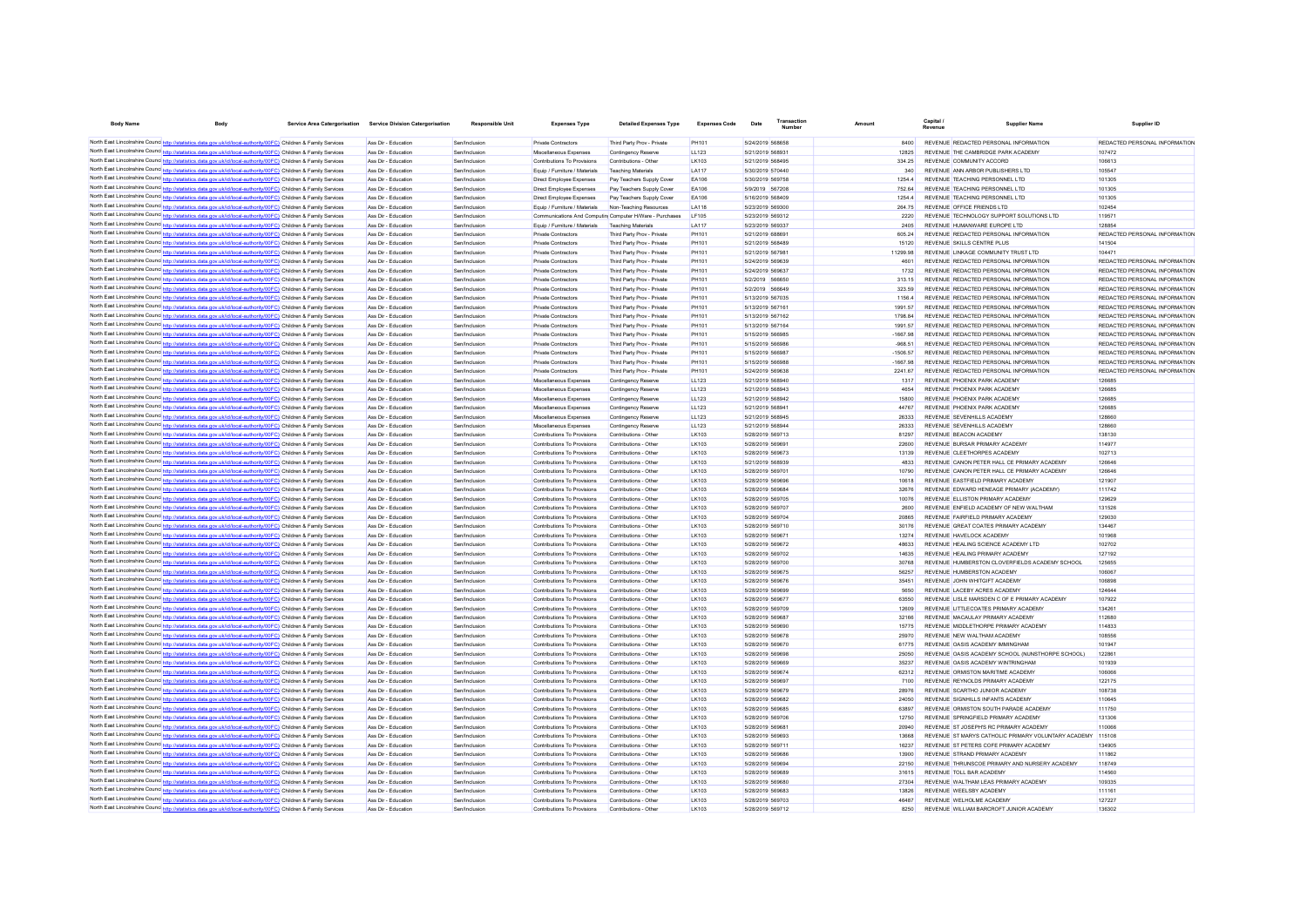| <b>Body Name</b>                                                                                                                                                                                                                   | <b>Body</b> | Service Area Catergorisation Service Division Catergorisation  | <b>Responsible Unit</b>                                      | <b>Expenses Type</b>                                      | <b>Detailed Expenses Type</b>                       | <b>Expenses Code</b>         | Date | Transactio                           | Amount |                 | <b>Capital</b>                                                                 | <b>Supplier Name</b>                                 | Supplier ID                                                    |
|------------------------------------------------------------------------------------------------------------------------------------------------------------------------------------------------------------------------------------|-------------|----------------------------------------------------------------|--------------------------------------------------------------|-----------------------------------------------------------|-----------------------------------------------------|------------------------------|------|--------------------------------------|--------|-----------------|--------------------------------------------------------------------------------|------------------------------------------------------|----------------------------------------------------------------|
| North East Lincolnshire Counc <sup>1</sup> http://statistics.data.gov.uk/id/local-authority/00FC) Children & Family Services                                                                                                       |             | Ass Dir - Education                                            | Sen/Inclusion                                                | Contributions To Provisions                               | Contributions - Other                               | I K103                       |      | 5/28/2019 569695                     |        | 1015            | REVENUE WILLOWS PRIMARY ACADEMY                                                |                                                      | 120478                                                         |
| North East Lincolnshire Counc http://statistics.data.gov.uk/id/local-authority/00FC) Children & Family Services                                                                                                                    |             | Ass Dir - Education                                            | Sen/Inclusion                                                | Contributions To Provisions                               | Contributions - Other                               | LK103                        |      | 5/28/2019 569708                     |        | 7100            | REVENUE WOODLANDS ACADEMY                                                      |                                                      | 132649                                                         |
| North East Lincolnshire Counc http://statistics.data.gov.uk/id/local-authority/00FC) Children & Family Services                                                                                                                    |             | Ass Dir - Education                                            | Sen/Inclusion                                                | Contributions To Provisions                               | Contributions - Other                               | I K103                       |      | 5/28/2019 569692                     |        | 19706           | REVENUE WYBERS WOOD PRIMARY ACADEMY                                            |                                                      | 115078                                                         |
| North East Lincolnshire Counc http://statistics.data.gov.uk/id/local-authority/00FC) Children & Family Services                                                                                                                    |             | Ass Dir - Education                                            | Sen/Inclusion                                                | Contributions To Provisions                               | Contributions - Other                               | I K103                       |      | 5/2/2019 566651                      |        | 2976            | REVENUE THE AVENUE PLAYGROUP                                                   |                                                      | 103168                                                         |
| North East Lincolnshire Counc http://statistics.data.gov.uk/id/local-authority/00FC) Children & Family Services                                                                                                                    |             | Ass Dir - Education                                            | Sen/Inclusion                                                | Contributions To Provisions                               | Contributions - Other                               | I K103                       |      | 5/8/2019 567160                      |        | 12471           | REVENUE TEACHING PERSONNEL LTD                                                 |                                                      | 101305                                                         |
| North East Lincolnshire Counc http://statistics.data.gov.uk/id/local-authority/00FC) Children & Family Services                                                                                                                    |             | Ass Dir - Education                                            | Sen/Inclusion                                                | Contributions To Provisions                               | Contributions - Other                               | LK103                        |      | 5/21/2019 568509                     |        | 881.5           | REVENUE TEACHING PERSONNEL LTD                                                 |                                                      | 101305                                                         |
| North East Lincolnshire Counc http://statistics.data.gov.uk/id/local-authority/00FC) Children & Family Services                                                                                                                    |             | Ass Dir - Education                                            | Sen/Inclusion                                                | Contributions To Provisions                               | Contributions - Other                               | LK103                        |      | 5/23/2019 569167                     |        | 720.6           | REVENUE TEACHING PERSONNEL LTD                                                 |                                                      | 101305                                                         |
| North East Lincolnshire Counc http://statistics.data.gov.uk/id/local-authority/00FC) Children & Family Services                                                                                                                    |             | Ass Dir - Education                                            | Sen/Inclusion                                                | Contributions To Provision                                | Contributions - Othe                                | LK103                        |      | 5/23/2019 569168                     |        | 717.5           | REVENUE TEACHING PERSONNEL LTD                                                 |                                                      | 101305                                                         |
| North East Lincolnshire Counc http://statistics.data.gov.uk/id/local-authority/00FC) Children & Family Services                                                                                                                    |             | Ass Dir - Education                                            | Sen/Inclusion                                                | Contributions To Provisions                               | Contributions - Othe                                | LK103                        |      | 5/23/2019 569169                     |        | 1107            | REVENUE TEACHING PERSONNEL LTD                                                 |                                                      | 101305                                                         |
| North East Lincolnshire Counc http://statistics.data.gov.uk/id/local-authority/00FC) Children & Family Services                                                                                                                    |             | Ass Dir - Education                                            | Sen/Inclusion                                                | Contributions To Provisions                               | Contributions - Other                               | LK103                        |      | 5/29/2019 569767                     |        | 883.29          | REVENUE TEACHING PERSONNEL LTD                                                 |                                                      | 101305                                                         |
| North East Lincolnshire Counc http://statistics.data.gov.uk/id/local-authority/00FC) Children & Family Services                                                                                                                    |             | Ass Dir - Education                                            | Sen/Inclusion                                                | Contributions To Provisions                               | Contributions - Other                               | LK103                        |      | 5/29/2019 569783                     |        | 1641.6          | REVENUE LISLE MARSDEN CHILDCARE LIMITED                                        |                                                      | 110493                                                         |
| North East Lincolnshire Counc http://statistics.data.gov.uk/id/local-authority/00FC) Children & Family Services                                                                                                                    |             | Ass Dir - Education                                            | Sen/Inclusio                                                 | Contributions To Provisions                               | Contributions - Othe                                | LK103                        |      | 5/28/2019 569688                     |        | 27568           | REVENUE YARBOROUGH ACADEMY                                                     |                                                      | 112852                                                         |
| North East Lincolnshire Counc http://statistics.data.gov.uk/id/local-authority/00FC) Children & Family Services                                                                                                                    |             | Ass Dir - Education                                            | Sen/Inclusio                                                 | Contributions To Provisions                               | Contributions - Third Sector                        | <b>LK102</b>                 |      | 5/7/2019 684258                      |        | 2900            | REVENUE REDACTED PERSONAL INFORMATION                                          |                                                      | REDACTED PERSONAL INFORMATION                                  |
| North East Lincolnshire Counc http://statistics.data.gov.uk/id/local-authority/00FC) Children & Family Services                                                                                                                    |             | Ass Dir - Education                                            | Sen/Inclusion                                                | Contributions To Provisions                               | Contributions - Third Sector                        | <b>LK102</b>                 |      | 5/7/2019 684321                      |        | 470.75          | REVENUE REDACTED PERSONAL INFORMATION                                          |                                                      | REDACTED PERSONAL INFORMATION                                  |
| North East Lincolnshire Counc http://statistics.data.gov.uk/id/local-authority/00FC) Children & Family Services                                                                                                                    |             | Ass Dir - Education                                            | Sen/Inclusion                                                | Miscellaneous Expenses                                    | Contingency Reserve                                 | LL123                        |      | 5/21/2019 568929                     |        | 6094            | REVENUE THE CAMBRIDGE PARK ACADEMY                                             |                                                      | 107472                                                         |
| North East Lincolnshire Counc <sup>1</sup> http://statistics.data.gov.uk/id/local-authority/00FC) Children & Family Services                                                                                                       |             | Ass Dir - Education                                            | Sen/Inclusion                                                | Miscellaneous Expenses                                    | Contingency Reserve                                 | LL123                        |      | 5/21/2019 568930                     |        | 3413            | REVENUE THE CAMBRIDGE PARK ACADEMY                                             |                                                      | 107472                                                         |
| North East Lincolnshire Counc http://statistics.data.gov.uk/id/local-authority/00FC) Children & Family Services<br>North East Lincolnshire Councinto://statistics.data.gov.uk/id/local-authority/00FC) Children & Family Services  |             | Ass Dir - Education<br>Ass Dir - Education                     | Sen/Inclusion<br>Sen/Inclusion                               | Miscellaneous Expenses<br>Miscellaneous Expenses          | Contingency Reserve                                 | LL123                        |      | 5/21/2019 568932<br>5/21/2019 568933 |        | 1666<br>135752  | REVENUE THE CAMBRIDGE PARK ACADEMY<br>REVENUE THE CAMBRIDGE PARK ACADEMY       |                                                      | 107472<br>107472                                               |
| North East Lincolnshire Counce http://statistics.data.gov.uk/id/local-authority/00FC) Children & Family Services                                                                                                                   |             | Ass Dir - Education                                            | Sen/Inclusion                                                | Miscellaneous Expenses                                    | Contingency Reserve                                 | <b>LL123</b><br><b>LL123</b> |      | 5/21/2019 568934                     |        | 6666            | REVENUE HUMBERSTON PARK SPECIAL SCHOOL                                         |                                                      | 107911                                                         |
| North East Lincolnshire Counc http://statistics.data.gov.uk/id/local-authority/00FC) Children & Family Services                                                                                                                    |             | Ass Dir - Education                                            | Sen/Inclusion                                                | Miscellaneous Expenses                                    | Contingency Reserve<br>Contingency Reserve          | 11123                        |      | 5/21/2019 568935                     |        | 108009          | REVENUE HUMBERSTON PARK SPECIAL SCHOOL                                         |                                                      | 107911                                                         |
| North East Lincolnshire Counc http://statistics.data.gov.uk/id/local-authority/00FC) Children & Family Services                                                                                                                    |             | Ass Dir - Education                                            | Sen/Inclusion                                                | Miscellaneous Expenses                                    | Contingency Reserve                                 | <b>LL123</b>                 |      | 5/2/2019 566658                      |        | 1500            | REVENUE THE CAMBRIDGE PARK ACADEMY                                             |                                                      | 107472                                                         |
| North East Lincolnshire Counc http://statistics.data.gov.uk/id/local-authority/00FC) Children & Family Services                                                                                                                    |             | Ass Dir - Education                                            | Sen/Inclusion                                                | Miscellaneous Expenses                                    | Other Expenses General                              | <b>LL119</b>                 |      | 5/21/2019 568936                     |        | 5833            | REVENUE EASTFIELD PRIMARY ACADEMY                                              |                                                      | 121907                                                         |
| North East Lincolnshire Counc http://statistics.data.gov.uk/id/local-authority/00FC) Children & Family Services                                                                                                                    |             | Ass Dir - Education                                            | Sen/Inclusion                                                | Miscellaneous Expenses                                    | Other Expenses General                              | <b>LL119</b>                 |      | 5/21/2019 568937                     |        | 1944 92         | REVENUE EASTFIELD PRIMARY ACADEMY                                              |                                                      | 121907                                                         |
| North East Lincolnshire Counc http://statistics.data.gov.uk/id/local-authority/00FC) Children & Family Services                                                                                                                    |             | Ass Dir - Education                                            | Sen/Inclusion                                                | Miscellaneous Expenses                                    | Other Expenses General                              | <b>LL119</b>                 |      | 5/21/2019 568938                     |        | 8750            | REVENUE EASTFIELD PRIMARY ACADEMY                                              |                                                      | 121907                                                         |
| North East Lincolnshire Counc http://statistics.data.gov.uk/id/local-authority/00FC) Children & Family Services                                                                                                                    |             | Ass Dir - Education                                            | School Improvement                                           | Direct Employee Expenses                                  | Agency Staff                                        | EA105                        |      | 5/22/2019 569227                     |        | 2500            | REVENUE HEALING SCIENCE ACADEMY LTD                                            |                                                      | 102702                                                         |
| North East Lincolnshire Counc http://statistics.data.gov.uk/id/local-authority/00FC) Children & Family Services                                                                                                                    |             | Ass Dir - Education                                            | School Improvement                                           | Contributions To Provisions                               | Contributions - Other                               | LK103                        |      | 5/16/2019 568347                     |        | 738.9           | REVENUE WIZ KIDZ                                                               |                                                      | 102424                                                         |
| North East Lincolnshire Counc http://statistics.data.gov.uk/id/local-authority/00FC) Children & Family Services                                                                                                                    |             | Ass Dir - Education                                            | School Improvement                                           | Contributions To Provisions                               | Contributions - Other                               | LK103                        |      | 5/14/2019 567438                     |        | 1477.8          |                                                                                | REVENUE GRIMSBY INSTITUTE - LITTLE STARS DAY NURSERY | 114230                                                         |
| North East Lincolnshire Counc http://statistics.data.gov.uk/id/local-authority/00FC) Children & Family Services                                                                                                                    |             | Ass Dir - Education                                            | School Improvement                                           | Contributions To Provisions                               | Contributions - Other                               | LK103                        |      | 5/14/2019 567435                     |        | 492.6           | REVENUE IMMINGHAM DAY CARE                                                     |                                                      | 122312                                                         |
| North East Lincolnshire Counc http://statistics.data.gov.uk/id/local-authority/00FC) Children & Family Services                                                                                                                    |             | Ass Dir - Education                                            | School Improvement                                           | Contributions To Provisions                               | Contributions - Other                               | LK103                        |      | 5/14/2019 567437                     |        | 1182.24         | REVENUE LISLE MARSDEN CHILDCARE LIMITED                                        |                                                      | 110493                                                         |
| North East Lincolnshire Counc http://statistics.data.gov.uk/id/local-authority/00FC) Children & Family Services                                                                                                                    |             | Ass Dir - Education                                            | School Improvement                                           | Contributions To Provisions                               | Contributions - Other                               | LK103                        |      | 5/14/2019 567437                     |        | 886.68          | REVENUE LISLE MARSDEN CHILDCARE LIMITED                                        |                                                      | 110493                                                         |
| North East Lincolnshire Counc http://statistics.data.gov.uk/id/local-authority/00FC) Children & Family Services                                                                                                                    |             | Ass Dir - Education                                            | School Improvement                                           | Contributions To Provisions                               | Contributions - Other                               | LK103                        |      | 5/14/2019 567436                     |        | 1477.8          | REVENUE LITTLECOATES PRIMARY ACADEMY                                           |                                                      | 134261                                                         |
| North East Lincolnshire Counc http://statistics.data.gov.uk/id/local-authority/00FC) Children & Family Services                                                                                                                    |             | Ass Dir - Education                                            | School Improvement                                           | Contributions To Provisions                               | Contributions - Other                               | LK103                        |      | 5/14/2019 567436                     |        | 2364.48         | REVENUE LITTLECOATES PRIMARY ACADEMY                                           |                                                      | 134261                                                         |
| North East Lincolnshire Counc http://statistics.data.gov.uk/id/local-authority/00FC) Children & Family Services                                                                                                                    |             | Ass Dir - Education                                            | School Improvement                                           | Contributions To Provisions                               | Contributions - Other                               | LK103                        |      | 5/14/2019 567397                     |        | 1477.8          | REVENUE ORMISTON SOUTH PARADE ACADEMY                                          |                                                      | 111750                                                         |
| North East Lincolnshire Counc http://statistics.data.gov.uk/id/local-authority/00FC) Children & Family Services                                                                                                                    |             | Ass Dir - Education                                            | School Improvement                                           | Contributions To Provisions                               | Contributions - Other                               | LK103                        |      | 5/14/2019 567397                     |        | 1477.8          | REVENUE ORMISTON SOUTH PARADE ACADEMY                                          |                                                      | 111750                                                         |
| North East Lincolnshire Counc http://statistics.data.gov.uk/id/local-authority/00FC) Children & Family Services                                                                                                                    |             | Ass Dir - Education                                            | School Improvement                                           | Contributions To Provisions                               | Contributions - Other                               | LK103                        |      | 5/14/2019 567397                     |        | 2463            | REVENUE ORMISTON SOUTH PARADE ACADEMY                                          |                                                      | 111750                                                         |
| North East Lincolnshire Counc http://statistics.data.gov.uk/id/local-authority/00FC) Children & Family Services                                                                                                                    |             | Ass Dir - Education                                            | School Improvement                                           | Contributions To Provisions                               | Contributions - Other                               | LK103                        |      | 5/14/2019 567434                     |        | 1477.8          | REVENUE PRECIOUS TIMES CHILDCARE SERVICES                                      |                                                      | 101420                                                         |
| North East Lincolnshire Counc http://statistics.data.gov.uk/id/local-authority/00FC) Children & Family Services                                                                                                                    |             | Ass Dir - Education                                            | School Improvement                                           | Contributions To Provisions                               | Contributions - Other                               | I K103                       |      | 5/14/2019 567440                     |        | 14778           | REVENUE THE CHILDRENS HOUSE                                                    |                                                      | 101141                                                         |
| North East Lincolnshire Counc http://statistics.data.gov.uk/id/local-authority/00FC) Children & Family Services                                                                                                                    |             | Ass Dir - Education                                            | School Improvement                                           | Contributions To Provisions                               | Contributions - Other                               | I K103                       |      | 5/14/2019 567440                     |        | 1477.8          | REVENUE THE CHILDRENS HOUSE                                                    |                                                      | 101141                                                         |
| North East Lincolnshire Counc http://statistics.data.gov.uk/id/local-authority/00FC) Children & Family Services                                                                                                                    |             | Ass Dir - Education                                            | School Improvement                                           | Contributions To Provisions                               | Contributions - Other                               | I K103                       |      | 5/14/2019 567440                     |        | 591.12          | REVENUE THE CHILDRENS HOUSE                                                    |                                                      | 101141                                                         |
| North East Lincolnshire Counc http://statistics.data.gov.uk/id/local-authority/00FC) Children & Family Services                                                                                                                    |             | Ass Dir - Education                                            | School Improvement                                           | Contributions To Provisions                               | Contributions - Othe                                | LK103                        |      | 5/14/2019 567441                     |        | 985.2           | REVENUE WENDOVER PRE-SCHOOL                                                    |                                                      | 101350                                                         |
| North East Lincolnshire Counc http://statistics.data.gov.uk/id/local-authority/00FC) Children & Family Services                                                                                                                    |             | Ass Dir - Education<br>Ass Dir - Children & Families           | School Improvement<br>Head Of Child Resource & Reg           | Contributions To Provisions<br><b>Private Contractors</b> | Contributions - Other<br>Third Party Prov - Private | LK103<br>PH101               |      | 5/14/2019 567442<br>5/10/2019 567656 |        | 1477.8<br>375   | REVENUE WIZ KIDZ<br>REVENUE PENNY SHEARDOWN                                    |                                                      | 102424<br>137278                                               |
| North East Lincolnshire Counc http://statistics.data.gov.uk/id/local-authority/00FC) Children & Family Services<br>North East Lincolnshire Counc http://statistics.data.gov.uk/id/local-authority/00FC) Children & Family Services |             | Ass Dir - Children & Families                                  | Head Of Child Resource & Reg                                 | <b>Private Contractors</b>                                | Third Party Prov - Private                          | PH101                        |      | 5/10/2019 567655                     |        | 918 75          | REVENUE QUAYSIDE CHILDCARE LTD                                                 |                                                      | 127974                                                         |
| North East Lincolnshire Counc http://statistics.data.gov.uk/id/local-authority/00FC) Children & Family Services                                                                                                                    |             | Ass Dir - Children & Families                                  | Head Of Child Resource & Reg                                 | Private Contractors                                       | Third Party Prov - Private                          | PH101                        |      | 5/30/2019 570239                     |        | 15500           | REVENUE REDACTED PERSONAL INFORMATION                                          |                                                      | REDACTED PERSONAL INFORMATION                                  |
| North East Lincolnshire Counc http://statistics.data.gov.uk/id/local-authority/00FC) Children & Family Services                                                                                                                    |             | Ass Dir - Children & Families                                  | Head Of Child Resource & Reg                                 | Private Contractors                                       | Third Party Prov - Private                          | PH101                        |      | 5/30/2019 570240                     |        | 1000            | REVENUE REDACTED PERSONAL INFORMATION                                          |                                                      | REDACTED PERSONAL INFORMATION                                  |
| North East Lincolnshire Counc http://statistics.data.gov.uk/id/local-authority/00FC) Children & Family Services                                                                                                                    |             | Ass Dir - Children & Families                                  | Head Of Child Resource & Reg                                 | Public Transport                                          | Public Transport - Employees                        | JD101                        |      | 5/14/2019 567627                     |        | 415 25          |                                                                                | REVENUE VULNERABLE YOUNG PEOPLE PROJECT HENEAGE      | 110637                                                         |
| North East Lincolnshire Counc http://statistics.data.gov.uk/id/local-authority/00FC) Children & Family Services                                                                                                                    |             | Ass Dir - Children & Families                                  | Head Of Child Resource & Reg                                 | Public Transport                                          | Public Transport - Serv User                        | JD102                        |      | 5/29/2019 568971                     |        | 700             | REVENUE READY RENT A CAR                                                       |                                                      | 100557                                                         |
| North East Lincolnshire Counc http://statistics.data.gov.uk/id/local-authority/00FC) Children & Family Services                                                                                                                    |             | Ass Dir - Children & Families                                  | Head Of Child Resource & Reg                                 | Caterino                                                  | Provisions                                          | I B101                       |      | 5/14/2019 567627                     |        | 647 15          |                                                                                | REVENUE VULNERABLE YOUNG PEOPLE PROJECT HENEAGE      | 110637                                                         |
| North East Lincolnshire Counce http://statistics.data.gov.uk/id/local-authority/00FC) Children & Family Services                                                                                                                   |             | Ass Dir - Children & Families                                  | Head Of Child Resource & Reg                                 | Catering                                                  | Provisions                                          | LB101                        |      | 5/14/2019 567628                     |        | 436 13          |                                                                                | REVENUE VULNERABLE YOUNG PEOPLE PROJECT HENEAGE      | 110637                                                         |
| North East Lincolnshire Counc http://statistics.data.gov.uk/id/local-authority/00FC) Children & Family Services                                                                                                                    |             | Ass Dir - Children & Families                                  | Head Of Child Resource & Reg                                 | Miscellaneous Expenses                                    | Activities - Service Users                          | <b>LL114</b>                 |      | 5/14/2019 567627                     |        | 340.41          |                                                                                | REVENUE VULNERABLE YOUNG PEOPLE PROJECT HENEAGE      | 110637                                                         |
| North East Lincolnshire Counc http://statistics.data.gov.uk/id/local-authority/00FC) Children & Family Services                                                                                                                    |             | Ass Dir - Children & Families                                  | Head Of Child Resource & Reg                                 | Miscellaneous Expenses                                    | Activities - Service Users                          | <b>LL114</b>                 |      | 5/14/2019 567628                     |        | 268.27          |                                                                                | REVENUE VULNERABLE YOUNG PEOPLE PROJECT HENEAGE      | 110637                                                         |
| North East Lincolnshire Counc http://statistics.data.gov.uk/id/local-authority/00FC) Children & Family Services                                                                                                                    |             | Ass Dir - Children & Families                                  | Head Of Child Resource & Reg                                 | Other Agencies                                            | Additional Cost                                     | PJ114                        |      | 5/21/2019 689093                     |        | 400             | REVENUE REDACTED PERSONAL INFORMATION                                          |                                                      | REDACTED PERSONAL INFORMATION                                  |
| North East Lincolnshire Counc http://statistics.data.gov.uk/id/local-authority/00FC) Children & Family Services                                                                                                                    |             | Ass Dir - Children & Families                                  | Head Of Child Resource & Reg                                 | Other Agencies                                            | Child Care Payments                                 | PJ104                        |      | 5/10/2019 685819                     |        | 1964.57         | REVENUE REDACTED PERSONAL INFORMATION                                          |                                                      | REDACTED PERSONAL INFORMATION                                  |
| North East Lincolnshire Counc http://statistics.data.gov.uk/id/local-authority/00FC) Children & Family Services                                                                                                                    |             | Ass Dir - Children & Families                                  | Head Of Child Resource & Reg                                 | Other Agencies                                            | Child Care Payments                                 | PJ104                        |      | 5/21/2019 688873                     |        | 1092            | REVENUE REDACTED PERSONAL INFORMATION                                          |                                                      | REDACTED PERSONAL INFORMATION                                  |
| North East Lincolnshire Counc http://statistics.data.gov.uk/id/local-authority/00FC) Children & Family Services                                                                                                                    |             | Ass Dir - Children & Families                                  | Head Of Child Resource & Reg                                 | Other Agencies                                            | Child Care Payments                                 | PJ104                        |      | 5/21/2019 688834                     |        | 546             | REVENUE REDACTED PERSONAL INFORMATION                                          |                                                      | REDACTED PERSONAL INFORMATION                                  |
| North East Lincolnshire Counc http://statistics.data.gov.uk/id/local-authority/00FC) Children & Family Services                                                                                                                    |             | Ass Dir - Children & Families                                  | Head Of Child Resource & Reg                                 | Other Agencies                                            | Child Care Payments                                 | PJ104                        |      | 5/21/2019 689042                     |        | 1092            | REVENUE REDACTED PERSONAL INFORMATION                                          |                                                      | REDACTED PERSONAL INFORMATION                                  |
| North East Lincolnshire Counc http://statistics.data.gov.uk/id/local-authority/00FC) Children & Family Services                                                                                                                    |             | Ass Dir - Children & Families                                  | Head Of Child Resource & Reg                                 | Other Agencies                                            | Child Care Payments                                 | PJ104                        |      | 5/21/2019 688829                     |        | 1285 71         | REVENUE REDACTED PERSONAL INFORMATION                                          |                                                      | REDACTED PERSONAL INFORMATION                                  |
| North East Lincolnshire Counc http://statistics.data.gov.uk/id/local-authority/00FC) Children & Family Services                                                                                                                    |             | Ass Dir - Children & Families                                  | Head Of Child Resource & Reg                                 | Other Agencies                                            | Child Care Payments                                 | PJ104                        |      | 5/21/2019 688873                     |        | 910             | REVENUE REDACTED PERSONAL INFORMATION                                          |                                                      | REDACTED PERSONAL INFORMATION                                  |
| North East Lincolnshire Counc http://statistics.data.gov.uk/id/local-authority/00FC) Children & Family Services                                                                                                                    |             | Ass Dir - Children & Families                                  | Head Of Child Resource & Reg                                 | Other Agencies                                            | Child Care Payments                                 | P.1104                       |      | 5/7/2019 684382                      |        | 627.57          | REVENUE REDACTED PERSONAL INFORMATION                                          |                                                      | REDACTED PERSONAL INFORMATION                                  |
| North East Lincolnshire Counc http://statistics.data.gov.uk/id/local-authority/00FC) Children & Family Services                                                                                                                    |             | Ass Dir - Children & Families                                  | Head Of Child Resource & Reg                                 | Other Agencies                                            | Child Care Payments                                 | PJ104                        |      | 5/28/2019 690300                     |        | 728             | REVENUE REDACTED PERSONAL INFORMATION                                          |                                                      | REDACTED PERSONAL INFORMATION                                  |
| North East Lincolnshire Counc http://statistics.data.gov.uk/id/local-authority/00FC) Children & Family Services                                                                                                                    |             | Ass Dir - Children & Families                                  | Head Of Child Resource & Reg                                 | Other Agencies                                            | Child Care Payments                                 | PJ104                        |      | 5/28/2019 690597                     |        | 1049 71         | REVENUE REDACTED PERSONAL INFORMATION                                          |                                                      | REDACTED PERSONAL INFORMATION                                  |
| North East Lincolnshire Counc http://statistics.data.gov.uk/id/local-authority/00FC) Children & Family Services                                                                                                                    |             | Ass Dir - Children & Families                                  | Head Of Child Resource & Reg                                 | Other Anencies                                            | Child Care Payments                                 | P.1104<br>P.1104             |      | 5/28/2019 690300<br>5/14/2019 686761 |        | 728             | REVENUE REDACTED PERSONAL INFORMATION                                          |                                                      | REDACTED PERSONAL INFORMATION                                  |
| North East Lincolnshire Counc http://statistics.data.gov.uk/id/local-authority/00FC) Children & Family Services<br>North East Lincolnshire Counc http://statistics.data.gov.uk/id/local-authority/00FC) Children & Family Services |             | Ass Dir - Children & Families<br>Ass Dir - Children & Families | Head Of Child Resource & Reg<br>Head Of Child Resource & Reg | Other Anencies<br>Other Anencies                          | Child Care Payments<br>Child Care Payments          | P.1104                       |      | 5/7/2019 684390                      |        | 627.57<br>35786 | REVENUE REDACTED PERSONAL INFORMATION<br>REVENUE REDACTED PERSONAL INFORMATION |                                                      | REDACTED PERSONAL INFORMATION<br>REDACTED PERSONAL INFORMATION |
| North East Lincolnshire Counc http://statistics.data.gov.uk/id/local-authority/00FC) Children & Family Services                                                                                                                    |             | Ass Dir - Children & Families                                  | Head Of Child Resource & Reg                                 | Other Agencies                                            | Child Care Payments                                 | PJ104                        |      | 5/7/2019 684388                      |        | 398.86          | REVENUE REDACTED PERSONAL INFORMATION                                          |                                                      | REDACTED PERSONAL INFORMATION                                  |
| North East Lincolnshire Counc http://statistics.data.gov.uk/id/local-authority/00FC) Children & Family Services                                                                                                                    |             | Ass Dir - Children & Families                                  | Head Of Child Resource & Reg                                 | Other Agencies                                            | Child Care Payments                                 | PJ104                        |      | 5/7/2019 683996                      |        | 1260            | REVENUE REDACTED PERSONAL INFORMATION                                          |                                                      | REDACTED PERSONAL INFORMATION                                  |
| North East Lincolnshire Counc http://statistics.data.gov.uk/id/local-authority/00FC) Children & Family Services                                                                                                                    |             | Ass Dir - Children & Families                                  | Head Of Child Resource & Reg                                 | Other Agencies                                            | Child Care Payments                                 | PJ104                        |      | 5/14/2019 686772                     |        | 1169.14         | REVENUE REDACTED PERSONAL INFORMATION                                          |                                                      | REDACTED PERSONAL INFORMATION                                  |
| North East Lincolnshire Counc http://statistics.data.gov.uk/id/local-authority/00FC) Children & Family Services                                                                                                                    |             | Ass Dir - Children & Families                                  | Head Of Child Resource & Reg                                 | Other Agencies                                            | Child Care Payments                                 | PJ104                        |      | 5/14/2019 686303                     |        | 264             | REVENUE REDACTED PERSONAL INFORMATION                                          |                                                      | REDACTED PERSONAL INFORMATION                                  |
| North East Lincolnshire Counc http://statistics.data.gov.uk/id/local-authority/00FC) Children & Family Services                                                                                                                    |             | Ass Dir - Children & Families                                  | Head Of Child Resource & Reg                                 | Other Agencies                                            | Child Care Payments                                 | PJ104                        |      | 5/14/2019 686303                     |        | 264             | REVENUE REDACTED PERSONAL INFORMATION                                          |                                                      | REDACTED PERSONAL INFORMATION                                  |
| North East Lincolnshire Counc http://statistics.data.gov.uk/id/local-authority/00FC) Children & Family Services                                                                                                                    |             | Ass Dir - Children & Families                                  | Head Of Child Resource & Reg                                 | Other Agencies                                            | Child Care Payments                                 | PJ104                        |      | 5/21/2019 688854                     |        | 364             | REVENUE REDACTED PERSONAL INFORMATION                                          |                                                      | REDACTED PERSONAL INFORMATION                                  |
| North East Lincolnshire Counce http://statistics.data.gov.uk/id/local-authority/00FC) Children & Family Services                                                                                                                   |             | Ass Dir - Children & Families                                  | Head Of Child Resource & Reg                                 | Other Agencies                                            | Child Care Payments                                 | PJ104                        |      | 5/21/2019 688979                     |        | 364             | REVENUE REDACTED PERSONAL INFORMATION                                          |                                                      | REDACTED PERSONAL INFORMATION                                  |
| North East Lincolnshire Counc http://statistics.data.gov.uk/id/local-authority/00FC) Children & Family Services                                                                                                                    |             | Ass Dir - Children & Families                                  | Head Of Child Resource & Reg                                 | Other Agencies                                            | Child Care Payments                                 | PJ104                        |      | 5/21/2019 688899                     |        | 364             | REVENUE REDACTED PERSONAL INFORMATION                                          |                                                      | REDACTED PERSONAL INFORMATION                                  |
| North East Lincolnshire Counc http://statistics.data.gov.uk/id/local-authority/00FC) Children & Family Services                                                                                                                    |             | Ass Dir - Children & Families                                  | Head Of Child Resource & Reg                                 | Other Agencies                                            | Child Care Payments                                 | PJ104                        |      | 5/21/2019 688823                     |        | 364             | REVENUE REDACTED PERSONAL INFORMATION                                          |                                                      | REDACTED PERSONAL INFORMATION                                  |
| North East Lincolnshire Counc http://statistics.data.gov.uk/id/local-authority/00FC) Children & Family Services                                                                                                                    |             | Ass Dir - Children & Families                                  | Head Of Child Resource & Reg                                 | Other Agencies                                            | Child Care Payments                                 | PJ104                        |      | 5/21/2019 689092                     |        | 364             | REVENUE REDACTED PERSONAL INFORMATION                                          |                                                      | REDACTED PERSONAL INFORMATION                                  |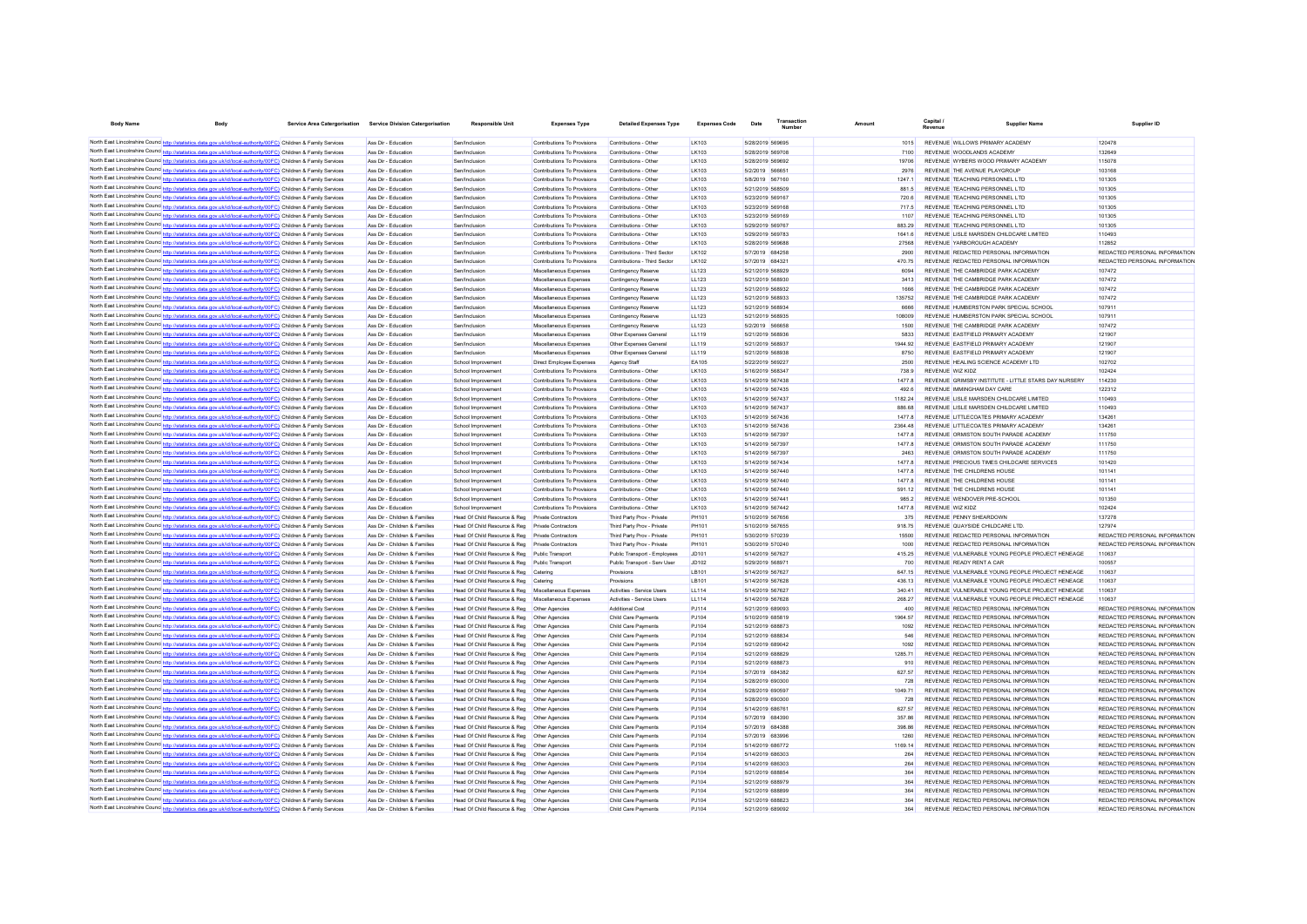| <b>Body Name</b>                                                                                                                                                                                                                   | <b>Body</b>                                                           | Service Area Catergorisation Service Division Catergorisation  | <b>Responsible Unit</b>                                                                        | <b>Expenses Type</b>             | <b>Detailed Expenses Type</b>              | <b>Expenses Code</b> | Date                                 | Transactio | Amount           |                                                                                | <b>Supplier Name</b> | Supplier ID                                                    |
|------------------------------------------------------------------------------------------------------------------------------------------------------------------------------------------------------------------------------------|-----------------------------------------------------------------------|----------------------------------------------------------------|------------------------------------------------------------------------------------------------|----------------------------------|--------------------------------------------|----------------------|--------------------------------------|------------|------------------|--------------------------------------------------------------------------------|----------------------|----------------------------------------------------------------|
| North East Lincolnshire Counc http://statistics.data.gov.uk/id/local-authority/00FC) Children & Family Services                                                                                                                    |                                                                       | Ass Dir - Children & Families                                  | Head Of Child Resource & Reg   Other Agencies                                                  |                                  | Child Care Payments                        | P.1104               | 5/21/2019 688879                     |            | 364              | REVENUE REDACTED PERSONAL INFORMATION                                          |                      | REDACTED PERSONAL INFORMATION                                  |
| North East Lincolnshire Counce http://statistics.data.gov.uk/id/local-authority/00FC) Children & Family Services                                                                                                                   |                                                                       | Ass Dir - Children & Families                                  | Head Of Child Resource & Reg   Other Agencies                                                  |                                  | Child Care Payments                        | P.1104               | 5/28/2019 690204                     |            | 364              | REVENUE REDACTED PERSONAL INFORMATION                                          |                      | REDACTED PERSONAL INFORMATION                                  |
| North East Lincolnshire Counc http://statistics.data.gov.uk/id/local-authority/00FC) Children & Family Services                                                                                                                    |                                                                       | Ass Dir - Children & Families                                  | Head Of Child Resource & Reg   Other Agencies                                                  |                                  | Child Care Payments                        | P.1104               | 5/28/2019 690329                     |            | 364              | REVENUE REDACTED PERSONAL INFORMATION                                          |                      | REDACTED PERSONAL INFORMATION                                  |
| North East Lincolnshire Counc http://statistics.data.gov.uk/id/local-authority/00FC) Children & Family Services                                                                                                                    |                                                                       | Ass Dir - Children & Families                                  | Head Of Child Resource & Reg    Other Agencies                                                 |                                  | Child Care Payments                        | P.1104               | 5/28/2019 690249                     |            | 364              | REVENUE REDACTED PERSONAL INFORMATION                                          |                      | REDACTED PERSONAL INFORMATION                                  |
| North East Lincolnshire Counc http://statistics.data.gov.uk/id/local-authority/00FC) Children & Family Services                                                                                                                    |                                                                       | Ass Dir - Children & Families                                  | Head Of Child Resource & Reg                                                                   | Other Agencies                   | Child Care Payments                        | PJ104                | 5/28/2019 690173                     |            | 364              | REVENUE REDACTED PERSONAL INFORMATION                                          |                      | REDACTED PERSONAL INFORMATION                                  |
| North East Lincolnshire Counc http://statistics.data.gov.uk/id/local-authority/00FC) Children & Family Services                                                                                                                    |                                                                       | Ass Dir - Children & Families                                  | Head Of Child Resource & Reg                                                                   | Other Agencies                   | Child Care Payments                        | PJ104                | 5/28/2019 690438                     |            | 364              | REVENUE REDACTED PERSONAL INFORMATION                                          |                      | REDACTED PERSONAL INFORMATION                                  |
| North East Lincolnshire Counc http://statistics.data.gov.uk/id/local-authority/00FC) Children & Family Services                                                                                                                    |                                                                       | Ass Dir - Children & Families                                  | Head Of Child Resource & Reg                                                                   | Other Agencies                   | Child Care Payments                        | PJ104                | 5/28/2019 690228                     |            | 364              | REVENUE REDACTED PERSONAL INFORMATION                                          |                      | REDACTED PERSONAL INFORMATION                                  |
| North East Lincolnshire Counc http://statistics.data.gov.uk/id/local-authority/00FC) Children & Family Services                                                                                                                    |                                                                       | Ass Dir - Children & Families                                  | Head Of Child Resource & Reg                                                                   | Other Agencies                   | Child Care Payments                        | PJ104                | 5/7/2019 683954                      |            | 364              | REVENUE REDACTED PERSONAL INFORMATION                                          |                      | REDACTED PERSONAL INFORMATION                                  |
| North East Lincolnshire Counc http://statistics.data.gov.uk/id/local-authority/00FC) Children & Family Services                                                                                                                    |                                                                       | Ass Dir - Children & Families                                  | Head Of Child Resource & Reg                                                                   | Other Agencies                   | Child Care Payments                        | PJ104                | 5/7/2019 684076                      |            | 364              | REVENUE REDACTED PERSONAL INFORMATION                                          |                      | REDACTED PERSONAL INFORMATION                                  |
| North East Lincolnshire Counc http://statistics.data.gov.uk/id/local-authority/00FC) Children & Family Services                                                                                                                    |                                                                       | Ass Dir - Children & Families                                  | Head Of Child Resource & Reg                                                                   | Other Agencies                   | Child Care Payments                        | PJ104                | 5/7/2019 683925                      |            | 364              | REVENUE REDACTED PERSONAL INFORMATION                                          |                      | REDACTED PERSONAL INFORMATION                                  |
| North East Lincolnshire Counc http://statistics.data.gov.uk/id/local-authority/00FC) Children & Family Services                                                                                                                    |                                                                       | Ass Dir - Children & Families                                  | Head Of Child Resource & Reg                                                                   | Other Agencies                   | Child Care Payments                        | PJ104                | 5/7/2019 684188                      |            | 364              | REVENUE REDACTED PERSONAL INFORMATION                                          |                      | REDACTED PERSONAL INFORMATION                                  |
| North East Lincolnshire Counc http://statistics.data.gov.uk/id/local-authority/00FC) Children & Family Services                                                                                                                    |                                                                       | Ass Dir - Children & Families                                  | Head Of Child Resource & Reg                                                                   | Other Agencies                   | Child Care Payments                        | PJ104                | 5/7/2019 683978                      |            | 364              | REVENUE REDACTED PERSONAL INFORMATION                                          |                      | REDACTED PERSONAL INFORMATION                                  |
| North East Lincolnshire Counc http://statistics.data.gov.uk/id/local-authority/00FC) Children & Family Services                                                                                                                    |                                                                       | Ass Dir - Children & Families                                  | Head Of Child Resource & Reg                                                                   | Other Agencies                   | Child Care Payments                        | PJ104                | 5/14/2019 686328                     |            | 364              | REVENUE REDACTED PERSONAL INFORMATION                                          |                      | REDACTED PERSONAL INFORMATION                                  |
| North East Lincolnshire Counc http://statistics.data.gov.uk/id/local-authority/00FC) Children & Family Services                                                                                                                    |                                                                       | Ass Dir - Children & Families                                  | Head Of Child Resource & Reg                                                                   | Other Agencies                   | Child Care Payments                        | PJ104                | 5/14/2019 686455                     |            | 364              | REVENUE REDACTED PERSONAL INFORMATION                                          |                      | REDACTED PERSONAL INFORMATION                                  |
| North East Lincolnshire Counc http://statistics.data.gov.uk/id/local-authority/00FC) Children & Family Services                                                                                                                    |                                                                       | Ass Dir - Children & Families                                  | Head Of Child Resource & Reg    Other Agencies                                                 |                                  | Child Care Payments                        | PJ104                | 5/14/2019 686299                     |            | 364              | REVENUE REDACTED PERSONAL INFORMATION                                          |                      | REDACTED PERSONAL INFORMATION                                  |
| North East Lincolnshire Counc http://statistics.data.gov.uk/id/local-authority/00FC) Children & Family Services                                                                                                                    |                                                                       | Ass Dir - Children & Families                                  | Head Of Child Resource & Reg                                                                   | Other Agencies                   | Child Care Payments                        | PJ104                | 5/14/2019 686568                     |            | 364              | REVENUE REDACTED PERSONAL INFORMATION                                          |                      | REDACTED PERSONAL INFORMATION                                  |
| North East Lincolnshire Counc http://statistics.data.gov.uk/id/local-authority/00FC) Children & Family Services                                                                                                                    |                                                                       | Ass Dir - Children & Families                                  | Head Of Child Resource & Reg                                                                   | Other Anencies                   | Child Care Payments                        | PJ104                | 5/14/2019 686353                     |            | 364              | REVENUE REDACTED PERSONAL INFORMATION                                          |                      | REDACTED PERSONAL INFORMATION                                  |
| North East Lincolnshire Counc http://statistics.data.gov.uk/id/local-authority/00FC) Children & Family Services                                                                                                                    |                                                                       | Ass Dir - Children & Families                                  | Head Of Child Resource & Reg   Other Agencies                                                  |                                  | Child Care Payments                        | PJ104                | 5/21/2019 688925                     |            | 315              | REVENUE REDACTED PERSONAL INFORMATION                                          |                      | REDACTED PERSONAL INFORMATION                                  |
| North East Lincolnshire Counce http://statistics.data.gov.uk/id/local-authority/00FC) Children & Family Services                                                                                                                   |                                                                       | Ass Dir - Children & Families                                  | Head Of Child Resource & Reg    Other Agencies                                                 |                                  | Child Care Payments                        | PJ104                | 5/21/2019 689003                     |            | 414              | REVENUE REDACTED PERSONAL INFORMATION                                          |                      | REDACTED PERSONAL INFORMATION                                  |
| North East Lincolnshire Counce http://statistics.data.gov.uk/id/local-authority/00FC) Children & Family Services                                                                                                                   |                                                                       | Ass Dir - Children & Families                                  | Head Of Child Resource & Reg   Other Agencies                                                  |                                  | Child Care Payments                        | PJ104                | 5/28/2019 690275                     |            | 315              | REVENUE REDACTED PERSONAL INFORMATION                                          |                      | REDACTED PERSONAL INFORMATION                                  |
| North East Lincolnshire Counc http://statistics.data.gov.uk/id/local-authority/00FC) Children & Family Services                                                                                                                    |                                                                       | Ass Dir - Children & Families                                  | Head Of Child Resource & Reg   Other Agencies                                                  |                                  | Child Care Payments                        | PJ104                | 5/28/2019 690353                     |            | 414              | REVENUE REDACTED PERSONAL INFORMATION                                          |                      | REDACTED PERSONAL INFORMATION                                  |
| North East Lincolnshire Counc http://statistics.data.gov.uk/id/local-authority/00FC) Children & Family Services                                                                                                                    |                                                                       | Ass Dir - Children & Families                                  | Head Of Child Resource & Reg   Other Agencies                                                  |                                  | Child Care Payments                        | PJ104                | 5/7/2019 684022                      |            | 315              | REVENUE REDACTED PERSONAL INFORMATION                                          |                      | REDACTED PERSONAL INFORMATION                                  |
| North East Lincolnshire Counc http://statistics.data.gov.uk/id/local-authority/00FC) Children & Family Services                                                                                                                    |                                                                       | Ass Dir - Children & Families                                  | Head Of Child Resource & Reg   Other Agencies                                                  |                                  | Child Care Payments                        | PJ104                | 5/7/2019 684100                      |            | 414              | REVENUE REDACTED PERSONAL INFORMATION                                          |                      | REDACTED PERSONAL INFORMATION                                  |
| North East Lincolnshire Counc http://statistics.data.gov.uk/id/local-authority/00FC) Children & Family Services                                                                                                                    |                                                                       | Ass Dir - Children & Families                                  | Head Of Child Resource & Reg   Other Agencies                                                  |                                  | Child Care Payments                        | PJ104                | 5/14/2019 686400                     |            | 315              | REVENUE REDACTED PERSONAL INFORMATION                                          |                      | REDACTED PERSONAL INFORMATION                                  |
| North East Lincolnshire Counc http://statistics.data.gov.uk/id/local-authority/00FC) Children & Family Services                                                                                                                    |                                                                       | Ass Dir - Children & Families                                  | Head Of Child Resource & Reg   Other Agencies                                                  |                                  | Child Care Payments                        | PJ104                | 5/14/2019 686480                     |            | 414              | REVENUE REDACTED PERSONAL INFORMATION                                          |                      | REDACTED PERSONAL INFORMATION                                  |
| North East Lincolnshire Counc http://statistics.data.gov.uk/id/local-authority/00FC) Children & Family Services                                                                                                                    |                                                                       | Ass Dir - Children & Families                                  | Head Of Child Resource & Reg   Other Agencies                                                  |                                  | Child Care Payments                        | PJ104                | 5/21/2019 688826                     |            | 314              | REVENUE REDACTED PERSONAL INFORMATION                                          |                      | REDACTED PERSONAL INFORMATION                                  |
| North East Lincolnshire Counc http://statistics.data.gov.uk/id/local-authority/00FC) Children & Family Services                                                                                                                    |                                                                       | Ass Dir - Children & Families                                  | Head Of Child Resource & Reg   Other Agencies                                                  |                                  | Child Care Payments                        | PJ104                | 5/21/2019 689128                     |            | 636.14           | REVENUE REDACTED PERSONAL INFORMATION                                          |                      | REDACTED PERSONAL INFORMATION                                  |
| North East Lincolnshire Counc http://statistics.data.gov.uk/id/local-authority/00FC) Children & Family Services                                                                                                                    |                                                                       | Ass Dir - Children & Families                                  | Head Of Child Resource & Reg   Other Agencies                                                  |                                  | Child Care Payments                        | PJ104                | 5/21/2019 688832                     |            | 496              | REVENUE REDACTED PERSONAL INFORMATION                                          |                      | REDACTED PERSONAL INFORMATION                                  |
| North East Lincolnshire Counc http://statistics.data.gov.uk/id/local-authority/00FC) Children & Family Services                                                                                                                    |                                                                       | Ass Dir - Children & Families                                  | Head Of Child Resource & Reg   Other Agencies                                                  |                                  | Child Care Payments                        | PJ104                | 5/21/2019 688862                     |            | 374.29           | REVENUE REDACTED PERSONAL INFORMATION                                          |                      | REDACTED PERSONAL INFORMATION                                  |
| North East Lincolnshire Counc http://statistics.data.gov.uk/id/local-authority/00FC) Children & Family Services                                                                                                                    |                                                                       | Ass Dir - Children & Families<br>Ass Dir - Children & Families | Head Of Child Resource & Reg   Other Agencies                                                  |                                  | Child Care Payments                        | PJ104<br>PJ104       | 5/21/2019 688911<br>5/28/2019 690462 |            | 677              | REVENUE REDACTED PERSONAL INFORMATION<br>REVENUE REDACTED PERSONAL INFORMATION |                      | REDACTED PERSONAL INFORMATION<br>REDACTED PERSONAL INFORMATION |
| North East Lincolnshire Counc http://statistics.data.gov.uk/id/local-authority/00FC) Children & Family Services<br>North East Lincolnshire Counc http://statistics.data.gov.uk/id/local-authority/00FC) Children & Family Services |                                                                       | Ass Dir - Children & Families                                  | Head Of Child Resource & Reg   Other Agencies                                                  |                                  | Child Care Payments<br>Child Care Payments | PJ104                | 5/28/2019 690182                     |            | 548.43<br>897.43 | REVENUE REDACTED PERSONAL INFORMATION                                          |                      | REDACTED PERSONAL INFORMATION                                  |
| North East Lincolnshire Counc http://statistics.data.gov.uk/id/local-authority/00FC) Children & Family Services                                                                                                                    |                                                                       | Ass Dir - Children & Families                                  | Head Of Child Resource & Reg   Other Agencies                                                  |                                  |                                            | PJ104                | 5/28/2019 690229                     |            | 966.86           | REVENUE REDACTED PERSONAL INFORMATION                                          |                      | REDACTED PERSONAL INFORMATION                                  |
| North East Lincolnshire Counc <sup>http://statistics.data.gov.uk/id/local-authority/00FC) Children &amp; Family Services</sup>                                                                                                     |                                                                       | Ass Dir - Children & Families                                  | Head Of Child Resource & Reg   Other Agencies<br>Head Of Child Resource & Reg   Other Agencies |                                  | Child Care Payments<br>Child Care Payments | P.1104               | 5/28/2019 690261                     |            | 677              | REVENUE REDACTED PERSONAL INFORMATION                                          |                      | REDACTED PERSONAL INFORMATION                                  |
| North East Lincolnshire Counc http://statistics.data.gov.uk/id/local-authority/00FC) Children & Family Services                                                                                                                    |                                                                       | Ass Dir - Children & Families                                  | Head Of Child Resource & Reg    Other Agencies                                                 |                                  | Child Care Payments                        | P.1104               | 5/28/2019 690281                     |            | 562.29           | REVENUE REDACTED PERSONAL INFORMATION                                          |                      | REDACTED PERSONAL INFORMATION                                  |
| North East Lincolnshire Counc http://statistics.data.gov.uk/id/local-authority/00FC) Children & Family Services                                                                                                                    |                                                                       | Ass Dir - Children & Families                                  | Head Of Child Resource & Reg   Other Agencies                                                  |                                  | Child Care Payments                        | P.1104               | 5/7/2019 684008                      |            | 733 72           | REVENUE REDACTED PERSONAL INFORMATION                                          |                      | REDACTED PERSONAL INFORMATION                                  |
| North East Lincolnshire Counc http://statistics.data.gov.uk/id/local-authority/00FC) Children & Family Services                                                                                                                    |                                                                       | Ass Dir - Children & Families                                  | Head Of Child Resource & Reg   Other Agencies                                                  |                                  | Child Care Payments                        | PJ104                | 5/7/2019 684047                      |            | 642              | REVENUE REDACTED PERSONAL INFORMATION                                          |                      | REDACTED PERSONAL INFORMATION                                  |
| North East Lincolnshire Counc http://statistics.data.gov.uk/id/local-authority/00FC) Children & Family Services                                                                                                                    |                                                                       | Ass Dir - Children & Families                                  | Head Of Child Resource & Reg   Other Agencies                                                  |                                  | Child Care Payments                        | PJ104                | 5/7/2019 684148                      |            | 728              | REVENUE REDACTED PERSONAL INFORMATION                                          |                      | REDACTED PERSONAL INFORMATION                                  |
| North East Lincolnshire Counc http://stat                                                                                                                                                                                          | stics.data.gov.uk/id/local-authority/00FC) Children & Family Services | Ass Dir - Children & Families                                  | Head Of Child Resource & Reg                                                                   | Other Agencies                   | Child Care Payments                        | PJ104                | 5/7/2019 684157                      |            | 421.71           | REVENUE REDACTED PERSONAL INFORMATION                                          |                      | REDACTED PERSONAL INFORMATION                                  |
| North East Lincolnshire Counc http://statistics.data.gov.uk/id/local-authority/00FC) Children & Family Services                                                                                                                    |                                                                       | Ass Dir - Children & Families                                  | Head Of Child Resource & Reg                                                                   | Other Agencies                   | Child Care Payments                        | PJ104                | 5/7/2019 684301                      |            | 330.57           | REVENUE REDACTED PERSONAL INFORMATION                                          |                      | REDACTED PERSONAL INFORMATION                                  |
| North East Lincolnshire Counc http://statistics.data.gov.uk/id/local-authority/00FC) Children & Family Services                                                                                                                    |                                                                       | Ass Dir - Children & Families                                  | Head Of Child Resource & Reg                                                                   | Other Agencies                   | Child Care Payments                        | PJ104                | 5/7/2019 683928                      |            | 301.71           | REVENUE REDACTED PERSONAL INFORMATION                                          |                      | REDACTED PERSONAL INFORMATION                                  |
| North East Lincolnshire Counc http://statistics.data.gov.uk/id/local-authority/00FC) Children & Family Services                                                                                                                    |                                                                       | Ass Dir - Children & Families                                  | Head Of Child Resource & Reg                                                                   | Other Agencies                   | Child Care Payments                        | PJ104                | 5/14/2019 686474                     |            | 483.57           | REVENUE REDACTED PERSONAL INFORMATION                                          |                      | REDACTED PERSONAL INFORMATION                                  |
| North East Lincolnshire Counc http://statistics.data.gov.uk/id/local-authority/00FC) Children & Family Services                                                                                                                    |                                                                       | Ass Dir - Children & Families                                  | Head Of Child Resource & Reg                                                                   | Other Agencies                   | Child Care Payments                        | PJ104                | 5/14/2019 686302                     |            | 730              | REVENUE REDACTED PERSONAL INFORMATION                                          |                      | REDACTED PERSONAL INFORMATION                                  |
| North East Lincolnshire Counc <sup>http://statistics.data.gov.uk/id/local-authority/00FC) Children &amp; Family Services</sup>                                                                                                     |                                                                       | Ass Dir - Children & Families                                  | Head Of Child Resource & Reg                                                                   | Other Agencies                   | Child Care Payments                        | PJ104                | 5/14/2019 686347                     |            | 398.86           | REVENUE REDACTED PERSONAL INFORMATION                                          |                      | REDACTED PERSONAL INFORMATION                                  |
| North East Lincolnshire Counc http://statistics.data.gov.uk/id/local-authority/00FC) Children & Family Services                                                                                                                    |                                                                       | Ass Dir - Children & Families                                  | Head Of Child Resource & Reg                                                                   | Other Agencies                   | Child Care Payments                        | PJ104                | 5/14/2019 686385                     |            | 1116.71          | REVENUE REDACTED PERSONAL INFORMATION                                          |                      | REDACTED PERSONAL INFORMATION                                  |
| North East Lincolnshire Counc http://statistics.data.gov.uk/id/local-authority/00FC) Children & Family Services                                                                                                                    |                                                                       | Ass Dir - Children & Families                                  | Head Of Child Resource & Reg                                                                   | Other Agencies                   | Child Care Payments                        | PJ104                | 5/14/2019 686426                     |            | 642              | REVENUE REDACTED PERSONAL INFORMATION                                          |                      | REDACTED PERSONAL INFORMATION                                  |
| North East Lincolnshire Counc http://statistics.data.gov.uk/id/local-authority/00FC) Children & Family Services                                                                                                                    |                                                                       | Ass Dir - Children & Families                                  | Head Of Child Resource & Reg                                                                   | Other Agencies                   | Child Care Payments                        | PJ104                | 5/21/2019 688826                     |            | 711.58           | REVENUE REDACTED PERSONAL INFORMATION                                          |                      | REDACTED PERSONAL INFORMATION                                  |
| North East Lincolnshire Counc http://statistics.data.gov.uk/id/local-authority/00FC) Children & Family Services                                                                                                                    |                                                                       | Ass Dir - Children & Families                                  | Head Of Child Resource & Reg                                                                   | Other Agencies                   | Child Care Payments                        | PJ104                | 5/21/2019 688847                     |            | 711.58           | REVENUE REDACTED PERSONAL INFORMATION                                          |                      | REDACTED PERSONAL INFORMATION                                  |
| North East Lincolnshire Counc http://statistics.data.gov.uk/id/local-authority/00FC) Children & Family Services                                                                                                                    |                                                                       | Ass Dir - Children & Families                                  | Head Of Child Resource & Reg                                                                   | Other Agencies                   | Child Care Payments                        | PJ104                | 5/21/2019 689227                     |            | 711.58           | REVENUE REDACTED PERSONAL INFORMATION                                          |                      | REDACTED PERSONAL INFORMATION                                  |
| North East Lincolnshire Counce http://statistics.data.gov.uk/id/local-authority/00FC) Children & Family Services                                                                                                                   |                                                                       | Ass Dir - Children & Families                                  | Head Of Child Resource & Reg                                                                   | Other Anencies                   | Child Care Payments                        | PJ104                | 5/21/2019 688965                     |            | 711.58           | REVENUE REDACTED PERSONAL INFORMATION                                          |                      | REDACTED PERSONAL INFORMATION                                  |
| North East Lincolnshire Counc http://statistics.data.gov.uk/id/local-authority/00FC) Children & Family Services                                                                                                                    |                                                                       | Ass Dir - Children & Families                                  | Head Of Child Resource & Reg                                                                   | Other Anencies                   | Child Care Payments                        | PJ104                | 5/7/2019 684062                      |            | 711.58           | REVENUE REDACTED PERSONAL INFORMATION                                          |                      | REDACTED PERSONAL INFORMATION                                  |
| North East Lincolnshire Counc http://statistics.data.gov.uk/id/local-authority/00FC) Children & Family Services                                                                                                                    |                                                                       | Ass Dir - Children & Families                                  | Head Of Child Resource & Reg                                                                   | Other Anencies                   | Child Care Payments                        | PJ104                | 5/7/2019 683928                      |            | 711.58           | REVENUE REDACTED PERSONAL INFORMATION                                          |                      | REDACTED PERSONAL INFORMATION                                  |
| North East Lincolnshire Counc http://statistics.data.gov.uk/id/local-authority/00FC) Children & Family Services                                                                                                                    |                                                                       | Ass Dir - Children & Families                                  | Head Of Child Resource & Reg                                                                   | Other Agencies                   | Child Care Payments                        | PJ104                | 5/7/2019 684326                      |            | 711.58           | REVENUE REDACTED PERSONAL INFORMATION                                          |                      | REDACTED PERSONAL INFORMATION                                  |
| North East Lincolnshire Counc http://statistics.data.gov.uk/id/local-authority/00FC) Children & Family Services                                                                                                                    |                                                                       | Ass Dir - Children & Families                                  | Head Of Child Resource & Reg                                                                   | Other Agencies                   | Child Care Payments                        | PJ104                | 5/7/2019 683948                      |            | 711.58           | REVENUE REDACTED PERSONAL INFORMATION                                          |                      | REDACTED PERSONAL INFORMATION                                  |
| North East Lincolnshire Counc http://statistics.data.gov.uk/id/local-authority/00FC) Children & Family Services                                                                                                                    |                                                                       | Ass Dir - Children & Families                                  | Head Of Child Resource & Reg                                                                   | Other Agencies                   | Child Care Payments                        | PJ104                | 5/14/2019 686302                     |            | 711.58           | REVENUE REDACTED PERSONAL INFORMATION                                          |                      | REDACTED PERSONAL INFORMATION                                  |
| North East Lincolnshire Counc http://statistics.data.gov.uk/id/local-authority/00FC) Children & Family Services                                                                                                                    |                                                                       | Ass Dir - Children & Families                                  | Head Of Child Resource & Reg                                                                   | Other Agencies                   | Child Care Payments                        | PJ104                | 5/14/2019 686705                     |            | 711.58           | REVENUE REDACTED PERSONAL INFORMATION                                          |                      | REDACTED PERSONAL INFORMATION                                  |
| North East Lincolnshire Counc http://statistics.data.gov.uk/id/local-authority/00FC) Children & Family Services                                                                                                                    |                                                                       | Ass Dir - Children & Families                                  | Head Of Child Resource & Reg                                                                   | Other Agencies                   | Child Care Payments                        | PJ104                | 5/14/2019 686321                     |            | 711.58           | REVENUE REDACTED PERSONAL INFORMATION                                          |                      | REDACTED PERSONAL INFORMATION                                  |
| North East Lincolnshire Counc http://statistics.data.gov.uk/id/local-authority/00FC) Children & Family Services                                                                                                                    |                                                                       | Ass Dir - Children & Families                                  | Head Of Child Resource & Reg                                                                   | Other Agencies                   | Child Care Payments                        | PJ104                | 5/14/2019 68644                      |            | 711.58           | REVENUE REDACTED PERSONAL INFORMATION                                          |                      | REDACTED PERSONAL INFORMATION                                  |
| North East Lincolnshire Counc <sup>http://statistics.data.gov.uk/id/local-authority/00FC) Children &amp; Family Services</sup>                                                                                                     |                                                                       | Ass Dir - Children & Families                                  | Head Of Child Resource & Reg                                                                   | Other Agencies                   | Child Care Payments                        | PJ104                | 5/21/2019 689178                     |            | 437.87           | REVENUE REDACTED PERSONAL INFORMATION                                          |                      | REDACTED PERSONAL INFORMATION                                  |
| North East Lincolnshire Counc http://statistics.data.gov.uk/id/local-authority/00FC) Children & Family Services                                                                                                                    |                                                                       | Ass Dir - Children & Families<br>Ass Dir - Children & Families | Head Of Child Resource & Reg<br>Head Of Child Resource & Reg                                   | Other Agencies<br>Other Agencies | Child Care Payments<br>Child Care Payments | PJ104<br>PJ104       | 5/21/2019 689178<br>5/28/2019 690525 |            | 437.87<br>437.87 | REVENUE REDACTED PERSONAL INFORMATION<br>REVENUE REDACTED PERSONAL INFORMATION |                      | REDACTED PERSONAL INFORMATION<br>REDACTED PERSONAL INFORMATION |
| North East Lincolnshire Counc http://statistics.data.gov.uk/id/local-authority/00FC) Children & Family Services<br>North East Lincolnshire Counc http://statistics.data.gov.uk/id/local-authority/00FC) Children & Family Services |                                                                       | Ass Dir - Children & Families                                  | Head Of Child Resource & Reg                                                                   | Other Agencies                   | Child Care Payments                        | PJ104                | 5/28/2019 690525                     |            | 43787            | REVENUE REDACTED PERSONAL INFORMATION                                          |                      | REDACTED PERSONAL INFORMATION                                  |
| North East Lincolnshire Counc http://statistics.data.gov.uk/id/local-authority/00FC) Children & Family Services                                                                                                                    |                                                                       | Ass Dir - Children & Families                                  | Head Of Child Resource & Reg                                                                   | Other Agencies                   | Child Care Payments                        | PJ104                | 5/7/2019 684276                      |            | 437.87           | REVENUE REDACTED PERSONAL INFORMATION                                          |                      | REDACTED PERSONAL INFORMATION                                  |
| North East Lincolnshire Counc http://statistics.data.gov.uk/id/local-authority/00FC) Children & Family Services                                                                                                                    |                                                                       | Ass Dir - Children & Families                                  | Head Of Child Resource & Reg                                                                   | Other Agencies                   | Child Care Payments                        | PJ104                | 5/7/2019 684276                      |            | 437.87           | REVENUE REDACTED PERSONAL INFORMATION                                          |                      | REDACTED PERSONAL INFORMATION                                  |
| North East Lincolnshire Counc http://statistics.data.gov.uk/id/local-authority/00FC) Children & Family Services                                                                                                                    |                                                                       | Ass Dir - Children & Families                                  | Head Of Child Resource & Reg                                                                   | Other Agencies                   | Child Care Payments                        | PJ104                | 5/14/2019 686654                     |            | 43787            | REVENUE REDACTED PERSONAL INFORMATION                                          |                      | REDACTED PERSONAL INFORMATION                                  |
| North East Lincolnshire Counc http://statistics.data.gov.uk/id/local-authority/00FC) Children & Family Services                                                                                                                    |                                                                       | Ass Dir - Children & Families                                  | Head Of Child Resource & Reg                                                                   | Other Agencies                   | Child Care Payments                        | PJ104                | 5/14/2019 686654                     |            | 43787            | REVENUE REDACTED PERSONAL INFORMATION                                          |                      | REDACTED PERSONAL INFORMATION                                  |
| North East Lincolnshire Counc http://statistics.data.gov.uk/id/local-authority/00FC) Children & Family Services                                                                                                                    |                                                                       | Ass Dir - Children & Families                                  | Head Of Child Resource & Reg                                                                   | Other Anencies                   | Contract Plus                              | PJ135                | 5/21/2019 689151                     |            | 364              | REVENUE REDACTED PERSONAL INFORMATION                                          |                      | REDACTED PERSONAL INFORMATION                                  |
| North East Lincolnshire Counc http://statistics.data.gov.uk/id/local-authority/00FC) Children & Family Services                                                                                                                    |                                                                       | Ass Dir - Children & Families                                  | Head Of Child Resource & Reg                                                                   | Other Anencies                   | Contract Plus                              | PJ135                | 5/28/2019 690497                     |            | 364              | REVENUE REDACTED PERSONAL INFORMATION                                          |                      | REDACTED PERSONAL INFORMATION                                  |
| North East Lincolnshire Counc http://statistics.data.gov.uk/id/local-authority/00FC) Children & Family Services                                                                                                                    |                                                                       | Ass Dir - Children & Families                                  | Head Of Child Resource & Reg   Other Agencies                                                  |                                  | Contract Plus                              | PJ135                | 5/7/2019 684247                      |            | 364              | REVENUE REDACTED PERSONAL INFORMATION                                          |                      | REDACTED PERSONAL INFORMATION                                  |
| North East Lincolnshire Counc http://statistics.data.gov.uk/id/local-authority/00FC) Children & Family Services                                                                                                                    |                                                                       | Ass Dir - Children & Families                                  | Head Of Child Resource & Reg   Other Agencies                                                  |                                  | Contract Plus                              | PJ135                | 5/14/2019 686627                     |            | 364              | REVENUE REDACTED PERSONAL INFORMATION                                          |                      | REDACTED PERSONAL INFORMATION                                  |
| North East Lincolnshire Counc http://statistics.data.gov.uk/id/local-authority/00FC) Children & Family Services                                                                                                                    |                                                                       | Ass Dir - Children & Families                                  | Head Of Child Resource & Reg   Other Agencies                                                  |                                  | Contract Plus                              | PJ135                | 5/21/2019 689053                     |            | 315              | REVENUE REDACTED PERSONAL INFORMATION                                          |                      | REDACTED PERSONAL INFORMATION                                  |
| North East Lincolnshire Counc http://statistics.data.gov.uk/id/local-authority/00FC) Children & Family Services                                                                                                                    |                                                                       | Ass Dir - Children & Families                                  | Head Of Child Resource & Reg   Other Agencies                                                  |                                  | Contract Plus                              | PJ135                | 5/21/2019 688822                     |            | 315              | REVENUE REDACTED PERSONAL INFORMATION                                          |                      | REDACTED PERSONAL INFORMATION                                  |
| North East Lincolnshire Counc http://statistics.data.gov.uk/id/local-authority/00FC) Children & Family Services                                                                                                                    |                                                                       | Ass Dir - Children & Families                                  | Head Of Child Resource & Reg   Other Agencies                                                  |                                  | Contract Plus                              | PJ135                | 5/21/2019 688829                     |            | 315              | REVENUE REDACTED PERSONAL INFORMATION                                          |                      | REDACTED PERSONAL INFORMATION                                  |
| North East Lincolnshire Counc http://statistics.data.gov.uk/id/local-authority/00FC) Children & Family Services                                                                                                                    |                                                                       | Ass Dir - Children & Families                                  | Head Of Child Resource & Reg   Other Agencies                                                  |                                  | Contract Plus                              | PJ135                | 5/21/2019 688836                     |            | 315              | REVENUE REDACTED PERSONAL INFORMATION                                          |                      | REDACTED PERSONAL INFORMATION                                  |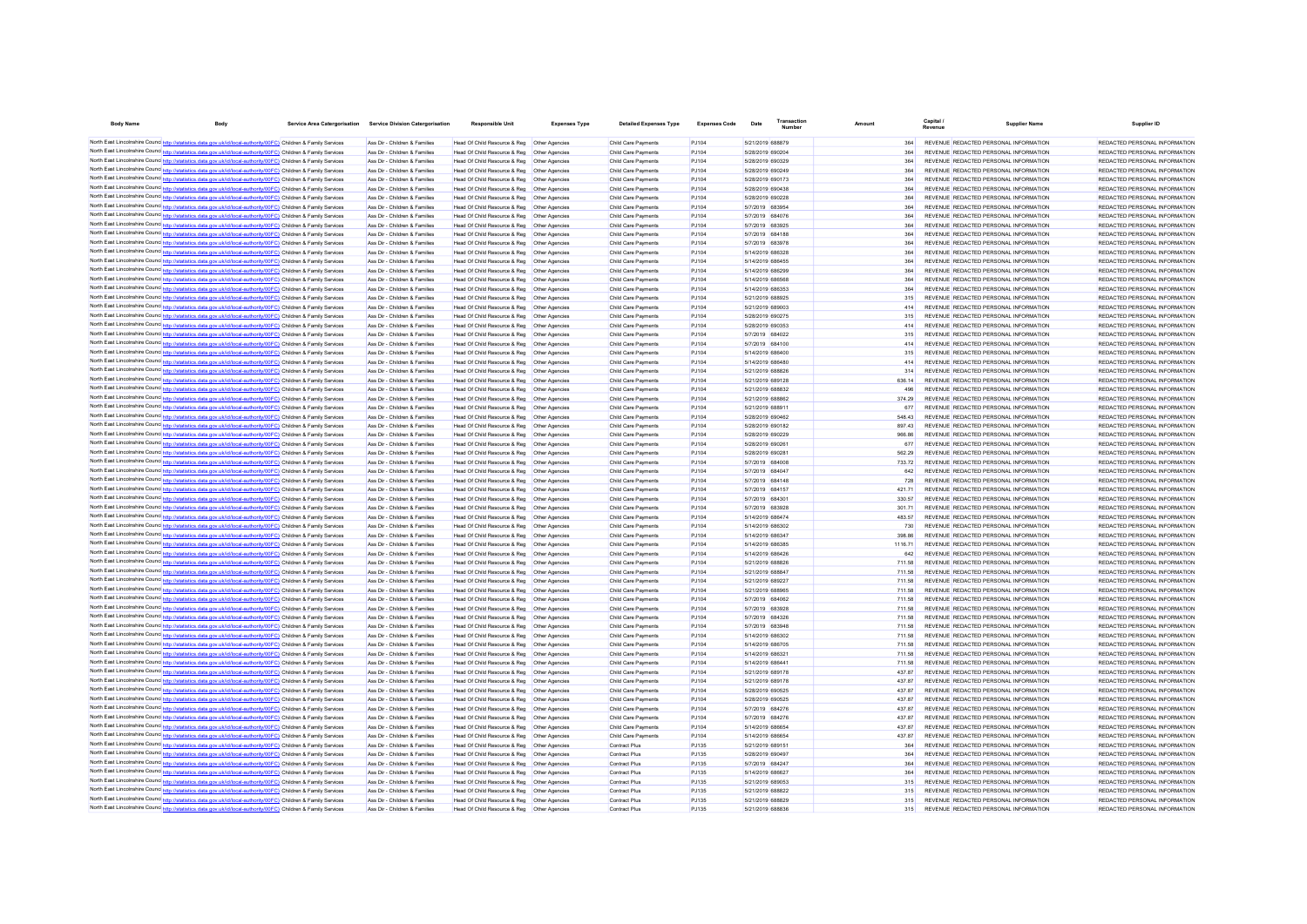| <b>Body Name</b> | <b>Body</b>                                                                                                                                                                                                                        | Service Area Catergorisation Service Division Catergorisation  | <b>Responsible Unit</b>                                                                        | <b>Expenses Type</b>             | <b>Detailed Expenses Type</b>  | <b>Expenses Code</b> | Date                                 | Transaction |            | Capital.                                                                       | <b>Supplier Name</b> | Supplier ID                                                    |
|------------------|------------------------------------------------------------------------------------------------------------------------------------------------------------------------------------------------------------------------------------|----------------------------------------------------------------|------------------------------------------------------------------------------------------------|----------------------------------|--------------------------------|----------------------|--------------------------------------|-------------|------------|--------------------------------------------------------------------------------|----------------------|----------------------------------------------------------------|
|                  | North East Lincolnshire Counc http://statistics.data.gov.uk/id/local-authority/00FC) Children & Family Services                                                                                                                    | Ass Dir - Children & Families                                  | Head Of Child Resource & Reg   Other Agencies                                                  |                                  | Contract Plus                  | PJ135                | 5/21/2019 689164                     |             | 315        | REVENUE REDACTED PERSONAL INFORMATION                                          |                      | REDACTED PERSONAL INFORMATION                                  |
|                  | North East Lincolnshire Counc http://statistics.data.gov.uk/id/local-authority/00FC) Children & Family Services                                                                                                                    | Ass Dir - Children & Families                                  | Head Of Child Resource & Reg   Other Agencies                                                  |                                  | Contract Plus                  | PJ135                | 5/21/2019 688855                     |             | 315        | REVENUE REDACTED PERSONAL INFORMATION                                          |                      | REDACTED PERSONAL INFORMATION                                  |
|                  | North East Lincolnshire Counc http://statistics.data.gov.uk/id/local-authority/00FC) Children & Family Services                                                                                                                    | Ass Dir - Children & Families                                  | Head Of Child Resource & Reg    Other Agencies                                                 |                                  | Contract Plus                  | PJ135                | 5/21/2019 688858                     |             | 315        | REVENUE REDACTED PERSONAL INFORMATION                                          |                      | REDACTED PERSONAL INFORMATION                                  |
|                  | North East Lincolnshire Counc http://statistics.data.gov.uk/id/local-authority/00FC) Children & Family Services                                                                                                                    | Ass Dir - Children & Families                                  | Head Of Child Resource & Reg                                                                   | Other Agencies                   | Contract Plus                  | PJ135                | 5/21/2019 688874                     |             | 315        | REVENUE REDACTED PERSONAL INFORMATION                                          |                      | REDACTED PERSONAL INFORMATION                                  |
|                  | North East Lincolnshire Counc http://statistics.data.gov.uk/id/local-authority/00FC) Children & Family Services                                                                                                                    | Ass Dir - Children & Families                                  |                                                                                                |                                  | Contract Plus                  | PJ135                | 5/21/2019 688875                     |             | 315        | REVENUE REDACTED PERSONAL INFORMATION                                          |                      | REDACTED PERSONAL INFORMATION                                  |
|                  | North East Lincolnshire Counc http://statistics.data.gov.uk/id/local-authority/00FC) Children & Family Services                                                                                                                    | Ass Dir - Children & Families                                  | Head Of Child Resource & Reg   Other Agencies                                                  |                                  | Contract Plus                  | PJ135                | 5/21/2019 688885                     |             | 315        | REVENUE REDACTED PERSONAL INFORMATION                                          |                      | REDACTED PERSONAL INFORMATION                                  |
|                  | North East Lincolnshire Counc http://statistics.data.gov.uk/id/local-authority/00FC) Children & Family Services                                                                                                                    | Ass Dir - Children & Families                                  | Head Of Child Resource & Reg                                                                   | Other Anencies                   | Contract Plus                  | PJ135                | 5/21/2019 688899                     |             | 315        | REVENUE REDACTED PERSONAL INFORMATION                                          |                      | REDACTED PERSONAL INFORMATION                                  |
|                  | North East Lincolnshire Counc http://statistics.data.gov.uk/id/local-authority/00FC) Children & Family Services                                                                                                                    | Ass Dir - Children & Families<br>Ass Dir - Children & Families | Head Of Child Resource & Reg<br>Head Of Child Resource & Reg                                   | Other Agencies                   | Contract Plus<br>Contract Plus | PJ135<br>PJ135       | 5/21/2019 688906<br>5/21/2019 688922 |             | 315        | REVENUE REDACTED PERSONAL INFORMATION<br>REVENUE REDACTED PERSONAL INFORMATION |                      | REDACTED PERSONAL INFORMATION<br>REDACTED PERSONAL INFORMATION |
|                  | North East Lincolnshire Counc http://statistics.data.gov.uk/id/local-authority/00FC) Children & Family Services<br>North East Lincolnshire Counc http://statistics.data.gov.uk/id/local-authority/00FC) Children & Family Services | Ass Dir - Children & Families                                  | Head Of Child Resource & Reg   Other Agencies                                                  | Other Agencies                   | Contract Plus                  | PJ135                | 5/21/2019 688981                     |             | 315<br>315 | REVENUE REDACTED PERSONAL INFORMATION                                          |                      | REDACTED PERSONAL INFORMATION                                  |
|                  | North East Lincolnshire Counc http://statistics.data.gov.uk/id/local-authority/00FC) Children & Family Services                                                                                                                    | Ass Dir - Children & Families                                  | Head Of Child Resource & Reg                                                                   | Other Agencies                   | Contract Plus                  | PJ135                | 5/21/2019 688984                     |             | 270        | REVENUE REDACTED PERSONAL INFORMATION                                          |                      | REDACTED PERSONAL INFORMATION                                  |
|                  | North East Lincolnshire Counc http://statistics.data.gov.uk/id/local-authority/00FC) Children & Family Services                                                                                                                    | Ass Dir - Children & Families                                  | Head Of Child Resource & Reg                                                                   | Other Agencies                   | Contract Plus                  | PJ135                | 5/21/2019 689017                     |             | 315        | REVENUE REDACTED PERSONAL INFORMATION                                          |                      | REDACTED PERSONAL INFORMATION                                  |
|                  | North East Lincolnshire Counc http://statistics.data.gov.uk/id/local-authority/00FC) Children & Family Services                                                                                                                    | Ass Dir - Children & Families                                  | Head Of Child Resource & Reg                                                                   | Other Agencies                   | Contract Plus                  | PJ135                | 5/28/2019 690367                     |             | 315        | REVENUE REDACTED PERSONAL INFORMATION                                          |                      | REDACTED PERSONAL INFORMATION                                  |
|                  | North East Lincolnshire Counc http://statistics.data.gov.uk/id/local-authority/00FC) Children & Family Services                                                                                                                    | Ass Dir - Children & Families                                  | Head Of Child Resource & Reg                                                                   | <b>Other Agencies</b>            | Contract Plus                  | PJ135                | 5/28/2019 690401                     |             | 315        | REVENUE REDACTED PERSONAL INFORMATION                                          |                      | REDACTED PERSONAL INFORMATION                                  |
|                  | North East Lincolnshire Counc http://statistics.data.gov.uk/id/local-authority/00FC) Children & Family Services                                                                                                                    | Ass Dir - Children & Families                                  | Head Of Child Resource & Reg                                                                   | Other Agencies                   | Contract Plus                  | PJ135                | 5/28/2019 690172                     |             | 315        | REVENUE REDACTED PERSONAL INFORMATION                                          |                      | REDACTED PERSONAL INFORMATION                                  |
|                  | North East Lincolnshire Counc http://statistics.data.gov.uk/id/local-authority/00FC) Children & Family Services                                                                                                                    | Ass Dir - Children & Families                                  | Head Of Child Resource & Reg                                                                   | Other Agencies                   | Contract Plus                  | PJ135                | 5/28/2019 690180                     |             | 315        | REVENUE REDACTED PERSONAL INFORMATION                                          |                      | REDACTED PERSONAL INFORMATION                                  |
|                  | North East Lincolnshire Counc http://statistics.data.gov.uk/id/local-authority/00FC) Children & Family Services                                                                                                                    | Ass Dir - Children & Families                                  | Head Of Child Resource & Reg                                                                   | Other Agencies                   | Contract Plus                  | PJ135                | 5/28/2019 690186                     |             | 315        | REVENUE REDACTED PERSONAL INFORMATION                                          |                      | REDACTED PERSONAL INFORMATION                                  |
|                  | North East Lincolnshire Counc http://statistics.data.gov.uk/id/local-authority/00FC) Children & Family Services                                                                                                                    | Ass Dir - Children & Families                                  | Head Of Child Resource & Reg    Other Agencies                                                 |                                  | Contract Plus                  | PJ135                | 5/28/2019 690205                     |             | 315        | REVENUE REDACTED PERSONAL INFORMATION                                          |                      | REDACTED PERSONAL INFORMATION                                  |
|                  | North East Lincolnshire Counc http://statistics.data.gov.uk/id/local-authority/00FC) Children & Family Services<br>North East Lincolnshire Counc http://statistics.data.gov.uk/id/local-authority/00FC) Children & Family Services | Ass Dir - Children & Families                                  | Head Of Child Resource & Reg    Other Agencies                                                 | Other Anencies                   | Contract Plus                  | PJ135                | 5/28/2019 690208<br>5/28/2019 690223 |             | 315        | REVENUE REDACTED PERSONAL INFORMATION<br>REVENUE REDACTED PERSONAL INFORMATION |                      | REDACTED PERSONAL INFORMATION<br>REDACTED PERSONAL INFORMATION |
|                  | North East Lincolnshire Counc http://statistics.data.gov.uk/id/local-authority/00FC) Children & Family Services                                                                                                                    | Ass Dir - Children & Families<br>Ass Dir - Children & Families | Head Of Child Resource & Reg<br>Head Of Child Resource & Reg   Other Agencies                  |                                  | Contract Plus<br>Contract Plus | PJ135<br>PJ135       | 5/28/2019 690224                     |             | 315<br>315 | REVENUE REDACTED PERSONAL INFORMATION                                          |                      | REDACTED PERSONAL INFORMATION                                  |
|                  | North East Lincolnshire Counce http://statistics.data.gov.uk/id/local-authority/00FC) Children & Family Services                                                                                                                   | Ass Dir - Children & Families                                  | Head Of Child Resource & Reg    Other Agencies                                                 |                                  | Contract Plus                  | PJ135                | 5/28/2019 690238                     |             | 315        | REVENUE REDACTED PERSONAL INFORMATION                                          |                      | REDACTED PERSONAL INFORMATION                                  |
|                  | North East Lincolnshire Counce http://statistics.data.gov.uk/id/local-authority/00FC) Children & Family Services                                                                                                                   | Ass Dir - Children & Families                                  | Head Of Child Resource & Reg. Other Agencies                                                   |                                  | Contract Plus                  | PJ135                | 5/28/2019 690249                     |             | 315        | REVENUE REDACTED PERSONAL INFORMATION                                          |                      | REDACTED PERSONAL INFORMATION                                  |
|                  | North East Lincolnshire Counc http://statistics.data.gov.uk/id/local-authority/00FC) Children & Family Services                                                                                                                    | Ass Dir - Children & Families                                  | Head Of Child Resource & Reg   Other Agencies                                                  |                                  | Contract Plus                  | PJ135                | 5/28/2019 690256                     |             | 315        | REVENUE REDACTED PERSONAL INFORMATION                                          |                      | REDACTED PERSONAL INFORMATION                                  |
|                  | North East Lincolnshire Counc http://statistics.data.gov.uk/id/local-authority/00FC) Children & Family Services                                                                                                                    | Ass Dir - Children & Families                                  | Head Of Child Resource & Reg   Other Agencies                                                  |                                  | Contract Plus                  | PJ135                | 5/28/2019 690272                     |             | 315        | REVENUE REDACTED PERSONAL INFORMATION                                          |                      | REDACTED PERSONAL INFORMATION                                  |
|                  | North East Lincolnshire Counc http://statistics.data.gov.uk/id/local-authority/00FC) Children & Family Services                                                                                                                    | Ass Dir - Children & Families                                  | Head Of Child Resource & Reg   Other Agencies                                                  |                                  | Contract Plus                  | PJ135                | 5/28/2019 690510                     |             | 315        | REVENUE REDACTED PERSONAL INFORMATION                                          |                      | REDACTED PERSONAL INFORMATION                                  |
|                  | North East Lincolnshire Counc http://statistics.data.gov.uk/id/local-authority/00FC) Children & Family Services                                                                                                                    | Ass Dir - Children & Families                                  | Head Of Child Resource & Reg   Other Agencies                                                  |                                  | Contract Plus                  | PJ135                | 5/28/2019 690331                     |             | 315        | REVENUE REDACTED PERSONAL INFORMATION                                          |                      | REDACTED PERSONAL INFORMATION                                  |
|                  | North East Lincolnshire Counc http://statistics.data.gov.uk/id/local-authority/00FC) Children & Family Services                                                                                                                    | Ass Dir - Children & Families                                  | Head Of Child Resource & Reg   Other Agencies                                                  |                                  | Contract Plus                  | PJ135                | 5/7/2019 683996                      |             | 315        | REVENUE REDACTED PERSONAL INFORMATION                                          |                      | REDACTED PERSONAL INFORMATION                                  |
|                  | North East Lincolnshire Counc http://statistics.data.gov.uk/id/local-authority/00FC) Children & Family Services                                                                                                                    | Ass Dir - Children & Families                                  | Head Of Child Resource & Reg    Other Agencies                                                 |                                  | Contract Plus                  | PJ135                | 5/7/2019 684003                      |             | 315        | REVENUE REDACTED PERSONAL INFORMATION                                          |                      | REDACTED PERSONAL INFORMATION                                  |
|                  | North East Lincolnshire Counc http://statistics.data.gov.uk/id/local-authority/00FC) Children & Family Services                                                                                                                    | Ass Dir - Children & Families                                  | Head Of Child Resource & Reg   Other Agencies                                                  |                                  | Contract Plus                  | PJ135                | 5/7/2019 684019                      |             | 315        | REVENUE REDACTED PERSONAL INFORMATION                                          |                      | REDACTED PERSONAL INFORMATION                                  |
|                  | North East Lincolnshire Counc http://statistics.data.gov.uk/id/local-authority/00FC) Children & Family Services                                                                                                                    | Ass Dir - Children & Families                                  | Head Of Child Resource & Reg   Other Agencies                                                  |                                  | Contract Plus                  | PJ135                | 5/7/2019 684078                      |             | 315        | REVENUE REDACTED PERSONAL INFORMATION                                          |                      | REDACTED PERSONAL INFORMATION                                  |
|                  | North East Lincolnshire Counc http://statistics.data.gov.uk/id/local-authority/00FC) Children & Family Services                                                                                                                    | Ass Dir - Children & Families                                  | Head Of Child Resource & Reg                                                                   | Other Agencies                   | Contract Plus                  | PJ135                | 5/7/2019 684081                      |             | 315        | REVENUE REDACTED PERSONAL INFORMATION                                          |                      | REDACTED PERSONAL INFORMATION                                  |
|                  | North East Lincolnshire Counc http://statistics.data.gov.uk/id/local-authority/00FC) Children & Family Services                                                                                                                    | Ass Dir - Children & Families<br>Ass Dir - Children & Families | Head Of Child Resource & Reg   Other Agencies                                                  |                                  | Contract Plus                  | PJ135<br>PJ135       | 5/7/2019 684115                      |             | 315        | REVENUE REDACTED PERSONAL INFORMATION<br>REVENUE REDACTED PERSONAL INFORMATION |                      | REDACTED PERSONAL INFORMATION<br>REDACTED PERSONAL INFORMATION |
|                  | North East Lincolnshire Counc http://statistics.data.gov.uk/id/local-authority/00FC) Children & Family Services<br>North East Lincolnshire Counc http://statistics.data.gov.uk/id/local-authority/00FC) Children & Family Services | Ass Dir - Children & Families                                  | Head Of Child Resource & Reg   Other Agencies<br>Head Of Child Resource & Reg   Other Agencies |                                  | Contract Plus<br>Contract Plus | PJ135                | 5/7/2019 684149<br>5/7/2019 684262   |             | 315<br>315 | REVENUE REDACTED PERSONAL INFORMATION                                          |                      | REDACTED PERSONAL INFORMATION                                  |
|                  | North East Lincolnshire Counc http://statistics.data.gov.uk/id/local-authority/00FC) Children & Family Services                                                                                                                    | Ass Dir - Children & Families                                  | Head Of Child Resource & Reg   Other Agencies                                                  |                                  | Contract Plus                  | PJ135                | 5/7/2019 683924                      |             | 315        | REVENUE REDACTED PERSONAL INFORMATION                                          |                      | REDACTED PERSONAL INFORMATION                                  |
|                  | North East Lincolnshire Counc <sup>http://statistics.data.gov.uk/id/local-authority/00FC) Children &amp; Family Services</sup>                                                                                                     | Ass Dir - Children & Families                                  | Head Of Child Resource & Reg   Other Agencies                                                  |                                  | Contract Plus                  | P.1135               | 5/7/2019 683932                      |             | 315        | REVENUE REDACTED PERSONAL INFORMATION                                          |                      | REDACTED PERSONAL INFORMATION                                  |
|                  | North East Lincolnshire Counc http://statistics.data.gov.uk/id/local-authority/00FC) Children & Family Services                                                                                                                    | Ass Dir - Children & Families                                  | Head Of Child Resource & Reg   Other Agencies                                                  |                                  | Contract Plus                  | P.1135               | 5/7/2019 683937                      |             | 315        | REVENUE REDACTED PERSONAL INFORMATION                                          |                      | REDACTED PERSONAL INFORMATION                                  |
|                  | North East Lincolnshire Counc http://statistics.data.gov.uk/id/local-authority/00FC) Children & Family Services                                                                                                                    | Ass Dir - Children & Families                                  | Head Of Child Resource & Reg   Other Agencies                                                  |                                  | Contract Plus                  | P.1135               | 5/7/2019 683955                      |             | 315        | REVENUE REDACTED PERSONAL INFORMATION                                          |                      | REDACTED PERSONAL INFORMATION                                  |
|                  | North East Lincolnshire Counc http://statistics.data.gov.uk/id/local-authority/00FC) Children & Family Services                                                                                                                    | Ass Dir - Children & Families                                  | Head Of Child Resource & Reg                                                                   | Other Agencies                   | Contract Plus                  | P.1135               | 5/7/2019 683958                      |             | 315        | REVENUE REDACTED PERSONAL INFORMATION                                          |                      | REDACTED PERSONAL INFORMATION                                  |
|                  | North East Lincolnshire Counc http://statistics.data.gov.uk/id/local-authority/00FC) Children & Family Services                                                                                                                    | Ass Dir - Children & Families                                  | Head Of Child Resource & Reg   Other Agencies                                                  |                                  | Contract Plus                  | PJ135                | 5/7/2019 683973                      |             | 315        | REVENUE REDACTED PERSONAL INFORMATION                                          |                      | REDACTED PERSONAL INFORMATION                                  |
|                  | North East Lincolnshire Counc http://statistics.data.gov.uk/id/local-authority/00FC) Children & Family Services                                                                                                                    | Ass Dir - Children & Families                                  | Head Of Child Resource & Reg                                                                   | Other Anencies                   | Contract Plus                  | PJ135                | 5/7/2019 683974                      |             | 315        | REVENUE REDACTED PERSONAL INFORMATION                                          |                      | REDACTED PERSONAL INFORMATION                                  |
|                  | North East Lincolnshire Counc http://statistics.data.gov.uk/id/local-authority/00FC) Children & Family Services                                                                                                                    | Ass Dir - Children & Families                                  | Head Of Child Resource & Reg                                                                   | Other Agencies                   | Contract Plus                  | PJ135                | 5/7/2019 683986                      |             |            | REVENUE REDACTED PERSONAL INFORMATION                                          |                      | REDACTED PERSONAL INFORMATION                                  |
|                  | North East Lincolnshire Counc http://statistics.data.gov.uk/id/local-authority/00FC) Children & Family Services                                                                                                                    | Ass Dir - Children & Families                                  | Head Of Child Resource & Reg                                                                   | Other Agencies                   | Contract Plus                  | PJ135                | 5/14/2019 686298                     |             | 315        | REVENUE REDACTED PERSONAL INFORMATION                                          |                      | REDACTED PERSONAL INFORMATION                                  |
|                  | North East Lincolnshire Counc http://statistics.data.gov.uk/id/local-authority/00FC) Children & Family Services                                                                                                                    | Ass Dir - Children & Families<br>Ass Dir - Children & Families | Head Of Child Resource & Reg                                                                   | Other Agencies<br>Other Agencies | Contract Plus                  | PJ135<br>PJ135       | 5/14/2019 686306<br>5/14/2019 686310 |             | 315<br>315 | REVENUE REDACTED PERSONAL INFORMATION<br>REVENUE REDACTED PERSONAL INFORMATION |                      | REDACTED PERSONAL INFORMATION<br>REDACTED PERSONAL INFORMATION |
|                  | North East Lincolnshire Counc http://statistics.data.gov.uk/id/local-authority/00FC) Children & Family Services<br>North East Lincolnshire Counc http://statistics.data.gov.uk/id/local-authority/00FC) Children & Family Services | Ass Dir - Children & Families                                  | Head Of Child Resource & Reg<br>Head Of Child Resource & Reg                                   | Other Agencies                   | Contract Plus<br>Contract Plus | PJ135                | 5/14/2019 686329                     |             | 315        | REVENUE REDACTED PERSONAL INFORMATION                                          |                      | REDACTED PERSONAL INFORMATION                                  |
|                  | North East Lincolnshire Counc http://statistics.data.gov.uk/id/local-authority/00FC) Children & Family Services                                                                                                                    | Ass Dir - Children & Families                                  | Head Of Child Resource & Reg                                                                   | Other Agencies                   | Contract Plus                  | PJ135                | 5/14/2019 686332                     |             | 315        | REVENUE REDACTED PERSONAL INFORMATION                                          |                      | REDACTED PERSONAL INFORMATION                                  |
|                  | North East Lincolnshire Counc http://statistics.data.gov.uk/id/local-authority/00FC) Children & Family Services                                                                                                                    | Ass Dir - Children & Families                                  | Head Of Child Resource & Reg                                                                   | Other Agencies                   | Contract Plus                  | PJ135                | 5/14/2019 686348                     |             | 315        | REVENUE REDACTED PERSONAL INFORMATION                                          |                      | REDACTED PERSONAL INFORMATION                                  |
|                  | North East Lincolnshire Counc http://statistics.data.gov.uk/id/local-authority/00FC) Children & Family Services                                                                                                                    | Ass Dir - Children & Families                                  | Head Of Child Resource & Reg                                                                   | Other Agencies                   | Contract Plus                  | PJ135                | 5/14/2019 686349                     |             | 315        | REVENUE REDACTED PERSONAL INFORMATION                                          |                      | REDACTED PERSONAL INFORMATION                                  |
|                  | North East Lincolnshire Counc http://statistics.data.gov.uk/id/local-authority/00FC) Children & Family Services                                                                                                                    | Ass Dir - Children & Families                                  | Head Of Child Resource & Reg                                                                   | Other Agencies                   | Contract Plus                  | PJ135                | 5/14/2019 686362                     |             | 315        | REVENUE REDACTED PERSONAL INFORMATION                                          |                      | REDACTED PERSONAL INFORMATION                                  |
|                  | North East Lincolnshire Counc http://statistics.data.gov.uk/id/local-authority/00FC) Children & Family Services                                                                                                                    | Ass Dir - Children & Families                                  | Head Of Child Resource & Reg                                                                   | Other Agencies                   | Contract Plus                  | PJ135                | 5/14/2019 686373                     |             | 315        | REVENUE REDACTED PERSONAL INFORMATION                                          |                      | REDACTED PERSONAL INFORMATION                                  |
|                  | North East Lincolnshire Counc http://statistics.data.gov.uk/id/local-authority/00FC) Children & Family Services                                                                                                                    | Ass Dir - Children & Families                                  | Head Of Child Resource & Reg                                                                   | <b>Other Agencies</b>            | Contract Plus                  | PJ135                | 5/14/2019 686380                     |             | 315        | REVENUE REDACTED PERSONAL INFORMATION                                          |                      | REDACTED PERSONAL INFORMATION                                  |
|                  | North East Lincolnshire Counc http://statistics.data.gov.uk/id/local-authority/00FC) Children & Family Services                                                                                                                    | Ass Dir - Children & Families                                  | Head Of Child Resource & Reg                                                                   | Other Agencies                   | Contract Plus                  | PJ135                | 5/14/2019 686396                     |             | 315        | REVENUE REDACTED PERSONAL INFORMATION                                          |                      | REDACTED PERSONAL INFORMATION                                  |
|                  | North East Lincolnshire Counc http://statistics.data.gov.uk/id/local-authority/00FC) Children & Family Services                                                                                                                    | Ass Dir - Children & Families                                  | Head Of Child Resource & Reg                                                                   | Other Agencies                   | Contract Plus                  | PJ135                | 5/14/2019 686457                     |             | 315        | REVENUE REDACTED PERSONAL INFORMATION                                          |                      | REDACTED PERSONAL INFORMATION                                  |
|                  | North East Lincolnshire Counc http://statistics.data.gov.uk/id/local-authority/00FC) Children & Family Services                                                                                                                    | Ass Dir - Children & Families                                  | Head Of Child Resource & Reg                                                                   | Other Agencies                   | Contract Plus                  | PJ135                | 5/14/2019 686460                     |             | 315        | REVENUE REDACTED PERSONAL INFORMATION                                          |                      | REDACTED PERSONAL INFORMATION                                  |
|                  | North East Lincolnshire Counc http://statistics.data.gov.uk/id/local-authority/00FC) Children & Family Services                                                                                                                    | Ass Dir - Children & Families                                  | Head Of Child Resource & Reg                                                                   | Other Anencies                   | Contract Plus                  | PJ135                | 5/14/2019 686494                     |             | 315        | REVENUE REDACTED PERSONAL INFORMATION                                          |                      | REDACTED PERSONAL INFORMATION                                  |
|                  | North East Lincolnshire Counc http://statistics.data.gov.uk/id/local-authority/00FC) Children & Family Services<br>North East Lincolnshire Counc http://statistics.data.gov.uk/id/local-authority/00FC) Children & Family Services | Ass Dir - Children & Families<br>Ass Dir - Children & Families | Head Of Child Resource & Reg<br>Head Of Child Resource & Reg                                   | Other Anencies<br>Other Agencies | Contract Plus<br>Contract Plus | PJ135<br>PJ135       | 5/14/2019 686529<br>5/14/2019 686640 |             | 315        | REVENUE REDACTED PERSONAL INFORMATION<br>REVENUE REDACTED PERSONAL INFORMATION |                      | REDACTED PERSONAL INFORMATION<br>REDACTED PERSONAL INFORMATION |
|                  | North East Lincolnshire Counc http://statistics.data.gov.uk/id/local-authority/00FC) Children & Family Services                                                                                                                    | Ass Dir - Children & Families                                  | Head Of Child Resource & Reg                                                                   | Other Agencies                   | Holidav                        | PJ108                | 5/21/2019 688820                     |             | 334        | REVENUE REDACTED PERSONAL INFORMATION                                          |                      | REDACTED PERSONAL INFORMATION                                  |
|                  | North East Lincolnshire Counc http://statistics.data.gov.uk/id/local-authority/00FC) Children & Family Services                                                                                                                    | Ass Dir - Children & Families                                  | Head Of Child Resource & Reg                                                                   | Other Agencies                   | Holidav                        | PJ108                | 5/21/2019 688894                     |             | 264        | REVENUE REDACTED PERSONAL INFORMATION                                          |                      | REDACTED PERSONAL INFORMATION                                  |
|                  | North East Lincolnshire Counc http://statistics.data.gov.uk/id/local-authority/00FC) Children & Family Services                                                                                                                    | Ass Dir - Children & Families                                  | Head Of Child Resource & Reg                                                                   | <b>Other Agencies</b>            | Holiday                        | PJ108                | 5/21/2019 688820                     |             | 334        | REVENUE REDACTED PERSONAL INFORMATION                                          |                      | REDACTED PERSONAL INFORMATION                                  |
|                  | North East Lincolnshire Counc http://statistics.data.gov.uk/id/local-authority/00FC) Children & Family Services                                                                                                                    | Ass Dir - Children & Families                                  | Head Of Child Resource & Reg                                                                   | <b>Other Agencies</b>            | Holiday                        | PJ108                | 5/28/2019 690321                     |             | 334        | REVENUE REDACTED PERSONAL INFORMATION                                          |                      | REDACTED PERSONAL INFORMATION                                  |
|                  | North East Lincolnshire Counc http://statistics.data.gov.uk/id/local-authority/00FC) Children & Family Services                                                                                                                    | Ass Dir - Children & Families                                  | Head Of Child Resource & Reg                                                                   | <b>Other Agencies</b>            | Holiday                        | PJ108                | 5/28/2019 690321                     |             | 334        | REVENUE REDACTED PERSONAL INFORMATION                                          |                      | REDACTED PERSONAL INFORMATION                                  |
|                  | North East Lincolnshire Counc http://statistics.data.gov.uk/id/local-authority/00FC) Children & Family Services                                                                                                                    | Ass Dir - Children & Families                                  | Head Of Child Resource & Reg                                                                   | Other Agencies                   | Holiday                        | PJ108                | 5/28/2019 690321                     |             | 292        | REVENUE REDACTED PERSONAL INFORMATION                                          |                      | REDACTED PERSONAL INFORMATION                                  |
|                  | North East Lincolnshire Counc http://statistics.data.gov.uk/id/local-authority/00FC) Children & Family Services                                                                                                                    | Ass Dir - Children & Families                                  | Head Of Child Resource & Reg   Other Agencies                                                  |                                  | Holiday                        | PJ108                | 5/28/2019 690226                     |             | 264        | REVENUE REDACTED PERSONAL INFORMATION                                          |                      | REDACTED PERSONAL INFORMATION                                  |
|                  | North East Lincolnshire Counc http://statistics.data.gov.uk/id/local-authority/00FC) Children & Family Services                                                                                                                    | Ass Dir - Children & Families                                  | Head Of Child Resource & Reg   Other Agencies                                                  |                                  | Holiday                        | PJ108                | 5/28/2019 690226                     |             | 334        | REVENUE REDACTED PERSONAL INFORMATION                                          |                      | REDACTED PERSONAL INFORMATION                                  |
|                  | North East Lincolnshire Counc http://statistics.data.gov.uk/id/local-authority/00FC) Children & Family Services                                                                                                                    | Ass Dir - Children & Families                                  | Head Of Child Resource & Reg   Other Agencies                                                  |                                  | Holiday                        | PJ108                | 5/28/2019 690226                     |             | 292        | REVENUE REDACTED PERSONAL INFORMATION                                          |                      | REDACTED PERSONAL INFORMATION                                  |
|                  | North East Lincolnshire Counc http://statistics.data.gov.uk/id/local-authority/00FC) Children & Family Services                                                                                                                    | Ass Dir - Children & Families                                  | Head Of Child Resource & Reg   Other Agencies                                                  |                                  | Holidav                        | PJ108                | 5/7/2019 684363                      |             | 334        | REVENUE REDACTED PERSONAL INFORMATION                                          |                      | REDACTED PERSONAL INFORMATION                                  |
|                  | North East Lincolnshire Counc http://statistics.data.gov.uk/id/local-authority/00FC) Children & Family Services                                                                                                                    | Ass Dir - Children & Families                                  | Head Of Child Resource & Reg   Other Agencies                                                  |                                  | Holidav                        | PJ108                | 5/7/2019 684140                      |             | 334        | REVENUE REDACTED PERSONAL INFORMATION                                          |                      | REDACTED PERSONAL INFORMATION                                  |
|                  | North East Lincolnshire Counc http://statistics.data.gov.uk/id/local-authority/00FC) Children & Family Services<br>North East Lincolnshire Counc http://statistics.data.gov.uk/id/local-authority/00FC) Children & Family Services | Ass Dir - Children & Families<br>Ass Dir - Children & Families | Head Of Child Resource & Reg   Other Agencies                                                  |                                  | Holidav                        | PJ108<br>PJ108       | 5/7/2019 684140<br>5/7/2019 684022   |             | 334<br>334 | REVENUE REDACTED PERSONAL INFORMATION                                          |                      | REDACTED PERSONAL INFORMATION                                  |
|                  | North East Lincolnshire Counc http://statistics.data.gov.uk/id/local-authority/00FC) Children & Family Services                                                                                                                    | Ass Dir - Children & Families                                  | Head Of Child Resource & Reg   Other Agencies<br>Head Of Child Resource & Reg   Other Agencies |                                  | Holiday<br>Holiday             | PJ108                | 5/14/2019 686303                     |             | 292        | REVENUE REDACTED PERSONAL INFORMATION<br>REVENUE REDACTED PERSONAL INFORMATION |                      | REDACTED PERSONAL INFORMATION<br>REDACTED PERSONAL INFORMATION |
|                  | North East Lincolnshire Counc http://statistics.data.gov.uk/id/local-authority/00FC) Children & Family Services                                                                                                                    | Ass Dir - Children & Families                                  | Head Of Child Resource & Reg   Other Agencies                                                  |                                  | Holidav                        | PJ108                | 5/14/2019 686385                     |             | 292        | REVENUE REDACTED PERSONAL INFORMATION                                          |                      | REDACTED PERSONAL INFORMATION                                  |
|                  |                                                                                                                                                                                                                                    |                                                                |                                                                                                |                                  |                                |                      |                                      |             |            |                                                                                |                      |                                                                |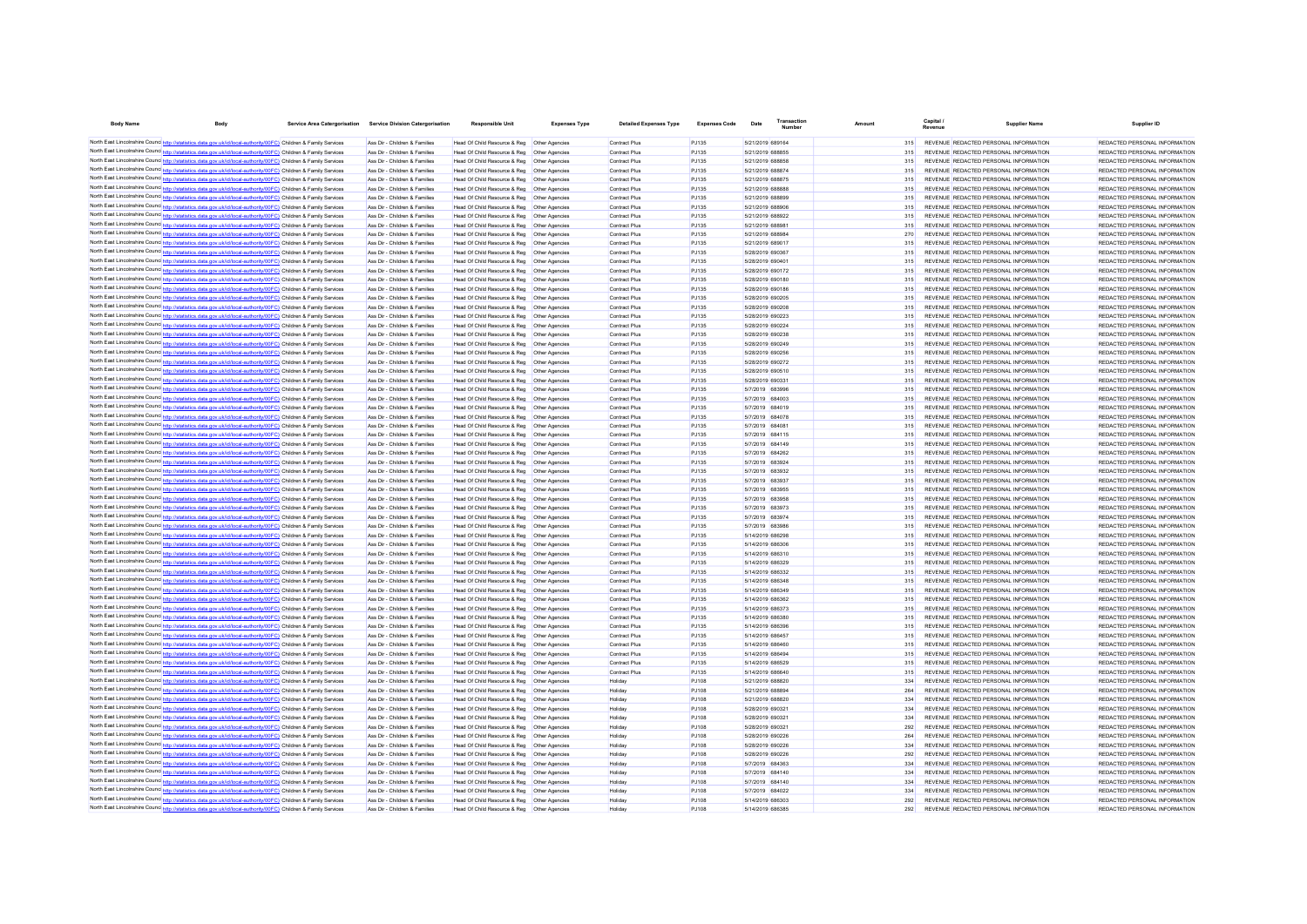| <b>Body Name</b> | <b>Body</b>                                                                                                                                                                                                                         | Service Area Catergorisation Service Division Catergorisation  | <b>Responsible Unit</b>                                                                        | <b>Expenses Type</b>              | <b>Detailed Expenses Type</b>                      | <b>Expenses Code</b> | Transaction<br>Date                  | Amoun |                  | Capital.                                                                         | <b>Supplier Name</b> | Supplier ID                                                    |
|------------------|-------------------------------------------------------------------------------------------------------------------------------------------------------------------------------------------------------------------------------------|----------------------------------------------------------------|------------------------------------------------------------------------------------------------|-----------------------------------|----------------------------------------------------|----------------------|--------------------------------------|-------|------------------|----------------------------------------------------------------------------------|----------------------|----------------------------------------------------------------|
|                  | North East Lincolnshire Counce http://statistics.data.gov.uk/id/local-authority/00FC) Children & Family Services                                                                                                                    |                                                                |                                                                                                |                                   |                                                    |                      |                                      |       |                  |                                                                                  |                      |                                                                |
|                  | North East Lincolnshire Counc. http://statistics.data.gov.uk/id/local-authority/00FC) Children & Family Services                                                                                                                    | Ass Dir - Children & Families<br>Ass Dir - Children & Families | Head Of Child Resource & Reg   Other Agencies<br>Head Of Child Resource & Reg   Other Agencies |                                   | Holidav<br>Special Carer Payments                  | PJ108<br>PJ128       | 5/14/2019 686385<br>5/28/2019 690574 |       | 334<br>711.58    | REVENUE REDACTED PERSONAL INFORMATION<br>REVENUE REDACTED PERSONAL INFORMATION   |                      | REDACTED PERSONAL INFORMATION<br>REDACTED PERSONAL INFORMATION |
|                  | North East Lincolnshire Counc http://statistics.data.gov.uk/id/local-authority/00FC) Children & Family Services                                                                                                                     | Ass Dir - Children & Families                                  | Head Of Child Resource & Reg                                                                   | Other Agencies                    | Special Carer Payments                             | PJ128                | 5/28/2019 690176                     |       | 711.58           | REVENUE REDACTED PERSONAL INFORMATION                                            |                      | REDACTED PERSONAL INFORMATION                                  |
|                  | North East Lincolnshire Counc http://statistics.data.gov.uk/id/local-authority/00FC) Children & Family Services                                                                                                                     | Ass Dir - Children & Families                                  | Head Of Child Resource & Reg                                                                   | Other Agencies                    | Special Carer Payments                             | PJ128                | 5/28/2019 690197                     |       | 711.58           | REVENUE REDACTED PERSONAL INFORMATION                                            |                      | REDACTED PERSONAL INFORMATION                                  |
|                  | North East Lincolnshire Counce http://statistics.data.gov.uk/id/local-authority/00FC) Children & Family Services                                                                                                                    | Ass Dir - Children & Families                                  | Head Of Child Resource & Reg                                                                   | Other Agencies                    | Special Carer Payments                             | P.1128               | 5/28/2019 690315                     |       | 711.58           | REVENUE REDACTED PERSONAL INFORMATION                                            |                      | REDACTED PERSONAL INFORMATION                                  |
|                  | North East Lincolnshire Counc http://statistics.data.gov.uk/id/local-authority/00FC) Children & Family Services                                                                                                                     | Ass Dir - Children & Families                                  | Head Of Child Resource & Reg                                                                   | <b>Other Agencies</b>             | Custodianship/Residency                            | PJ117                | 5/14/2019 686703                     |       | 3422.8           | REVENUE REDACTED PERSONAL INFORMATION                                            |                      | REDACTED PERSONAL INFORMATION                                  |
|                  | North East Lincolnshire Counc http://statistics.data.gov.uk/id/local-authority/00FC) Children & Family Services                                                                                                                     | Ass Dir - Children & Families                                  | Head Of Child Resource & Reg                                                                   | Other Anencies                    | Custodianship/Residency                            | PJ117                | 5/14/2019 686326                     |       | 1244             | REVENUE REDACTED PERSONAL INFORMATION                                            |                      | REDACTED PERSONAL INFORMATION                                  |
|                  | North East Lincolnshire Counc http://statistics.data.gov.uk/id/local-authority/00FC) Children & Family Services                                                                                                                     | Ass Dir - Children & Families                                  | Head Of Child Resource & Reg                                                                   | Other Agencies                    | Custodianship/Residency                            | PJ117                | 5/14/2019 686468                     |       | 273.64           | REVENUE REDACTED PERSONAL INFORMATION                                            |                      | REDACTED PERSONAL INFORMATION                                  |
|                  | North East Lincolnshire Counc http://statistics.data.gov.uk/id/local-authority/00FC) Children & Family Services                                                                                                                     | Ass Dir - Children & Families                                  | Head Of Child Resource & Reg                                                                   | <b>Other Agencies</b>             | Custodianship/Residency                            | PJ117                | 5/21/2019 689090                     |       | 259.02           | REVENUE REDACTED PERSONAL INFORMATION                                            |                      | REDACTED PERSONAL INFORMATION                                  |
|                  | North East Lincolnshire Counc http://statistics.data.gov.uk/id/local-authority/00FC) Children & Family Services<br>North East Lincolnshire Counc http://statistics.data.gov.uk/id/local-authority/00FC) Children & Family Services  | Ass Dir - Children & Families<br>Ass Dir - Children & Families | Head Of Child Resource & Reg<br>Head Of Child Resource & Reg.                                  | Other Agencies<br>Other Anencies  | Custodianship/Residency<br>Custodianship/Residency | PJ117<br>P.1117      | 5/28/2019 690436<br>5/7/2019 684185  |       | 259.02<br>259.02 | REVENUE REDACTED PERSONAL INFORMATION<br>REVENUE REDACTED PERSONAL INFORMATION   |                      | REDACTED PERSONAL INFORMATION<br>REDACTED PERSONAL INFORMATION |
|                  | North East Lincolnshire Counc http://statistics.data.gov.uk/id/local-authority/00FC) Children & Family Services                                                                                                                     | Ass Dir - Children & Families                                  | Head Of Child Resource & Reg                                                                   | Other Agencies                    | Custodianship/Residency                            | P.1117               | 5/14/2019 686565                     |       | 259.02           | REVENUE REDACTED PERSONAL INFORMATION                                            |                      | REDACTED PERSONAL INFORMATION                                  |
|                  | North East Lincolnshire Counc http://statistics.data.gov.uk/id/local-authority/00FC) Children & Family Services                                                                                                                     | Ass Dir - Children & Families                                  | Head Of Child Resource & Reg                                                                   | Other Anencies                    | Custodianship/Residency                            | P.1117               | 5/21/2019 688852                     |       | 321.5            | REVENUE REDACTED PERSONAL INFORMATION                                            |                      | REDACTED PERSONAL INFORMATION                                  |
|                  | North East Lincolnshire Counc http://statistics.data.gov.uk/id/local-authority/00FC) Children & Family Services                                                                                                                     | Ass Dir - Children & Families                                  | Head Of Child Resource & Reg                                                                   | Other Anencies                    | Custodianship/Residency                            | P.1117               | 5/21/2019 688852                     |       | 300.5            | REVENUE REDACTED PERSONAL INFORMATION                                            |                      | REDACTED PERSONAL INFORMATION                                  |
|                  | North East Lincolnshire Counc http://statistics.data.gov.uk/id/local-authority/00FC) Children & Family Services                                                                                                                     | Ass Dir - Children & Families                                  | Head Of Child Resource & Reg                                                                   | Other Agencies                    | Custodianship/Residency                            | PJ117                | 5/28/2019 690202                     |       | 321.5            | REVENUE REDACTED PERSONAL INFORMATION                                            |                      | REDACTED PERSONAL INFORMATION                                  |
|                  | North East Lincolnshire Counc http://statistics.data.gov.uk/id/local-authority/00FC) Children & Family Services                                                                                                                     | Ass Dir - Children & Families                                  | Head Of Child Resource & Reg                                                                   | Other Agencies                    | Custodianship/Residency                            | PJ117                | 5/28/2019 690202                     |       | 300.5            | REVENUE REDACTED PERSONAL INFORMATION                                            |                      | REDACTED PERSONAL INFORMATION                                  |
|                  | North East Lincolnshire Counc http://statistics.data.gov.uk/id/local-authority/00FC) Children & Family Services                                                                                                                     | Ass Dir - Children & Families                                  | Head Of Child Resource & Reg                                                                   | Other Agencies                    | Custodianship/Residency                            | PJ117                | 5/14/2019 686326                     |       | 321.5            | REVENUE REDACTED PERSONAL INFORMATION                                            |                      | REDACTED PERSONAL INFORMATION                                  |
|                  | North East Lincolnshire Counc http://statistics.data.gov.uk/id/local-authority/00FC) Children & Family Services                                                                                                                     | Ass Dir - Children & Families                                  | Head Of Child Resource & Reg                                                                   | Other Agencies                    | Custodianship/Residency                            | PJ117                | 5/14/2019 686326                     |       | 300.5            | REVENUE REDACTED PERSONAL INFORMATION                                            |                      | REDACTED PERSONAL INFORMATION                                  |
|                  | North East Lincolnshire Counc http://statistics.data.gov.uk/id/local-authority/00FC) Children & Family Services                                                                                                                     | Ass Dir - Children & Families                                  | Head Of Child Resource & Reg                                                                   | Miscellaneous Expenses            | Other Expenses General                             | LL119                | 5/23/2019 569377                     |       | 6208             | REVENUE PAC TRAINING                                                             |                      | 120581                                                         |
|                  | North East Lincolnshire Counc http://statistics.data.gov.uk/id/local-authority/00FC) Children & Family Services<br>North East Lincolnshire Councintto://statistics.data.gov.uk/id/local-authority/00FC) Children & Family Services  | Ass Dir - Children & Families<br>Ass Dir - Children & Families | Head Of Child Resource & Reg                                                                   | Other Agencies<br>Other Agencies  | Additional Cost<br>Additional Cost                 | PJ114<br>PJ114       | 5/28/2019 690645<br>5/28/2019 690648 |       | 335.7<br>956 15  | REVENUE REDACTED PERSONAL INFORMATION<br>REVENUE REDACTED PERSONAL INFORMATION   |                      | REDACTED PERSONAL INFORMATION<br>REDACTED PERSONAL INFORMATION |
|                  | North East Lincolnshire Counc http://statistics.data.gov.uk/id/local-authority/00FC) Children & Family Services                                                                                                                     | Ass Dir - Children & Families                                  | Head Of Child Resource & Reg<br>Head Of Child Resource & Reg                                   | Other Agencies                    | <b>Adoption Allowance</b>                          | PJ118                | 5/21/2019 689023                     |       | 331              | REVENUE REDACTED PERSONAL INFORMATION                                            |                      | REDACTED PERSONAL INFORMATION                                  |
|                  | North East Lincolnshire Counc <sup>1</sup> http://statistics.data.gov.uk/id/local-authority/00FC) Children & Family Services                                                                                                        | Ass Dir - Children & Families                                  | Head Of Child Resource & Reg                                                                   | Other Anencies                    | <b>Adoption Allowance</b>                          | PJ118                | 5/21/2019 689023                     |       | 331              | REVENUE REDACTED PERSONAL INFORMATION                                            |                      | REDACTED PERSONAL INFORMATION                                  |
|                  | North East Lincolnshire Counc <sup>http://</sup> statistics.data.gov.uk/id/local-authority/00FC) Children & Family Services                                                                                                         | Ass Dir - Children & Families                                  | Head Of Child Resource & Reg.                                                                  | Other Anencies                    | Adoption Allowance                                 | P.I118               | 5/21/2019 689117                     |       | 504              | REVENUE REDACTED PERSONAL INFORMATION                                            |                      | REDACTED PERSONAL INFORMATION                                  |
|                  | North East Lincolnshire Councinto://statistics.data.gov.uk/id/local-authority/00FC) Children & Family Services                                                                                                                      | Ass Dir - Children & Families                                  | Head Of Child Resource & Reg.                                                                  | Other Anencies                    | Adoption Allowance                                 | P.I118               | 5/28/2019 690372                     |       | 331              | REVENUE REDACTED PERSONAL INFORMATION                                            |                      | REDACTED PERSONAL INFORMATION                                  |
|                  | North East Lincolnshire Counce http://statistics.data.gov.uk/id/local-authority/00FC) Children & Family Services                                                                                                                    | Ass Dir - Children & Families                                  | Head Of Child Resource & Reg.                                                                  | Other Anencies                    | Adoption Allowance                                 | P.I118               | 5/28/2019 690372                     |       | 331              | REVENUE REDACTED PERSONAL INFORMATION                                            |                      | REDACTED PERSONAL INFORMATION                                  |
|                  | North East Lincolnshire Counc http://statistics.data.gov.uk/id/local-authority/00FC) Children & Family Services                                                                                                                     | Ass Dir - Children & Families                                  | Head Of Child Resource & Reg                                                                   | <b>Other Agencies</b>             | Adoption Allowance                                 | PJ118                | 5/28/2019 690463                     |       | 504              | REVENUE REDACTED PERSONAL INFORMATION                                            |                      | REDACTED PERSONAL INFORMATION                                  |
|                  | North East Lincolnshire Counc http://statistics.data.gov.uk/id/local-authority/00FC) Children & Family Services                                                                                                                     | Ass Dir - Children & Families                                  | Head Of Child Resource & Reg                                                                   | Other Agencies                    | Adoption Allowance                                 | PJ118                | 5/7/2019 684120                      |       | 331              | REVENUE REDACTED PERSONAL INFORMATION                                            |                      | REDACTED PERSONAL INFORMATION                                  |
|                  | North East Lincolnshire Counc http://statistics.data.gov.uk/id/local-authority/00FC) Children & Family Services                                                                                                                     | Ass Dir - Children & Families                                  | Head Of Child Resource & Reg                                                                   | <b>Other Agencies</b>             | Adoption Allowance                                 | PJ118                | 5/7/2019 684120                      |       | 331              | REVENUE REDACTED PERSONAL INFORMATION                                            |                      | REDACTED PERSONAL INFORMATION                                  |
|                  | North East Lincolnshire Counc http://statistics.data.gov.uk/id/local-authority/00FC) Children & Family Services                                                                                                                     | Ass Dir - Children & Families                                  | Head Of Child Resource & Reg                                                                   | Other Agencies                    | Adoption Allowance                                 | PJ118                | 5/7/2019 684214                      |       | 504              | REVENUE REDACTED PERSONAL INFORMATION                                            |                      | REDACTED PERSONAL INFORMATION                                  |
|                  | North East Lincolnshire Counc http://statistics.data.gov.uk/id/local-authority/00FC) Children & Family Services                                                                                                                     | Ass Dir - Children & Families                                  | Head Of Child Resource & Reg                                                                   | Other Agencies                    | Adoption Allowance                                 | PJ118                | 5/14/2019 686499                     |       | 331              | REVENUE REDACTED PERSONAL INFORMATION                                            |                      | REDACTED PERSONAL INFORMATION                                  |
|                  | North East Lincolnshire Counc http://statistics.data.gov.uk/id/local-authority/00FC) Children & Family Services                                                                                                                     | Ass Dir - Children & Families                                  | Head Of Child Resource & Reg                                                                   | Other Agencies                    | Adoption Allowance                                 | PJ118                | 5/14/2019 686499                     |       | 331              | REVENUE REDACTED PERSONAL INFORMATION                                            |                      | REDACTED PERSONAL INFORMATION                                  |
|                  | North East Lincolnshire Counc http://statistics.data.gov.uk/id/local-authority/00FC) Children & Family Services                                                                                                                     | Ass Dir - Children & Families                                  | Head Of Child Resource & Reg                                                                   | Other Agencies                    | Adoption Allowance                                 | PJ118                | 5/14/2019 686594                     |       | 504              | REVENUE REDACTED PERSONAL INFORMATION                                            |                      | REDACTED PERSONAL INFORMATION                                  |
|                  | North East Lincolnshire Counc http://statistics.data.gov.uk/id/local-authority/00FC) Children & Family Services                                                                                                                     | Ass Dir - Children & Families                                  | Head Of Child Resource & Reg                                                                   | Other Agencies                    | Adoption Allowance                                 | PJ118                | 5/28/2019 690235                     |       | 435.69           | REVENUE REDACTED PERSONAL INFORMATION                                            |                      | REDACTED PERSONAL INFORMATION                                  |
|                  | North East Lincolnshire Counc http://statistics.data.gov.uk/id/local-authority/00FC) Children & Family Services                                                                                                                     | Ass Dir - Children & Families                                  | Head Of Child Resource & Reg                                                                   | Other Agencies                    | Adoption Allowance                                 | PJ118                | 5/28/2019 690645                     |       | 700              | REVENUE REDACTED PERSONAL INFORMATION                                            |                      | REDACTED PERSONAL INFORMATION                                  |
|                  | North East Lincolnshire Counc http://statistics.data.gov.uk/id/local-authority/00FC) Children & Family Services<br>North East Lincolnshire Counc. http://statistics.data.gov.uk/id/local-authority/00FC) Children & Family Services | Ass Dir - Children & Families<br>Ass Dir - Children & Families | Head Of Child Resource & Reg<br>Head Of Child Resource & Reg                                   | Other Agencies<br>Other Agencies  | Setting Up<br>Setting Up                           | PJ111<br>P.I111      | 5/7/2019 567005<br>5/28/2019 690648  |       | 920.83<br>700    | <b>REVENUE CLICK TRAVEL</b><br>REVENUE REDACTED PERSONAL INFORMATION             |                      | 127476<br>REDACTED PERSONAL INFORMATION                        |
|                  | North East Lincolnshire Counc http://statistics.data.gov.uk/id/local-authority/00FC) Children & Family Services                                                                                                                     | Ass Dir - Children & Families                                  | Head Of Child Resource & Reg                                                                   | Other Agencies                    | Setting Up                                         | PJ111                | 5/28/2019 690233                     |       | 350              | REVENUE REDACTED PERSONAL INFORMATION                                            |                      | REDACTED PERSONAL INFORMATION                                  |
|                  | North East Lincolnshire Counc http://statistics.data.gov.uk/id/local-authority/00FC) Children & Family Services                                                                                                                     | Ass Dir - Children & Families                                  | Head Of Child Resource & Reg                                                                   | Private Contractors               | Third Party Prov - Private                         | PH101                | 5/8/2019 567193                      |       | 80172            | REVENUE HULL RESETTLEMENT PROJECT LTD.                                           |                      | 128649                                                         |
|                  | North East Lincolnshire Counc. http://statistics.data.gov.uk/id/local-authority/00FC) Children & Family Services                                                                                                                    | Ass Dir - Children & Families                                  | Head Of Child Resource & Reg                                                                   | Private Contractors               | Third Party Prov - Private                         | PH101                | 5/14/2019 568140                     |       | 29070            | REVENUE REDACTED PERSONAL INFORMATION                                            |                      | REDACTED PERSONAL INFORMATION                                  |
|                  | North East Lincolnshire Counc http://statistics.data.gov.uk/id/local-authority/00FC) Children & Family Services                                                                                                                     | Ass Dir - Children & Families                                  | Head Of Child Resource & Reg                                                                   | Private Contractors               | Third Party Prov - Private                         | PH101                | 5/13/2019 567860                     |       | 840              | REVENUE PENNY SHEARDOWN                                                          |                      | 137278                                                         |
|                  | North East Lincolnshire Counc http://statistics.data.gov.uk/id/local-authority/00FC) Children & Family Services                                                                                                                     | Ass Dir - Children & Families                                  | Head Of Child Resource & Reg                                                                   | Private Contractors               | Third Party Prov - Private                         | PH101                | 5/30/2019 570425                     |       | 3074.8           | <b>REVENUE LINKS TAXIS</b>                                                       |                      | 100546                                                         |
|                  | North East Lincolnshire Counc http://statistics.data.gov.uk/id/local-authority/00FC) Children & Family Services                                                                                                                     | Ass Dir - Children & Families                                  | Head Of Child Resource & Reg                                                                   | Private Contractors               | Third Party Prov - Private                         | PH101                | 5/31/2019 570464                     |       | 34671            | REVENUE FAMILY CARE FOSTERING LTD                                                |                      | 138712                                                         |
|                  | North East Lincolnshire Counc http://statistics.data.gov.uk/id/local-authority/00FC) Children & Family Services                                                                                                                     | Ass Dir - Children & Families                                  | Head Of Child Resource & Reg                                                                   | <b>Private Contractors</b>        | Third Party Prov - Private                         | PH101                | 5/30/2019 570301                     |       | 1200             | REVENUE JOHN TAYLORS (LINCOLNSHIRE) LTD                                          |                      | 120843                                                         |
|                  | North East Lincolnshire Counc http://statistics.data.gov.uk/id/local-authority/00FC) Children & Family Services                                                                                                                     | Ass Dir - Children & Families                                  | Head Of Child Resource & Reg                                                                   | <b>Private Contractors</b>        | Third Party Prov - Private                         | PH101                | 5/31/2019 570511                     |       | 885.72           | REVENUE HULL RESETTLEMENT PROJECT LTD                                            |                      | 128649                                                         |
|                  | North East Lincolnshire Counc http://statistics.data.gov.uk/id/local-authority/00FC) Children & Family Services                                                                                                                     | Ass Dir - Children & Families                                  | Head Of Child Resource & Reg                                                                   | <b>Private Contractors</b>        | Third Party Prov - Private                         | PH101                | 5/31/2019 570509                     |       | 930              | <b>REVENUE JUNES CARS</b>                                                        |                      | 143481                                                         |
|                  | North East Lincolnshire Counc http://statistics.data.gov.uk/id/local-authority/00FC) Children & Family Services                                                                                                                     | Ass Dir - Children & Families                                  | Head Of Child Resource & Reg                                                                   | Equip / Furniture / Materials     | Equipment - Purchase                               | <b>LA101</b>         | 5/24/2019 569331                     |       | 380.98           | REVENUE B & M RETAIL LIMITED                                                     |                      | 116266                                                         |
|                  | North East Lincolnshire Counc http://statistics.data.gov.uk/id/local-authority/00FC) Children & Family Services                                                                                                                     | Ass Dir - Children & Families                                  | Head Of Child Resource & Reg                                                                   | Miscellaneous Expenses            | Holidays - Service Users                           | LL113                | 5/24/2019 569715                     |       | 4550             | REVENUE WALTHAM TRAVEL                                                           |                      | 126166                                                         |
|                  | North East Lincolnshire Counc http://statistics.data.gov.uk/id/local-authority/00FC) Children & Family Services<br>North East Lincolnshire Counc http://statistics.data.gov.uk/id/local-authority/00FC) Children & Family Services  | Ass Dir - Children & Families<br>Ass Dir - Children & Families | Head Of Child Resource & Reg<br>Head Of Child Resource & Reg                                   | <b>Water Services</b><br>Catering | Water<br>Provisions                                | GF 101<br>LB101      | 5/28/2019 569562<br>5/30/2019 570246 |       | 667.26<br>338.88 | REVENUE ANGLIAN WATER<br>REVENUE PETTY CASH                                      |                      | 100508<br><b>REDACTED</b>                                      |
|                  | North East Lincolnshire Counc http://statistics.data.gov.uk/id/local-authority/00FC) Children & Family Services                                                                                                                     | Ass Dir - Children & Families                                  | Head Of Child Resource & Reg                                                                   | Miscellaneous Expenses            | Holidays - Service Users                           | LL113                | 5/24/2019 569714                     |       | 3010             | REVENUE WALTHAM TRAVEL                                                           |                      | 126166                                                         |
|                  | North East Lincolnshire Counc http://statistics.data.gov.uk/id/local-authority/00FC) Children & Family Services                                                                                                                     | Ass Dir - Children & Families                                  | Head Of Child Resource & Reg                                                                   | Other Agencies                    | Clothing                                           | PJ106                | 5/30/2019 570246                     |       | 311.89           | REVENUE PETTY CASH                                                               |                      | <b>REDACTED</b>                                                |
|                  | North East Lincolnshire Counc http://statistics.data.gov.uk/id/local-authority/00FC) Children & Family Services                                                                                                                     | Ass Dir - Children & Families                                  | Head Of Child Resource & Reg                                                                   | Catering                          | Provisione                                         | I B101               | 5/30/2019 570246                     |       | 630.26           | REVENUE PETTY CASH                                                               |                      | REDACTED                                                       |
|                  | North East Lincolnshire Counc http://statistics.data.gov.uk/id/local-authority/00FC) Children & Family Services                                                                                                                     | Ass Dir - Children & Families                                  | Head Of Child Resource & Reg                                                                   | Miscellaneous Expenses            | Activities - Service Users                         | <b>LL114</b>         | 5/30/2019 570246                     |       | 417.45           | REVENUE PETTY CASH                                                               |                      | REDACTED                                                       |
|                  | North East Lincolnshire Counc http://statistics.data.gov.uk/id/local-authority/00FC) Children & Family Services                                                                                                                     | Ass Dir - Children & Families                                  | Head Of Child Resource & Reg                                                                   | Miscellaneous Expenses            | Holidays - Service Users                           | LL113                | 5/31/2019 570462                     |       | 1986             | REVENUE WALTHAM TRAVEL                                                           |                      | 126166                                                         |
|                  | North East Lincolnshire Counce http://statistics.data.gov.uk/id/local-authority/00FC) Children & Family Services                                                                                                                    | Ass Dir - Children & Families                                  | Head Of Child Resource & Reg                                                                   | Other Anencies                    | Clothing                                           | PJ106                | 5/30/2019 570246                     |       | 378.63           | REVENUE PETTY CASH                                                               |                      | REDACTED                                                       |
|                  | North East Lincolnshire Counc http://statistics.data.gov.uk/id/local-authority/00FC) Children & Family Services                                                                                                                     | Ass Dir - Children & Families                                  | Head Of Child Resource & Reg                                                                   | Other Anencies                    | <b>Additional Cost</b>                             | PJ114                | 5/3/2019 566957                      |       | 2200             | REVENUE ELDER RAHIMI SOLICITORS                                                  |                      | 143281                                                         |
|                  | North East Lincolnshire Counce http://statistics.data.gov.uk/id/local-authority/00FC) Children & Family Services                                                                                                                    | Ass Dir - Children & Families                                  | Head Of Child Resource & Reg                                                                   | Other Anencies                    | Clothing                                           | PJ106                | 5/16/2019 568493                     |       | 400              | REVENUE 16+ SERVICES                                                             |                      | 100943                                                         |
|                  | North East Lincolnshire Counc http://statistics.data.gov.uk/id/local-authority/00FC) Children & Family Services                                                                                                                     | Ass Dir - Children & Families                                  | Head Of Child Resource & Reg                                                                   | <b>Other Agencies</b>             | <b>Driving Lessons</b>                             | PJ132                | 5/7/2019 567001                      |       | 653              | REVENUE SIMON WARD                                                               |                      | 143291                                                         |
|                  | North East Lincolnshire Counc http://statistics.data.gov.uk/id/local-authority/00FC) Children & Family Services                                                                                                                     | Ass Dir - Children & Families                                  | Head Of Child Resource & Reg                                                                   | Other Agencies                    | <b>Driving Lessons</b>                             | PJ132                | 5/31/2019 570534                     |       | 653              | <b>REVENUE SIMON WARD</b>                                                        |                      | 143291                                                         |
|                  | North East Lincolnshire Counc http://statistics.data.gov.uk/id/local-authority/00FC) Children & Family Services                                                                                                                     | Ass Dir - Children & Families                                  | Head Of Child Resource & Reg                                                                   | <b>Other Agencies</b>             | <b>Housing Benefit</b>                             | PJ134                | 5/2/2019 566592                      |       | 885.72           | REVENUE HULL RESETTLEMENT PROJECT LTD                                            |                      | 128649                                                         |
|                  | North East Lincolnshire Counc http://statistics.data.gov.uk/id/local-authority/00FC) Children & Family Services                                                                                                                     | Ass Dir - Children & Families                                  | Head Of Child Resource & Reg                                                                   | Other Agencies                    | <b>Housing Benefit</b>                             | P.1134               | 5/22/2019 569184                     |       | 1107.5           | REVENUE GRIMSBY CLEETHORPES & HUMBER REGION YMCA                                 |                      | 100305                                                         |
|                  | North East Lincolnshire Counc http://statistics.data.gov.uk/id/local-authority/00FC) Children & Family Services                                                                                                                     | Ass Dir - Children & Families<br>Ass Dir - Children & Families | Head Of Child Resource & Reg                                                                   | Other Agencies                    | <b>Housing Benefit</b>                             | PJ134                | 5/23/2019 569498<br>5/23/2019 569499 |       | 88572            | REVENUE HULL RESETTLEMENT PROJECT LTD.<br>REVENUE HULL RESETTLEMENT PROJECT LTD. |                      | 128649<br>128649                                               |
|                  | North East Lincolnshire Counc http://statistics.data.gov.uk/id/local-authority/00FC) Children & Family Services<br>North East Lincolnshire Counc http://statistics.data.gov.uk/id/local-authority/00FC) Children & Family Services  | Ass Dir - Children & Families                                  | Head Of Child Resource & Reg<br>Head Of Child Resource & Reg                                   | Other Agencies<br>Other Agencies  | <b>Housing Benefit</b><br>Leaving Care Grant       | PJ134<br>PJ116       | 5/14/2019 686575                     |       | 88572<br>564 12  | REVENUE REDACTED PERSONAL INFORMATION                                            |                      | REDACTED PERSONAL INFORMATION                                  |
|                  | North East Lincolnshire Counc http://statistics.data.gov.uk/id/local-authority/00FC) Children & Family Services                                                                                                                     | Ass Dir - Children & Families                                  | Head Of Child Resource & Reg                                                                   | Other Agencies                    | Leaving Care Grant                                 | PJ116                | 5/3/2019 566796                      |       | 386.49           | REVENUE ARGOS BUSINESS SOLUTIONS                                                 |                      | 101032                                                         |
|                  | North East Lincolnshire Counc http://statistics.data.gov.uk/id/local-authority/00FC) Children & Family Services                                                                                                                     | Ass Dir - Children & Families                                  | Head Of Child Resource & Reg                                                                   | Other Agencies                    | Leaving Care Grant                                 | PJ116                | 5/30/2019 570245                     |       | 1300             | REVENUE LETSAND (GRIMSBY)                                                        |                      | 123288                                                         |
|                  | North East Lincolnshire Counc http://statistics.data.gov.uk/id/local-authority/00FC) Children & Family Services                                                                                                                     | Ass Dir - Children & Families                                  | Head Of Child Resource & Reg                                                                   | Other Agencies                    | Personal Allowance                                 | PJ122                | 5/30/2019 570237                     |       | 901.7            | REVENUE 16+ SERVICES                                                             |                      | 100943                                                         |
|                  | North East Lincolnshire Counc http://statistics.data.gov.uk/id/local-authority/00FC) Children & Family Services                                                                                                                     | Ass Dir - Children & Families                                  | Head Of Child Resource & Reg                                                                   | Other Agencies                    | Personal Allowance                                 | PJ122                | 5/16/2019 568493                     |       | 1328.6           | REVENUE 16+ SERVICES                                                             |                      | 100943                                                         |
|                  | North East Lincolnshire Counc http://statistics.data.gov.uk/id/local-authority/00FC) Children & Family Services                                                                                                                     | Ass Dir - Children & Families                                  | Head Of Child Resource & Reg                                                                   | Private Contractor                | Third Party Prov - Private                         | <b>PH101</b>         | 5/14/2019 686402                     |       | 825.7            | REVENUE REDACTED PERSONAL INFORMATION                                            |                      | REDACTED PERSONAL INFORMATION                                  |
|                  | North East Lincolnshire Counce http://statistics.data.gov.uk/id/local-authority/00FC) Children & Family Services                                                                                                                    | Ass Dir - Children & Families                                  | Head Of Child Resource & Reg                                                                   | Other Agencies                    | Additional Cost                                    | PJ114                | 5/31/2019 570515                     |       | 364              | REVENUE THE ROWAN ORGANISATION                                                   |                      | 105925                                                         |
|                  | North East Lincolnshire Counc http://statistics.data.gov.uk/id/local-authority/00FC) Children & Family Services                                                                                                                     | Ass Dir - Children & Families                                  | Head Of Child Resource & Reg   Other Agencies                                                  |                                   | Additional Cost                                    | PJ114                | 5/31/2019 570498                     |       | 352              | <b>REVENUE MARK BATES LTD</b>                                                    |                      | 102688                                                         |
|                  | North East Lincolnshire Counc http://statistics.data.gov.uk/id/local-authority/00FC) Children & Family Services                                                                                                                     | Ass Dir - Children & Families                                  | Head Of Child Resource & Reg   Other Agencies                                                  |                                   | Fees And Commission All Pay                        | PJ144                | 5/21/2019 568429                     |       | 260              | REVENUE MAXINE CLARK                                                             |                      | 142955                                                         |
|                  | North East Lincolnshire Counc http://statistics.data.gov.uk/id/local-authority/00FC) Children & Family Services                                                                                                                     | Ass Dir - Children & Families                                  | Head Of Child Resource & Reg                                                                   |                                   |                                                    | GC101                | 5/3/2019 566700                      |       | 4243.68          | REVENUE LINCOLNSHIRE HOUSING PARTNERSHIP                                         |                      | 140117                                                         |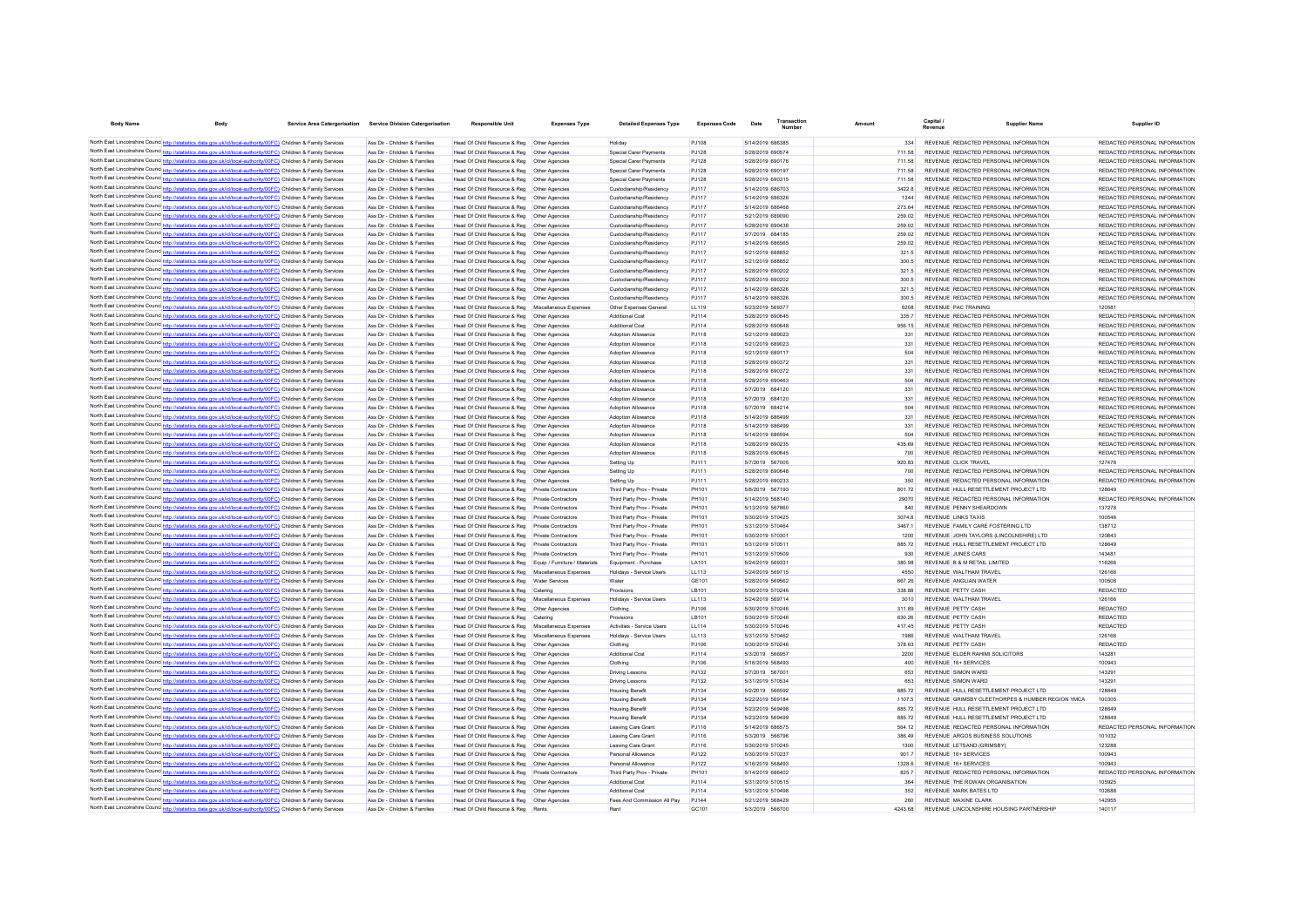| <b>Body Name</b>                    | <b>Body</b>                                                                                                                                                                                                                        | Service Area Catergorisation | <b>Service Division Catergorisation</b>                        | <b>Responsible Unit</b>                                           | <b>Expenses Type</b>                                     | <b>Detailed Expenses Type</b>                                  | <b>Expenses Code</b>         | Date                                 | Transaction | Amoun |                    | Capital.                                         | Supplier Name                                                                         | Supplier ID                             |
|-------------------------------------|------------------------------------------------------------------------------------------------------------------------------------------------------------------------------------------------------------------------------------|------------------------------|----------------------------------------------------------------|-------------------------------------------------------------------|----------------------------------------------------------|----------------------------------------------------------------|------------------------------|--------------------------------------|-------------|-------|--------------------|--------------------------------------------------|---------------------------------------------------------------------------------------|-----------------------------------------|
|                                     |                                                                                                                                                                                                                                    |                              |                                                                |                                                                   |                                                          |                                                                |                              |                                      |             |       |                    |                                                  |                                                                                       |                                         |
|                                     | North East Lincolnshire Counc http://statistics.data.gov.uk/id/local-authority/00FC) Children & Family Services<br>North East Lincolnshire Counc http://statistics.data.gov.uk/id/local-authority/00FC) Children & Family Services |                              | Ass Dir - Children & Families<br>Ass Dir - Children & Families | Head Of Child Resource & Reg<br>Head Of Child Resource & Reg Rent | Rent                                                     | Rent<br>Rent                                                   | GC101<br>GC101               | 5/3/2019 566699<br>5/3/2019 566701   |             |       | 4307.04<br>419232  |                                                  | REVENUE LINCOLNSHIRE HOUSING PARTNERSHIP<br>REVENUE LINCOLNSHIRE HOUSING PARTNERSHIP  | 140117<br>140117                        |
|                                     | North East Lincolnshire Counc http://statistics.data.gov.uk/id/local-authority/00FC) Children & Family Services                                                                                                                    |                              | Ass Dir - Children & Families                                  | Head Of Child Resource & Reg                                      | Equip / Furniture / Materials                            | Equipment - Purchase                                           | LA101                        | 5/21/2019 568656                     |             |       | 428.65             | REVENUE STAYING CLOSE PROJECT                    |                                                                                       | 139584                                  |
|                                     | North East Lincolnshire Counc http://statistics.data.gov.uk/id/local-authority/00FC) Children & Family Services                                                                                                                    |                              | Ass Dir - Children & Families                                  | Head Of Child Resource & Reg                                      | Private Contractors                                      | Third Party Prov - Private                                     | PH101                        | 5/2/2019 566601                      |             |       | 400                | REVENUE TIME TO LISTEN LIMITED                   |                                                                                       | 140435                                  |
|                                     | North East Lincolnshire Counce http://statistics.data.gov.uk/id/local-authority/00FC) Children & Family Services                                                                                                                   |                              | Ass Dir - Children & Families                                  | Head Of Child Resource & Reg                                      | Private Contractors                                      | Third Party Prov - Private                                     | PH101                        | 5/14/2019 568157                     |             |       | 440                | REVENUE DR KERRY SWEENEY                         |                                                                                       | 139949                                  |
|                                     | North East Lincolnshire Counc http://statistics.data.gov.uk/id/local-authority/00FC) Children & Family Services                                                                                                                    |                              | Ass Dir - Children & Families                                  | Head Of Child Resource & Reg                                      | Communications And Computin Computer H/Ware - Purchases  |                                                                | <b>IF105</b>                 | 5/9/2019 567356                      |             |       | 2050.92            | REVENUE XMA LIMITED                              |                                                                                       | 100699                                  |
|                                     | North East Lincolnshire Counc http://statistics.data.gov.uk/id/local-authority/00FC) Children & Family Services                                                                                                                    |                              | Ass Dir - Children & Families                                  | Head Of Child Resource & Reg                                      | Miscellaneous Expenses                                   | Activities - Service Users                                     | LL114                        | 5/21/2019 568656                     |             |       | 299.25             | REVENUE STAYING CLOSE PROJECT                    |                                                                                       | 139584                                  |
|                                     | North East Lincolnshire Counc http://statistics.data.gov.uk/id/local-authority/00FC) Children & Family Services                                                                                                                    |                              | Ass Dir - Children & Families                                  | Head Of Safeguarding                                              | <b>Public Transport</b>                                  | Public Transport - Serv User                                   | JD102                        | 5/7/2019 567005                      |             |       | 302.5              | REVENUE CLICK TRAVEL                             |                                                                                       | 127476                                  |
|                                     | North East Lincolnshire Counc http://statistics.data.gov.uk/id/local-authority/00FC) Children & Family Services                                                                                                                    |                              | Ass Dir - Children & Families                                  | <b>Head Of Safeguarding</b>                                       | Public Transport                                         | Public Transport - Serv User                                   | JD102                        | 5/7/2019 566716                      |             |       | 928.35             |                                                  | REVENUE FAMILY SAFEGUARDING SERVICE                                                   | 110640                                  |
|                                     | North East Lincolnshire Counc http://statistics.data.gov.uk/id/local-authority/00FC) Children & Family Services<br>North East Lincolnshire Counc http://statistics.data.gov.uk/id/local-authority/00FC) Children & Family Services |                              | Ass Dir - Children & Families<br>Ass Dir - Children & Families | Head Of Safeguarding<br>Head Of Safeguarding                      | Private Contractors<br><b>Private Contractors</b>        | Third Party Prov - Private<br>Third Party Prov - Private       | PH101<br><b>PH101</b>        | 5/3/2019 566751<br>5/21/2019 568414  |             |       | 3850<br>2297       |                                                  | REVENUE LAUGHARNE MANAGEMENT CONSULTANCY LTD<br>REVENUE LEXTOX DRUG & ALCOHOL TESTING | 142881<br>125634                        |
|                                     | North East Lincolnshire Counc http://statistics.data.gov.uk/id/local-authority/00FC) Children & Family Services                                                                                                                    |                              | Ass Dir - Children & Families                                  | Head Of Safeguarding                                              | Other Agencies                                           | Childminders/Nurseries/Playarp                                 | P.1127                       | 5/21/2019 688579                     |             |       | 1620 81            |                                                  | REVENUE REDACTED PERSONAL INFORMATION                                                 | REDACTED PERSONAL INFORMATION           |
|                                     | North East Lincolnshire Counc http://statistics.data.gov.uk/id/local-authority/00FC) Children & Family Services                                                                                                                    |                              | Ass Dir - Children & Families                                  | Head Of Safeguarding                                              | Other Agencies                                           | Childminders/Nurseries/Playarp                                 | P.1127                       | 5/23/2019 569500                     |             |       | 1200               | REVENUE CLAIRE FLEMIMG                           |                                                                                       | 143219                                  |
| North East Lincolnshire Councintent | istics.data.gov.uk/id/local-authority/00FC) Children & Family Services                                                                                                                                                             |                              | Ass Dir - Children & Families                                  | Head Of Safeguarding                                              | Other Agencies                                           | Childminders/Nurseries/Playarp                                 | P.1127                       | 5/31/2019 570480                     |             |       | 643.5              |                                                  | REVENUE LITTLE GREEN RASCALS - FLAXTON                                                | 143416                                  |
|                                     | North East Lincolnshire Counc http://statistics.data.gov.uk/id/local-authority/00FC) Children & Family Services                                                                                                                    |                              | Ass Dir - Children & Families                                  | Head Of Safeguarding                                              | Other Agencies                                           | Section 17                                                     | PJ125                        | 5/7/2019 566716                      |             |       | 869.86             |                                                  | REVENUE FAMILY SAFEGUARDING SERVICE                                                   | 110640                                  |
|                                     | North East Lincolnshire Counc http://statistics.data.gov.uk/id/local-authority/00FC) Children & Family Services                                                                                                                    |                              | Ass Dir - Children & Families                                  | Head Of Safeguarding                                              | Other Agencies                                           | Section 17                                                     | PJ125                        | 5/29/2019 566349                     |             |       | 463.4              |                                                  | REVENUE REDACTED PERSONAL INFORMATION                                                 | REDACTED PERSONAL INFORMATION           |
|                                     | North East Lincolnshire Counc http://statistics.data.gov.uk/id/local-authority/00FC) Children & Family Services                                                                                                                    |                              | Ass Dir - Children & Families                                  | Head Of Safeguarding                                              | Other Agencies                                           | Section 17                                                     | PJ125                        | 5/20/2019 568160                     |             |       | 1500               | REVENUE ICU2 SECURITY LTD                        |                                                                                       | 143309                                  |
|                                     | North East Lincolnshire Counc http://statistics.data.gov.uk/id/local-authority/00FC) Children & Family Services                                                                                                                    |                              | Ass Dir - Children & Families                                  | Head Of Safeguarding                                              | Other Agencie                                            | Section 17                                                     | PJ125                        | 5/20/2019 568160                     |             |       | 750                | REVENUE ICU2 SECURITY LTD                        |                                                                                       | 143309                                  |
|                                     | North East Lincolnshire Counc http://statistics.data.gov.uk/id/local-authority/00FC) Children & Family Services                                                                                                                    |                              | Ass Dir - Children & Families                                  | Head Of Safeguarding                                              | Other Agencies                                           | Section 17                                                     | <b>PJ125</b>                 | 5/23/2019 569496                     |             |       | 455                |                                                  | REVENUE REDACTED PERSONAL INFORMATION                                                 | REDACTED PERSONAL INFORMATION           |
|                                     | North East Lincolnshire Counc http://statistics.data.gov.uk/id/local-authority/00FC) Children & Family Services<br>North East Lincolnshire Counc http://statistics.data.gov.uk/id/local-authority/00FC) Children & Family Services |                              | Ass Dir - Children & Families<br>Ass Dir - Children & Families | Head Of Safeguarding                                              | Private Contractor<br>Private Contractors                | Third Party Prov - Private                                     | <b>PH101</b><br><b>PH101</b> | 5/7/2019 567032<br>5/31/2019 570536  |             |       | 5795.25<br>6216.47 | REVENUE HUMBERCARE LTD<br>REVENUE HUMBERCARE LTD |                                                                                       | 10031<br>100311                         |
|                                     | North East Lincolnshire Counc <sup>1</sup> http://statistics.data.gov.uk/id/local-authority/00FC) Children & Family Services                                                                                                       |                              | Ass Dir - Children & Families                                  | <b>Head Of Safeguarding</b><br><b>Head Of Safeguarding</b>        | Other Agencies                                           | Third Party Prov - Private<br><b>Birthday</b>                  | PJ110                        | 5/29/2019 569776                     |             |       | 500                |                                                  | REVENUE PARK RETAIL LTD - LOVE2REWARD                                                 | 111869                                  |
|                                     | North East Lincolnshire Counc <sup>1</sup> http://statistics.data.gov.uk/id/local-authority/00FC) Children & Family Services                                                                                                       |                              | Ass Dir - Children & Families                                  | Head Of Safeguarding                                              | Other Agencies                                           | Clothing                                                       | PJ106                        | 5/29/2019 569776                     |             |       | 4329               |                                                  | REVENUE PARK RETAIL LTD - LOVE2REWARD                                                 | 111869                                  |
|                                     | North East Lincolnshire Counc <sup>http://</sup> statistics.data.gov.uk/id/local-authority/00FC) Children & Family Services                                                                                                        |                              | Ass Dir - Children & Families                                  | <b>Head Of Safeguarding</b>                                       | Other Agencies                                           | <b>Housing Benefit</b>                                         | P.1134                       | 5/21/2019 688835                     |             |       | 495                |                                                  | REVENUE REDACTED PERSONAL INFORMATION                                                 | REDACTED PERSONAL INFORMATION           |
|                                     | North East Lincolnshire Counce http://statistics.data.gov.uk/id/local-authority/00FC) Children & Family Services                                                                                                                   |                              | Ass Dir - Children & Families                                  | Head Of Safeguarding                                              | Other Agencies                                           | <b>Housing Benefit</b>                                         | P.1134                       | 5/28/2019 690369                     |             |       | 265                |                                                  | REVENUE REDACTED PERSONAL INFORMATION                                                 | REDACTED PERSONAL INFORMATION           |
|                                     | North East Lincolnshire Counce http://statistics.data.gov.uk/id/local-authority/00FC) Children & Family Services                                                                                                                   |                              | Ass Dir - Children & Families                                  | Head Of Safeguarding                                              | Other Agencies                                           | <b>Housing Benefit</b>                                         | P.1134                       | 5/28/2019 690230                     |             |       | 257                |                                                  | REVENUE REDACTED PERSONAL INFORMATION                                                 | REDACTED PERSONAL INFORMATION           |
|                                     | North East Lincolnshire Counc http://statistics.data.gov.uk/id/local-authority/00FC) Children & Family Services                                                                                                                    |                              | Ass Dir - Children & Families                                  | Head Of Safeguarding                                              | Other Agencies                                           | <b>Housing Benefit</b>                                         | PJ134                        | 5/7/2019 683933                      |             |       | 257                |                                                  | REVENUE REDACTED PERSONAL INFORMATION                                                 | REDACTED PERSONAL INFORMATION           |
|                                     | North East Lincolnshire Counc http://statistics.data.gov.uk/id/local-authority/00FC) Children & Family Services                                                                                                                    |                              | Ass Dir - Children & Families                                  | Head Of Safeguarding                                              | Other Agencies                                           | <b>Housing Benefit</b>                                         | PJ134                        | 5/7/2019 684117                      |             |       | 265                |                                                  | REVENUE REDACTED PERSONAL INFORMATION                                                 | REDACTED PERSONAL INFORMATION           |
|                                     | North East Lincolnshire Counc http://statistics.data.gov.uk/id/local-authority/00FC) Children & Family Services                                                                                                                    |                              | Ass Dir - Children & Families                                  | Head Of Safeguarding                                              | Other Agencies                                           | <b>Housing Benefit</b>                                         | PJ134                        | 5/14/2019 686305                     |             |       | 257                |                                                  | REVENUE REDACTED PERSONAL INFORMATION                                                 | REDACTED PERSONAL INFORMATION           |
|                                     | North East Lincolnshire Counc http://statistics.data.gov.uk/id/local-authority/00FC) Children & Family Services                                                                                                                    |                              | Ass Dir - Children & Families                                  | Head Of Safeguarding                                              | Other Agencies                                           | <b>Housing Benefit</b>                                         | PJ134                        | 5/7/2019 683979                      |             |       | 257                |                                                  | REVENUE REDACTED PERSONAL INFORMATION                                                 | REDACTED PERSONAL INFORMATION           |
|                                     | North East Lincolnshire Counc http://statistics.data.gov.uk/id/local-authority/00FC) Children & Family Services                                                                                                                    |                              | Ass Dir - Children & Families                                  | Head Of Safeguarding                                              | Other Agencies                                           | <b>Housing Benefit</b>                                         | PJ134                        | 5/14/2019 686496                     |             |       | 265                |                                                  | REVENUE REDACTED PERSONAL INFORMATION                                                 | REDACTED PERSONAL INFORMATION           |
|                                     | North East Lincolnshire Counc http://statistics.data.gov.uk/id/local-authority/00FC) Children & Family Services                                                                                                                    |                              | Ass Dir - Children & Families                                  | <b>Head Of Safeguarding</b>                                       | Other Agencies                                           | <b>Housing Benefit</b>                                         | PJ134                        | 5/21/2019 688830                     |             |       | 257                |                                                  | REVENUE REDACTED PERSONAL INFORMATION                                                 | REDACTED PERSONAL INFORMATION           |
|                                     | North East Lincolnshire Counce http://statistics.data.gov.uk/id/local-authority/00FC) Children & Family Services                                                                                                                   |                              | Ass Dir - Children & Families                                  | Head Of Safeguarding                                              | Other Agencies                                           | <b>Housing Benefit</b>                                         | PJ134                        | 5/14/2019 686354                     |             |       | 257                |                                                  | REVENUE REDACTED PERSONAL INFORMATION                                                 | REDACTED PERSONAL INFORMATION           |
|                                     | North East Lincolnshire Counc http://statistics.data.gov.uk/id/local-authority/00FC) Children & Family Services                                                                                                                    |                              | Ass Dir - Children & Families                                  | <b>Head Of Safeguarding</b>                                       | Other Agencies                                           | <b>Housing Benefit</b>                                         | PJ134                        | 5/21/2019 689019                     |             |       | 265                |                                                  | REVENUE REDACTED PERSONAL INFORMATION                                                 | REDACTED PERSONAL INFORMATION           |
|                                     | North East Lincolnshire Counc http://statistics.data.gov.uk/id/local-authority/00FC) Children & Family Services                                                                                                                    |                              | Ass Dir - Children & Families                                  | Head Of Safeguarding                                              | Other Agencie                                            | <b>Housing Benefit</b>                                         | PJ134                        | 5/28/2019 690179                     |             |       | 257                |                                                  | REVENUE REDACTED PERSONAL INFORMATION                                                 | REDACTED PERSONAL INFORMATION           |
|                                     | North East Lincolnshire Counc http://statistics.data.gov.uk/id/local-authority/00FC) Children & Family Services                                                                                                                    |                              | Ass Dir - Children & Families                                  | <b>Head Of Safeguarding</b>                                       | Other Agencies                                           | <b>Housing Benefit</b>                                         | PJ134<br>P.1134              | 5/21/2019 688881                     |             |       | 257<br>10088       |                                                  | REVENUE REDACTED PERSONAL INFORMATION                                                 | REDACTED PERSONAL INFORMATION<br>100305 |
|                                     | North East Lincolnshire Counc http://statistics.data.gov.uk/id/local-authority/00FC) Children & Family Services                                                                                                                    |                              | Ass Dir - Children & Families<br>Ass Dir - Children & Families | Head Of Safeguarding                                              | Other Agencies                                           | <b>Housing Benefit</b>                                         | PJ134                        | 5/2/2019 566586<br>5/7/2019 567033   |             |       | 551.96             | REVENUE HUMBERCARE LTD                           | REVENUE GRIMSBY CLEETHORPES & HUMBER REGION YMCA                                      | 100311                                  |
|                                     | North East Lincolnshire Counc http://statistics.data.gov.uk/id/local-authority/00FC) Children & Family Services<br>North East Lincolnshire Counc http://statistics.data.gov.uk/id/local-authority/00FC) Children & Family Services |                              | Ass Dir - Children & Families                                  | <b>Head Of Safeguarding</b><br><b>Head Of Safeguarding</b>        | Other Agencies<br>Other Agencies                         | <b>Housing Benefit</b><br><b>Housing Benefit</b>               | PJ134                        | 5/22/2019 569183                     |             |       | 1171.8             |                                                  | REVENUE GRIMSBY CLEETHORPES & HUMBER REGION YMCA                                      | 100305                                  |
|                                     | North East Lincolnshire Counc <sup>http://statistics.data.gov.uk/id/local-authority/00FC) Children &amp; Family Services</sup>                                                                                                     |                              | Ass Dir - Children & Families                                  | Head Of Safeguarding                                              | Other Agencies                                           | <b>Housing Benefit</b>                                         | P.1134                       | 5/23/2019 569497                     |             |       | 88572              |                                                  | REVENUE HULL RESETTLEMENT PROJECT LTD.                                                | 128649                                  |
|                                     | North East Lincolnshire Counce http://statistics.data.gov.uk/id/local-authority/00FC) Children & Family Services                                                                                                                   |                              | Ass Dir - Children & Families                                  | Head Of Safeguarding                                              | Other Agencies                                           | <b>Housing Benefit</b>                                         | P.1134                       | 5/29/2019 570104                     |             |       | 350                |                                                  | REVENUE REDACTED PERSONAL INFORMATION                                                 | REDACTED PERSONAL INFORMATION           |
|                                     | North East Lincolnshire Counc http://statistics.data.gov.uk/id/local-authority/00FC) Children & Family Services                                                                                                                    |                              | Ass Dir - Children & Families                                  | Head Of Safeguarding                                              | Other Agencies                                           | Leaving Care Grant                                             | P.1116                       | 5/28/2019 690524                     |             |       | 380                |                                                  | REVENUE REDACTED PERSONAL INFORMATION                                                 | REDACTED PERSONAL INFORMATION           |
|                                     | North East Lincolnshire Counc http://statistics.data.gov.uk/id/local-authority/00FC) Children & Family Services                                                                                                                    |                              | Ass Dir - Children & Families                                  | Head Of Safeguarding                                              | Other Agencies                                           | Leaving Care Grant                                             | PJ116                        | 5/22/2019 568534                     |             |       | 250                | REVENUE B & M RETAIL LIMITED                     |                                                                                       | 116266                                  |
|                                     | North East Lincolnshire Counc http://statistics.data.gov.uk/id/local-authority/00FC) Children & Family Services                                                                                                                    |                              | Ass Dir - Children & Families                                  | Head Of Safeguarding                                              | Other Agencies                                           | Personal Allowance                                             | <b>PJ122</b>                 | 5/30/2019 570237                     |             |       | 799.8              | REVENUE 16+ SERVICES                             |                                                                                       | 100943                                  |
|                                     | North East Lincolnshire Counc http://statistics.data.gov.uk/id/local-authority/00FC) Children & Family Services                                                                                                                    |                              | Ass Dir - Children & Families                                  | Head Of Safeguarding                                              | Other Agencies                                           | Personal Allowance                                             | PJ122                        | 5/16/2019 568493                     |             |       | 1542.23            | REVENUE 16+ SERVICES                             |                                                                                       | 100943                                  |
|                                     | North East Lincolnshire Counc http://statistics.data.gov.uk/id/local-authority/00FC) Children & Family Services                                                                                                                    |                              | Ass Dir - Children & Families                                  | Head Of Safeguarding                                              | Other Agencies                                           | Section 24                                                     | PJ120                        | 5/14/2019 686682                     |             |       | 400                |                                                  | REVENUE REDACTED PERSONAL INFORMATION                                                 | REDACTED PERSONAL INFORMATION           |
|                                     | North East Lincolnshire Counc http://statistics.data.gov.uk/id/local-authority/00FC) Children & Family Services                                                                                                                    |                              | Ass Dir - Children & Families                                  | Head Of Safeguarding                                              | Other Agencies                                           | University                                                     | PJ129                        | 5/21/2019 689284                     |             |       | 300                |                                                  | REVENUE REDACTED PERSONAL INFORMATION                                                 | REDACTED PERSONAL INFORMATION           |
|                                     | North East Lincolnshire Counc http://statistics.data.gov.uk/id/local-authority/00FC) Children & Family Services                                                                                                                    |                              | Ass Dir - Children & Families                                  | <b>Head Of Safeguarding</b>                                       | Other Agencies                                           | Additional Cost                                                | PJ114                        | 5/30/2019 569616                     |             |       | 1749.5             | <b>REVENUE LINKS TAXIS</b>                       |                                                                                       | 100546                                  |
|                                     | North East Lincolnshire Counc http://statistics.data.gov.uk/id/local-authority/00FC) Children & Family Services                                                                                                                    |                              | Ass Dir - Children & Families                                  | Head Of Safeguarding                                              | Communications And Computin Computer H/Ware - Purchases  |                                                                | I F105                       | 5/20/2019 568792                     |             |       | 288                | REVENUE XMA LIMITED                              |                                                                                       | 100699                                  |
|                                     | North East Lincolnshire Counc http://statistics.data.gov.uk/id/local-authority/00FC) Children & Family Services                                                                                                                    |                              | Ass Dir - Children & Families                                  | Head Of Safeguarding                                              | Communications And Computin Computer H/Ware - Purchaser  |                                                                | I F105                       | 5/20/2019 568791                     |             |       | 683.64             | REVENUE XMA LIMITED                              |                                                                                       | 100699                                  |
|                                     | North East Lincolnshire Counc http://statistics.data.gov.uk/id/local-authority/00FC) Children & Family Services<br>North East Lincolnshire Counc http://statistics.data.gov.uk/id/local-authority/00FC) Children & Family Services |                              | Ass Dir - Children & Families                                  | Principal Social Worker                                           | Indirect Employee Expenses                               | Staff Training                                                 | EB122                        | 5/21/2019 568155                     |             |       | 1900               |                                                  | REVENUE MARK FINNIS TRAINING & CONSULTANCY LTD                                        | 133739                                  |
|                                     | North East Lincolnshire Counc http://statistics.data.gov.uk/id/local-authority/00FC) Children & Family Services                                                                                                                    |                              | Ass Dir - Children & Families<br>Ass Dir - Children & Families | Principal Social Worker<br>Principal Social Worker                | Indirect Employee Expenses<br>Indirect Employee Expenses | Staff Training<br>Staff Training                               | EB122<br><b>EB122</b>        | 5/15/2019 568139<br>5/31/2019 570517 |             |       | 5400<br>4500       | REVENUE MRS S BARNSLEY                           | REVENUE MARK FINNIS TRAINING & CONSULTANCY LTD                                        | 101143<br>133739                        |
|                                     | North East Lincolnshire Counc http://statistics.data.gov.uk/id/local-authority/00FC) Children & Family Services                                                                                                                    |                              | Ass Dir - Children & Families                                  | Principal Social Worker                                           | Indirect Employee Expenses                               | Staff Training                                                 | <b>EB122</b>                 | 5/31/2019 570517                     |             |       | 950                |                                                  | REVENUE MARK FINNIS TRAINING & CONSULTANCY LTD                                        | 133739                                  |
|                                     | North East Lincolnshire Counce http://statistics.data.gov.uk/id/local-authority/00FC) Children & Family Services                                                                                                                   |                              | Ass Dir - Children & Families                                  | Principal Social Worker                                           | Indirect Employee Expenses                               | Staff Training                                                 | <b>EB122</b>                 | 5/30/2019 570238                     |             |       | 4275               | REVENUE MRS S BARNSLEY                           |                                                                                       | 101143                                  |
|                                     | North East Lincolnshire Counce http://statistics.data.gov.uk/id/local-authority/00FC) Children & Family Services                                                                                                                   |                              | Ass Dir - Safer Nel                                            | Young And Safe                                                    | Indirect Employee Expenses                               | Staff Training                                                 | FR122                        | 5/30/2019 569620                     |             |       | 280                | REVENUE WOMENS AID                               |                                                                                       | 100326                                  |
|                                     | North East Lincolnshire Counc http://statistics.data.gov.uk/id/local-authority/00FC) Children & Family Services                                                                                                                    |                              | Ass Dir - Safer Ne                                             | Young And Safe                                                    | Equip / Furniture / Materials                            | Equipment - Purchase                                           | I A101                       | 5/21/2019 568453                     |             |       | 654.66             |                                                  | REVENUE INCENTIVE P LTD T/A INCENTIVE PLUS                                            | 101977                                  |
|                                     | North East Lincolnshire Counc http://statistics.data.gov.uk/id/local-authority/00FC) Children & Family Services                                                                                                                    |                              | Ass Dir - Safer Ne                                             | Young And Safe                                                    | Catering                                                 | Provisions                                                     | I R <sub>101</sub>           | 5/28/2019 569717                     |             |       | 1000               | REVENUE FORESIGHT NEL LTD.                       |                                                                                       | 102869                                  |
|                                     | North East Lincolnshire Counc http://statistics.data.gov.uk/id/local-authority/00FC) Children & Family Services                                                                                                                    |                              | Ass Dir - Safer Ne                                             | Young And Safe                                                    | Communications And Computin Computer S/Ware - Licences   |                                                                | LF103                        | 5/9/2019 567432                      |             |       | 4999               | REVENUE EDU FOCUS LTD                            |                                                                                       | 111169                                  |
|                                     | North East Lincolnshire Counc http://statistics.data.gov.uk/id/local-authority/00FC) Children & Family Services                                                                                                                    |                              | Ass Dir - Safer Ne                                             | Young And Safe                                                    | Miscellaneous Expenses                                   | Activities - Service Users                                     | LL114                        | 5/21/2019 568533                     |             |       | 5000               | REVENUE GHETTO LINCS CIC                         |                                                                                       | 142557                                  |
|                                     | North East Lincolnshire Counc http://statistics.data.gov.uk/id/local-authority/00FC) Children & Family Services                                                                                                                    |                              | Ass Dir - Safer Ne                                             | Young And Safe                                                    | Miscellaneous Expenses                                   | Other Supplies & Services                                      | LL110                        | 5/13/2019 567978                     |             |       | 1500               | REVENUE TESCO STORES LIMITED                     |                                                                                       | 102576                                  |
|                                     | North East Lincolnshire Counc http://statistics.data.gov.uk/id/local-authority/00FC) Children & Family Services                                                                                                                    |                              | Ass Dir - Safer Ne                                             | Young And Safe                                                    | Voluntary Associations                                   | Third Pn - Third Sector                                        | PF101                        | 5/30/2019 570241                     |             |       | 450                | REVENUE JAN COXAN                                |                                                                                       | 103410                                  |
|                                     | North East Lincolnshire Counc http://statistics.data.gov.uk/id/local-authority/00FC) Children & Family Services                                                                                                                    |                              | Ass Dir - Safer Ne                                             | Young And Safe                                                    | Private Contractors                                      | Third Party Prov - Private                                     | PH101                        | 5/13/2019 567976                     |             |       | 1030               | REVENUE JAN COXAN                                |                                                                                       | 103410                                  |
|                                     | North East Lincolnshire Counc http://statistics.data.gov.uk/id/local-authority/00FC) Children & Family Services                                                                                                                    |                              | Ass Dir - Safer Ne                                             | Young And Safe                                                    | Private Contractors                                      | Third Party Prov - Private                                     | PH101                        | 5/13/2019 567977                     |             |       | 515                | REVENUE JAN COXAN                                |                                                                                       | 103410                                  |
|                                     | North East Lincolnshire Counc http://statistics.data.gov.uk/id/local-authority/00FC) Children & Family Services                                                                                                                    |                              | Ass Dir - Safer Ne                                             | Young And Safe                                                    | Miscellaneous Expenses                                   | Other Supplies & Services                                      | <b>LL110</b>                 | 5/23/2019 569402                     |             |       | 15000              |                                                  | REVENUE JAMIE BUBB PHOTOGRAPHER AND DESIGN                                            | 134279                                  |
|                                     | North East Lincolnshire Counc http://statistics.data.gov.uk/id/local-authority/00FC) Children & Family Services                                                                                                                    |                              | Ass Dir - Safer Ne                                             | Young And Safe                                                    | Miscellaneous Expenses                                   | Other Supplies & Services                                      | <b>LL110</b>                 | 5/23/2019 569403                     |             |       | 4000               |                                                  | REVENUE JAMIE BUBB PHOTOGRAPHER AND DESIGN                                            | 134279                                  |
|                                     | North East Lincolnshire Counc http://statistics.data.gov.uk/id/local-authority/00FC) Children & Family Services<br>North East Lincolnshire Counc http://statistics.data.gov.uk/id/local-authority/00FC) Children & Family Services |                              | Ass Dir - Safer Ne<br>Ass Dir - Safer Ne                       | Safer Communities<br>Safer Communities                            | Government Departments<br>Government Departments         | Third Party Prov - Govt Depts<br>Third Party Prov - Govt Depts | PE101<br>PE101               | 5/2/2019 566580<br>5/2/2019 566579   |             |       | 6250<br>6250       | REVENUE PCC HUMBERSIDE<br>REVENUE PCC HUMBERSIDE |                                                                                       | 120398<br>120398                        |
|                                     | North East Lincolnshire Counc http://statistics.data.gov.uk/id/local-authority/00FC) Children & Family Services                                                                                                                    |                              | Ass Dir - Safer Ne                                             | Safer Communities                                                 | Government Departments                                   | Third Party Prov - Govt Depts                                  | PE101                        | 5/20/2019 568804                     |             |       | 2084               | REVENUE PCC HUMBERSIDE                           |                                                                                       | 120398                                  |
|                                     | North East Lincolnshire Counc http://statistics.data.gov.uk/id/local-authority/00FC) Children & Family Services                                                                                                                    |                              | Ass Dir - Safer Ne                                             | Safer Communities                                                 | <b>Voluntary Associations</b>                            | Third Pp - Third Sector                                        | PF101                        | 5/15/2019 567965                     |             |       | 84375              |                                                  | REVENUE VOLUNTARY ACTION NORTH EAST LINCOLNSHIRE                                      | 103631                                  |
|                                     | North East Lincolnshire Counc http://statistics.data.gov.uk/id/local-authority/00FC) Children & Family Services                                                                                                                    |                              | Ass Dir - Safer Ne                                             | <b>Troubled Families</b>                                          | <b>Direct Transport Costs</b>                            | Voluntary Drivers Expenses                                     | JA107                        | 5/16/2019 687731                     |             |       | 569.16             |                                                  | REVENUE REDACTED PERSONAL INFORMATION                                                 | REDACTED PERSONAL INFORMATION           |
|                                     | North East Lincolnshire Counc http://statistics.data.gov.uk/id/local-authority/00FC) Children & Family Services                                                                                                                    |                              | Ass Dir - Safer Ne                                             | <b>Troubled Families</b>                                          | <b>Direct Transport Costs</b>                            | Voluntary Drivers Expenses                                     | JA107                        | 5/16/2019 687734                     |             |       | 128882             |                                                  | REVENUE REDACTED PERSONAL INFORMATION                                                 | REDACTED PERSONAL INFORMATION           |
|                                     | North East Lincolnshire Counc http://statistics.data.gov.uk/id/local-authority/00FC) Children & Family Services                                                                                                                    |                              | Ass Dir - Safer Nel                                            | <b>Troubled Families</b>                                          | Other Agencies                                           | Contact                                                        | PJ126                        | 5/29/2019 570105                     |             |       | 4500               |                                                  | REVENUE LINCOLNSHIRE HOUSING PARTNERSHIP                                              | 140117                                  |
|                                     | North East Lincolnshire Counce http://statistics.data.gov.uk/id/local-authority/00FC) Children & Family Services                                                                                                                   |                              | Ass Dir - Safer Nel                                            | <b>Troubled Families</b>                                          | Other Agencies                                           | Contact                                                        | PJ126                        | 5/29/2019 570106                     |             |       | 475                | REVENUE ENGIE SERVICES LTD                       |                                                                                       | 133267                                  |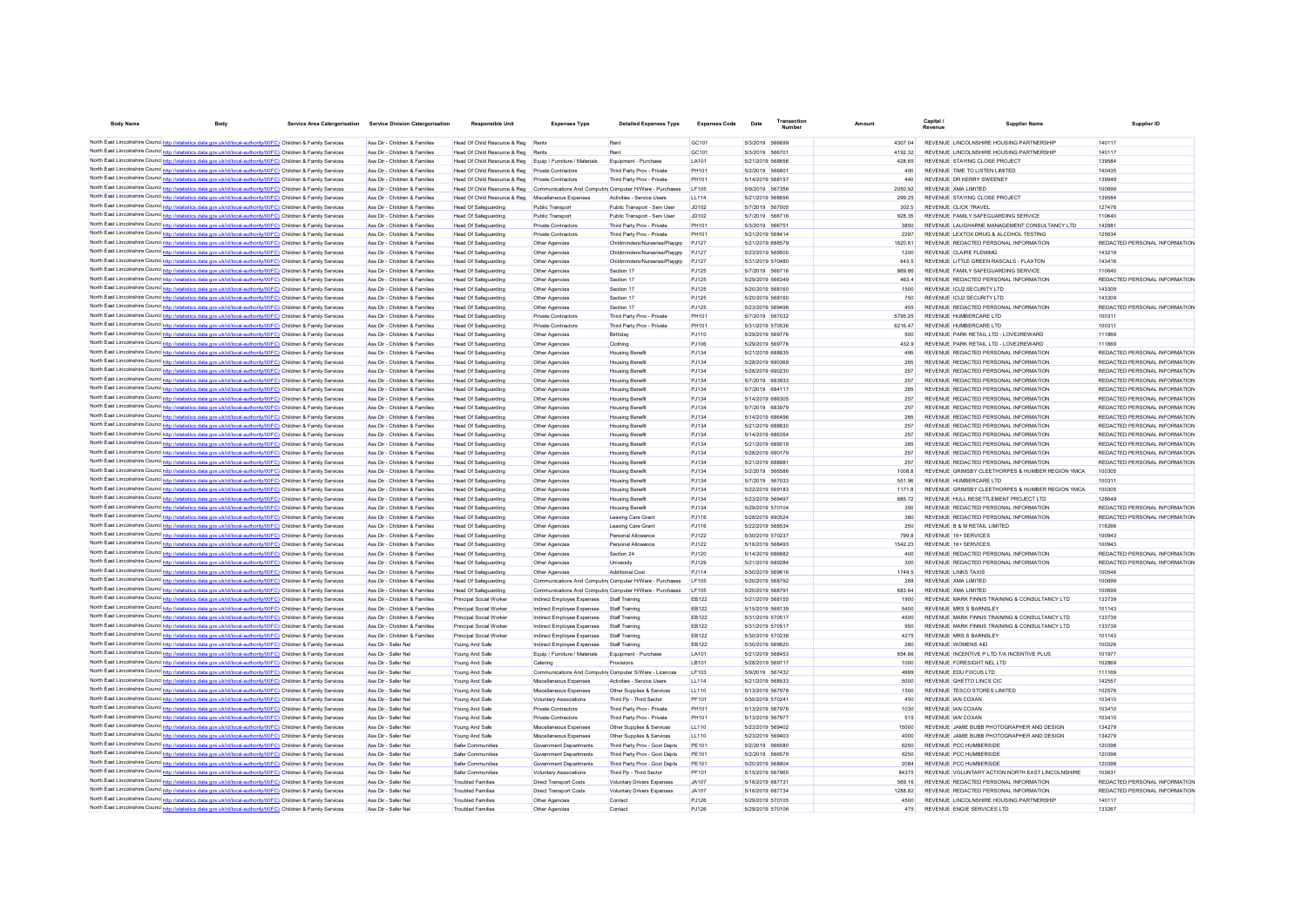| <b>Body Name</b>                                                                                                                                                                                                                  |                                                                      | Service Area Catergorisation | <b>Service Division Catergorisation</b> | <b>Responsible Unit</b>                                                              | <b>Expenses Type</b>                             | <b>Detailed Expenses Type</b>                | <b>Expenses Code</b> | Date                                 | Transaction |                | Capital.<br>Revenue                                  | <b>Supplier Nam</b>                                          | Supplier ID                   |
|-----------------------------------------------------------------------------------------------------------------------------------------------------------------------------------------------------------------------------------|----------------------------------------------------------------------|------------------------------|-----------------------------------------|--------------------------------------------------------------------------------------|--------------------------------------------------|----------------------------------------------|----------------------|--------------------------------------|-------------|----------------|------------------------------------------------------|--------------------------------------------------------------|-------------------------------|
| North East Lincolnshire Counc http://statistics.data.gov.uk/id/local-authority/00FC) Children & Family Services                                                                                                                   |                                                                      |                              | Ass Dir - Women & Children              | Childrens Health                                                                     | Private Contractors                              | Third Party Prov - Private                   | PH101                | 5/8/2019 566997                      |             | 15000          | REVENUE CARE PLUS GROUP                              |                                                              | 106467                        |
| North East Lincolnshire Counc http://statistics.data.gov.uk/id/local-authority/00FC) Children & Family Services                                                                                                                   |                                                                      |                              | Ass Dir - Women & Children              | Childrens Health                                                                     | Indirect Employee Expenses                       | Staff Training                               | EB122                | 5/8/2019 563432                      |             | 262            | REVENUE REDACTIVE EVENTS LIMITED                     |                                                              | 103224                        |
| North East Lincolnshire Counce http://statistics.data.gov.uk/id/local-authority/00FC) Children & Family Services                                                                                                                  |                                                                      |                              | Ass Dir - Women & Children              | Childrens Health                                                                     | Indirect Employee Expenses                       | Staff Training                               | EB122                | 5/8/2019 563432                      |             | 262            | REVENUE REDACTIVE EVENTS LIMITED                     |                                                              | 103224                        |
| North East Lincolnshire Counc http://statistics.data.gov.uk/id/local-authority/00FC) Children & Family Services                                                                                                                   |                                                                      |                              | Ass Dir - Women & Children              | Childrens Health                                                                     | Indirect Employee Expenses                       | Staff Training                               | EB122                | 5/8/2019 564793                      |             | 420            | REVENUE INSTITUTE OF HEALTH VISITING                 |                                                              | 135605                        |
| North East Lincolnshire Counc http://statistics.data.gov.uk/id/local-authority/00FC) Children & Family Services                                                                                                                   |                                                                      |                              | Ass Dir - Women & Children              | Childrens Health                                                                     | Miscellaneous Expenses                           | Medical Supplies And Services                | LL109                | 5/8/2019 564651                      |             | 294 15         | REVENUE GL EDUCATION GROUP LTD                       |                                                              | 118819                        |
| North East Lincolnshire Counc http://statistics.data.gov.uk/id/local-authority/00FC) Children & Family Services                                                                                                                   |                                                                      |                              | Ass Dir - Women & Children              | Palliative / Complex Care                                                            | Private Contractors                              | Third Party Prov - Private                   | PH101                | 5/8/2019 566952                      |             | 21087          | REVENUE THE ROWAN ORGANISATION                       |                                                              | 140040                        |
| North East Lincolnshire Counc http://statistics.data.gov.uk/id/local-authority/00FC) Children & Family Services                                                                                                                   |                                                                      |                              | Ass Dir - Women & Children              | Palliative / Complex Care                                                            | <b>Private Contractors</b>                       | Third Party Prov - Private                   | PH101                | 5/8/2019 566908                      |             | 713.7          | REVENUE THE ROWAN ORGANISATION                       |                                                              | 140037                        |
| North East Lincolnshire Counc http://statistics.data.gov.uk/id/local-authority/00FC) Children & Family Services                                                                                                                   |                                                                      |                              | Ass Dir - Women & Children              | Palliative / Complex Care                                                            | Private Contractors                              | Third Party Prov - Private                   | PH101                | 5/8/2019 566912                      |             | 8277           | REVENUE THE ROWAN ORGANISATION                       |                                                              | 140038                        |
| North East Lincolnshire Counc http://statistics.data.gov.uk/id/local-authority/00FC) Children & Family Services                                                                                                                   |                                                                      |                              | Ass Dir - Women & Children              | Palliative / Complex Care                                                            | Private Contractors                              | Third Party Prov - Private                   | PH101                | 5/8/2019 566915                      |             | 15813          | REVENUE THE ROWAN ORGANISATION                       |                                                              | 140036                        |
| North East Lincolnshire Counc http://statistics.data.gov.uk/id/local-authority/00FC) Children & Family Services                                                                                                                   |                                                                      |                              | Ass Dir - Women & Children              | Palliative / Complex Care                                                            | Private Contractors                              | Third Party Prov - Private                   | PH101                | 5/8/2019 566905                      |             | 15813          | REVENUE THE ROWAN ORGANISATION                       |                                                              | 140039                        |
| North East Lincolnshire Counc http://statistics.data.gov.uk/id/local-authority/00FC) Children & Family Services                                                                                                                   |                                                                      |                              | Ass Dir - Women & Children              | Palliative / Complex Care                                                            | Private Contractors                              | Third Party Prov - Private                   | PH101                | 5/8/2019 566909                      |             | 3849.9         | REVENUE THE ROWAN ORGANISATION                       |                                                              | 142559                        |
| North East Lincolnshire Counc http://statistics.data.gov.uk/id/local-authority/00FC) Children & Family Services                                                                                                                   |                                                                      |                              | Ass Dir - Women & Children              | Palliative / Complex Care                                                            | Private Contractors                              | Third Party Prov - Private                   | PH101                | 5/8/2019 566913                      |             | 3372.9         | REVENUE THE ROWAN ORGANISATION                       |                                                              | 142544                        |
| North East Lincolnshire Counc http://statistics.data.gov.uk/id/local-authority/00FC) Children & Family Services                                                                                                                   |                                                                      |                              | Ass Dir - Women & Children              | Palliative / Complex Care                                                            | <b>Private Contractors</b>                       | Third Party Prov - Private                   | PH101                | 5/8/2019 566916                      |             | 3978.23        | REVENUE THE ROWAN ORGANISATION                       |                                                              | 142559                        |
| North East Lincolnshire Counc http://et                                                                                                                                                                                           | tics.data.gov.uk/id/local-authority/00FC) Children & Family Services |                              | Ass Dir - Women & Children              | Palliative / Complex Care                                                            | <b>Private Contractors</b>                       | Third Party Prov - Private                   | PH101                | 5/8/2019 566906                      |             | 1634.01        | REVENUE THE ROWAN ORGANISATION                       |                                                              | 140039                        |
| North East Lincolnshire Counc http://statistics.data.gov.uk/id/local-authority/00FC) Children & Family Services                                                                                                                   |                                                                      |                              | Ass Dir - Women & Children              | Palliative / Complex Care                                                            | Private Contracton                               | Third Party Prov - Private                   | PH101                | 5/8/2019 566910                      |             | 1634.01        | REVENUE THE ROWAN ORGANISATION                       |                                                              | 140036                        |
| North East Lincolnshire Counc http://statistics.data.gov.uk/id/local-authority/00FC) Children & Family Services                                                                                                                   |                                                                      |                              | Ass Dir - Women & Children              | Palliative / Complex Care                                                            | Private Contracton                               | Third Party Prov - Private                   | PH101                | 5/8/2019 566914                      |             | 855.29         | REVENUE THE ROWAN ORGANISATION                       |                                                              | 140038                        |
| North East Lincolnshire Counc http://statistics.data.gov.uk/id/local-authority/00FC) Children & Family Services                                                                                                                   |                                                                      |                              | Ass Dir - Women & Children              | Palliative / Complex Care                                                            | Private Contractors                              | Third Party Prov - Private                   | PH101                | 5/8/2019 566917                      |             | 737.49         | REVENUE THE ROWAN ORGANISATION                       |                                                              | 140037                        |
| North East Lincolnshire Counc http://statistics.data.gov.uk/id/local-authority/00FC) Children & Family Services                                                                                                                   |                                                                      |                              | Ass Dir - Women & Children              | Palliative / Complex Care                                                            | Private Contracton                               | Third Party Prov - Private                   | PH101                | 5/8/2019 566907                      |             | 2178.99        | REVENUE THE ROWAN ORGANISATION                       |                                                              | 140040                        |
| North East Lincolnshire Counc http://statistics.data.gov.uk/id/local-authority/00FC) Children & Family Services                                                                                                                   |                                                                      |                              | Ass Dir - Women & Children              | Palliative / Complex Care                                                            | Private Contracton                               | Third Party Prov - Private                   | PH101                | 5/8/2019 56691                       |             | 3485.33        | REVENUE THE ROWAN ORGANISATION                       |                                                              | 142544                        |
| North East Lincolnshire Counce http://statistics.data.gov.uk/id/local-authority/00FC) Children & Family Services                                                                                                                  |                                                                      |                              | Ass Dir - Women & Children              | Child Health Commssioning                                                            | Contributions To Provisions                      | Contributions - Othe                         | LK103                | 5/3/2019 566646                      |             | 5558 33        | REVENUE XENZONE LTD                                  |                                                              | 13594                         |
| North East Lincolnshire Counc http://statistics.data.gov.uk/id/local-authority/00FC) Children & Family Services                                                                                                                   |                                                                      |                              | Ass Dir - Women & Children              | Child Health Commssioning                                                            | Private Contractor                               | Third Party Prov - Private                   | <b>PH101</b>         | 5/30/2019 570249                     |             | 5558.33        | REVENUE XENZONE LTD                                  |                                                              | 135041                        |
| North East Lincolnshire Counc http://statistics.data.gov.uk/id/local-authority/00FC) Children & Family Services                                                                                                                   |                                                                      |                              | Director - Children / Fam Serv          | Director Children & Fam Serv                                                         | Expenses                                         | Course/Conf Accom - Employees LH102          |                      | 5/3/2019 566653                      |             | 780            |                                                      | REVENUE THE ASS OF DIRECTORS OF CHILDREN'S SERV LTD          | 101800                        |
| North East Lincolnshire Counc http://statistics.data.gov.uk/id/local-authority/00FC) Children & Family Services                                                                                                                   |                                                                      |                              | Director - Children / Fam Serv          | Director Children & Fam Serv                                                         | Expenses                                         | Course/Conf Accom - Employees LH102          |                      | 5/3/2019 566596                      |             | 475            | REVENUE LOCAL GOVERNMENT ASSOCIATION                 |                                                              | 101113                        |
| North East Lincolnshire Counce http://statistics.data.gov.uk/id/local-authority/00FC) Children & Family Services                                                                                                                  |                                                                      |                              | Director - Children / Fam Serv          | Director Children & Fam Serv                                                         | Consultancy                                      | Consultancy                                  | PI 101               | 5/3/2019 566778                      |             | 45000          | REVENUE MUTUAL VENTURES LTD                          |                                                              | 143163                        |
| North East Lincolnshire Counc http://statistics.data.gov.uk/id/local-authority/00FC) Other Corporate Budgets                                                                                                                      |                                                                      |                              | Other Corp Budgets - Technical          | Annropriations                                                                       | Miscellaneous Expenses                           | Other Expenses General                       | <b>LL119</b>         | 5/30/2019 570148                     |             | 2500           | REVENUE SCOTTS PROPERTY LLP                          |                                                              | 103513                        |
| North East Lincolnshire Councert http://statistics.data.gov.uk/id/local-authority/00FC) Other Corporate Budgets                                                                                                                   |                                                                      |                              | Other Corp Budgets - Technical          | Annropriations                                                                       | Miscellaneous Expenses                           | Other Expenses General                       | LL119                | 5/13/2019 568058                     |             | 702            | REVENUE DRIVE MEDICAL LTD USE 101627                 |                                                              | 101995                        |
| North East Lincolnshire Counc http://statistics.data.gov.uk/id/local-authority/00FC) Other Corporate Budgets                                                                                                                      |                                                                      |                              | Other Corp Budgets - Financing          | <b>Borrowing Costs</b>                                                               | Other Agencies                                   | Fees Comm Cif Logotech Charges PJ142         |                      | 5/8/2019 567169                      |             | 650            | REVENUE PSLIVE LTD                                   |                                                              | 125043                        |
| North East Lincolnshire Counc http://statistics.data.gov.uk/id/local-authority/00FC) Other Corporate Budgets                                                                                                                      |                                                                      |                              | Other Corp Budgets - Financing          | <b>Borrowing Costs</b>                                                               | Other Agencies                                   | Fees Comm Cif Logotech Charges PJ142         |                      | 5/14/2019 568133                     |             | 1203.29        | REVENUE IMPERIAL TREASURY SERVICES LTD               |                                                              | 143326                        |
| North East Lincolnshire Counc http://statistics.data.gov.uk/id/local-authority/00FC) Gov Dem & Comm Engagement                                                                                                                    |                                                                      |                              | Gov Dem & Comm Engagement               | Registrars & Civic Services                                                          | Catering                                         | Provisions                                   | <b>LB101</b>         | 5/21/2019 568823                     |             | 263.52         | REVENUE HOLDSWORTH LTD                               |                                                              | 121021                        |
| North East Lincolnshire Counce http://statistics.data.gov.uk/id/local-authority/00FC) Gov Dem & Comm Engagement                                                                                                                   |                                                                      |                              | Gov Dem & Comm Engagement               | Registrars & Civic Services                                                          | Miscellaneous Expenses                           | Hospitality                                  | LL112                | 5/30/2019 569619                     |             | 550            | REVENUE TRULY SCRUMPTIOUS LTD                        |                                                              | 104793                        |
| North East Lincolnshire Counc http://statistics.data.gov.uk/id/local-authority/00FC) Gov Dem & Comm Engagement                                                                                                                    |                                                                      |                              | Gov Dem & Comm Engagement               | Communications And Marketing Communications And Computin Computer S/Ware - Purchases |                                                  |                                              | LF101                | 5/7/2019 566878                      |             | 629.84         | REVENUE TRUSTMARQUE SOLUTIONS LTD                    |                                                              | 101275                        |
| North East Lincolnshire Counc http://statistics.data.gov.uk/id/local-authority/00FC) Gov Dem & Comm Engagement                                                                                                                    |                                                                      |                              | Gov Dem & Comm Engagement               | Communications And Marketing Grants And Subscriptions                                |                                                  | Subscriptions                                | LJ101                | 5/31/2019 570521                     |             | 250            | <b>REVENUE LG COMMUNICATIONS</b>                     |                                                              | 119708                        |
| North East Lincolnshire Counce http://statistics.data.gov.uk/id/local-authority/00FC) Gov Dem & Comm Engagement                                                                                                                   |                                                                      |                              | Gov Dem & Comm Engagement               | Elections Team                                                                       | Equip / Furniture / Materials                    | Office Equipment - Maintenance LA111         |                      | 5/21/2019 568028                     |             | 459.46         | REVENUE TWOFOLD MAILING LTD                          |                                                              | 105163                        |
| North East Lincolnshire Counc http://statistics.data.gov.uk/id/local-authority/00FC) Gov Dem & Comm Engagement                                                                                                                    |                                                                      |                              | Gov Dem & Comm Engagement               | <b>Elections Team</b>                                                                | Communications And Computin Postage              |                                              | LF111                | 5/15/2019 568030                     |             | 1482.12        | REVENUE PRINT IMAGE NETWORK LTD                      |                                                              | 103724                        |
| North East Lincolnshire Counc http://statistics.data.gov.uk/id/local-authority/00FC) Gov Dem & Comm Engagement                                                                                                                    |                                                                      |                              | Gov Dem & Comm Engagement               | <b>Elections Team</b>                                                                | Rents                                            | Ren                                          | GC101                | 5/21/2019 568550                     |             | 2028.13        | REVENUE GRIMSBY AUDITORIUM                           |                                                              | 128160                        |
| North East Lincolnshire Counc http://statistics.data.gov.uk/id/local-authority/00FC) Gov Dem & Comm Engagement                                                                                                                    |                                                                      |                              | Gov Dem & Comm Engagement               | Elections Team                                                                       | Communications And Computin Postage              |                                              | LF111                | 5/15/2019 568027                     |             | 5020.87        | REVENUE PRINT IMAGE NETWORK LTD                      |                                                              | 103724                        |
| North East Lincolnshire Counc http://statistics.data.gov.uk/id/local-authority/00FC) Gov Dem & Comm Engagement                                                                                                                    |                                                                      |                              | Gov Dem & Comm Engagement               | <b>Flections Team</b>                                                                | Communications And Computin Postage              |                                              | IF111                | 5/21/2019 568029                     |             | 299.68         | REVENUE ROYAL MAIL GROUP PLC.                        |                                                              | 101082                        |
| North East Lincolnshire Counc http://statistics.data.gov.uk/id/local-authority/00FC) Gov Dem & Comm Engagement                                                                                                                    |                                                                      |                              | Gov Dem & Comm Engagement               | <b>Flections Team</b>                                                                | Communications And Computin Postage              |                                              | IF111                | 5/15/2019 568057                     |             | 2681.06        | REVENUE PRINT IMAGE NETWORK I TD                     |                                                              | 103724                        |
| North East Lincolnshire Counc http://statistics.data.gov.uk/id/local-authority/00FC) Gov Dem & Comm Engagement                                                                                                                    |                                                                      |                              | Gov Dem & Comm Engagement               | <b>Flections Team</b>                                                                | Communications And Computin Postage              |                                              | IF111                | 5/14/2019 568066                     |             | 409544         | REVENUE ROYAL MAIL GROUP PLC.                        |                                                              | 101082                        |
| North East Lincolnshire Counc <sup>http://statistics.data.gov.uk/id/local-authority/00FC) Gov Dem &amp; Comm Engagement</sup>                                                                                                     |                                                                      |                              | Gov Dem & Comm Engagement               | <b>Flections Team</b>                                                                | Communications And Computin Postage              |                                              | IF111                | 5/9/2019 567587                      |             | 3402787        | REVENUE PRINT IMAGE FACILITIES I LP                  |                                                              | 125574                        |
| North East Lincolnshire Counc <sup>http://statistics.data.gov.uk/id/local-authority/00FC) Gov Dem &amp; Comm Engagement</sup>                                                                                                     |                                                                      |                              | Gov Dem & Comm Engagement               | <b>Flections Team</b>                                                                | Communications And Computin Postage              |                                              | IF111                | 5/21/2019 568781                     |             | 1054.01        | REVENUE ROYAL MAIL GROUP PLC.                        |                                                              | 101082                        |
| North East Lincolnshire Counc http://statistics.data.gov.uk/id/local-authority/00FC) Gov Dem & Comm Engagement                                                                                                                    |                                                                      |                              | Gov Dem & Comm Engagement               | <b>Flections Team</b>                                                                | Miscellaneous Expenses                           | Other Expenses General                       | 11119                | 5/21/2019 568422                     |             | 11095 16       | REVENUE W R CULLUM                                   |                                                              | 10081                         |
| North East Lincolnshire Counc http://statistics.data.gov.uk/id/local-authority/00FC) Gov Dem & Comm Engagement                                                                                                                    |                                                                      |                              |                                         | Coroners                                                                             | Rents                                            | Room Hire                                    | GC103                | 5/31/2019 570531                     |             | 405            | REVENUE CLEETHORPES CHARTER TRUSTEES                 |                                                              | 101604                        |
| North East Lincolnshire Counc http://statistics.data.gov.uk/id/local-authority/00FC) Gov Dem & Comm Engagement                                                                                                                    |                                                                      |                              | <b>Law</b>                              | Coroners                                                                             | Other Agencies                                   | Mortuary Storage Charges                     | PJ156                | 5/21/2019 568416                     |             | 4914           |                                                      | REVENUE N LINCS & GOOLE HOSPITALS NHS FOUNDATION TRUS 111074 |                               |
| North East Lincolnshire Counc http://statistics.data.gov.uk/id/local-authority/00FC) Gov Dem & Comm Engagement                                                                                                                    |                                                                      |                              | Law                                     | Coroners                                                                             | Other Agencies                                   | Mortuary Storage Charges                     | PJ156                | 5/22/2019 569230                     |             | 1210           | REVENUE SHEFFIELD CHILDREN'S NHS TRUST               |                                                              | 100955                        |
| North East Lincolnshire Counc http://statistics.data.gov.uk/id/local-authority/00FC) Gov Dem & Comm Engagement                                                                                                                    |                                                                      |                              |                                         | Coroners                                                                             | Other Agencies                                   | Post Mortems                                 | PJ148                | 5/9/2019 567365                      |             | 813.92         | <b>REVENUE SM</b>                                    |                                                              | 134794                        |
| North East Lincolnshire Counc http://statistics.data.gov.uk/id/local-authority/00FC) Gov Dem & Comm Engagement                                                                                                                    |                                                                      |                              | Law                                     | Coroners                                                                             | Other Agencies                                   | Post Mortems                                 | PJ148                | 5/31/2019 570528                     |             | 1460.6         | REVENUE REDACTED PERSONAL INFORMATION                |                                                              | REDACTED PERSONAL INFORMATION |
| North East Lincolnshire Counc http://statistics.data.gov.uk/id/local-authority/00FC) Gov Dem & Comm Engagement                                                                                                                    |                                                                      |                              |                                         | Legal Services                                                                       | Grants And Subscriptions                         | Subscriptions                                | LJ101                | 5/21/2019 568783                     |             | 14400.33       | REVENUE NORTH LINCOLNSHIRE COUNCIL                   |                                                              | 101186                        |
| North East Lincolnshire Councintental                                                                                                                                                                                             | stics.data.gov.uk/id/local-authority/00FC) Gov Dem & Comm Engagement |                              | Law                                     | Legal Services                                                                       | Grants And Subscriptions                         | Subscriptions                                | LJ101                | 5/9/2019 567324                      |             | 29491.         | REVENUE LOCAL GOVERNMENT ASSOCIATION                 |                                                              | 101113                        |
| North East Lincolnshire Counc http://statistics.data.gov.uk/id/local-authority/00FC) Gov Dem & Comm Engagement                                                                                                                    |                                                                      |                              |                                         | Legal Service                                                                        | Services                                         | Alternative Provision                        | <b>LE103</b>         | 5/20/2019 568782                     |             | 1291.37        | REVENUE CARTER BROWN THE EXPERT SERVICE              |                                                              | 106320                        |
| North East Lincolnshire Counc http://statistics.data.gov.uk/id/local-authority/00FC) Gov Dem & Comm Engagement                                                                                                                    |                                                                      |                              |                                         | Legal Service                                                                        | Miscellaneous Expenses                           | Legal Fees - General                         | LL103                | 5/23/2019 569387                     |             | 500            | REVENUE PHILIP BOWEN                                 |                                                              | 143310                        |
| North East Lincolnshire Counc http://statistics.data.gov.uk/id/local-authority/00FC) Gov Dem & Comm Engagement                                                                                                                    |                                                                      |                              |                                         | <b>Legal Service</b>                                                                 | Miscellaneous Expenses                           | Legal Fees - General                         | LL103                | 5/3/2019 566723                      |             | 2860           | REVENUE DAVID PHILLIPS                               |                                                              | 103505                        |
| North East Lincolnshire Counc http://statistics.data.gov.uk/id/local-authority/00FC) Gov Dem & Comm Engagement                                                                                                                    |                                                                      |                              |                                         | <b>Legal Services</b>                                                                | Miscellaneous Expenses                           | Legal Fees - General                         | LL103                | 5/8/2019 567198                      |             | 450            | REVENUE GEMMA BOWER                                  |                                                              | 143153                        |
| North East Lincolnshire Counc http://statistics.data.gov.uk/id/local-authority/00FC) Gov Dem & Comm Engagement                                                                                                                    |                                                                      |                              |                                         | <b>Legal Services</b>                                                                | Miscellaneous Expenses                           | Legal Fees - General                         | LL103                | 5/8/2019 567197                      |             | 1035           | REVENUE SARAH FEARON                                 |                                                              | 131819                        |
| North East Lincolnshire Counc <sup>1</sup> http://statistics.data.gov.uk/jd/local-authority/00FC1 Gov Dem & Comm Engagement                                                                                                       |                                                                      |                              |                                         | <b>Legal Service</b>                                                                 | Miscellaneous Expenses                           | Legal Fees - General                         | LL103                | 5/3/2019 566800                      |             | 450            | REVENUE DAVID PHILLIPS                               |                                                              | 103505                        |
| North East Lincolnshire Counc http://statistics.data.gov.uk/id/local-authority/00FC) Gov Dem & Comm Engagement                                                                                                                    |                                                                      |                              | I aw                                    | Legal Services                                                                       | Miscellaneous Expenses                           | Legal Fees - General                         | 11103                | 5/8/2019 567204                      |             | 525            | REVENUE MR MICHAEL S BURDON                          |                                                              | 104432                        |
| North East Lincolnshire Counc http://statistics.data.gov.uk/id/local-authority/00FC) Gov Dem & Comm Engagement                                                                                                                    |                                                                      |                              | I aw                                    | Legal Services                                                                       | Miscellaneous Expenses                           | Legal Fees - General                         | 11103                | 5/7/2019 567205                      |             | 1060           | REVENUE MR MARK WATTERSON                            |                                                              | 109973                        |
| North East Lincolnshire Counce http://statistics.data.gov.uk/id/local-authority/00FC) Gov Dem & Comm Engagement                                                                                                                   |                                                                      |                              | I aw                                    | Legal Services                                                                       | Miscellaneous Expenses                           | Legal Fees - General                         | 11103                | 5/8/2019 567206                      |             | 420            | REVENUE ASHLEY LORD                                  |                                                              | 139751                        |
| North East Lincolnshire Counc http://statistics.data.gov.uk/id/local-authority/00FC) Gov Dem & Comm Engagement                                                                                                                    |                                                                      |                              | I aw                                    | Legal Services                                                                       | Miscellaneous Expenses                           | Legal Fees - General                         | LL103                | 5/8/2019 567199                      |             | 570            | REVENUE MR JAMES A GOODWIN                           |                                                              | 123497                        |
| North East Lincolnshire Counc http://statistics.data.gov.uk/id/local-authority/00FC) Gov Dem & Comm Engagement                                                                                                                    |                                                                      |                              | I aw                                    | Legal Services                                                                       | Miscellaneous Expenses                           | Legal Fees - General                         | LL103                | 5/8/2019 567200                      |             | 600            | REVENUE BEN CASWELL                                  |                                                              | 143256                        |
| North East Lincolnshire Counc http://statistics.data.gov.uk/id/local-authority/00FC) Gov Dem & Comm Engagement                                                                                                                    |                                                                      |                              | I aw                                    | Legal Services                                                                       | Miscellaneous Expenses                           | Legal Fees - General                         | LL103                | 5/3/2019 566884                      |             | 1030<br>1042.5 | REVENUE MR MARK WATTERSON<br>REVENUE ZENITH CHAMBERS |                                                              | 109973                        |
| North East Lincolnshire Counc http://statistics.data.gov.uk/id/local-authority/00FC) Gov Dem & Comm Engagement                                                                                                                    |                                                                      |                              |                                         | Legal Services                                                                       | Miscellaneous Expenses                           | Legal Fees - Genera                          | LL103                | 5/3/2019 566886                      |             | 350            |                                                      |                                                              | 126266                        |
| North East Lincolnshire Counce http://statistics.data.gov.uk/id/local-authority/00FC) Gov Dem & Comm Engagement<br>North East Lincolnshire Counc http://statistics.data.gov.uk/id/local-authority/00FC) Gov Dem & Comm Engagement |                                                                      |                              |                                         | Legal Services<br>Legal Services                                                     | Miscellaneous Expenses<br>Miscellaneous Expenses | Legal Fees - Genera<br>Legal Fees - Genera   | LL103<br>LL103       | 5/13/2019 567982<br>5/13/2019 567830 |             | 300            | REVENUE ASHLEY LORD<br>REVENUE BEN CASWEL            |                                                              | 13975<br>143256               |
|                                                                                                                                                                                                                                   |                                                                      |                              | Law<br>Law                              |                                                                                      |                                                  |                                              |                      | 5/23/2019 569380                     |             | 635            | <b>REVENUE PHILIP BOWEN</b>                          |                                                              | 143310                        |
| North East Lincolnshire Counc http://statistics.data.gov.uk/id/local-authority/00FC) Gov Dem & Comm Engagement                                                                                                                    |                                                                      |                              | Law                                     | <b>Legal Services</b>                                                                | Miscellaneous Expenses                           | Legal Fees - General                         | LL103                | 5/23/2019 569384                     |             | 710            | <b>REVENUE PHILIP BOWEN</b>                          |                                                              | 143310                        |
| North East Lincolnshire Counc http://statistics.data.gov.uk/id/local-authority/00FC) Gov Dem & Comm Engagement<br>North East Lincolnshire Counc http://statistics.data.gov.uk/id/local-authority/00FC) Gov Dem & Comm Engagement  |                                                                      |                              | Law                                     | <b>Legal Services</b>                                                                | Miscellaneous Expenses                           | Legal Fees - General                         | LL103                | 5/23/2019 569385                     |             | 770            | <b>REVENUE PHILIP BOWEN</b>                          |                                                              | 143310                        |
| North East Lincolnshire Counc http://statistics.data.gov.uk/id/local-authority/00FC) Gov Dem & Comm Engagement                                                                                                                    |                                                                      |                              | Law                                     | <b>Legal Service</b>                                                                 | Miscellaneous Expenses                           | Legal Fees - General                         | LL103                | 5/23/2019 569382                     |             | 815            | <b>REVENUE PHILIP BOWEN</b>                          |                                                              | 143310                        |
| North East Lincolnshire Counc http://statistics.data.gov.uk/id/local-authority/00FC) Gov Dem & Comm Engagement                                                                                                                    |                                                                      |                              | Law                                     | <b>Legal Services</b><br><b>Legal Services</b>                                       | Miscellaneous Expenses<br>Miscellaneous Expenses | Legal Fees - General<br>Legal Fees - General | LL103<br>LL103       | 5/23/2019 569381                     |             | 1675           | REVENUE PHILIP BOWEN                                 |                                                              | 143310                        |
| North East Lincolnshire Counc <sup>http://statistics.data.gov.uk/id/local-authority/00FC) Gov Dem &amp; Comm Engagement</sup>                                                                                                     |                                                                      |                              | Law                                     | <b>Legal Services</b>                                                                | Miscellaneous Expenses                           | Legal Fees - General                         | LL103                | 5/23/2019 569386                     |             | 770            | REVENUE PHILIP BOWEN                                 |                                                              | 143310                        |
| North East Lincolnshire Counc http://statistics.data.gov.uk/id/local-authority/00FC) Gov Dem & Comm Engagement                                                                                                                    |                                                                      |                              | Law                                     | <b>Legal Services</b>                                                                | Miscellaneous Expenses                           | Legal Fees - General                         | LL103                | 5/21/2019 568827                     |             | 660            | REVENUE MR JONATHAN C WILSON                         |                                                              | 123960                        |
| North East Lincolnshire Counc http://statistics.data.gov.uk/id/local-authority/00FC) Gov Dem & Comm Engagement                                                                                                                    |                                                                      |                              | Law                                     | <b>Legal Services</b>                                                                | Miscellaneous Expenses                           | Legal Fees - General                         | LL103                | 5/21/2019 568828                     |             | 330            | REVENUE MISS JACQUI THOMAS                           |                                                              | 129005                        |
| North East Lincolnshire Counc <sup>http://statistics.data.gov.uk/id/local-authority/00FC) Gov Dem &amp; Comm Engagement</sup>                                                                                                     |                                                                      |                              | Law                                     | <b>Legal Services</b>                                                                | Miscellaneous Expenses                           | Legal Fees - General                         | LL103                | 5/23/2019 568860                     |             | 750            | REVENUE MISS NAOMI MADDERSON                         |                                                              | 103810                        |
| North East Lincolnshire Counc http://sta                                                                                                                                                                                          | stics.data.gov.uk/id/local-authority/00FC) Gov Dem & Comm Engagement |                              |                                         | <b>Legal Services</b>                                                                | Miscellaneous Expenses                           | Legal Fees - General                         | LL103                | 5/22/2019 568967                     |             | 525            | REVENUE MISS NAOMI MADDERSON                         |                                                              | 103810                        |
|                                                                                                                                                                                                                                   |                                                                      |                              |                                         |                                                                                      |                                                  |                                              |                      |                                      |             |                |                                                      |                                                              |                               |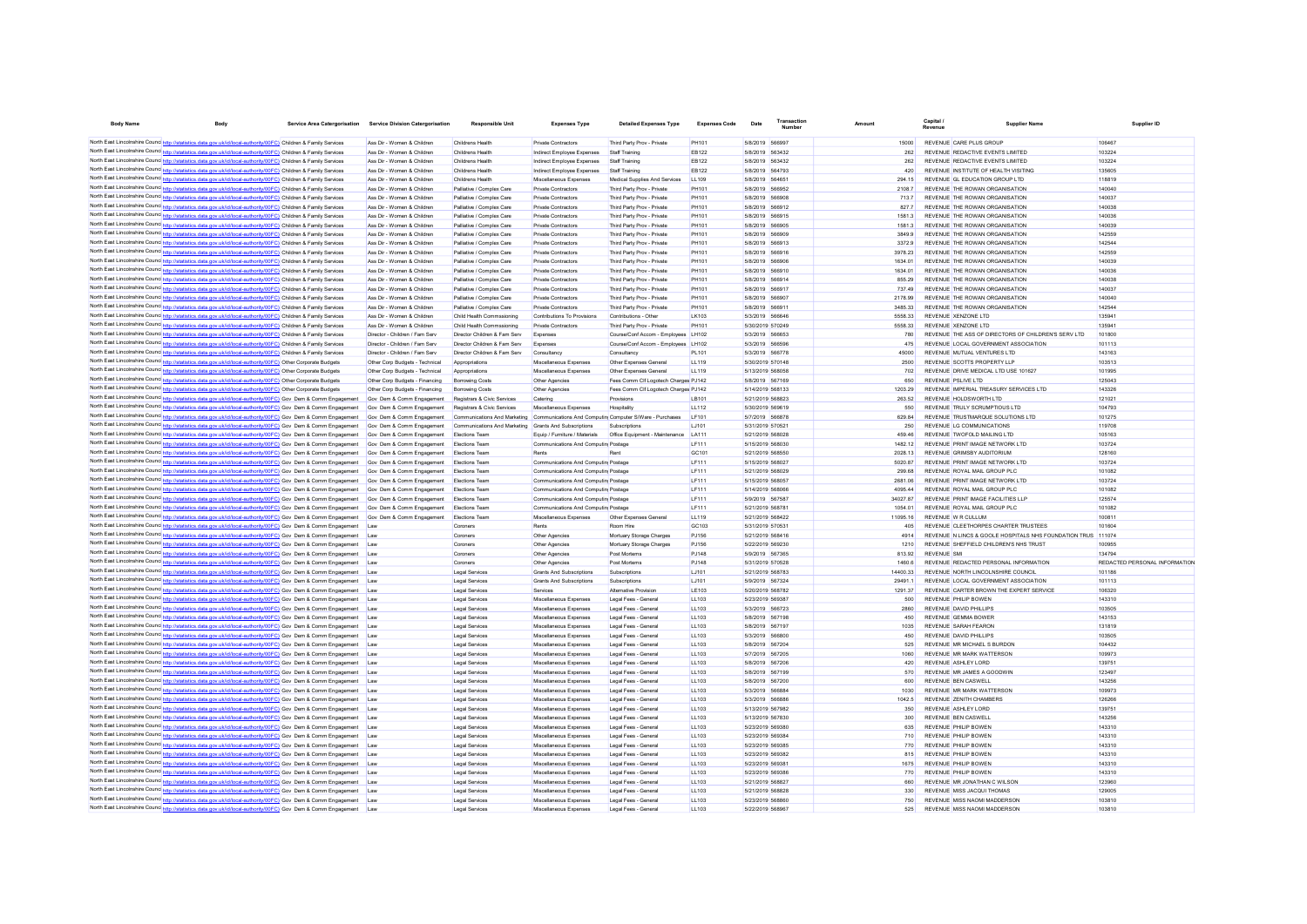| <b>Body Name</b>                         | <b>Body</b>                                                                                                                                                                                                                           | Service Area Catergorisation Service Division Catergorisation | <b>Responsible Unit</b>                                      | <b>Expenses Type</b>                                                         | <b>Detailed Expenses Type</b>                          | <b>Expenses Code</b>  | Date                                 | <b>Fransactio</b><br><b>Number</b> | Amount         | Capital<br>Revenue                          | <b>Supplier Name</b>                                                         | Supplier ID      |
|------------------------------------------|---------------------------------------------------------------------------------------------------------------------------------------------------------------------------------------------------------------------------------------|---------------------------------------------------------------|--------------------------------------------------------------|------------------------------------------------------------------------------|--------------------------------------------------------|-----------------------|--------------------------------------|------------------------------------|----------------|---------------------------------------------|------------------------------------------------------------------------------|------------------|
|                                          |                                                                                                                                                                                                                                       |                                                               |                                                              |                                                                              |                                                        |                       |                                      |                                    |                |                                             |                                                                              |                  |
|                                          | North East Lincolnshire Counc http://statistics.data.gov.uk/id/local-authority/00FC) Gov Dem & Comm Engagement Law<br>North East Lincolnshire Counce http://statistics.data.gov.uk/id/local-authority/00FC) Gov Dem & Comm Engagement | <b>Law</b>                                                    | Legal Services<br>Legal Services                             | Miscellaneous Expenses<br>Miscellaneous Exnenses                             | Legal Fees - General<br>Legal Fees - General           | 11103<br>11103        | 5/21/2019 568717<br>5/22/2019 569235 |                                    | 570<br>795     | REVENUE GAYNOR HALL<br>REVENUE SARAH FEARON |                                                                              | 135803<br>131819 |
|                                          | North East Lincolnshire Counc http://statistics.data.gov.uk/id/local-authority/00FC) Gov Dem & Comm Engagement                                                                                                                        | <b>Law</b>                                                    | Legal Services                                               | Miscellaneous Expenses                                                       | Legal Fees - General                                   | 11103                 | 5/22/2019 569237                     |                                    | 625            |                                             | REVENUE MR MICHAEL S BURDON                                                  | 104432           |
|                                          | North East Lincolnshire Counc http://statistics.data.gov.uk/id/local-authority/00FC) Gov Dem & Comm Engagement                                                                                                                        | <b>Law</b>                                                    | Legal Services                                               | Miscellaneous Expenses                                                       | Legal Fees - General                                   | 11103                 | 5/22/2019 569228                     |                                    | 875            |                                             | REVENUE MR MICHAEL S BURDON                                                  | 104432           |
|                                          | North East Lincolnshire Counc http://statistics.data.gov.uk/id/local-authority/00FC) Gov Dem & Comm Engagement                                                                                                                        | Law                                                           | Legal Services                                               | Miscellaneous Expenses                                                       | Legal Fees - General                                   | LL103                 | 5/22/2019 569234                     |                                    | 2505           |                                             | REVENUE MR MICHAEL S BURDON                                                  | 104432           |
|                                          | North East Lincolnshire Counc http://statistics.data.gov.uk/id/local-authority/00FC) Gov Dem & Comm Engagement                                                                                                                        | Law                                                           | Legal Services                                               | Miscellaneous Expenses                                                       | Legal Fees - General                                   | LL103                 | 5/30/2019 570286                     |                                    | 1200           | REVENUE MORTON LAW LTD                      |                                                                              | 124752           |
|                                          | North East Lincolnshire Counc http://statistics.data.gov.uk/id/local-authority/00FC) Gov Dem & Comm Engagement                                                                                                                        | Law                                                           | Legal Services                                               | Miscellaneous Expenses                                                       | Legal Fees - General                                   | LL103                 | 5/30/2019 570287                     |                                    | 4117.5         |                                             | REVENUE MR JONATHAN C WILSON                                                 | 123960           |
|                                          | North East Lincolnshire Counce http://statistics.data.gov.uk/id/local-authority/00FC) Gov Dem & Comm Engagement                                                                                                                       | Law                                                           | Legal Services                                               | Miscellaneous Expenses                                                       | Legal Fees - General                                   | LL103                 | 5/30/2019 570196                     |                                    | 450            | REVENUE ASHLEY LORD                         |                                                                              | 139751           |
|                                          | North East Lincolnshire Counc http://statistics.data.gov.uk/id/local-authority/00FC) Gov Dem & Comm Engagement                                                                                                                        | Law                                                           | Legal Services                                               | Miscellaneous Expenses                                                       | Legal Fees - General                                   | <b>LL103</b>          | 5/23/2019 569247                     |                                    | 5240           |                                             | REVENUE MR MICHAEL S BURDON                                                  | 104432           |
|                                          | North East Lincolnshire Counc http://statistics.data.gov.uk/id/local-authority/00FC) Gov Dem & Comm Engagement                                                                                                                        | Law                                                           | Legal Services                                               | Miscellaneous Expenses                                                       | Legal Fees - General                                   | LL103                 | 5/22/2019 569251                     |                                    | 5300           |                                             | REVENUE MR MICHAEL S BURDON                                                  | 104432           |
|                                          | North East Lincolnshire Counc http://statistics.data.gov.uk/id/local-authority/00FC) Gov Dem & Comm Engagement                                                                                                                        | Law                                                           | <b>Legal Services</b>                                        | Miscellaneous Expenses                                                       | Legal Fees - General                                   | <b>LL103</b>          | 5/29/2019 569736                     |                                    | 705            | REVENUE MISS J C BAGGS                      |                                                                              | 112233           |
|                                          | North East Lincolnshire Counc http://statistics.data.gov.uk/id/local-authority/00FC) Gov Dem & Comm Engagement                                                                                                                        |                                                               | Legal Services                                               | Miscellaneous Expenses                                                       | Legal Fees - General                                   | LL103                 | 5/23/2019 569533                     |                                    | 440            |                                             | REVENUE MISS ALISON DAVENPORT                                                | 143374           |
|                                          | North East Lincolnshire Counc http://statistics.data.gov.uk/id/local-authority/00FC) Gov Dem & Comm Engagement                                                                                                                        |                                                               | Legal Services                                               | Miscellaneous Expenses                                                       | Legal Fees - General                                   | LL103                 | 5/29/2019 569741                     |                                    | 2167.5         |                                             | REVENUE MR MICHAEL S BURDON                                                  | 104432           |
|                                          | North East Lincolnshire Counc http://statistics.data.gov.uk/id/local-authority/00FC) Gov Dem & Comm Engagement                                                                                                                        |                                                               | Legal Services                                               | Miscellaneous Expenses                                                       | Legal Fees - General                                   | LL103                 | 5/30/2019 570260                     |                                    | 500            | REVENUE PHILIP BOWEN                        |                                                                              | 143310           |
|                                          | North East Lincolnshire Counc http://statistics.data.gov.uk/id/local-authority/00FC) Gov Dem & Comm Engagement                                                                                                                        |                                                               | Legal Services                                               | Miscellaneous Expenses                                                       | Legal Fees - General                                   | LL103                 | 5/31/2019 570539                     |                                    | 500            | REVENUE PHILIP ROWEN                        |                                                                              | 143310           |
|                                          | North East Lincolnshire Counc http://statistics.data.gov.uk/id/local-authority/00FC) Gov Dem & Comm Engagement                                                                                                                        |                                                               | Legal Services                                               | Miscellaneous Expenses                                                       | Other Supplies & Services                              | LL110                 | 5/7/2019 566996                      |                                    | 574 25         |                                             | REVENUE LEXTOX DRUG & ALCOHOL TESTING                                        | 125634           |
|                                          | North East Lincolnshire Counce http://statistics.data.gov.uk/id/local-authority/00FC) Gov Dem & Comm Engagement                                                                                                                       |                                                               | <b>Legal Services</b>                                        | Miscellaneous Expenses                                                       | Other Supplies & Services                              | LL110                 | 5/8/2019 567167                      |                                    | 488.75         |                                             | REVENUE LEXTOX DRUG & ALCOHOL TESTING                                        | 125634           |
|                                          | North East Lincolnshire Counc http://statistics.data.gov.uk/id/local-authority/00FC) Gov Dem & Comm Engagement Law                                                                                                                    |                                                               | Legal Services                                               | Miscellaneous Expenses                                                       | Other Supplies & Services                              | 11110                 | 5/8/2019 567166                      |                                    | 372            |                                             | REVENUE LEXTOX DRUG & ALCOHOL TESTING                                        | 125634           |
|                                          | North East Lincolnshire Counc http://statistics.data.gov.uk/id/local-authority/00FC) Gov Dem & Comm Engagement<br>North East Lincolnshire Counc. http://statistics.data.gov.uk/id/local-authority/00FC) Gov Dem & Comm Engagement     | I aw                                                          | Legal Services                                               | Miscellaneous Expenses                                                       | Other Supplies & Services                              | LL110                 | 5/8/2019 567168                      |                                    | 414            |                                             | REVENUE LEXTOX DRUG & ALCOHOL TESTING                                        | 125634           |
|                                          | North East Lincolnshire Counc http://statistics.data.gov.uk/id/local-authority/00FC) Gov Dem & Comm Engagement                                                                                                                        | I aw                                                          | Legal Services<br>Legal Services                             | Miscellaneous Expenses<br>Miscellaneous Expenses                             | Other Supplies & Services<br>Other Supplies & Services | LL110<br>LL110        | 5/13/2019 567979<br>5/13/2019 567980 |                                    | 464<br>1706.79 |                                             | REVENUE LEXTOX DRUG & ALCOHOL TESTING<br>REVENUE AHIMSA (SAFER FAMILIES) LTD | 125634<br>138006 |
|                                          | North East Lincolnshire Counc http://statistics.data.gov.uk/id/local-authority/00FC) Gov Dem & Comm Engagement                                                                                                                        | Law                                                           | Legal Services                                               | Miscellaneous Expenses                                                       | Other Supplies & Services                              | LL110                 | 5/13/2019 567986                     |                                    | 461.62         |                                             | REVENUE LEXTOX DRUG & ALCOHOL TESTING                                        | 125634           |
|                                          | North East Lincolnshire Counc http://statistics.data.gov.uk/id/local-authority/00FC) Gov Dem & Comm Engagement                                                                                                                        | Law                                                           | Legal Services                                               | Miscellaneous Expenses                                                       | Other Supplies & Services                              | LL110                 | 5/21/2019 568832                     |                                    | 498.42         |                                             | REVENUE DAVID BRIGGS ASSOCIATES LTD                                          | 108259           |
|                                          | North East Lincolnshire Counc http://statistics.data.gov.uk/id/local-authority/00FC) Gov Dem & Comm Engagement                                                                                                                        | Law<br>Law                                                    | Legal Services                                               | Miscellaneous Expenses                                                       | Other Supplies & Services                              | LL110                 | 5/21/2019 568829                     |                                    | 554.84         |                                             | REVENUE CARTER BROWN THE EXPERT SERVICE                                      | 106320           |
|                                          | North East Lincolnshire Counc http://statistics.data.gov.uk/id/local-authority/00FC) Gov Dem & Comm Engagement                                                                                                                        | Law                                                           | Legal Services                                               | Miscellaneous Expenses                                                       | Other Supplies & Services                              | LL110                 | 5/21/2019 568819                     |                                    | 616.2          |                                             | REVENUE DAVID BRIGGS ASSOCIATES LTD                                          | 108259           |
|                                          | North East Lincolnshire Counc http://statistics.data.gov.uk/id/local-authority/00FC) Gov Dem & Comm Engagement                                                                                                                        | Law                                                           | Legal Services                                               | Miscellaneous Expenses                                                       | Other Supplies & Services                              | LL110                 | 5/30/2019 569534                     |                                    | 2631.2         | REVENUE DR DBR BAILHAM                      |                                                                              | 112147           |
|                                          | North East Lincolnshire Counc http://statistics.data.gov.uk/id/local-authority/00FC) Gov Dem & Comm Engagement                                                                                                                        |                                                               | Legal Services                                               | Miscellaneous Expenses                                                       | Other Supplies & Services                              | LL110                 | 5/29/2019 569739                     |                                    | 276.75         |                                             | REVENUE DR GEORGINA J K FONFE                                                | 137595           |
|                                          | North East Lincolnshire Counc http://statistics.data.gov.uk/id/local-authority/00FC) Gov Dem & Comm Engagement                                                                                                                        |                                                               | Legal Services                                               | Miscellaneous Expenses                                                       | Other Supplies & Services                              | LL110                 | 5/29/2019 569740                     |                                    | 1192.21        |                                             | REVENUE LEXTOX DRUG & ALCOHOL TESTING                                        | 125634           |
|                                          | North East Lincolnshire Counc http://statistics.data.gov.uk/id/local-authority/00FC) Gov Dem & Comm Engagement                                                                                                                        |                                                               | Legal Services                                               | Miscellaneous Expenses                                                       | Other Supplies & Services                              | LL110                 | 5/29/2019 569737                     |                                    | 324            | REVENUE DR DEWI R EVANS                     |                                                                              | 134847           |
|                                          | North East Lincolnshire Counc http://statistics.data.gov.uk/id/local-authority/00FC) Gov Dem & Comm Engagement                                                                                                                        | Law                                                           | Legal Services                                               | Miscellaneous Expenses                                                       | Other Supplies & Services                              | LL110                 | 5/23/2019 569531                     |                                    | 525.75         |                                             | REVENUE ADVANCED CHILD CARE ASSESSMENTS LTD                                  | 129570           |
|                                          | North East Lincolnshire Counc http://statistics.data.gov.uk/id/local-authority/00FC) Gov Dem & Comm Engagement                                                                                                                        | Law                                                           | Legal Services                                               | Miscellaneous Expenses                                                       | Other Supplies & Services                              | LL110                 | 5/30/2019 570203                     |                                    | 500            | REVENUE PHILIP ROWEN                        |                                                                              | 143310           |
|                                          | North East Lincolnshire Counc http://statistics.data.gov.uk/id/local-authority/00FC) Resources And Governance                                                                                                                         | Resources                                                     | Chief Finance Officer                                        | Consultancy                                                                  | Consultancy                                            | <b>PL101</b>          | 5/14/2019 568076                     |                                    | 2500           | REVENUE WNC LTD                             |                                                                              | 138884           |
|                                          | North East Lincolnshire Counc http://statistics.data.gov.uk/id/local-authority/00FC) Resources And Governance                                                                                                                         | Resources                                                     | Chief Finance Officer                                        | Consultancy                                                                  | Consultancy                                            | <b>PL101</b>          | 5/21/2019 568508                     |                                    | 1580           | REVENUE SARAH BRATTAN                       |                                                                              | 134910           |
|                                          | North East Lincolnshire Counc http://statistics.data.gov.uk/id/local-authority/00FC) Resources And Governance                                                                                                                         | Resources                                                     | Chief Finance Officer                                        | Consultancy                                                                  | Consultancv                                            | PI 101                | 5/21/2019 568507                     |                                    | 975            |                                             | REVENUE ANTHONY WINN BUSINESS CONSULTANCY LTD                                | 134636           |
|                                          | North East Lincolnshire Counc http://statistics.data.gov.uk/id/local-authority/00FC) Resources And Governance                                                                                                                         | Resources                                                     | Chief Finance Officer                                        | Consultancy                                                                  | Consultancv                                            | PI 101                | 5/21/2019 568505                     |                                    | 696            | REVENUE JAN GIRDLEY                         |                                                                              | 137191           |
|                                          | North East Lincolnshire Counc http://statistics.data.gov.uk/id/local-authority/00FC) Resources And Governance                                                                                                                         | Resources                                                     | Chief Finance Officer                                        | Consultancy                                                                  | Consultancv                                            | PI 101                | 5/21/2019 568504                     |                                    | 575            | REVENUE HEIDLDODSON                         |                                                                              | 134908           |
|                                          | North East Lincolnshire Counc http://statistics.data.gov.uk/id/local-authority/00FC) Resources And Governance                                                                                                                         | Resources                                                     | Chief Exec & Support                                         | Expenses                                                                     | Course/Conf Accom - Employees LH102                    |                       | 5/24/2019 569338                     |                                    | 2725           |                                             | REVENUE LOCAL GOVERNMENT ASSOCIATION                                         | 101113           |
|                                          | North East Lincolnshire Counc http://statistics.data.gov.uk/id/local-authority/00FC) Resources And Governance                                                                                                                         | Resources                                                     | Chief Exec & Support                                         | Grants And Subscriptions                                                     | Subscriptions                                          | LJ101                 | 5/29/2019 570067                     |                                    | 475            |                                             | REVENUE ALL PARTY PARLIAMENTARY GROUP                                        | 140147           |
| North East Lincolnshire Counc http://sta | tics.data.gov.uk/id/local-authority/00FC) Resources And Governance                                                                                                                                                                    | Resources                                                     | Chief Exec & Support                                         | Contributions To Provisions                                                  | Contributions - Communities                            | LK101                 | 5/30/2019 570432                     |                                    | 15000          |                                             | REVENUE LINCOLNSHIRE COUNTY COUNCIL                                          | 130779           |
|                                          | North East Lincolnshire Counc http://statistics.data.gov.uk/id/local-authority/00FC) Resources And Governance                                                                                                                         | Resources                                                     | Chief Exec & Support                                         | Consultancy                                                                  | Consultancy                                            | <b>PL101</b>          | 5/9/2019 567319                      |                                    | 10585          | REVENUE PENNA PLC                           |                                                                              | 122954           |
|                                          | North East Lincolnshire Counc http://statistics.data.gov.uk/id/local-authority/00FC) Resources And Governance                                                                                                                         | Resources                                                     | Chief Exec & Support                                         | Consultancy                                                                  | Consultancy                                            | <b>PL101</b>          | 5/9/2019 567320                      |                                    | 6205           | REVENUE PENNA PLC                           |                                                                              | 122954           |
|                                          | North East Lincolnshire Counc http://statistics.data.gov.uk/id/local-authority/00FC) Resources And Governance                                                                                                                         | Resources                                                     | Chief Exec & Support                                         | <b>Private Contractors</b>                                                   | Third Party Prov - Private                             | <b>PH101</b>          | 5/29/2019 570071                     |                                    | 320            |                                             | REVENUE VMS ENTERPRISE LTD                                                   | 143425           |
|                                          | North East Lincolnshire Counc http://statistics.data.gov.uk/id/local-authority/00FC) Resources And Governance                                                                                                                         | Resources                                                     | Chief Exec & Support                                         | Private Contractors                                                          | Third Party Prov - Private                             | PH101                 | 5/31/2019 570586                     |                                    | 474.95         | <b>REVENUE MAL MARK</b>                     | REVENUE ENGIE SERVICES LTD                                                   | 101142           |
|                                          | North East Lincolnshire Counc http://statistics.data.gov.uk/id/local-authority/00FC) Resources And Governance                                                                                                                         | Resources<br>Resources                                        | Cfs Assets & Pc Programme<br>Cfs Assets & Pc Programme       | Rep Alterations Maint Building Buildings - Regulations / Insp<br>Consultancy | Consultancy                                            | GA103<br><b>PL101</b> | 5/29/2019 570181<br>5/30/2019 570149 |                                    | 550<br>12500   |                                             | REVENUE SCOTTS PROPERTY LLP                                                  | 133267<br>103513 |
|                                          | North East Lincolnshire Counc http://statistics.data.gov.uk/id/local-authority/00FC) Resources And Governance<br>North East Lincolnshire Counc http://statistics.data.gov.uk/id/local-authority/00FC) Resources And Governance        | Resources                                                     | <b>Facilities Management</b>                                 | Cleaning And Domestic Supplier Cleaning - Services                           |                                                        | GH102                 | 5/14/2019 567618                     |                                    | 688 14         |                                             | REVENUE FUTURE CLEANING SERVICES LTD                                         | 102557           |
|                                          | North East Lincolnshire Counc http://statistics.data.gov.uk/id/local-authority/00FC) Resources And Governance                                                                                                                         | Resources                                                     | Facilities Management                                        | Cleaning And Domestic Supplier Cleaning - Services                           |                                                        | GH102                 | 5/21/2019 568360                     |                                    | 1034           |                                             | REVENUE KINGDOM SERVICES GROUP LTD                                           | 138536           |
|                                          | North East Lincolnshire Counc http://statistics.data.gov.uk/id/local-authority/00FC) Resources And Governance                                                                                                                         | Resources                                                     | <b>Facilities Management</b>                                 | Cleaning And Domestic Supplier Refuse Collection                             |                                                        | GH104                 | 5/23/2019 568762                     |                                    | 516.62         | REVENUE ELLGIA LIMITED                      |                                                                              | 101433           |
|                                          | North East Lincolnshire Counc http://statistics.data.gov.uk/id/local-authority/00FC) Resources And Governance                                                                                                                         | Resources                                                     | <b>Facilities Management</b>                                 | Rep Alterations Maint Building Buildings - Repairs And Maint                 |                                                        | GA102                 | 5/16/2019 567373                     |                                    | 325            |                                             | REVENUE ENGIE SERVICES LTD                                                   | 133267           |
|                                          | North East Lincolnshire Counc http://statistics.data.gov.uk/id/local-authority/00FC) Resources And Governance                                                                                                                         | Resources                                                     | <b>Facilities Management</b>                                 | Cleaning And Domestic Supplier Cleaning - Consumables                        |                                                        | GH <sub>103</sub>     | 5/21/2019 568018                     |                                    | 478.99         |                                             | REVENUE PETER HOGARTH & SONS LTD                                             | 100815           |
|                                          | North East Lincolnshire Counc http://statistics.data.gov.uk/id/local-authority/00FC) Resources And Governance                                                                                                                         | Resources                                                     | <b>Facilities Management</b>                                 | Cleaning And Domestic Supplie: Refuse Collection                             |                                                        | <b>GH104</b>          | 5/30/2019 570169                     |                                    | 653.04         |                                             | REVENUE BIFFA WASTE SERVICES LTD.                                            | 100515           |
|                                          | North East Lincolnshire Counc http://statistics.data.gov.uk/id/local-authority/00FC) Resources And Governance                                                                                                                         | Resources                                                     | <b>Facilities Management</b>                                 | Cleaning And Domestic Supplier Cleaning - Services                           |                                                        | GH102                 | 5/16/2019 568408                     |                                    | 837 24         |                                             | REVENUE FOR UNDER FIVES LTD                                                  | 100647           |
|                                          | North East Lincolnshire Counc http://statistics.data.gov.uk/id/local-authority/00FC) Resources And Governance                                                                                                                         | Resources                                                     | <b>Facilities Management</b>                                 | Cleaning And Domestic Supplier Cleaning - Services                           |                                                        | GH102                 | 5/23/2019 569249                     |                                    | 843.04         |                                             | REVENUE FOR UNDER FIVES LTD                                                  | 100647           |
|                                          | North East Lincolnshire Counc http://statistics.data.gov.uk/id/local-authority/00FC) Resources And Governance                                                                                                                         | Resources                                                     | <b>Facilities Management</b>                                 | Cleaning And Domestic Supplier Refuse Collection                             |                                                        | GH104                 | 5/21/2019 568764                     |                                    | 554.58         | REVENUE ELLGIA LIMITED                      |                                                                              | 101433           |
|                                          | North East Lincolnshire Counc http://statistics.data.gov.uk/id/local-authority/00FC) Resources And Governance                                                                                                                         | Resources                                                     | <b>Facilities Management</b>                                 | Rep Alterations Maint Building Buildings - Repairs And Maint                 |                                                        | GA102                 | 5/16/2019 567385                     |                                    | 350            |                                             | REVENUE ENGIE SERVICES LTD                                                   | 133267           |
|                                          | North East Lincolnshire Counc http://statistics.data.gov.uk/id/local-authority/00FC) Resources And Governance                                                                                                                         | Resources                                                     | Facilities Management                                        | Rep Alterations Maint Building Buildings - Repairs And Maint                 |                                                        | GA102                 | 5/16/2019 567386                     |                                    | 590            |                                             | REVENUE ENGIE SERVICES LTD                                                   | 133267           |
|                                          | North East Lincolnshire Counc http://statistics.data.gov.uk/id/local-authority/00FC) Resources And Governance                                                                                                                         | Resources                                                     | Facilities Management                                        | Rep Alterations Maint Building Buildings - Repairs And Maint                 |                                                        | GA102                 | 5/16/2019 567386                     |                                    | 350            |                                             | REVENUE ENGIE SERVICES LTD                                                   | 133267           |
|                                          | North East Lincolnshire Counc http://statistics.data.gov.uk/id/local-authority/00FC) Resources And Governance                                                                                                                         | Resources                                                     | <b>Facilities Management</b>                                 | Cleaning And Domestic Supplie Cleaning - Services                            |                                                        | GH102                 | 5/23/2019 568761                     |                                    | 850.04         |                                             | REVENUE KINGDOM SERVICES GROUP LTD                                           | 138536           |
|                                          | North East Lincolnshire Counc <sup>1</sup> http://statistics.data.gov.uk/id/local-authority/00FC) Resources And Governance                                                                                                            | Resources                                                     | <b>Facilities Management</b>                                 | Cleaning And Domestic Supplier Refuse Collection                             |                                                        | GH104                 | 5/21/2019 568763                     |                                    | 479.96         | REVENUE ELLGIA LIMITED                      |                                                                              | 101433           |
|                                          | North East Lincolnshire Counc http://statistics.data.gov.uk/id/local-authority/00FC) Resources And Governance                                                                                                                         | Resources                                                     | <b>Facilities Management</b>                                 | <b>Energy Costs</b>                                                          | Electricity                                            | GB102                 | 5/14/2019 567594                     |                                    | 466.41         |                                             | REVENUE EASTFIELD PRIMARY ACADEMY                                            | 121907           |
|                                          | North East Lincolnshire Counc http://statistics.data.gov.uk/id/local-authority/00FC) Resources And Governance                                                                                                                         | Resources                                                     | <b>Facilities Management</b>                                 | <b>Energy Costs</b>                                                          | Electricity                                            | GB102                 | 5/14/2019 568021                     |                                    | 479.52         |                                             | REVENUE EASTFIELD PRIMARY ACADEMY                                            | 121907           |
|                                          | North East Lincolnshire Councint the ://statistics.data.gov.uk/id/local-authority/00FC) Resources And Governance                                                                                                                      | Resources                                                     | Facilities Management                                        | <b>Energy Costs</b>                                                          | <b>Heating Fuel</b>                                    | GR103                 | 5/14/2019 567592                     |                                    | 81244          |                                             | REVENUE FASTEIELD PRIMARY ACADEMY                                            | 121907           |
|                                          | North East Lincolnshire Counc http://statistics.data.gov.uk/id/local-authority/00FC) Resources And Governance                                                                                                                         | Resources                                                     | Facilities Management                                        | Cleaning And Domestic Supplie Cleaning - Services                            |                                                        | GH102                 | 5/16/2019 568407                     |                                    | 1014 75        |                                             | REVENUE KINGDOM SERVICES GROUP LTD                                           | 138536           |
|                                          | North East Lincolnshire Counc http://statistics.data.gov.uk/id/local-authority/00FC) Resources And Governance                                                                                                                         | Resources                                                     | <b>Facilities Management</b>                                 | Rep Alterations Maint Building Buildings - Repairs And Maint                 |                                                        | GA102                 | 5/2/2019 566689                      |                                    | 273            |                                             | REVENUE THRUNSCOE PRIMARY AND NURSERY ACADEMY                                | 118749           |
|                                          | North East Lincolnshire Counc http://statistics.data.gov.uk/id/local-authority/00FC) Resources And Governance                                                                                                                         | Resources                                                     | <b>Facilities Management</b>                                 | <b>Energy Costs</b>                                                          | Flectricity                                            | GR102                 | 5/2/2019 566689                      |                                    | 304.04         |                                             | REVENUE THRUNSCOF PRIMARY AND NURSERY ACADEMY                                | 118749           |
|                                          | North East Lincolnshire Counc http://statistics.data.gov.uk/id/local-authority/00FC) Resources And Governance                                                                                                                         | Resources                                                     | <b>Facilities Management</b>                                 | <b>Energy Costs</b>                                                          | Gas                                                    | GR101                 | 5/2/2019 566689                      |                                    | 430 14         |                                             | REVENUE THRUNSCOF PRIMARY AND NURSERY ACADEMY                                | 118749           |
|                                          | North East Lincolnshire Counc http://statistics.data.gov.uk/id/local-authority/00FC) Resources And Governance<br>North East Lincolnshire Counc http://statistics.data.gov.uk/id/local-authority/00FC) Resources And Governance        | Resources                                                     | <b>Facilities Management</b>                                 | Cleaning And Domestic Supplier Cleaning - Services                           |                                                        | GH102                 | 5/2/2019 566689                      |                                    | 1232 14        |                                             | REVENUE THRUNSCOF PRIMARY AND NURSERY ACADEMY                                | 118749<br>100635 |
|                                          | North East Lincolnshire Counc http://statistics.data.gov.uk/id/local-authority/00FC) Resources And Governance                                                                                                                         | Resources                                                     | <b>Facilities Management</b><br><b>Facilities Management</b> | Equip / Furniture / Materials<br><b>Energy Costs</b>                         | Equipment - Hire                                       | LA102<br>GB102        | 5/16/2019 568405<br>5/23/2019 569392 |                                    | 331<br>527.6   |                                             | REVENUE VENDING ENTERPRISES<br>REVENUE WILLOWS PRIMARY ACADEMY               | 120478           |
|                                          | North East Lincolnshire Counc http://statistics.data.gov.uk/id/local-authority/00FC) Resources And Governance                                                                                                                         | Resources<br>Resources                                        | <b>Facilities Management</b>                                 | Cleaning And Domestic Supplier Cleaning - Services                           | Electricity                                            | GH102                 | 5/14/2019 567616                     |                                    | 897.66         |                                             | REVENUE FUTURE CLEANING SERVICES LTD                                         | 102557           |
| North East Lincolnshire Counc http://sta | stics.data.gov.uk/id/local-authority/00FC) Resources And Governance                                                                                                                                                                   | Resources                                                     | <b>Facilities Management</b>                                 | Rep Alterations Maint Building Buildings - Repairs And Maint                 |                                                        | GA102                 | 5/16/2019 567370                     |                                    | 350            |                                             | REVENUE ENGIE SERVICES LTD                                                   | 133267           |
|                                          | North East Lincolnshire Counc http://statistics.data.gov.uk/id/local-authority/00FC) Resources And Governance                                                                                                                         | Resources                                                     | Facilities Management                                        | <b>Energy Costs</b>                                                          | Electricity                                            | GB102                 | 5/7/2019 566710                      |                                    | 481.17         |                                             | REVENUE YARBOROUGH ACADEMY                                                   | 112852           |
|                                          | North East Lincolnshire Counc http://statistics.data.gov.uk/id/local-authority/00FC) Resources And Governance                                                                                                                         | Resources                                                     | Facilities Management                                        | Cleaning And Domestic Supplie Cleaning - Services                            |                                                        | GH102                 | 5/14/2019 567617                     |                                    | 1117.71        |                                             | REVENUE FUTURE CLEANING SERVICES LTD                                         | 102557           |
|                                          | North East Lincolnshire Counc http://statistics.data.gov.uk/id/local-authority/00FC) Resources And Governance                                                                                                                         | Resources                                                     | Facilities Management                                        | Cleaning And Domestic Supplie Refuse Collection                              |                                                        | GH104                 | 5/23/2019 568767                     |                                    | 516.62         | REVENUE ELLGIA LIMITED                      |                                                                              | 101433           |
|                                          |                                                                                                                                                                                                                                       |                                                               |                                                              |                                                                              |                                                        |                       |                                      |                                    |                |                                             |                                                                              |                  |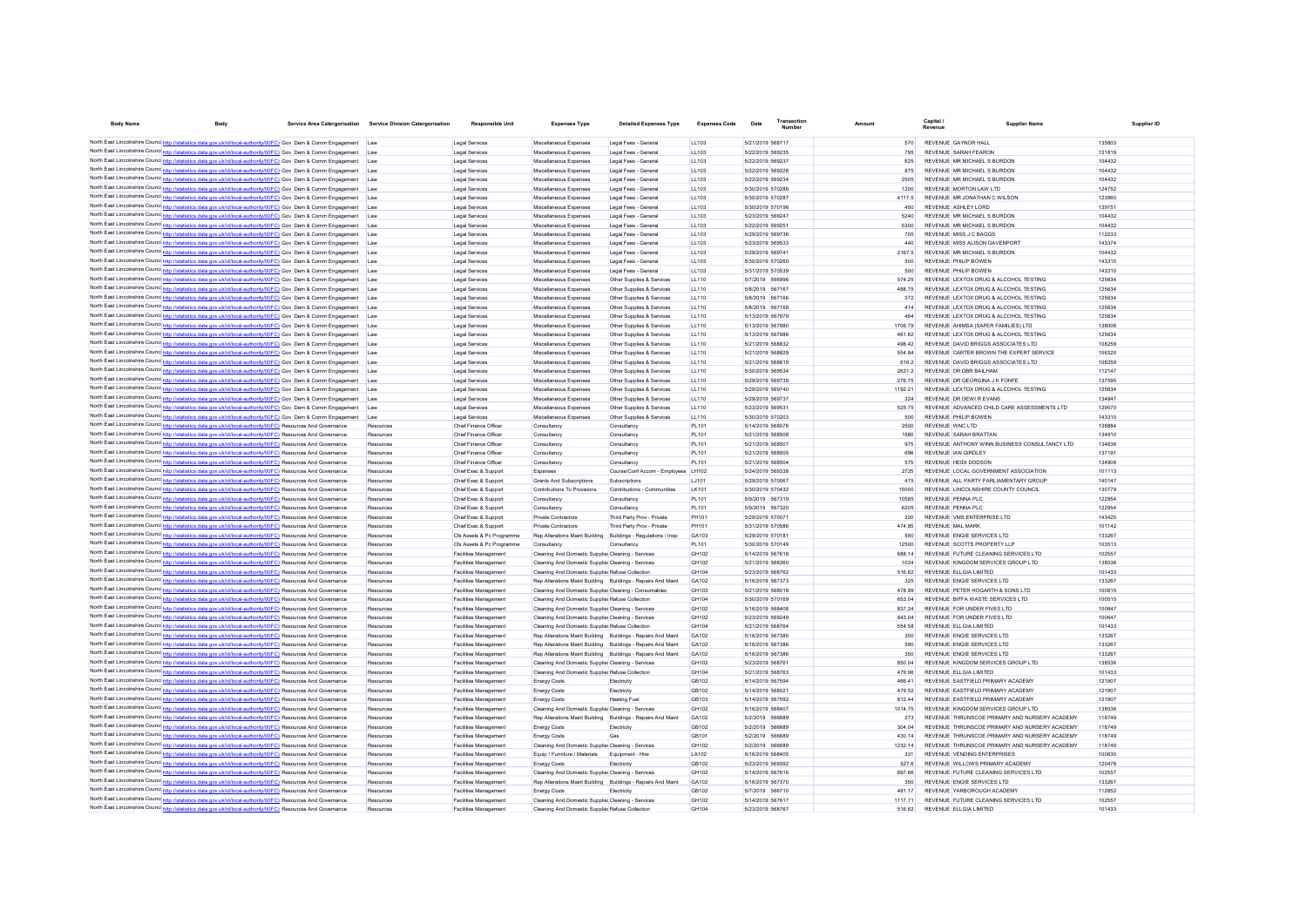| <b>Body Name</b>                                                                                                                                                                                                                 | Body                                                                | Service Area Catergorisation Service Division Catergorisation | <b>Responsible Unit</b>                                                          | <b>Expenses Type</b>                                                                                    | <b>Detailed Expenses Type</b>                                   | <b>Expenses Code</b>  | Date                                 | Transaction | Amount             | <b>Capital</b>                                                             | Supplier Name                                             | Supplier ID      |
|----------------------------------------------------------------------------------------------------------------------------------------------------------------------------------------------------------------------------------|---------------------------------------------------------------------|---------------------------------------------------------------|----------------------------------------------------------------------------------|---------------------------------------------------------------------------------------------------------|-----------------------------------------------------------------|-----------------------|--------------------------------------|-------------|--------------------|----------------------------------------------------------------------------|-----------------------------------------------------------|------------------|
|                                                                                                                                                                                                                                  |                                                                     |                                                               |                                                                                  |                                                                                                         |                                                                 |                       |                                      |             |                    |                                                                            |                                                           |                  |
| North East Lincolnshire Counce http://statistics.data.gov.uk/id/local-authority/00FC) Resources And Governance<br>North East Lincolnshire Counc http://statistics.data.gov.uk/id/local-authority/00FC) Resources And Governance  |                                                                     | Resources<br>Resources                                        | <b>Facilities Management</b><br>Facilities Management                            | Cleaning And Domestic Supplier Cleaning - Services<br>Cleaning And Domestic Supplie Cleaning - Services |                                                                 | GH102<br>GH102        | 5/14/2019 567615<br>5/16/2019 568537 |             | 425.25<br>42104.63 | REVENUE FUTURE CLEANING SERVICES LTD<br>REVENUE KINGDOM SERVICES GROUP LTD |                                                           | 102557<br>138536 |
| North East Lincolnshire Counc http://statistics.data.gov.uk/id/local-authority/00FC) Resources And Governance                                                                                                                    |                                                                     | Resources                                                     | Facilities Management                                                            | Cleaning And Domestic Supplie Cleaning - Services                                                       |                                                                 | GH102                 | 5/23/2019 569161                     |             | 10459.02           | REVENUE ELL GIA LIMITED                                                    |                                                           | 101433           |
| North East Lincolnshire Counc http://statistics.data.gov.uk/id/local-authority/00FC) Resources And Governance                                                                                                                    |                                                                     | Resources                                                     | <b>Facilities Management</b>                                                     | Cleaning And Domestic Supplier Cleaning - Services                                                      |                                                                 | GH102                 | 5/21/2019 568546                     |             | 1922.11            | REVENUE INITIAL MEDICAL SERVICES LTD                                       |                                                           | 102141           |
| North East Lincolnshire Counc http://statistics.data.gov.uk/id/local-authority/00FC) Resources And Governance                                                                                                                    |                                                                     | Resources                                                     | <b>Facilities Management</b>                                                     | <b>Energy Costs</b>                                                                                     | Flectricity                                                     | GR102                 | 5/14/2019 567625                     |             | 85272              | REVENUE IMMINGHAM TOWN COUNCIL                                             |                                                           | 101597           |
| North East Lincolnshire Counc http://statistics.data.gov.uk/id/local-authority/00FC) Resources And Governance                                                                                                                    |                                                                     | Resources                                                     | <b>Facilities Management</b>                                                     | <b>Energy Costs</b>                                                                                     | Gas                                                             | GR101                 | 5/14/2019 567625                     |             | 453.9              | REVENUE IMMINGHAM TOWN COUNCIL                                             |                                                           | 101597           |
| North East Lincolnshire Counc http://statistics.data.gov.uk/id/local-authority/00FC) Resources And Governance                                                                                                                    |                                                                     | Resources                                                     | <b>Facilities Management</b>                                                     | <b>Water Services</b>                                                                                   | Water                                                           | GF101                 | 5/14/2019 567625                     |             | 265.2              | REVENUE IMMINGHAM TOWN COUNCIL                                             |                                                           | 101597           |
| North East Lincolnshire Counc http://statistics.data.gov.uk/id/local-authority/00FC) Resources And Governance                                                                                                                    |                                                                     | Resources                                                     | <b>Facilities Management</b>                                                     | <b>Energy Costs</b>                                                                                     | Electricity                                                     | GB102                 | 5/7/2019 566702                      |             | 619.5              | REVENUE SIEMENS PLC                                                        |                                                           | 102096           |
| North East Lincolnshire Counc http://statistics.data.gov.uk/id/local-authority/00FC) Resources And Governance                                                                                                                    |                                                                     | Resources                                                     | <b>Facilities Management</b>                                                     | <b>Energy Costs</b>                                                                                     | <b>Heating Fuel</b>                                             | GB103                 | 5/23/2019 569162                     |             | 856.5              | REVENUE OIL NRG                                                            |                                                           | 138198           |
| North East Lincolnshire Counc http://statistics.data.gov.uk/id/local-authority/00FC) Resources And Governance<br>North East Lincolnshire Counc http://st                                                                         | ics.data.gov.uk/id/local-authority/00FC) Resources And Governance   | Resources<br>Resources                                        | <b>Facilities Management</b><br><b>Facilities Management</b>                     | <b>Energy Costs</b><br><b>Energy Costs</b>                                                              | <b>Heating Fuel</b><br><b>Heating Fuel</b>                      | GB103<br>GB103        | 5/23/2019 569164<br>5/23/2019 569163 |             | 1142<br>1142       | REVENUE OIL NRG<br>REVENUE OIL NRG                                         |                                                           | 138198<br>138198 |
| North East Lincolnshire Counc http://statistics.data.gov.uk/id/local-authority/00FC) Resources And Governance                                                                                                                    |                                                                     | Resources                                                     | Facilities Management                                                            | Private Contractors                                                                                     | Contract Payments                                               | <b>PH105</b>          | 5/23/2019 568548                     |             | 1764.58            | REVENUE DANFO (UK) LIMITED                                                 |                                                           | 142148           |
| North East Lincolnshire Counc http://statistics.data.gov.uk/id/local-authority/00FC) Resources And Governance                                                                                                                    |                                                                     | Resources                                                     | <b>Facilities Management</b>                                                     | <b>Private Contractors</b>                                                                              | Contract Payments                                               | <b>PH105</b>          | 5/23/2019 568548                     |             | 2618.67            | REVENUE DANFO (UK) LIMITED                                                 |                                                           | 142148           |
| North East Lincolnshire Counc http://statistics.data.gov.uk/id/local-authority/00FC) Resources And Governance                                                                                                                    |                                                                     | Resources                                                     | <b>Facilities Management</b>                                                     | Private Contractors                                                                                     | Contract Payments                                               | <b>PH105</b>          | 5/23/2019 568548                     |             | 4185.08            | REVENUE DANFO (UK) LIMITED                                                 |                                                           | 142148           |
| North East Lincolnshire Counce http://statistics.data.gov.uk/id/local-authority/00FC) Resources And Governance                                                                                                                   |                                                                     | Resourcer                                                     | <b>Facilities Management</b>                                                     | Private Contractors                                                                                     | Contract Payment                                                | <b>PH105</b>          | 5/23/2019 568548                     |             | 2200.92            | REVENUE DANFO (UK) LIMITED                                                 |                                                           | 142148           |
| North East Lincolnshire Counc http://statistics.data.gov.uk/id/local-authority/00FC) Resources And Governance                                                                                                                    |                                                                     | Resources                                                     | <b>Facilities Management</b>                                                     | Private Contractors                                                                                     | Contract Payment                                                | <b>PH105</b>          | 5/23/2019 568548                     |             | 2184.42            | REVENUE DANFO (UK) LIMITED                                                 |                                                           | 142148           |
| North East Lincolnshire Counce http://statistics.data.gov.uk/id/local-authority/00FC) Resources And Governance                                                                                                                   |                                                                     | Resources                                                     | <b>Facilities Management</b>                                                     | Rates                                                                                                   | Rates                                                           | GD101                 | 5/21/2019 568518                     |             | 1431.13            | REVENUE ANGLIAN WATER                                                      | REVENUE NORTH EAST LINCOLNSHIRE COUNCIL                   | 100894           |
| North East Lincolnshire Counc. http://statistics.data.gov.uk/id/local-authority/00FC) Resources And Governance<br>North East Lincolnshire Counce http://statistics.data.gov.uk/id/local-authority/00FC) Resources And Governance |                                                                     | Resources<br>Resources                                        | <b>Facilities Management</b><br><b>Facilities Management</b>                     | <b>Water Services</b><br>Rents                                                                          | Water<br>Service Charge                                         | GF101<br>GC102        | 5/30/2019 569536<br>5/7/2019 566717  |             | 610.45<br>10131.56 | REVENUE IMMINGHAM TOWN COUNCIL                                             |                                                           | 100508<br>101597 |
| North East Lincolnshire Counc http://statistics.data.gov.uk/id/local-authority/00FC) Resources And Governance                                                                                                                    |                                                                     | Resources                                                     | <b>Facilities Management</b>                                                     | <b>Energy Costs</b>                                                                                     | Electricity                                                     | GR102                 | 5/23/2019 568862                     |             | 268.83             | REVENUE OLD CLEE PRIMARY ACADEMY                                           |                                                           | 119822           |
| North East Lincolnshire Counc http://statistics.data.gov.uk/id/local-authority/00FC) Resources And Governance                                                                                                                    |                                                                     | Resources                                                     | <b>Facilities Management</b>                                                     | <b>Energy Costs</b>                                                                                     | Gas                                                             | GR <sub>101</sub>     | 5/23/2019 568863                     |             | 286.01             | REVENUE OLD CLEE PRIMARY ACADEMY                                           |                                                           | 119822           |
| North East Lincolnshire Counc http://statistics.data.gov.uk/id/local-authority/00FC) Resources And Governance                                                                                                                    |                                                                     | Resources                                                     | <b>Facilities Management</b>                                                     | Rents                                                                                                   | Rent                                                            | GC <sub>101</sub>     | 5/16/2019 568539                     |             | 1250               |                                                                            | REVENUE THE GRIMSBY INSTITUTE OF FURTHER                  | 102742           |
| North East Lincolnshire Counc http://statistics.data.gov.uk/id/local-authority/00FC) Resources And Governance                                                                                                                    |                                                                     | Resources                                                     | <b>Facilities Management</b>                                                     | Rents                                                                                                   | Service Charge                                                  | GC102                 | 5/16/2019 568539                     |             | 1100               |                                                                            | REVENUE THE GRIMSBY INSTITUTE OF FURTHER                  | 102742           |
| North East Lincolnshire Counc http://statistics.data.gov.uk/id/local-authority/00FC) Resources And Governance                                                                                                                    |                                                                     | Resources                                                     | <b>Facilities Management</b>                                                     | <b>Energy Costs</b>                                                                                     | <b>Heating Fuel</b>                                             | GB103                 | 5/21/2019 568542                     |             | 564 16             | REVENUE OIL NRG                                                            |                                                           | 138198           |
| North East Lincolnshire Counc http://statistics.data.gov.uk/id/local-authority/00FC) Resources And Governance                                                                                                                    |                                                                     | Resources                                                     | Commercial Estate                                                                | Cleaning And Domestic Supplie Refuse Collection                                                         |                                                                 | GH104                 | 5/21/2019 568549                     |             | 324                | REVENUE BRIANPLANT (HUMBERSIDE) LTD                                        |                                                           | 100583           |
| North East Lincolnshire Counc http://statistics.data.gov.uk/id/local-authority/00FC) Resources And Governance                                                                                                                    |                                                                     | Resources                                                     | Commercial Estate                                                                | Cleaning And Domestic Supplier Refuse Collection                                                        |                                                                 | GH104                 | 5/23/2019 569160                     |             | 1461.73            | REVENUE ELLGIA LIMITED                                                     |                                                           | 101433           |
| North East Lincolnshire Counc http://statistics.data.gov.uk/id/local-authority/00FC) Resources And Governance                                                                                                                    |                                                                     | Resources                                                     | Commercial Estate                                                                | Cleaning And Domestic Supplier Refuse Collection                                                        |                                                                 | GH104                 | 5/23/2019 569160                     |             | 305.9              | REVENUE ELLGIA LIMITED                                                     |                                                           | 101433           |
| North East Lincolnshire Counc http://statistics.data.gov.uk/id/local-authority/00FC) Resources And Governance<br>North East Lincolnshire Counc http://statistics.data.gov.uk/id/local-authority/00FC) Resources And Governance   |                                                                     | Resources<br>Resources                                        | Commercial Estate<br>Commercial Estate                                           | Cleaning And Domestic Supplier Refuse Collection<br>Cleaning And Domestic Supplier Refuse Collection    |                                                                 | GH104<br>GH104        | 5/23/2019 568861<br>5/23/2019 569160 |             | 449.74<br>514.09   | REVENUE ELLGIA LIMITED<br>REVENUE ELLGIA LIMITED                           |                                                           | 101433<br>101433 |
| North East Lincolnshire Counc http://statistics.data.gov.uk/id/local-authority/00FC) Resources And Governance                                                                                                                    |                                                                     | Resources                                                     | Commercial Estate                                                                | Cleaning And Domestic Supplie: Cleaning - Consumables                                                   |                                                                 | GH103                 | 5/21/2019 568517                     |             | 572.53             | REVENUE SIEMENS FINANCIAL SERVICES LTD                                     |                                                           | 101161           |
| North East Lincolnshire Counc http://statistics.data.gov.uk/id/local-authority/00FC) Resources And Governance                                                                                                                    |                                                                     | Resources                                                     | Bus Support & Customer Serv                                                      | Rents                                                                                                   | Rent                                                            | GC101                 | 5/21/2019 568516                     |             | 7140               | REVENUE IMMINGHAM TOWN COUNCIL                                             |                                                           | 101597           |
| North East Lincolnshire Counc http://statistics.data.gov.uk/id/local-authority/00FC) Resources And Governance                                                                                                                    |                                                                     | Resources                                                     | Bus Support & Customer Serv                                                      | Rents                                                                                                   |                                                                 | GC101                 | 5/21/2019 568515                     |             | 1037.92            | REVENUE IMMINGHAM TOWN COUNCIL                                             |                                                           | 101597           |
| North East Lincolnshire Counc http://statistics.data.gov.uk/id/local-authority/00FC) Resources And Governance                                                                                                                    |                                                                     | Resources                                                     | Bus Support & Customer Serv                                                      | Equip / Furniture / Materials                                                                           | Goods For Resale                                                | LA123                 | 5/31/2019 570526                     |             | 417.21             |                                                                            | REVENUE ALLIED PUBLICITY SERVICES (MANCHESTER LTD)        | 142186           |
| North East Lincolnshire Counc http://statistics.data.gov.uk/id/local-authority/00FC) Resources And Governance                                                                                                                    |                                                                     | Resources                                                     | Bus Support & Customer Serv                                                      | Miscellaneous Expenses                                                                                  | Medical Supplies And Services                                   | LL109                 | 5/9/2019 567597                      |             | 405                | REVENUE PHYSIO-WORKS                                                       |                                                           | 105269           |
| North East Lincolnshire Counc http://statistics.data.gov.uk/id/local-authority/00FC) Resources And Governance                                                                                                                    |                                                                     | Resources                                                     | Bus Support & Customer Serv                                                      | Miscellaneous Expenses                                                                                  | Other Expenses General                                          | LL119                 | 5/23/2019 568874                     |             | 15000              | REVENUE CENTRE4 LIMITED                                                    |                                                           | 126893           |
| North East Lincolnshire Counce http://statistics.data.gov.uk/id/local-authority/00FC) Resources And Governance                                                                                                                   |                                                                     | Resources                                                     | Bus Support & Customer Serv                                                      | Communications And Computin Postage                                                                     |                                                                 | <b>LF111</b>          | 5/3/2019 566752                      |             | 1216.71            | REVENUE WHISTL UK LTD                                                      |                                                           | 135925           |
| North East Lincolnshire Counc http://statistics.data.gov.uk/id/local-authority/00FC) Resources And Governance                                                                                                                    |                                                                     | Resources<br>Resources                                        | <b>Bus Support &amp; Customer Serv</b><br><b>Bus Support &amp; Customer Serv</b> | Communications And Computin Postage<br>Communications And Computin Postage                              |                                                                 | IF111<br>IF111        | 5/3/2019 566885<br>5/13/2019 567827  |             | 357 48<br>1153.92  | REVENUE WHISTLUK ITD<br>REVENUE WHISTLUK ITD                               |                                                           | 135925<br>135925 |
| North East Lincolnshire Counc http://statistics.data.gov.uk/id/local-authority/00FC) Resources And Governance<br>North East Lincolnshire Counce http://statistics.data.gov.uk/id/local-authority/00FC) Resources And Governance  |                                                                     | Resources                                                     | <b>Bus Support &amp; Customer Serv</b>                                           | Communications And Computin Postage                                                                     |                                                                 | I F111                | 5/13/2019 567962                     |             | 1022               | REVENUE WHISTLUK ITD                                                       |                                                           | 135925           |
| North East Lincolnshire Counc http://statistics.data.gov.uk/id/local-authority/00FC) Resources And Governance                                                                                                                    |                                                                     | Resources                                                     | Bus Support & Customer Serv                                                      | Communications And Computin Postage                                                                     |                                                                 | I F111                | 5/21/2019 568646                     |             | 9189               | REVENUE WHISTI UK I TD                                                     |                                                           | 135925           |
| North East Lincolnshire Counc http://statistics.data.gov.uk/id/local-authority/00FC) Resources And Governance                                                                                                                    |                                                                     | Resources                                                     | Bus Support & Customer Serv                                                      | Communications And Computin Postage                                                                     |                                                                 | I F111                | 5/21/2019 568649                     |             | 276.96             | REVENUE WHISTI UK I TD                                                     |                                                           | 135925           |
| North East Lincolnshire Counc http://statistics.data.gov.uk/id/local-authority/00FC) Resources And Governance                                                                                                                    |                                                                     | Resources                                                     | Bus Support & Customer Serv                                                      | Communications And Computin Postage                                                                     |                                                                 | IF111                 | 5/23/2019 569333                     |             | 492 41             | REVENUE WHISTI UK I TD                                                     |                                                           | 135925           |
| North East Lincolnshire Counc http://statistics.data.gov.uk/id/local-authority/00FC) Resources And Governance                                                                                                                    |                                                                     | Resources                                                     | Bus Support & Customer Serv                                                      | Communications And Computin Postage                                                                     |                                                                 | <b>LF111</b>          | 5/23/2019 569303                     |             | 1593.85            | REVENUE WHISTL UK LTD                                                      |                                                           | 135925           |
| North East Lincolnshire Counc http://statistics.data.gov.uk/id/local-authority/00FC) Resources And Governance                                                                                                                    |                                                                     | Resources                                                     | Bus Support & Customer Serv                                                      | Communications And Computin Postage                                                                     |                                                                 | <b>LF111</b>          | 5/30/2019 570424                     |             | 600.96             | REVENUE WHISTL UK LTD                                                      |                                                           | 135925           |
| North East Lincolnshire Counc http://statistics.data.gov.uk/id/local-authority/00FC) Resources And Governance                                                                                                                    |                                                                     | Resources                                                     | Bus Support & Customer Serv                                                      | Communications And Computin Postage                                                                     |                                                                 | <b>LF111</b>          | 5/30/2019 570338                     |             | 780.09             | REVENUE WHISTL UK LTD                                                      |                                                           | 135925           |
| North East Lincolnshire Counc http://statistics.data.gov.uk/id/local-authority/00FC) Resources And Governance<br>North East Lincolnshire Counc http://statistics.data.gov.uk/id/local-authority/00FC) Resources And Governance   |                                                                     | Resources<br>Resources                                        | Bus Support & Customer Serv                                                      | Communications And Computin Postage                                                                     |                                                                 | LF111<br><b>LF111</b> | 5/9/2019 567367<br>5/29/2019 570111  |             | 556.09<br>317.75   | REVENUE ROYAL MAIL GROUP PLC<br>REVENUE ROYAL MAIL GROUP PLC               |                                                           | 101082<br>101082 |
| North East Lincolnshire Counc http://statistics.data.gov.uk/id/local-authority/00FC) Resources And Governance                                                                                                                    |                                                                     | Shared Services                                               | Bus Support & Customer Serv<br>Local Taxation & Benefits                         | Communications And Computin Postage<br>Grants And Subscriptions                                         | Subscriptions                                                   | LJ101                 | 5/9/2019 567326                      |             | 425                | REVENUE HRINFO LTD                                                         |                                                           | 102019           |
| North East Lincolnshire Counce http://statistics.data.gov.uk/id/local-authority/00FC) Resources And Governance                                                                                                                   |                                                                     | Shared Services                                               | <b>Local Taxation &amp; Benefits</b>                                             | Indirect Employee Expenses                                                                              | Staff Training                                                  | EB122                 | 5/23/2019 569219                     |             | 270                | REVENUE HBINFO LTD                                                         |                                                           | 102019           |
| North East Lincolnshire Counc http://statistics.data.gov.uk/id/local-authority/00FC) Resources And Governance                                                                                                                    |                                                                     | Shared Services                                               | Local Taxation & Benefits                                                        | Communications And Computin Computer H/Ware - Purchases                                                 |                                                                 | LF105                 | 5/23/2019 568953                     |             | 310.9              | REVENUE TOTAL COMPUTER NETWORKS LTD                                        |                                                           | 141310           |
| North East Lincolnshire Counc http://statistics.data.gov.uk/id/local-authority/00FC) Resources And Governance                                                                                                                    |                                                                     | Shared Services                                               | Local Taxation & Benefits                                                        | Communications And Computin Postage                                                                     |                                                                 | <b>LF111</b>          | 5/14/2019 567411                     |             | 7424 72            | REVENUE CAPITA BUSINESS SERVICES LTD                                       |                                                           | 102314           |
| North East Lincolnshire Counc http://statistics.data.gov.uk/id/local-authority/00FC) Resources And Governance                                                                                                                    |                                                                     | Shared Services                                               | Local Taxation & Benefits                                                        | <b>Private Contractors</b>                                                                              | <b>External Security Services</b>                               | PH103                 | 5/14/2019 567608                     |             | 4153.71            | REVENUE ALL PAY LIMITED                                                    |                                                           | 112919           |
| North East Lincolnshire Counc http://statistics.data.gov.uk/id/local-authority/00FC) Resources And Governance                                                                                                                    |                                                                     | Shared Services                                               | Local Taxation & Benefits                                                        | Miscellaneous Expenses                                                                                  | Debt Recovery Costs                                             | LL111                 | 5/30/2019 570253                     |             | 2700               | REVENUE EXPERIAN LTD                                                       |                                                           | 139357           |
| North East Lincolnshire Counc http://statistics.data.gov.uk/id/local-authority/00FC) Resources And Governance                                                                                                                    |                                                                     | Shared Services                                               | Local Taxation & Benefits                                                        | Miscellaneous Expenses                                                                                  | Debt Recovery Costs                                             | LL111                 | 5/14/2019 567814                     |             | 4955.2             | REVENUE WILKIN CHAPMAN LLP                                                 |                                                           | 110675           |
| North East Lincolnshire Counc http://statistics.data.gov.uk/id/local-authority/00FC) Resources And Governance<br>North East Lincolnshire Counc http://statistics.data.gov.uk/id/local-authority/00FC) Resources And Governance   |                                                                     | Shared Services<br>Shared Services                            | Local Taxation & Benefits<br>Local Taxation & Benefits                           | Miscellaneous Expenses<br>Miscellaneous Expenses                                                        | Debt Recovery Costs<br>Other Supplies & Services                | LL111<br>LL110        | 5/23/2019 568747<br>5/2/2019 566640  |             | 250<br>1375        | REVENUE WILKIN CHAPMAN LLP<br>REVENUE INFORM CPLLTD                        |                                                           | 110675<br>124803 |
| North East Lincolnshire Counc http://statistics.data.gov.uk/id/local-authority/00FC) Resources And Governance                                                                                                                    |                                                                     | Shared Services                                               | I.T Shared Service                                                               | Communications And Computin Telephones                                                                  |                                                                 | I F112                | 5/8/2019 566668                      |             | $-3249.53$         | <b>REVENUE VIRGIN MEDIA</b>                                                |                                                           | 107612           |
| North East Lincolnshire Counc http://statistics.data.gov.uk/id/local-authority/00FC) Resources And Governance                                                                                                                    |                                                                     | Shared Services                                               | I.T Shared Service                                                               | Communications And Computin Telephones                                                                  |                                                                 | I F112                | 5/23/2019 569546                     |             | 1746.39            | REVENUE VODAFONE LIMITED                                                   |                                                           | 101324           |
| North East Lincolnshire Counc http://statistics.data.gov.uk/id/local-authority/00FC) Resources And Governance                                                                                                                    |                                                                     | Shared Services                                               | I.T Shared Service                                                               | Communications And Computin Telephones                                                                  |                                                                 | LF112                 | 5/23/2019 569542                     |             | 4260.61            | REVENUE VODAFONE LIMITED                                                   |                                                           | 101324           |
| North East Lincolnshire Counc http://statistics.data.gov.uk/id/local-authority/00FC) Resources And Governance                                                                                                                    |                                                                     | Shared Services                                               | I.T Shared Service                                                               | Consultancy                                                                                             | Consultancy                                                     | PL101                 | 5/10/2019 567639                     |             | 1209.49            | REVENUE VIRGIN MEDIA LTD                                                   |                                                           | 101831           |
| North East Lincolnshire Counc http://statistics.data.gov.uk/id/local-authority/00FC) Resources And Governance                                                                                                                    |                                                                     | Shared Services                                               | I.T Shared Service                                                               | Communications And Computin Computer H/Ware - Purchases                                                 |                                                                 | LF105                 | 5/9/2019 567588                      |             | 3995               | <b>REVENUE VIRGIN MEDIA</b>                                                |                                                           | 107612           |
| North East Lincolnshire Counc http://statistics.data.gov.uk/id/local-authority/00FC) Resources And Governance                                                                                                                    |                                                                     | Shared Services                                               | I.T Shared Service                                                               | Communications And Computin Computer H/Ware - Purchases                                                 |                                                                 | LF105                 | 5/31/2019 570532                     |             | 2085.75            | REVENUE VODAFONE LIMITED                                                   |                                                           | 103661           |
| North East Lincolnshire Counc http://statistics.data.gov.uk/id/local-authority/00FC) Resources And Governance                                                                                                                    |                                                                     | Shared Services                                               | I.T Shared Service                                                               | Communications And Computin Computer H/Ware - Purchases                                                 |                                                                 | LF105                 | 5/31/2019 570532                     |             | 931.98             | REVENUE VODAFONE LIMITED                                                   |                                                           | 103661           |
| North East Lincolnshire Counc http://statistics.data.gov.uk/id/local-authority/00FC) Resources And Governance                                                                                                                    |                                                                     | Shared Services<br>Shared Services                            | I.T Shared Service                                                               | Communications And Computin Computer S/Ware - Licences                                                  |                                                                 | LF103<br><b>IF103</b> | 5/21/2019 568426<br>5/2/2019 566345  |             | 2967.5<br>1925     | REVENUE ENGIE SERVICES LTD                                                 | REVENUE LOCAL GOVERNMENT IMPROVEMENT & DEVELOPMENT 106838 | 133267           |
| North East Lincolnshire Counc http://statistics.data.gov.uk/id/local-authority/00FC) Resources And Governance<br>North East Lincolnshire Counc http://statistics.data.gov.uk/id/local-authority/00FC) Resources And Governance   |                                                                     | Shared Services                                               | I.T Shared Service<br>I.T Shared Service                                         | Communications And Computin Computer S/Ware - Licences                                                  | Communications And Computin Computer S/Ware - Maintenance LF102 |                       | 5/31/2019 570527                     |             | 5475.04            |                                                                            | REVENUE NATIONAL CONSORTIUM FOR EXAMINATION RESULTS.      | 110067           |
| North East Lincolnshire Counc http://statistics.data.gov.uk/id/local-authority/00FC) Resources And Governance                                                                                                                    |                                                                     | Shared Services                                               | I.T Shared Service                                                               |                                                                                                         | Communications And Computin Computer S/Ware - Maintenance LF102 |                       | 5/2/2019 566325                      |             | 8562               | REVENUE DOTTED EYES LTD                                                    |                                                           | 102296           |
| North East Lincolnshire Counc http://statistics.data.gov.uk/id/local-authority/00FC) Resources And Governance                                                                                                                    |                                                                     | Shared Services                                               | I.T Shared Service                                                               |                                                                                                         | Communications And Computin Computer S/Ware - Maintenance LF102 |                       | 5/13/2019 567611                     |             | 6396               | REVENUE SERVELEC EDUCATION LIMITED.                                        |                                                           | 134371           |
| North East Lincolnshire Counc http://statistics.data.gov.uk/id/local-authority/00FC) Resources And Governance                                                                                                                    |                                                                     | Shared Services                                               | I.T Shared Service                                                               |                                                                                                         | Communications And Computin Computer S/Ware - Maintenance LF102 |                       | 5/14/2019 568003                     |             | 68000              | REVENUE MIDLAND SOFTWARE LTD                                               |                                                           | 102633           |
| North East Lincolnshire Counc http://statistics.data.gov.uk/id/local-authority/00FC) Resources And Governance                                                                                                                    |                                                                     | Shared Services                                               | I.T Shared Service                                                               |                                                                                                         | Communications And Computin Computer S/Ware - Maintenance LF102 |                       | 5/15/2019 568399                     |             | 51550.81           | REVENUE ADVANCED BUSINESS SOLUTIONS                                        |                                                           | 101614           |
| North East Lincolnshire Counce http://etc                                                                                                                                                                                        | stics.data.gov.uk/id/local-authority/00FC) Resources And Governance | <b>Shared Services</b>                                        | I.T Shared Service                                                               |                                                                                                         | Communications And Computin Computer S/Ware - Maintenance LF102 |                       | 5/15/2019 568400                     |             | $-2625.27$         | REVENUE ADVANCED BUSINESS SOLUTIONS                                        |                                                           | 101614           |
| North East Lincolnshire Counc http://statistics.data.gov.uk/id/local-authority/00FC) Resources And Governance                                                                                                                    |                                                                     | <b>Shared Services</b>                                        | I.T Shared Service                                                               |                                                                                                         | Communications And Computin Computer S/Ware - Maintenance LF102 |                       | 5/24/2019 569347                     |             | 2250               | REVENUE CLEARSKIES SOFTWARE                                                |                                                           | 106786           |
| North East Lincolnshire Counc http://statistics.data.gov.uk/id/local-authority/00FC) Resources And Governance                                                                                                                    |                                                                     | Shared Services                                               | I.T Shared Service                                                               | Communications And Computin Internet Connection                                                         |                                                                 | LF110                 | 5/22/2019 569245                     |             | 35383.52           | <b>REVENUE VIRGIN MEDIA</b>                                                |                                                           | 107612           |
| North East Lincolnshire Counc http://statistics.data.gov.uk/id/local-authority/00FC) Resources And Governance                                                                                                                    |                                                                     | <b>Shared Services</b>                                        | I.T Shared Service                                                               | Communications And Computin Internet Connection                                                         |                                                                 | LF110                 | 5/23/2019 569559                     |             | 35306.47           | REVENUE VIRGIN MEDIA                                                       |                                                           | 107612           |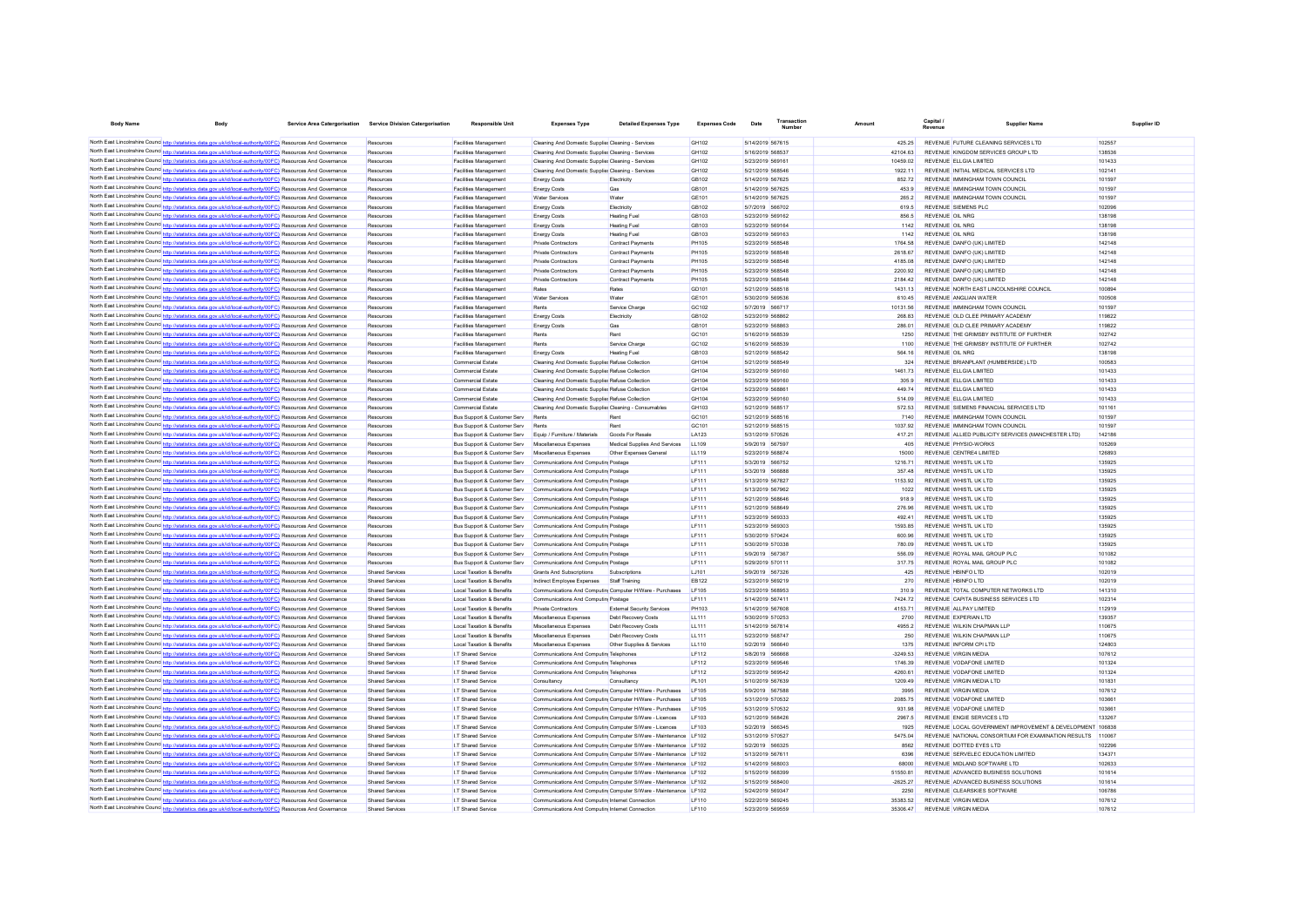| <b>Body Name</b>                                                                                                                                                                                                                                                                | Body                                                                                  | Service Area Catergorisation | <b>Service Division Catergorisation</b> | Responsible Uni                                                                                                                                                                            | <b>Expenses Type</b>                                                                        | <b>Detailed Expenses Type</b>                                | <b>Expenses Code</b>  | Date                                 | Transaction<br>Number |                   | Capital /<br>Revenue                                         | Supplier Nam-                             | Supplier ID      |
|---------------------------------------------------------------------------------------------------------------------------------------------------------------------------------------------------------------------------------------------------------------------------------|---------------------------------------------------------------------------------------|------------------------------|-----------------------------------------|--------------------------------------------------------------------------------------------------------------------------------------------------------------------------------------------|---------------------------------------------------------------------------------------------|--------------------------------------------------------------|-----------------------|--------------------------------------|-----------------------|-------------------|--------------------------------------------------------------|-------------------------------------------|------------------|
| North East Lincolnshire Counc http://statistics.data.gov.uk/id/local-authority/00FC) Resources And Governance                                                                                                                                                                   |                                                                                       |                              | Shared Services                         | I.T Shared Service                                                                                                                                                                         | Communications And Computin Computer H/Ware - Purchases                                     |                                                              | <b>IF105</b>          | 5/31/2019 570541                     |                       | 316.75            | REVENUE VIRGIN MEDIA                                         |                                           | 107612           |
| North East Lincolnshire Counc http://statistics.data.gov.uk/id/local-authority/00FC) Resources And Governance                                                                                                                                                                   |                                                                                       |                              | Shared Services                         | I.T Shared Service                                                                                                                                                                         | Communications And Computin Computer H/Ware - Purchases                                     |                                                              | LF105                 | 5/31/2019 570542                     |                       | 316.75            | <b>REVENUE VIRGIN MEDIA</b>                                  |                                           | 107612           |
| North East Lincolnshire Counc http://statistics.data.gov.uk/id/local-authority/00FC) Resources And Governance                                                                                                                                                                   |                                                                                       |                              | Shared Services                         | People And Culture                                                                                                                                                                         | Direct Employee Expenses                                                                    | Agency Staf                                                  | EA105                 | 5/29/2019 570166                     |                       | 14007.28          | REVENUE MATRIX SCM LTD                                       |                                           | 108117           |
| North East Lincolnshire Counc http://statistics.data.gov.uk/id/local-authority/00FC) Resources And Governance                                                                                                                                                                   |                                                                                       |                              | Shared Services                         | People And Culture                                                                                                                                                                         | Direct Employee Expenses                                                                    | Agency Staff                                                 | EA105                 | 5/29/2019 570167                     |                       | 18547.65          | REVENUE MATRIX SCM LTD                                       |                                           | 108117           |
| North East Lincolnshire Counc http://statistics.data.gov.uk/id/local-authority/00FC) Resources And Governance                                                                                                                                                                   |                                                                                       |                              | Shared Services                         | People And Culture                                                                                                                                                                         | Indirect Employee Expenses                                                                  | <b>Disclosure Checks</b>                                     | <b>EB124</b>          | 5/9/2019 567423                      |                       | 5104              | REVENUE DISCLOSURE & BARRING SERVICE                         |                                           | 119180           |
| North East Lincolnshire Counc http://statistics.data.gov.uk/id/local-authority/00FC) Resources And Governance                                                                                                                                                                   |                                                                                       |                              | Shared Services                         | People And Culture                                                                                                                                                                         | Miscellaneous Expenses                                                                      | Other Supplies & Services                                    | LL110                 | 5/21/2019 568532                     |                       | 368.5             | REVENUE EARTH BOUND MISFITS LTD                              |                                           | 100864           |
| North East Lincolnshire Counc http://statistics.data.gov.uk/id/local-authority/00FC) Resources And Governance                                                                                                                                                                   |                                                                                       |                              | Shared Services                         | People And Culture                                                                                                                                                                         | Indirect Employee Expenses                                                                  | Staff Training                                               | <b>EB122</b>          | 5/13/2019 566259                     |                       | 1500              | REVENUE LEEDS CITY COUNCIL                                   |                                           | 100545           |
| North East Lincolnshire Counc http://statistics.data.gov.uk/id/local-authority/00FC) Resources And Governance                                                                                                                                                                   |                                                                                       |                              | Shared Services                         | People And Culture                                                                                                                                                                         | Indirect Employee Expenses                                                                  | Staff Training                                               | <b>FR122</b>          | 5/21/2019 568471                     |                       | 390               | REVENUE FOREFRONT TRAINING LTD                               |                                           | 105501           |
| North East Lincolnshire Counc http://statistics.data.gov.uk/id/local-authority/00FC) Resources And Governance                                                                                                                                                                   |                                                                                       |                              | Shared Services                         | People And Culture                                                                                                                                                                         | Indirect Employee Expenses                                                                  | Staff Training                                               | <b>EB122</b>          | 5/9/2019 567336                      |                       | 400               | REVENUE NORTH LINCOLNSHIRE COUNCIL                           |                                           | 101186           |
| North East Lincolnshire Counc http://statistics.data.gov.uk/id/local-authority/00FC) Resources And Governance                                                                                                                                                                   |                                                                                       |                              | Shared Services                         | People And Culture                                                                                                                                                                         | Indirect Employee Expenses                                                                  | Staff Training                                               | <b>EB122</b>          | 5/10/2019 567786                     |                       | 4000              | REVENUE LINCS INSPIRE LTD                                    |                                           | 120610           |
| North East Lincolnshire Counc http://statistics.data.gov.uk/id/local-authority/00FC) Resources And Governance                                                                                                                                                                   |                                                                                       |                              | Shared Services                         | People And Culture                                                                                                                                                                         | Indirect Employee Expenses                                                                  | Staff Training                                               | <b>EB122</b>          | 5/17/2019 568707                     |                       | 400               | REVENUE WOMENS AID                                           |                                           | 100326           |
| North East Lincolnshire Counc http://statistics.data.gov.uk/id/local-authority/00FC) Resources And Governance                                                                                                                                                                   |                                                                                       |                              | Shared Services                         | People And Culture                                                                                                                                                                         | Indirect Employee Expenses                                                                  | Staff Training                                               | <b>EB122</b>          | 5/17/2019 568708                     |                       | 400               | REVENUE WOMENS AID                                           |                                           | 100326           |
| North East Lincolnshire Counc http://statistics.data.gov.uk/id/local-authority/00FC) Resources And Governance                                                                                                                                                                   |                                                                                       |                              | Shared Services                         | People And Culture                                                                                                                                                                         | Indirect Employee Expenses                                                                  | Medical Expenses - Employees                                 | <b>EB112</b>          | 5/13/2019 567831                     |                       | 3000              |                                                              | REVENUE OCCUPATIONAL HEALTH SERVICES LTD  | 112584           |
| North East Lincolnshire Counc http://statistics.data.gov.uk/id/local-authority/00FC) Resources And Governance<br>North East Lincolnshire Counc http://statistics.data.gov.uk/id/local-authority/00FC) Resources And Governance                                                  |                                                                                       |                              | Shared Services                         | People And Culture                                                                                                                                                                         | Grants And Subscriptions                                                                    | Subscriptions<br>Equipment - Purchase                        | LJ101<br>LA101        | 5/22/2019 567837                     |                       | 1000<br>1188      |                                                              | REVENUE WELLBEING SOLUTIONS MANAGEMENT    | 132439<br>109521 |
| North East Lincolnshire Counc http://statistics.data.gov.uk/id/local-authority/00FC) Resources And Governance                                                                                                                                                                   |                                                                                       |                              | Shared Services<br>Shared Services      | Shared Print Hub<br>Shared Print Hub                                                                                                                                                       | Equip / Furniture / Materials<br>Print Stationery / Gen Off Exp                             | Photocopier - Acquistion                                     | LD101                 | 5/21/2019 568531<br>5/29/2019 570109 |                       | 447               | REVENUE GETTY IMAGES INTERNATIONAL                           | REVENUE ELLIOTT BAXTER & COMPANY LIMITED  | 101996           |
| North East Lincolnshire Counc http://statistics.data.gov.uk/id/local-authority/00FC) Resources And Governance                                                                                                                                                                   |                                                                                       |                              | <b>Shared Services</b>                  | Shared Print Hub                                                                                                                                                                           | Print Stationery / Gen Off Exp                                                              | Photocopier - Acquistion                                     | LD101                 | 5/21/2019 568672                     |                       | 1084.56           |                                                              | REVENUE ELLIOTT BAXTER & COMPANY LIMITED  | 101996           |
| North East Lincolnshire Counc http://statistics.data.gov.uk/id/local-authority/00FC) Resources And Governance                                                                                                                                                                   |                                                                                       |                              | Shared Services                         | Shared Print Hub                                                                                                                                                                           | Print Stationery / Gen Off Exp                                                              | Photocopier - Running Costs                                  | LD102                 | 5/8/2019 567008                      |                       | 360.23            |                                                              | REVENUE UNITED CARLTON OFFICE SYSTEMS LTD | 101652           |
| North East Lincolnshire Counc http://statistics.data.gov.uk/id/local-authority/00FC) Resources And Governance                                                                                                                                                                   |                                                                                       |                              | Shared Services                         | Shared Print Hub                                                                                                                                                                           | Print Stationery / Gen Off Exp                                                              | Photocopier - Running Costs                                  | LD102                 | 5/8/2019 567025                      |                       | 280.98            |                                                              | REVENUE UNITED CARLTON OFFICE SYSTEMS LTD | 101652           |
| North East Lincolnshire Counc http://statistics.data.gov.uk/id/local-authority/00FC) Resources And Governance                                                                                                                                                                   |                                                                                       |                              | Shared Services                         | Shared Print Hub                                                                                                                                                                           | Print Stationery / Gen Off Exp                                                              | Photocopier - Running Costs                                  | LD102                 | 5/8/2019 567012                      |                       | 279.14            |                                                              | REVENUE UNITED CARLTON OFFICE SYSTEMS LTD | 101652           |
| North East Lincolnshire Counc http://statistics.data.gov.uk/id/local-authority/00FC) Resources And Governance                                                                                                                                                                   |                                                                                       |                              | Shared Services                         | Shared Print Hub                                                                                                                                                                           | Print Stationery / Gen Off Exp Printing And Stationery                                      |                                                              | LD103                 | 5/8/2019 567012                      |                       | 370.51            |                                                              | REVENUE UNITED CARLTON OFFICE SYSTEMS LTD | 101652           |
| North East Lincolnshire Counc http://statistics.data.gov.uk/id/local-authority/00FC) Resources And Governance                                                                                                                                                                   |                                                                                       |                              | Shared Services                         | Shared Print Hub                                                                                                                                                                           | Print Stationery / Gen Off Exp Printing And Stationery                                      |                                                              | LD103                 | 5/3/2019 566956                      |                       | 3144.5            | REVENUE XEROX (UK) LIMITED                                   |                                           | 100953           |
| North East Lincolnshire Counc http://statistics.data.gov.uk/id/local-authority/00FC) Resources And Governance                                                                                                                                                                   |                                                                                       |                              | <b>Shared Services</b>                  | Shared Print Hub                                                                                                                                                                           | Private Contractors                                                                         | Third Party Prov - Private                                   | <b>PH101</b>          | 5/31/2019 570173                     |                       | 2049.54           | REVENUE TOTAL SIGNS AND GRAPHICS LTD                         |                                           | 104775           |
| North East Lincolnshire Counc http://statistics.data.gov.uk/id/local-authority/00FC) Environment Economy And Growth Environment                                                                                                                                                 |                                                                                       |                              |                                         | Grounds & Bereavement Services Cleaning And Domestic Supplier Refuse Collection                                                                                                            |                                                                                             |                                                              | GH104                 | 5/23/2019 569160                     |                       | 550.09            | REVENUE ELL GIA LIMITED                                      |                                           | 101433           |
| North East Lincolnshire Counc http://statistics.data.gov.uk/id/local-authority/00FC) Environment Economy And Growth Environment                                                                                                                                                 |                                                                                       |                              |                                         | Grounds & Bereavement Services Equip / Furniture / Materials                                                                                                                               |                                                                                             | Foujoment - Purchase                                         | <b>LA101</b>          | 5/14/2019 567975                     |                       | 549               | REVENUE THE COLUMBARIA COMPANY                               |                                           | 100621           |
| North East Lincolnshire Counc http://statistics.data.gov.uk/id/local-authority/00FC) Environment Economy And Growth Environment                                                                                                                                                 |                                                                                       |                              |                                         | Grounds & Bereavement Services Equip / Furniture / Materials                                                                                                                               |                                                                                             | Foujoment - Purchase                                         | LA101                 | 5/2/2019 566142                      |                       | 667.5             | REVENUE THE COLUMBARIA COMPANY                               |                                           | 100621           |
| North East Lincolnshire Counc http://statistics.data.gov.uk/id/local-authority/00FC) Environment Economy And Growth Environment                                                                                                                                                 |                                                                                       |                              |                                         | Grounds & Bereavement Services Private Contractors                                                                                                                                         |                                                                                             | Third Party Prov - Private                                   | <b>PH101</b>          | 5/30/2019 570086                     |                       | 2500              | REVENUE ENGIE SERVICES LTD                                   |                                           | 133267           |
| North East Lincolnshire Counc http://statistics.data.gov.uk/id/local-authority/00FC) Environment Economy And Growth Environment                                                                                                                                                 |                                                                                       |                              |                                         | Grounds & Bereavement Services Private Contractors                                                                                                                                         |                                                                                             | Third Party Prov - Private                                   | <b>PH101</b><br>GA102 | 5/30/2019 570218<br>5/14/2019 567883 |                       | 2701<br>320       | REVENUE ENGIE SERVICES LTD<br><b>REVENUE BSB SERVICES</b>    |                                           | 133267<br>102305 |
| North East Lincolnshire Counc http://statistics.data.gov.uk/id/local-authority/00FC) Environment Economy And Growth Environment<br>North East Lincolnshire Counce http://statistics.data.gov.uk/id/local-authority/00FC) Environment Economy And Growth Environment             |                                                                                       |                              |                                         | Grounds & Bereavement Services Rep Alterations Maint Building Buildings - Repairs And Maint<br>Grounds & Bereavement Services Rep Alterations Maint Building Buildings - Repairs And Maint |                                                                                             |                                                              | GA102                 | 5/30/2019 570110                     |                       | 2981              | REVENUE BCJ CONSTRUCTION LTD                                 |                                           | 112224           |
| North East Lincolnshire Counc http://statistics.data.gov.uk/id/local-authority/00FC) Environment Economy And Growth Environment                                                                                                                                                 |                                                                                       |                              |                                         | Grounds & Bereavement Services Direct Transport Costs                                                                                                                                      |                                                                                             | Vehicles - Running Costs                                     | JA104                 | 5/10/2019 567390                     |                       | 1020.65           | REVENUE ALLSTAR BUSINESS SOLUTIONS LTD                       |                                           | 108278           |
| North East Lincolnshire Counc http://statistics.data.gov.uk/id/local-authority/00FC) Environment Economy And Growth Environment                                                                                                                                                 |                                                                                       |                              |                                         | Grounds & Bereavement Services Equip / Furniture / Materials                                                                                                                               |                                                                                             | Equipment - Purchase                                         | LA101                 | 5/24/2019 567600                     |                       | 5593.5            | REVENUE JAMES COLES & SONS LTD                               |                                           | 100758           |
| North East Lincolnshire Counc http://statistics.data.gov.uk/id/local-authority/00FC) Environment Economy And Growth Environment                                                                                                                                                 |                                                                                       |                              |                                         | Grounds & Bereavement Services Equip / Furniture / Materials                                                                                                                               |                                                                                             | Equipment - Purchase                                         | LA101                 | 5/24/2019 567766                     |                       | 614.7             | REVENUE JAMES COLES & SONS LTD                               |                                           | 100758           |
| North East Lincolnshire Counc http://statistics.data.gov.uk/id/local-authority/00FC) Environment Economy And Growth Environment                                                                                                                                                 |                                                                                       |                              |                                         | Grounds & Bereavement Services Equip / Furniture / Materials                                                                                                                               |                                                                                             | Equipment - Purchase                                         | LA101                 | 5/24/2019 567762                     |                       | 460               | REVENUE JAMES COLES & SONS LTD                               |                                           | 100758           |
| North East Lincolnshire Counc http://statistics.data.gov.uk/id/local-authority/00FC) Environment Economy And Growth Environment                                                                                                                                                 |                                                                                       |                              |                                         | Grounds & Bereavement Services Equip / Furniture / Materials                                                                                                                               |                                                                                             | Equipment - Purchase                                         | LA101                 | 5/14/2019 567867                     |                       | 1350              | REVENUE FLEET LINE MARKERS LIMITED                           |                                           | 100595           |
| North East Lincolnshire Councert http://statistics.data.gov.uk/id/local-authority/00FC) Environment Economy And Growth Environment                                                                                                                                              |                                                                                       |                              |                                         | Grounds & Bereavement Services Equip / Furniture / Materials                                                                                                                               |                                                                                             | Equipment - Purchase                                         | LA101                 | 5/29/2019 568960                     |                       | 534.83            | REVENUE JACKSON BUILDING CENTRES LTD                         |                                           | 100817           |
| North East Lincolnshire Counc http://statistics.data.gov.uk/id/local-authority/00FC) Environment Economy And Growth Environment                                                                                                                                                 |                                                                                       |                              |                                         | Grounds & Bereavement Services Equip / Furniture / Materials                                                                                                                               |                                                                                             | Equipment - Purchase                                         | LA101                 | 5/30/2019 570191                     |                       | 296.08            | REVENUE TRADE UK ACCOUNT                                     |                                           | 104939           |
| North East Lincolnshire Counc http://statistics.data.gov.uk/id/local-authority/00FC) Environment Economy And Growth Environment                                                                                                                                                 |                                                                                       |                              |                                         | Grounds & Bereavement Services Clothes Uniforms And Laundry Protective Clothing                                                                                                            |                                                                                             |                                                              | LC101                 | 5/30/2019 570267                     |                       | 312.84            | <b>REVENUE SMI</b>                                           |                                           | 134794           |
| North East Lincolnshire Counc <sup>http://statistics.data.gov.uk/id/local-authority/00FC) Environment Economy And Growth Environment</sup>                                                                                                                                      |                                                                                       |                              |                                         | Grounds & Bereavement Services Clothes Uniforms And Laundry Protective Clothing                                                                                                            |                                                                                             |                                                              | LC101                 | 5/30/2019 570288                     |                       | 698.06            | <b>REVENUE SMI</b>                                           |                                           | 134794           |
| North East Lincolnshire Councint the Watatistics.data.gov.uk/id/local-authority/00FC) Environment Economy And Growth                                                                                                                                                            |                                                                                       |                              |                                         | Grounds & Bereavement Services Communications And Computin Telephones<br>Grounds & Bereavement Services Miscellaneous Expenses                                                             |                                                                                             |                                                              | IF112<br>11120        | 5/20/2019 568721                     |                       | 336               | REVENUE RADPHONE I TD<br>REVENUE LINCOLNSHIRE WILDLIFE TRUST |                                           | 101671<br>123513 |
| North East Lincolnshire Councint the ://statistics.data.gov.uk/id/local-authority/00FC) Environment Economy And Growth Environment<br>North East Lincolnshire Councint the ://statistics.data.gov.uk/id/local-authority/00FC) Environment Economy And Growth Environment        |                                                                                       |                              |                                         | Grounds & Bereavement Services Private Contractors                                                                                                                                         |                                                                                             | Fnyimnmental/Health Analysis<br>Third Party Prov - Private   | <b>PH101</b>          | 5/2/2019 565194<br>5/30/2019 570247  |                       | 6806<br>3600      | REVENUE TOWN & COUNTRY GROUNDS                               |                                           | 103976           |
| North East Lincolnshire Councert http://statistics.data.gov.uk/id/local-authority/00FC) Environment Economy And Growth Environment                                                                                                                                              |                                                                                       |                              |                                         | Grounds & Bereavement Services Private Contractors                                                                                                                                         |                                                                                             | Third Party Prov - Private                                   | <b>PH101</b>          | 5/30/2019 570296                     |                       | 6253              | REVENUE ENVIRONMENT AGENCY                                   |                                           | 101076           |
| North East Lincolnshire Councert http://statistics.data.gov.uk/id/local-authority/00FC) Environment Economy And Growth Environment                                                                                                                                              |                                                                                       |                              |                                         | Grounds & Bereavement Services Rep Alterations Maint Building Buildings - Repairs And Maint                                                                                                |                                                                                             |                                                              | GA102                 | 5/16/2019 568431                     |                       | 250.03            | REVENUE J MCCANN & CO LTD                                    |                                           | 100841           |
| North East Lincolnshire Counc http://statistics.data.gov.uk/id/local-authority/00FC) Environment Economy And Growth Environment                                                                                                                                                 |                                                                                       |                              |                                         | Grounds & Bereavement Services Rep Alterations Maint Building Buildings - Repairs And Maint                                                                                                |                                                                                             |                                                              | GA102                 | 5/14/2019 567881                     |                       | 918               | REVENUE BCJ CONSTRUCTION LTD                                 |                                           | 112224           |
| North East Lincolnshire Counce http://statistics.data.gov.uk/id/local-authority/00FC) Environment Economy And Growth Environment                                                                                                                                                |                                                                                       |                              |                                         |                                                                                                                                                                                            | Grounds & Bereavement Services Rep Alterations Maint Building Buildings - Repairs And Maint |                                                              | GA102                 | 5/13/2019 566172                     |                       | 250               | REVENUE BCJ CONSTRUCTION LTD                                 |                                           | 112224           |
| North East Lincolnshire Counce http://statistics.data.gov.uk/id/local-authority/00FC) Environment Economy And Growth Environment                                                                                                                                                |                                                                                       |                              |                                         | Grounds & Bereavement Services Rep Alterations Maint Building                                                                                                                              |                                                                                             | Buildings - Repairs And Maint                                | GA102                 | 5/2/2019 566324                      |                       | 495               | REVENUE BCJ CONSTRUCTION LTD                                 |                                           | 112224           |
| North East Lincolnshire Counce http://statistics.data.gov.uk/id/local-authority/00FC) Environment Economy And Growth Environment                                                                                                                                                |                                                                                       |                              |                                         | Grounds & Bereavement Services Water Services                                                                                                                                              |                                                                                             | Water                                                        | GE101                 | 5/30/2019 570296                     |                       | 1100.4            | REVENUE ENVIRONMENT AGENCY                                   |                                           | 101076           |
| North East Lincolnshire Councintent Hotels                                                                                                                                                                                                                                      | ics.data.gov.uk/id/local-authority/00FC) Environment Economy And Growth Environment   |                              |                                         | Garage & Fleet Strategy                                                                                                                                                                    | <b>Direct Transport Costs</b>                                                               | Vehicles - Repairs And Maint                                 | JA105                 | 5/3/2019 566962                      |                       | 340               | REVENUE MOTORWAY WINDSCREENS LTD                             |                                           | 102660           |
| North East Lincolnshire Counc http://statistics.data.gov.uk/id/local-authority/00FC) Environment Economy And Growth Environment                                                                                                                                                 |                                                                                       |                              |                                         | Garage & Fleet Strategy                                                                                                                                                                    | <b>Direct Transport Costs</b>                                                               | Vehicles - Repairs And Maint                                 | JA105                 | 5/3/2019 566935                      |                       | 430               | REVENUE B A BUSH & SON LTD                                   |                                           | 101828           |
| North East Lincolnshire Councert http://statistics.data.gov.uk/id/local-authority/00FC) Environment Economy And Growth Environment                                                                                                                                              |                                                                                       |                              |                                         | Garage & Fleet Strategy                                                                                                                                                                    | <b>Direct Transport Costs</b>                                                               | Vehicles - Repairs And Main                                  | JA105                 | 5/3/2019 566936                      |                       | 860               | REVENUE B A BUSH & SON LTD                                   |                                           | 101828           |
| North East Lincolnshire Counc http://statistics.data.gov.uk/id/local-authority/00FC) Environment Economy And Growth Environment                                                                                                                                                 |                                                                                       |                              |                                         | Garage & Fleet Strategy                                                                                                                                                                    | <b>Direct Transport Costs</b>                                                               | Vehicles - Repairs And Main                                  | JA105                 | 5/3/2019 566937                      |                       | 430               | REVENUE B A BUSH & SON LTD                                   |                                           | 101828           |
| North East Lincolnshire Counc <sup>1</sup> http://statistics.data.gov.uk/id/local-authority/00FC) Environment Economy And Growth Environment<br>North East Lincolnshire Counc http://statistics.data.gov.uk/id/local-authority/00FC) Environment Economy And Growth Environment |                                                                                       |                              |                                         | Garage & Fleet Strategy                                                                                                                                                                    | <b>Direct Transport Costs</b>                                                               | Vehicles - Repairs And Maint                                 | JA105<br>JA105        | 5/3/2019 566938<br>5/3/2019 566939   |                       | 430<br>388.08     | REVENUE B A BUSH & SON LTD<br>REVENUE B A BUSH & SON LTD     |                                           | 101828<br>101828 |
| North East Lincolnshire Counc <sup>1</sup> http://statistics.data.gov.uk/id/local-authority/00FC) Environment Economy And Growth Environment                                                                                                                                    |                                                                                       |                              |                                         | Garage & Fleet Strategy<br>Garage & Fleet Strategy                                                                                                                                         | <b>Direct Transport Costs</b><br><b>Direct Transport Costs</b>                              | Vehicles - Repairs And Maint<br>Vehicles - Repairs And Maint | JA105                 | 5/3/2019 566943                      |                       | 474 69            | REVENUE B A BUSH & SON LTD                                   |                                           | 101828           |
| North East Lincolnshire Counc <sup>1</sup> http://statistics.data.gov.uk/id/local-authority/00FC) Environment Economy And Growth Environment                                                                                                                                    |                                                                                       |                              |                                         | Garage & Fleet Strategy                                                                                                                                                                    | Direct Transport Costs                                                                      | Vehicles - Renairs And Maint                                 | .IA105                | 5/3/2019 566945                      |                       | 255 74            | REVENUE B A BUSH & SON LTD.                                  |                                           | 101828           |
| North East Lincolnshire Counc http://statistics.data.gov.uk/id/local-authority/00FC) Environment Economy And Growth Environment                                                                                                                                                 |                                                                                       |                              |                                         | Garage & Fleet Strategy                                                                                                                                                                    | Direct Transport Costs                                                                      | Vehicles - Renairs And Maint                                 | .IA105                | 5/3/2019 566946                      |                       | 256.9             | REVENUE B A BUSH & SON LTD.                                  |                                           | 101828           |
| North East Lincolnshire Counc <sup>1</sup> http://statistics.data.gov.uk/id/local-authority/00FC) Environment Economy And Growth Environment                                                                                                                                    |                                                                                       |                              |                                         | Garage & Fleet Strategy                                                                                                                                                                    | Direct Transport Costs                                                                      | Vehicles - Renairs And Maint                                 | .IA105                | 5/8/2019 567175                      |                       | 282.24            | REVENUE ARCO LTD                                             |                                           | 100509           |
| North East Lincolnshire Counc http://statistics.data.gov.uk/id/local-authority/00FC) Environment Economy And Growth Environment                                                                                                                                                 |                                                                                       |                              |                                         | Garage & Fleet Strategy                                                                                                                                                                    | <b>Direct Transport Costs</b>                                                               | Vehicles - Repairs And Maint                                 | .IA105                | 5/8/2019 567176                      |                       | 604 34            | REVENUE DENNIS EAGLE LTD                                     |                                           | 100627           |
| North East Lincolnshire Counc http://statistics.data.gov.uk/id/local-authority/00FC) Environment Economy And Growth Environment                                                                                                                                                 |                                                                                       |                              |                                         | Garage & Fleet Strategy                                                                                                                                                                    | <b>Direct Transport Costs</b>                                                               | Vehicles - Repairs And Maint                                 | JA105                 | 5/3/2019 566963                      |                       | 340               | REVENUE MOTORWAY WINDSCREENS LTD                             |                                           | 102660           |
| North East Lincolnshire Counc http://statistics.data.gov.uk/id/local-authority/00FC) Environment Economy And Growth Environment                                                                                                                                                 |                                                                                       |                              |                                         | Garage & Fleet Strategy                                                                                                                                                                    | <b>Direct Transport Costs</b>                                                               | Vehicles - Repairs And Maint                                 | JA105                 | 5/13/2019 567912                     |                       | 2398.63           | REVENUE ELEET FACTORS LTD.                                   |                                           | 100886           |
| North East Lincolnshire Counce http://statistics.data.gov.uk/id/local-authority/00FC) Environment Economy And Growth Environment                                                                                                                                                |                                                                                       |                              |                                         | Garage & Fleet Strategy                                                                                                                                                                    | <b>Direct Transport Costs</b>                                                               | Vehicles - Repairs And Maint                                 | JA105                 | 5/13/2019 567920                     |                       | 154272            | REVENUE FLEET FACTORS LTD                                    |                                           | 100886           |
| North East Lincolnshire Counce http://statistics.data.gov.uk/id/local-authority/00FC) Environment Economy And Growth Environment                                                                                                                                                |                                                                                       |                              |                                         | Garage & Fleet Strategy                                                                                                                                                                    | <b>Direct Transport Costs</b>                                                               | Vehicles - Repairs And Maint                                 | JA105                 | 5/15/2019 567911                     |                       | 764.71            | REVENUE FLEET FACTORS LTD                                    |                                           | 10088            |
| North East Lincolnshire Counc http://statistics.data.gov.uk/id/local-authority/00FC) Environment Economy And Growth Environment                                                                                                                                                 |                                                                                       |                              |                                         | Garage & Fleet Strategy                                                                                                                                                                    | <b>Direct Transport Costs</b>                                                               | Vehicles - Repairs And Maint                                 | JA105                 | 5/15/2019 567914                     |                       | 4414.73           | REVENUE FLEET FACTORS LTD                                    |                                           | 10088            |
| North East Lincolnshire Counc <sup>1</sup> http://statistics.data.gov.uk/id/local-authority/00FC) Environment Economy And Growth Environment                                                                                                                                    |                                                                                       |                              |                                         | Garage & Fleet Strategy                                                                                                                                                                    | <b>Direct Transport Costs</b>                                                               | Vehicles - Repairs And Maint                                 | JA105                 | 5/15/2019 567915                     |                       | 917.85            | REVENUE FLEET FACTORS LTD                                    |                                           | 100886           |
| North East Lincolnshire Counc http://statistics.data.gov.uk/id/local-authority/00FC) Environment Economy And Growth Environment                                                                                                                                                 |                                                                                       |                              |                                         | Garage & Fleet Strategy                                                                                                                                                                    | <b>Direct Transport Costs</b>                                                               | Vehicles - Repairs And Maint                                 | JA105                 | 5/15/2019 567916                     |                       | 384.56            | REVENUE FLEET FACTORS LTD                                    |                                           | 100886           |
| North East Lincolnshire Counc http://statistics.data.gov.uk/id/local-authority/00FC) Environment Economy And Growth Environment<br>North East Lincolnshire Councert http://statistics.data.gov.uk/id/local-authority/00FC) Environment Economy And Growth Environment           |                                                                                       |                              |                                         | Garage & Fleet Strategy                                                                                                                                                                    | <b>Direct Transport Costs</b>                                                               | Vehicles - Repairs And Maint                                 | JA105                 | 5/15/2019 567913                     |                       | 2340.9<br>3997.77 | REVENUE FLEET FACTORS LTD<br>REVENUE FLEET FACTORS LTD       |                                           | 100886<br>100886 |
| North East Lincolnshire Counc http://statistics.data.gov.uk/id/local-authority/00FC) Environment Economy And Growth Environment                                                                                                                                                 |                                                                                       |                              |                                         | Garage & Fleet Strategy<br>Garage & Fleet Strategy                                                                                                                                         | <b>Direct Transport Costs</b><br><b>Direct Transport Costs</b>                              | Vehicles - Repairs And Maint<br>Vehicles - Repairs And Maint | JA105<br>JA105        | 5/15/2019 567917<br>5/13/2019 567957 |                       | 1059.63           | REVENUE DENNIS EAGLE LTD                                     |                                           | 100627           |
| North East Lincolnshire Counc <sup>http://statistics.data.gov.uk/id/local-authority/00FC) Environment Economy And Growth Environment</sup>                                                                                                                                      |                                                                                       |                              |                                         | Garage & Fleet Strategy                                                                                                                                                                    | <b>Direct Transport Costs</b>                                                               | Vehicles - Repairs And Maint                                 | JA105                 | 5/13/2019 567939                     |                       | 2856              | REVENUE DELTA ENGINEERING GROUP LTD                          |                                           | 120523           |
| North East Lincolnshire Counc http://statistics.data.gov.uk/id/local-authority/00FC) Environment Economy And Growth Environment                                                                                                                                                 |                                                                                       |                              |                                         | Garage & Fleet Strategy                                                                                                                                                                    | <b>Direct Transport Costs</b>                                                               | Vehicles - Repairs And Maint                                 | JA105                 | 5/13/2019 567940                     |                       | 2761              | REVENUE DELTA ENGINEERING GROUP LTD                          |                                           | 120523           |
| North East Lincolnshire Counc http://statistics.data.gov.uk/id/local-authority/00FC) Environment Economy And Growth Environment                                                                                                                                                 |                                                                                       |                              |                                         | Garage & Fleet Strategy                                                                                                                                                                    | <b>Direct Transport Costs</b>                                                               | Vehicles - Repairs And Maint                                 | JA105                 | 5/13/2019 567941                     |                       | 2618              | REVENUE DELTA ENGINEERING GROUP LTD                          |                                           | 120523           |
| North East Lincolnshire Counc http://statistics.data.gov.uk/id/local-authority/00FC) Environment Economy And Growth Environment                                                                                                                                                 |                                                                                       |                              |                                         | Garage & Fleet Strategy                                                                                                                                                                    | <b>Direct Transport Costs</b>                                                               | Vehicles - Repairs And Maint                                 | JA105                 | 5/13/2019 567942                     |                       | 1742              | REVENUE DELTA ENGINEERING GROUP LTD                          |                                           | 120523           |
| North East Lincolnshire Counc http://stat                                                                                                                                                                                                                                       | stics.data.gov.uk/id/local-authority/00FC) Environment Economy And Growth Environment |                              |                                         | Garage & Fleet Strategy                                                                                                                                                                    | <b>Direct Transport Costs</b>                                                               | Vehicles - Repairs And Maint                                 | JA105                 | 5/23/2019 568898                     |                       | 345               | REVENUE RADPHONE LTD                                         |                                           | 101671           |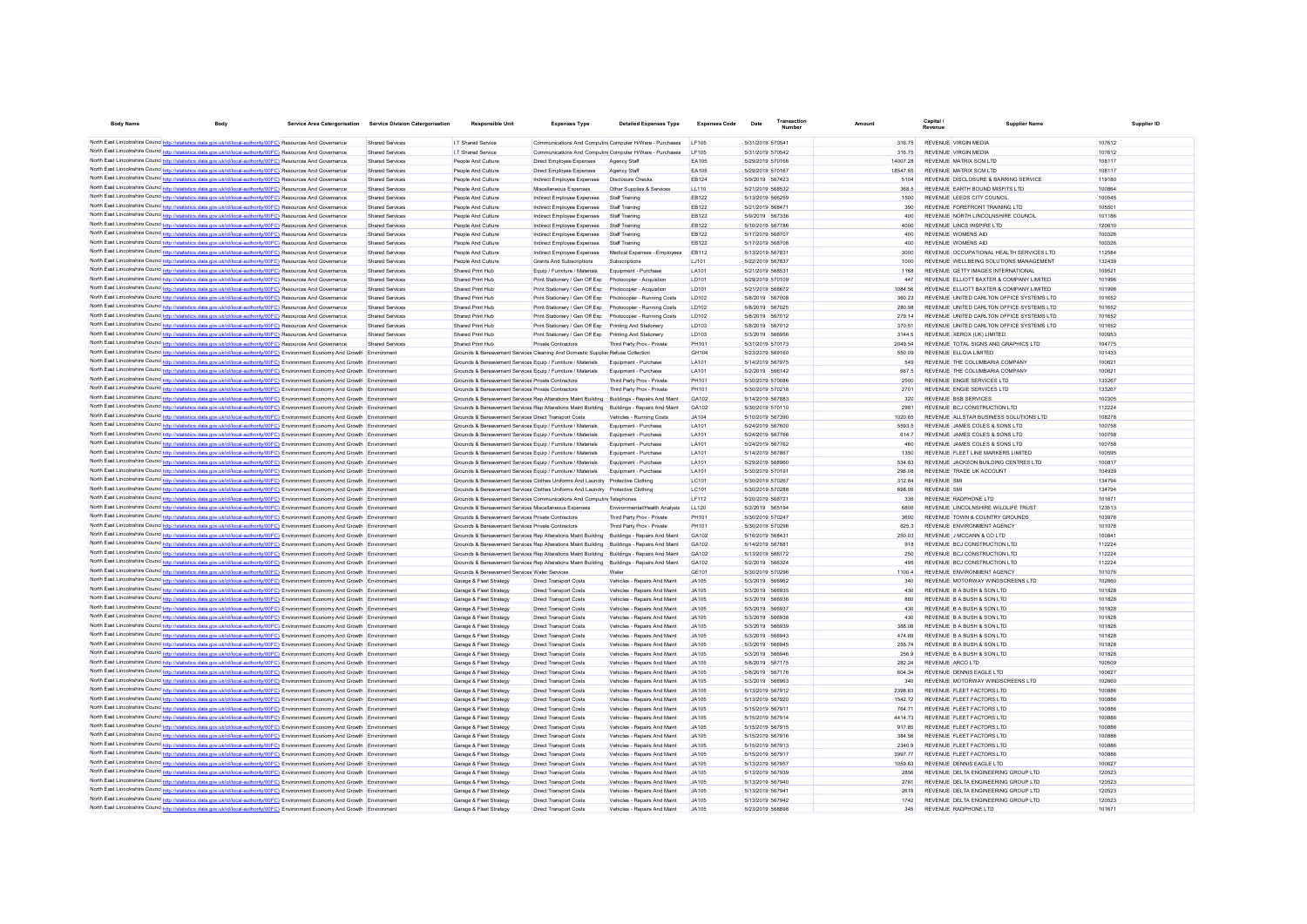| <b>Body Name</b>                           | <b>Body</b>                                                                                                                                                                                                                                                                     | Service Area Catergorisation Service Division Catergorisation | <b>Responsible Unit</b>                                                                                                    | <b>Expenses Type</b>                                                              | <b>Detailed Expenses Type</b>                                    | <b>Expenses Code</b>  | Transaction<br>Date                  | Amoun                           | <b>Capital</b>                                         | <b>Supplier Nam</b>                                | Supplier ID      |
|--------------------------------------------|---------------------------------------------------------------------------------------------------------------------------------------------------------------------------------------------------------------------------------------------------------------------------------|---------------------------------------------------------------|----------------------------------------------------------------------------------------------------------------------------|-----------------------------------------------------------------------------------|------------------------------------------------------------------|-----------------------|--------------------------------------|---------------------------------|--------------------------------------------------------|----------------------------------------------------|------------------|
|                                            |                                                                                                                                                                                                                                                                                 |                                                               |                                                                                                                            |                                                                                   |                                                                  |                       |                                      |                                 | REVENUE SAFECLIMB LTD                                  |                                                    |                  |
|                                            | North East Lincolnshire Counc http://statistics.data.gov.uk/id/local-authority/00FC) Environment Economy And Growth Environment<br>North East Lincolnshire Counc http://statistics.data.gov.uk/id/local-authority/00FC) Environment Economy And Growth Environment              |                                                               | Garage & Fleet Strategy<br>Garage & Fleet Strategy                                                                         | <b>Direct Transport Costs</b><br><b>Direct Transport Costs</b>                    | Vehicles - Repairs And Maint<br>Vehicles - Repairs And Maint     | .IA105<br>.14105      | 5/23/2019 568897<br>5/23/2019 568885 | 590<br>527.04                   | REVENUE B A BUSH & SON LTD                             |                                                    | 143379<br>101828 |
|                                            | North East Lincolnshire Counce http://statistics.data.gov.uk/id/local-authority/00FC) Environment Economy And Growth Environment                                                                                                                                                |                                                               | Garage & Fleet Strategy                                                                                                    | <b>Direct Transport Costs</b>                                                     | Vehicles - Repairs And Maint                                     | .14105                | 5/23/2019 568877                     | 661.8                           | REVENUE ELEFT FACTORS LTD                              |                                                    | 100886           |
|                                            | North East Lincolnshire Counce http://statistics.data.gov.uk/id/local-authority/00FC) Environment Economy And Growth Environment                                                                                                                                                |                                                               | Garage & Fleet Strategy                                                                                                    | Direct Transport Costs                                                            | Vehicles - Repairs And Maint                                     | IAA105                | 5/23/2019 568878                     | 1285 53                         | REVENUE ELEFT FACTORS LTD                              |                                                    | 100886           |
|                                            | North East Lincolnshire Councint the ://statistics.data.gov.uk/id/local-authority/00FC) Environment Economy And Growth Environment                                                                                                                                              |                                                               | Garage & Fleet Strategy                                                                                                    | <b>Direct Transport Costs</b>                                                     | Vehicles - Renairs And Maint                                     | .14105                | 5/23/2019 568880                     | 1138 34                         | REVENUE ELEET FACTORS LTD                              |                                                    | 100886           |
|                                            | North East Lincolnshire Councint the ://statistics.data.gov.uk/id/local-authority/00FC) Environment Economy And Growth Environment                                                                                                                                              |                                                               | Garage & Fleet Strategy                                                                                                    | Direct Transport Costs                                                            | Vehicles - Renairs And Maint                                     | .IA105                | 5/30/2019 570325                     | 1124 01                         | REVENUE ELEFT FACTORS LTD                              |                                                    | 100886           |
|                                            | North East Lincolnshire Counc http://statistics.data.gov.uk/id/local-authority/00FC) Environment Economy And Growth Environment                                                                                                                                                 |                                                               | Garage & Fleet Strategy                                                                                                    | <b>Direct Transport Costs</b>                                                     | Vehicles - Renairs And Maint                                     | IAA105                | 5/30/2019 570326                     | 2601.06                         | REVENUE ELEET FACTORS LTD                              |                                                    | 100886           |
|                                            | North East Lincolnshire Counc <sup>1</sup> http://statistics.data.gov.uk/id/local-authority/00FC) Environment Economy And Growth Environment                                                                                                                                    |                                                               | Garage & Fleet Strategy<br>Garage & Fleet Strategy                                                                         | <b>Direct Transport Costs</b><br><b>Direct Transport Costs</b>                    | Vehicles - Repairs And Maint<br>Vehicles - Repairs And Maint     | .IA105<br>.IA105      | 5/30/2019 570327<br>5/30/2019 570323 | 2984 1                          | REVENUE FLEET FACTORS LTD<br>REVENUE FLEET FACTORS LTD |                                                    | 100886<br>100886 |
|                                            | North East Lincolnshire Counc <sup>1</sup> http://statistics.data.gov.uk/id/local-authority/00FC) Environment Economy And Growth Environment<br>North East Lincolnshire Counc http://statistics.data.gov.uk/id/local-authority/00FC) Environment Economy And Growth Environment |                                                               | Garage & Fleet Strategy                                                                                                    | <b>Direct Transport Costs</b>                                                     | Vehicles - Repairs And Maint                                     | .IA105                | 5/30/2019 570322                     | 360.2<br>394232                 | REVENUE FLEET FACTORS LTD                              |                                                    | 100886           |
| North East Lincolnshire Counc http://etc   | stics.data.gov.uk/id/local-authority/00FC) Environment Economy And Growth Environment                                                                                                                                                                                           |                                                               | Garage & Fleet Strategy                                                                                                    | <b>Direct Transport Costs</b>                                                     | Vehicles - Repairs And Maint                                     | .IA105                | 5/30/2019 570324                     | 1126.24                         | REVENUE FLEET FACTORS LTD                              |                                                    | 100886           |
|                                            | North East Lincolnshire Counc http://statistics.data.gov.uk/id/local-authority/00FC) Environment Economy And Growth Environment                                                                                                                                                 |                                                               | Garage & Fleet Strategy                                                                                                    | Direct Transport Costs                                                            | Vehicles - Repairs And Maint                                     | JA105                 | 5/30/2019 570329                     | 2029.05                         | REVENUE FLEET FACTORS LTD                              |                                                    | 100886           |
|                                            | North East Lincolnshire Counc http://statistics.data.gov.uk/id/local-authority/00FC) Environment Economy And Growth Environment                                                                                                                                                 |                                                               | Garage & Fleet Strategy                                                                                                    | Direct Transport Costs                                                            | Vehicles - Repairs And Maint                                     | JA105                 | 5/30/2019 570307                     | 430                             | REVENUE B A BUSH & SON LTD                             |                                                    | 101828           |
|                                            | North East Lincolnshire Counce http://statistics.data.gov.uk/id/local-authority/00FC) Environment Economy And Growth Environment                                                                                                                                                |                                                               | Garage & Fleet Strategy                                                                                                    | Direct Transport Costs                                                            | Vehicles - Repairs And Maint                                     | JA105                 | 5/30/2019 570313                     | 337.97                          | REVENUE B A BUSH & SON LTD                             |                                                    | 101828           |
|                                            | North East Lincolnshire Counc http://statistics.data.gov.uk/id/local-authority/00FC) Environment Economy And Growth Environment                                                                                                                                                 |                                                               | Garage & Fleet Strategy                                                                                                    | <b>Direct Transport Costs</b>                                                     | Vehicles - Repairs And Maint                                     | JA105                 | 5/30/2019 570317                     | 430                             | REVENUE B A BUSH & SON LTD                             |                                                    | 101828           |
|                                            | North East Lincolnshire Counc http://statistics.data.gov.uk/id/local-authority/00FC) Environment Economy And Growth Environment                                                                                                                                                 |                                                               | Garage & Fleet Strategy                                                                                                    | <b>Direct Transport Costs</b>                                                     | Vehicles - Repairs And Maint                                     | JA105                 | 5/30/2019 570318                     | 430                             | REVENUE B A BUSH & SON LTD                             |                                                    | 101828           |
|                                            | North East Lincolnshire Counc http://statistics.data.gov.uk/id/local-authority/00FC) Environment Economy And Growth Environment<br>North East Lincolnshire Counce http://statistics.data.gov.uk/id/local-authority/00FC) Environment Economy And Growth Environment             |                                                               | Garage & Fleet Strategy<br>Garage & Fleet Strategy                                                                         | <b>Direct Transport Costs</b><br>Direct Transport Costs                           | Vehicles - Repairs And Maint<br>Vehicles - Repairs And Maint     | JA105<br>.IA105       | 5/30/2019 570319<br>5/31/2019 570533 | 430<br>349                      | REVENUE B A BUSH & SON LTD<br>REVENUE LARCO LTD        |                                                    | 101828<br>100542 |
|                                            | North East Lincolnshire Counc http://statistics.data.gov.uk/id/local-authority/00FC) Environment Economy And Growth Environment                                                                                                                                                 |                                                               | Garage & Fleet Strategy                                                                                                    | Direct Transport Costs                                                            | Vehicles - Repairs And Maint                                     | .IA105                | 5/31/2019 570524                     | <b>544 38</b>                   |                                                        | REVENUE AW SMITH (FARM (MACHINERY) I TD            | 135797           |
|                                            | North East Lincolnshire Counc http://statistics.data.gov.uk/id/local-authority/00FC) Environment Economy And Growth Environment                                                                                                                                                 |                                                               | Garage & Fleet Strategy                                                                                                    | Foujo / Furniture / Materials                                                     | Foujoment - Maintenance                                          | <b>1 A104</b>         | 5/7/2019 567174                      | 554                             |                                                        | REVENUE GRIMSRY HYDRAULIC SERVICE LTD              | 100814           |
|                                            | North East Lincolnshire Counce http://statistics.data.gov.uk/id/local-authority/00FC) Environment Economy And Growth Environment                                                                                                                                                |                                                               | Garage & Fleet Strategy                                                                                                    | Clothes Uniforms And Laundry Laundry                                              |                                                                  | <b>IC103</b>          | 5/13/2019 567824                     | 293 48                          |                                                        | REVENUE JOHNSONS APPARELMASTER                     | 100810           |
|                                            | North East Lincolnshire Counce http://statistics.data.gov.uk/id/local-authority/00FC) Environment Economy And Growth                                                                                                                                                            |                                                               | Garage & Fleet Strategy                                                                                                    | Communications And Computin Telephones                                            |                                                                  | I F112                | 5/29/2019 570102                     | 474                             | REVENUE FOEN TELECOM LTD                               |                                                    | 135601           |
|                                            | North East Lincolnshire Counc http://statistics.data.gov.uk/id/local-authority/00FC) Environment Economy And Growth Environment                                                                                                                                                 |                                                               | Street Cleansing                                                                                                           | Foujo / Furniture / Materials                                                     | Foujoment - Purchase                                             | <b>LA101</b>          | 5/30/2019 570265                     | 1494 23                         |                                                        | REVENUE NORTHERN MUNICIPAL SPARES LTD.             | 103102           |
|                                            | North East Lincolnshire Counc http://statistics.data.gov.uk/id/local-authority/00FC) Environment Economy And Growth Environment                                                                                                                                                 |                                                               | <b>Street Cleansing</b>                                                                                                    | Equip / Furniture / Materials                                                     | Equipment - Purchase                                             | LA101                 | 5/30/2019 570265                     | 431.29                          |                                                        | REVENUE NORTHERN MUNICIPAL SPARES LTD              | 103102           |
|                                            | North East Lincolnshire Counc http://statistics.data.gov.uk/id/local-authority/00FC) Environment Economy And Growth Environment                                                                                                                                                 |                                                               | <b>Street Cleansing</b>                                                                                                    | Equip / Furniture / Materials                                                     | Equipment - Purchase                                             | LA101                 | 5/30/2019 570266                     | 646.93                          |                                                        | REVENUE NORTHERN MUNICIPAL SPARES LTD              | 103102           |
|                                            | North East Lincolnshire Counc http://statistics.data.gov.uk/id/local-authority/00FC) Environment Economy And Growth Environment<br>North East Lincolnshire Counc http://statistics.data.gov.uk/id/local-authority/00FC) Environment Economy And Growth Environment              |                                                               | Street Cleansing<br>Street Cleansing                                                                                       | Equip / Furniture / Materials<br>Miscellaneous Expenses                           | Equipment - Purchase<br>Licences                                 | LA101<br><b>LL116</b> | 5/30/2019 570265<br>5/13/2019 567821 | 981 18<br>4599.9                | REVENUE ENVIRONMENT AGENCY                             | REVENUE NORTHERN MUNICIPAL SPARES LTD              | 103102<br>101076 |
|                                            | North East Lincolnshire Counc <sup>1</sup> http://statistics.data.gov.uk/id/local-authority/00FC) Environment Economy And Growth Environment                                                                                                                                    |                                                               | Street Cleansing                                                                                                           | Private Contractors                                                               | Third Party Prov - Private                                       | <b>PH101</b>          | 5/13/2019 567849                     | 486.87                          | REVENUE SRCL LTD                                       |                                                    | 102009           |
|                                            | North East Lincolnshire Counc http://statistics.data.gov.uk/id/local-authority/00FC) Environment Economy And Growth Environment                                                                                                                                                 |                                                               | Street Cleansing                                                                                                           | Private Contractors                                                               | Third Party Prov - Private                                       | <b>PH101</b>          | 5/30/2019 570292                     | 1064.9                          | REVENUE SRCL LTD                                       |                                                    | 102009           |
|                                            | North East Lincolnshire Counc http://statistics.data.gov.uk/id/local-authority/00FC) Environment Economy And Growth Environment                                                                                                                                                 |                                                               | <b>Waste Services</b>                                                                                                      | Clothes Uniforms And Laundry Protective Clothing                                  |                                                                  | LC101                 | 5/30/2019 570290                     | 858.03                          | <b>REVENUE SMI</b>                                     |                                                    | 134794           |
|                                            | North East Lincolnshire Counc http://statistics.data.gov.uk/id/local-authority/00FC) Environment Economy And Growth Environment                                                                                                                                                 |                                                               | <b>Waste Services</b>                                                                                                      | Clothes Uniforms And Laundry Protective Clothing                                  |                                                                  | LC101                 | 5/13/2019 566994                     | 276                             | REVENUE ARCO LTD                                       |                                                    | 100509           |
|                                            | North East Lincolnshire Councint the Material State Advised Council authority/00FC) Environment Economy And Growth Environment                                                                                                                                                  |                                                               | <b>Waste Services</b>                                                                                                      | Communications And Computin Postage                                               |                                                                  | <b>LF111</b>          | 5/29/2019 570188                     | 655.5                           |                                                        | REVENUE PRODUCT DEVELOPMENT CORPORATION UK LTD     | 139716           |
|                                            | North East Lincolnshire Counc http://statistics.data.gov.uk/id/local-authority/00FC) Environment Economy And Growth Environment                                                                                                                                                 |                                                               | <b>Waste Services</b>                                                                                                      | Private Contractors                                                               | Third Party Prov - Private                                       | PH101                 | 5/2/2019 563755                      | 925 61                          | REVENUE ARCO LTD                                       |                                                    | 100509           |
|                                            | North East Lincolnshire Counc http://statistics.data.gov.uk/id/local-authority/00FC) Environment Economy And Growth Environment                                                                                                                                                 |                                                               | <b>Waste Services</b>                                                                                                      | <b>Private Contractors</b>                                                        | Third Party Prov - Private                                       | <b>PH101</b>          | 5/13/2019 566323                     | 303                             |                                                        | REVENUE EGBERT H TAYLOR & CO LTD                   | 100625           |
|                                            | North East Lincolnshire Councint the ://statistics.data.gov.uk/id/local-authority/00FC) Environment Economy And Growth Environment                                                                                                                                              |                                                               | <b>Waste Services</b>                                                                                                      | <b>Private Contractors</b>                                                        | Third Party Prov - Private                                       | PH101                 | 5/13/2019 566323                     | 404.2                           |                                                        | REVENUE EGBERT H TAYLOR & CO LTD                   | 100625           |
|                                            | North East Lincolnshire Councinto://statistics.data.gov.uk/id/local-authority/00FC) Environment Economy And Growth Environment<br>North East Lincolnshire Counc http://statistics.data.gov.uk/id/local-authority/00FC) Environment Economy And Growth Environment               |                                                               | <b>Waste Services</b><br>Waste Services                                                                                    | <b>Private Contractors</b><br>Private Contractors                                 | Third Party Prov - Private<br>Third Party Prov - Private         | PH101<br>PH101        | 5/21/2019 568522<br>5/20/2019 568491 | 427 77<br>1074                  | REVENUE ALL PAY LIMITED                                | REVENUE THE HELPING HAND COMPANY (LEDBURY) LTD.    | 112919<br>101134 |
|                                            | North East Lincolnshire Counc http://statistics.data.gov.uk/id/local-authority/00FC) Environment Economy And Growth Environment                                                                                                                                                 |                                                               | Waste Disnosal And Strategy                                                                                                | Private Contractors                                                               | Contract Payments                                                | <b>PH105</b>          | 5/21/2019 568657                     | REDACTED COMMERCIALLY SENSITIVE |                                                        | REVENUE NEWLINGS DEVELOPMENT LTD                   | 101125           |
|                                            | North East Lincolnshire Counc http://statistics.data.gov.uk/id/local-authority/00FC) Environment Economy And Growth Environment                                                                                                                                                 |                                                               | Waste Disnosal And Strategy                                                                                                | Private Contractors                                                               | Contract Payments Landfill Tax                                   | <b>PH106</b>          | 5/21/2019 568657                     | REDACTED COMMERCIALLY SENSITIVE |                                                        | REVENUE NEWLINGS DEVELOPMENT LTD                   | 101125           |
|                                            | North East Lincolnshire Counce http://statistics.data.gov.uk/id/local-authority/00FC) Environment Economy And Growth Environment                                                                                                                                                |                                                               | Waste Disposal And Strategy                                                                                                | Private Contractors                                                               | Third Party Prov - Private                                       | PH101                 | 5/24/2019 568725                     | 2731 25                         |                                                        | REVENUE GRIMSBY OPERATIONS LTD                     | 101116           |
|                                            | North East Lincolnshire Counc http://statistics.data.gov.uk/id/local-authority/00FC) Environment Economy And Growth Environment                                                                                                                                                 |                                                               | Regulatory Services                                                                                                        | Miscellaneous Expenses                                                            | Environmental/Health Analysis                                    | 11120                 | 5/2/2019 564726                      | 810                             | REVENUE FERA SCIENCE LTD                               |                                                    | 13167            |
|                                            | North East Lincolnshire Counc <sup>1</sup> http://statistics.data.gov.uk/id/local-authority/00FC) Environment Economy And Growth Environment                                                                                                                                    |                                                               | Regulatory Services                                                                                                        | Miscellaneous Expenses                                                            | Environmental/Health Analysis                                    | 11120                 | 5/14/2019 567642                     | 835                             | REVENUE FERA SCIENCE LTD                               |                                                    | 131671           |
|                                            | North East Lincolnshire Counc http://statistics.data.gov.uk/id/local-authority/00FC) Environment Economy And Growth Environment                                                                                                                                                 |                                                               | Regulatory Services                                                                                                        | Private Contractors                                                               | Third Party Prov - Private                                       | <b>PH101</b>          | 5/13/2019 567889                     | 419                             |                                                        | REVENUE JAMES STREET VETERINARY CENTRE             | 121174           |
|                                            | North East Lincolnshire Counce http://statistics.data.gov.uk/id/local-authority/00FC) Environment Economy And Growth Environment                                                                                                                                                |                                                               | Regulatory Services                                                                                                        | Indirect Employee Expenses                                                        | <b>Staff Training</b>                                            | EB122                 | 5/29/2019 569225                     | 260                             |                                                        | REVENUE INSTITUTE OF LICENSING (EVENTS) LTD        | 109054           |
|                                            | North East Lincolnshire Counc http://statistics.data.gov.uk/id/local-authority/00FC) Environment Economy And Growth Environment<br>North East Lincolnshire Counc http://statistics.data.gov.uk/id/local-authority/00FC) Environment Economy And Growth Environment              |                                                               | Regulatory Services<br><b>Regulatory Services</b>                                                                          | Equip / Furniture / Materials<br>Communications And Computin Computer Consumables | Equipment - Purchase                                             | LA101<br>I F109       | 5/13/2019 567629<br>5/14/2019 567887 | 469.9<br>637.5                  | REVENUE TOTAL ID<br>REVENUE DIAMOND PEOPLE LTD         |                                                    | 122813<br>104496 |
|                                            | North East Lincolnshire Counce http://statistics.data.gov.uk/id/local-authority/00FC) Environment Economy And Growth Environment                                                                                                                                                |                                                               | <b>Regulatory Services</b>                                                                                                 | Miscellaneous Expenses                                                            | Environmental/Health Analysis                                    | LL120                 | 5/13/2019 567820                     | 476 15                          |                                                        | REVENUE ALS ENVIRONMENTAL LIMITED                  | 139898           |
|                                            | North East Lincolnshire Counce http://statistics.data.gov.uk/id/local-authority/00FC) Environment Economy And Growth Environment                                                                                                                                                |                                                               | <b>Regulatory Services</b>                                                                                                 | Miscellaneous Expenses                                                            | Environmental/Health Analysis                                    | LL120                 | 5/13/2019 567895                     | 265                             | <b>REVENUE FRESH PHARMA</b>                            |                                                    | 143071           |
|                                            | North East Lincolnshire Counce http://statistics.data.gov.uk/id/local-authority/00FC) Environment Economy And Growth Environment                                                                                                                                                |                                                               | <b>Regulatory Services</b>                                                                                                 | Miscellaneous Expenses                                                            | Other Supplies & Services                                        | LL110                 | 5/23/2019 569378                     | 2754.59                         |                                                        | REVENUE ARCADIS CONSULTING UK LTD                  | 136258           |
|                                            | North East Lincolnshire Counc http://statistics.data.gov.uk/id/local-authority/00FC) Environment Economy And Growth Environment                                                                                                                                                 |                                                               | <b>Regulatory Services</b>                                                                                                 | Miscellaneous Expenses                                                            | Other Supplies & Services                                        | LL110                 | 5/3/2019 566605                      | 380                             | <b>REVENUE CIRIA</b>                                   |                                                    | 103848           |
|                                            | North East Lincolnshire Counc http://statistics.data.gov.uk/id/local-authority/00FC) Environment Economy And Growth Environment                                                                                                                                                 |                                                               | <b>Regulatory Services</b>                                                                                                 | <b>Private Contractors</b>                                                        | Third Party Prov - Private                                       | PH101                 | 5/24/2019 568705                     | 1598 73                         |                                                        | REVENUE STM ENVIRONMENTAL CONSULTANTS LTD          | 104192           |
|                                            | North East Lincolnshire Counc http://statistics.data.gov.uk/id/local-authority/00FC) Environment Economy And Growth Environment                                                                                                                                                 |                                                               | Regulatory Services                                                                                                        | Equip / Furniture / Materials                                                     | Equipment - Purchase                                             | LA101                 | 5/2/2019 563725                      | 530.1                           | REVENUE J MCCANN & CO LTD                              |                                                    | 10084            |
|                                            | North East Lincolnshire Counc http://statistics.data.gov.uk/id/local-authority/00FC) Environment Economy And Growth Environment                                                                                                                                                 |                                                               | Regulatory Services                                                                                                        | <b>Private Contractors</b>                                                        | Third Party Prov - Private                                       | PH101                 | 5/9/2019 567403                      | 3008.52                         | REVENUE SANGREAT KENNELS                               |                                                    | 103270           |
|                                            | North East Lincolnshire Counc http://statistics.data.gov.uk/id/local-authority/00FC) Environment Economy And Growth Environment<br>North East Lincolnshire Counce http://statistics.data.gov.uk/id/local-authority/00FC) Environment Economy And Growth Environment             |                                                               | Regulatory Services<br>Regulatory Services                                                                                 | <b>Private Contractors</b><br><b>Private Contractors</b>                          | Third Party Prov - Private<br>Third Party Prov - Private         | PH101<br>PH101        | 5/3/2019 566887<br>5/21/2019 568712  | 915.43<br>660                   | REVENUE LEE JAMES HORNBY                               | REVENUE PUBLIC ANALYST SCIENTIFIC SERVICES LIMITED | 140144<br>143223 |
|                                            | North East Lincolnshire Counc http://statistics.data.gov.uk/id/local-authority/00FC) Environment Economy And Growth Economy & Growth                                                                                                                                            |                                                               | <b>Discovery Centre</b>                                                                                                    | Equip / Furniture / Materials                                                     | Foujoment - Hire                                                 | LA102                 | 5/15/2019 568348                     | 300                             | REVENUE SYLVESTER-KEAL LTD                             |                                                    | 100593           |
|                                            | North East Lincolnshire Counc http://statistics.data.gov.uk/id/local-authority/00FC) Environment Economy And Growth Economy & Growth                                                                                                                                            |                                                               | <b>Discovery Centre</b>                                                                                                    | Equip / Furniture / Materials                                                     | Goods For Resale                                                 | LA123                 | 5/14/2019 568077                     | 287 28                          | REVENUE HOLDSWORTH LTD                                 |                                                    | 121021           |
|                                            | North East Lincolnshire Counc http://statistics.data.gov.uk/id/local-authority/00FC) Environment Economy And Growth Economy & Growth                                                                                                                                            |                                                               | <b>Discovery Centre</b>                                                                                                    | Equip / Furniture / Materials                                                     | Goods For Resale                                                 | LA123                 | 5/14/2019 568079                     | 292.76                          | REVENUE HOLDSWORTH LTD                                 |                                                    | 121021           |
|                                            | North East Lincolnshire Councert http://statistics.data.gov.uk/id/local-authority/00FC) Environment Economy And Growth Economy & Growth                                                                                                                                         |                                                               | <b>Discovery Centre</b>                                                                                                    | Equip / Furniture / Materials                                                     | Goods For Resale                                                 | LA123                 | 5/14/2019 568080                     | 255.86                          | REVENUE HOLDSWORTH LTD                                 |                                                    | 12102            |
|                                            | North East Lincolnshire Counc http://statistics.data.gov.uk/id/local-authority/00FC) Environment Economy And Growth Economy & Growth                                                                                                                                            |                                                               | <b>Discovery Centre</b>                                                                                                    | Equip / Furniture / Materials                                                     | Goods For Resale                                                 | LA123                 | 5/14/2019 568082                     | 384.59                          | REVENUE HOLDSWORTH LTD                                 |                                                    | 12102            |
|                                            | North East Lincolnshire Councint the Material State Council of Article Authority (ODFC) Environment Economy And Growth Economy & Growth                                                                                                                                         |                                                               | <b>Discovery Centre</b>                                                                                                    | Equip / Furniture / Materials                                                     | Goods For Resale                                                 | LA123                 | 5/14/2019 568083                     | 277.31                          | REVENUE HOLDSWORTH LTD                                 |                                                    | 12102            |
|                                            | North East Lincolnshire Counc http://statistics.data.gov.uk/id/local-authority/00FC) Environment Economy And Growth Economy & Growth                                                                                                                                            |                                                               | <b>Discovery Centre</b>                                                                                                    | Equip / Furniture / Materials                                                     | Goods For Resale                                                 | LA123                 | 5/14/2019 568077                     | 299.03                          | REVENUE HOLDSWORTH LTD                                 |                                                    | 121021           |
|                                            | North East Lincolnshire Counc http://statistics.data.gov.uk/id/local-authority/00FC) Environment Economy And Growth Economy & Growth                                                                                                                                            |                                                               | <b>Discovery Centre</b>                                                                                                    | Equip / Furniture / Materials                                                     | Goods For Resale                                                 | LA123                 | 5/14/2019 568079                     | 270.46                          | REVENUE HOLDSWORTH LTD<br>REVENUE HOLDSWORTH LTD       |                                                    | 121021<br>121021 |
|                                            | North East Lincolnshire Counc. http://statistics.data.gov.uk/id/local-authority/00FC) Environment Economy And Growth Economy & Growth<br>North East Lincolnshire Counc http://statistics.data.gov.uk/id/local-authority/00FC) Environment Economy And Growth Economy & Growth   |                                                               | <b>Discovery Centre</b><br><b>Discovery Centre</b>                                                                         | Equip / Furniture / Materials<br>Equip / Furniture / Materials                    | Goods For Resale<br><b>Goods For Resale</b>                      | LA123<br>I A123       | 5/14/2019 568081<br>5/14/2019 568082 | 335.6<br>556 54                 | REVENUE HOLDSWORTH LTD                                 |                                                    | 121021           |
|                                            | North East Lincolnshire Counc <sup>http://statistics.data.gov.uk/id/local-authority/00FC) Environment Economy And Growth Economy &amp; Growth</sup>                                                                                                                             |                                                               | <b>Discovery Centre</b>                                                                                                    | Equip / Furniture / Materials                                                     | Goods For Resale                                                 | I A123                | 5/21/2019 568151                     | 4189                            | REVENUE R W STOKES & SONS LTD                          |                                                    | 123706           |
|                                            | North East Lincolnshire Councint the Material State Council of Article Authority (ODFC) Environment Economy And Growth Economy & Growth                                                                                                                                         |                                                               | <b>Discovery Centre</b>                                                                                                    | Equip / Furniture / Materials                                                     | <b>Goods For Resale</b>                                          | LA123                 | 5/21/2019 568126                     | 4329                            | REVENUE R W STOKES & SONS LTD                          |                                                    | 123706           |
|                                            | North East Lincolnshire Counc http://statistics.data.gov.uk/id/local-authority/00FC) Environment Economy And Growth Economy & Growth                                                                                                                                            |                                                               | <b>Discovery Centre</b>                                                                                                    | Equip / Furniture / Materials                                                     | <b>Goods For Resale</b>                                          | I A123                | 5/21/2019 568148                     | 342                             | REVENUE R W STOKES & SONS LTD                          |                                                    | 123706           |
|                                            | North East Lincolnshire Counc http://statistics.data.gov.uk/id/local-authority/00FC) Environment Economy And Growth Economy & Growth                                                                                                                                            |                                                               | <b>Discovery Centre</b>                                                                                                    | Equip / Furniture / Materials                                                     | Goods For Resale                                                 | LA123                 | 5/24/2019 569652                     | 917.76                          | REVENUE JOHN TURNER                                    |                                                    | 100921           |
|                                            | North East Lincolnshire Councint the ://statistics.data.gov.uk/id/local-authority/00FC) Environment Economy And Growth Economy & Growth                                                                                                                                         |                                                               | Events                                                                                                                     |                                                                                   | Customer And Client Receipts Fees/Chras-O/Side Scope Vat 4 VC125 |                       | 5/28/2019 569742                     | 2955                            | <b>REVENUE FUN PARKS</b>                               |                                                    | 140050           |
| North East Lincolnshire Counce http://stat | stics.data.gov.uk/id/local-authority/00FC) Environment Economy And Growth Economy & Growth                                                                                                                                                                                      |                                                               | Marketing And Promotion                                                                                                    | Equip / Furniture / Materials                                                     | Promotions                                                       | LA124                 | 5/13/2019 567853                     | 900                             | <b>REVENUE PURPLE SWIRL</b>                            |                                                    | 135176           |
|                                            | North East Lincolnshire Counc http://statistics.data.gov.uk/id/local-authority/00FC) Environment Economy And Growth Economy & Growth                                                                                                                                            |                                                               | Marketing And Promotion                                                                                                    | Equip / Furniture / Materials                                                     | Promotions                                                       | LA124                 | 5/13/2019 567852                     | 900                             | <b>REVENUE PURPLE SWIRL</b>                            |                                                    | 135176           |
|                                            | North East Lincolnshire Counc http://statistics.data.gov.uk/id/local-authority/00FC) Environment Economy And Growth Economy & Growth<br>North East Lincolnshire Counc http://statistics.data.gov.uk/id/local-authority/00FC) Environment Economy And Growth Economy & Growth    |                                                               | Museums & N F Heritage Centre Equip / Furniture / Materials<br>Museums & N F Heritage Centre Equip / Furniture / Materials |                                                                                   | Equipment - Purchase<br>Goods For Resale                         | LA101<br>LA123        | 5/21/2019 568465<br>5/13/2019 567857 | 660<br>314.88                   | REVENUE SYLVESTER-KEAL LTD<br><b>REVENUE KEYCRAF</b>   |                                                    | 100593<br>10655  |
|                                            |                                                                                                                                                                                                                                                                                 |                                                               |                                                                                                                            |                                                                                   |                                                                  |                       |                                      |                                 |                                                        |                                                    |                  |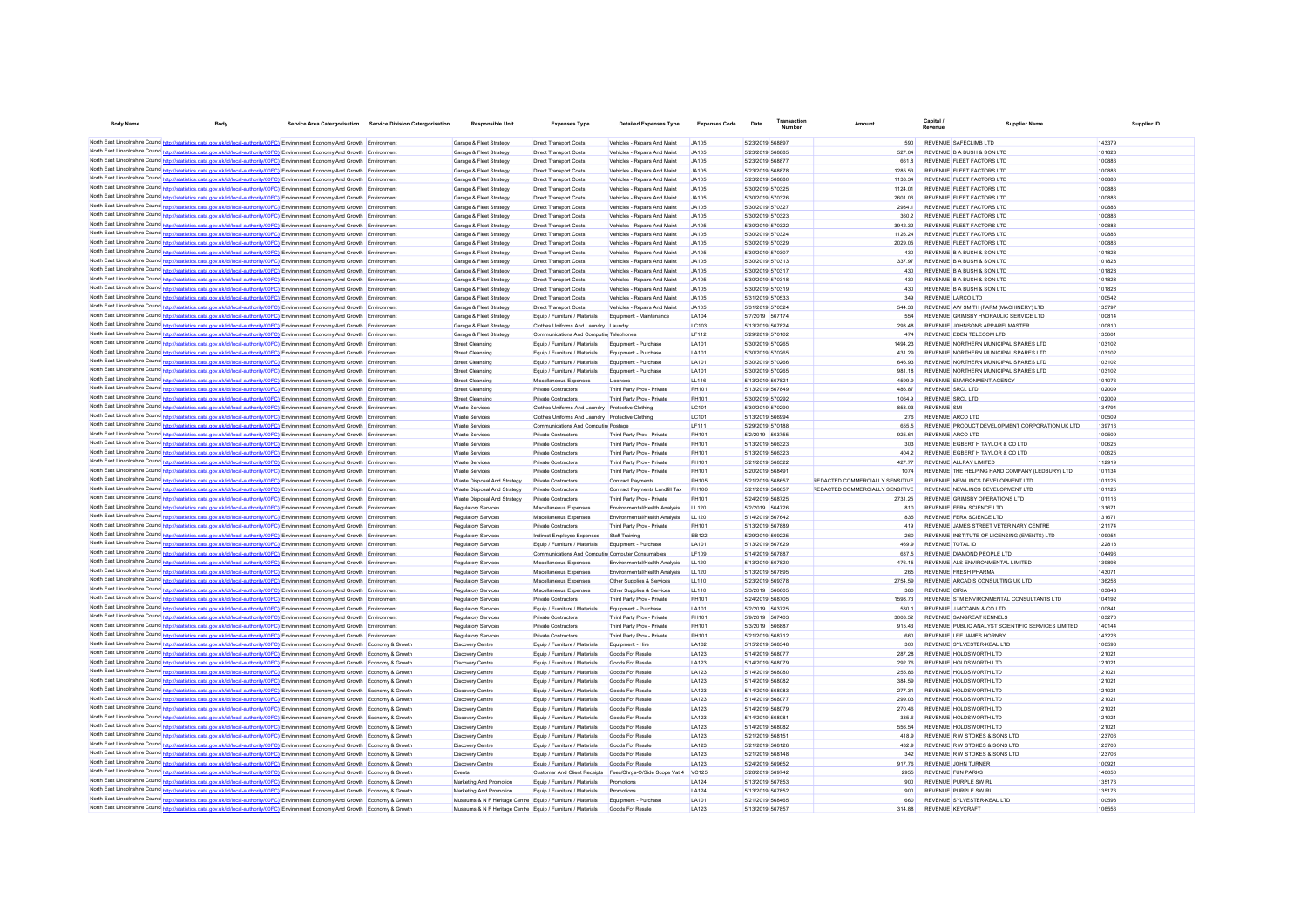| <b>Body Name</b>                         |                                                                                                                                                                                                                                                                                           | Service Area Catergorisation | <b>Service Division Catergorisation</b> | <b>Responsible Unit</b>                                  | <b>Expenses Type</b>                                          | <b>Detailed Expenses Type</b>                               | <b>Expenses Code</b> | Transaction<br>Date                  |                                                                    | Capital.<br>Supplier Nam-<br>Revenue                                                   | Supplier ID                   |
|------------------------------------------|-------------------------------------------------------------------------------------------------------------------------------------------------------------------------------------------------------------------------------------------------------------------------------------------|------------------------------|-----------------------------------------|----------------------------------------------------------|---------------------------------------------------------------|-------------------------------------------------------------|----------------------|--------------------------------------|--------------------------------------------------------------------|----------------------------------------------------------------------------------------|-------------------------------|
|                                          | North East Lincolnshire Counc http://statistics.data.gov.uk/id/local-authority/00FC) Environment Economy And Growth Economy & Growth                                                                                                                                                      |                              |                                         | Tourist Information Centre                               | Private Contractors                                           | Third Party Prov - Private                                  | <b>PH101</b>         | 5/21/2019 568540                     | 402                                                                | REVENUE THE CAXTON PLAYERS                                                             | 129590                        |
|                                          | North East Lincolnshire Counc http://statistics.data.gov.uk/id/local-authority/00FC) Environment Economy And Growth Economy & Growth                                                                                                                                                      |                              |                                         | Community Investment Team                                | Other Agencies                                                | Grants Pd Over To Third Party                               | PJ138                | 5/15/2019 568350                     | 6130.5                                                             | REVENUE SWEETING BROS LTD                                                              | 12806                         |
|                                          | North East Lincolnshire Counc <sup>1</sup> http://statistics.data.gov.uk/id/local-authority/00FC) Environment Economy And Growth Economy & Growth                                                                                                                                         |                              |                                         | Community Investment Team                                | Other Agencies                                                | Grants Pd Over To Third Party                               | PJ138                | 5/30/2019 570446                     | 431.7                                                              | REVENUE NEWBY LEISURE LTD                                                              | 101227                        |
|                                          | North East Lincolnshire Counc <sup>1</sup> http://statistics.data.gov.uk/id/local-authority/00FC) Environment Economy And Growth Economy & Growth                                                                                                                                         |                              |                                         | Community Investment Team                                | Other Agencies                                                | Grants Pd Over To Third Party                               | PJ138                | 5/30/2019 570447                     | 3771.96                                                            | REVENUE NEWBY LEISURE LTD                                                              | 101227                        |
|                                          | North East Lincolnshire Counc http://statistics.data.gov.uk/id/local-authority/00FC) Environment Economy And Growth Economy & Growth                                                                                                                                                      |                              |                                         | Community Investment Team                                | Other Agencies                                                | Grants Pd Over To Third Party                               | PJ138                | 5/31/2019 570543                     | 4456 14                                                            | REVENUE LITTLE WOLD VINEYARD                                                           | 142552                        |
|                                          | North East Lincolnshire Counc http://statistics.data.gov.uk/id/local-authority/00FC) Environment Economy And Growth Economy & Growth                                                                                                                                                      |                              |                                         | Community Investment Team                                | Other Agencies                                                | Grants Pd Over To Third Party                               | PJ138                | 5/29/2019 570165                     | 15927                                                              | REVENUE ARTEO LTD                                                                      | 142868                        |
|                                          | North East Lincolnshire Counc http://statistics.data.gov.uk/id/local-authority/00FC) Environment Economy And Growth Economy & Growth                                                                                                                                                      |                              |                                         | Community Investment Team                                | Other Agencies                                                | Grants Pd Over To Third Party                               | PJ138                | 5/23/2019 568961                     | 17316.64                                                           | REVENUE DESIGNS SIGNAGE SOLUTIONS                                                      | 123935                        |
|                                          | North East Lincolnshire Counc http://statistics.data.gov.uk/id/local-authority/00FC) Environment Economy And Growth Economy & Growth                                                                                                                                                      |                              |                                         | Community Investment Team                                | Communications And Computin Computer S/Ware - Licences        |                                                             | I F103               | 5/23/2019 569350                     | 300                                                                | <b>REVENUE FOUJEAX</b>                                                                 | 101035                        |
|                                          | North East Lincolnshire Counc <sup>1</sup> http://statistics.data.gov.uk/id/local-authority/00FC) Environment Economy And Growth Economy & Growth                                                                                                                                         |                              |                                         | Community Investment Team                                | Private Contractors                                           | Third Party Prov - Private                                  | PH101                | 5/23/2019 56935                      | 1775                                                               | REVENUE SMAILES GOLDIE                                                                 | 127185                        |
|                                          | North East Lincolnshire Counc http://statistics.data.gov.uk/id/local-authority/00FC) Environment Economy And Growth Economy & Growth                                                                                                                                                      |                              |                                         | <b>Retained Function</b>                                 | Direct Employee Expenses                                      | Agency Staff                                                | EA105                | 5/22/2019 568928                     | 17010                                                              | REVENUE SOLACE IN BUSINESS                                                             | 100785                        |
|                                          | North East Lincolnshire Counc http://statistics.data.gov.uk/id/local-authority/00FC) Environment Economy And Growth Economy & Growth                                                                                                                                                      |                              |                                         | <b>Retained Function</b>                                 | Grants And Subscriptions                                      | Subscriptions                                               | LJ101                | 5/3/2019 566958                      | 3180                                                               | REVENUE SPRINGBOARD RESEARCH LTD                                                       | 102452                        |
|                                          | North East Lincolnshire Counc <sup>1</sup> http://statistics.data.gov.uk/id/local-authority/00FC) Environment Economy And Growth Economy & Growth                                                                                                                                         |                              |                                         | <b>Retained Function</b>                                 | Miscellaneous Expenses                                        | Legal Fees - General                                        | LL103                | 5/30/2019 570293                     | 904.8                                                              | REVENUE BEVAN BRITTAN LLF                                                              | 131317                        |
| North East Lincolnshire Counc http://etc | North East Lincolnshire Counc <sup>http://statistics.data.gov.uk/id/local-authority/00FC) Environment Economy And Growth Economy &amp; Growth</sup>                                                                                                                                       |                              |                                         | <b>Retained Function</b>                                 | Private Contractors                                           | Third Party Prov - Private                                  | PH101                | 5/30/2019 570258                     | 5000                                                               | REVENUE ROBERT MALCOLM GOODMAN                                                         | 143202                        |
|                                          | tics.data.gov.uk/id/local-authority/00FC) Environment Economy And Growth Economy & Growth<br>North East Lincolnshire Counc <sup>1</sup> http://statistics.data.gov.uk/id/local-authority/00FC) Environment Economy And Growth Economy & Growth                                            |                              |                                         | <b>Retained Function</b><br><b>Retained Function</b>     | Private Contractors                                           | Third Party Prov - Private<br>Grants Pd Over To Third Party | PH101<br>PJ138       | 5/21/2019 568644<br>5/30/2019 570450 | 3750<br>14857                                                      | REVENUE FROM THE FIELDS LTD<br>REVENUE E-FACTOR (NEL LTD)                              | 142950<br>122549              |
|                                          | North East Lincolnshire Counc <sup>1</sup> http://statistics.data.gov.uk/id/local-authority/00FC) Environment Economy And Growth Economy & Growth                                                                                                                                         |                              |                                         | In Scope Contract                                        | Other Agencies<br><b>Private Contractors</b>                  | Contract Payments                                           | <b>PH105</b>         | 5/21/2019 568425                     | 94656.42                                                           | REVENUE ENGIE SERVICES LTD                                                             | 133267                        |
|                                          | North East Lincolnshire Counc http://statistics.data.gov.uk/id/local-authority/00FC) Environment Economy And Growth Economy & Growth                                                                                                                                                      |                              |                                         | In Scope Contract                                        | <b>Private Contractors</b>                                    | Contract Payments                                           | <b>PH105</b>         | 5/21/2019 568425                     | 314100.34                                                          | REVENUE ENGIE SERVICES LTD                                                             | 133267                        |
|                                          | North East Lincolnshire Counc http://statistics.data.gov.uk/id/local-authority/00FC) Environment Economy And Growth Economy & Growth                                                                                                                                                      |                              |                                         | In Scope Contract                                        | Private Contractors                                           | Contract Payments                                           | PH105                | 5/21/2019 568425                     | 14835.52                                                           | REVENUE ENGIE SERVICES LTD                                                             | 133267                        |
|                                          | North East Lincolnshire Counc http://statistics.data.gov.uk/id/local-authority/00FC) Environment Economy And Growth Economy & Growth                                                                                                                                                      |                              |                                         | In Scope Contrac                                         | Private Contractors                                           | Contract Payments                                           | PH105                | 5/21/2019 568425                     | 500148.22                                                          | REVENUE ENGIE SERVICES LTD                                                             | 133267                        |
|                                          | North East Lincolnshire Counc http://statistics.data.gov.uk/id/local-authority/00FC) Environment Economy And Growth Economy & Growth                                                                                                                                                      |                              |                                         | In Scope Contrac                                         | Private Contractors                                           | Contract Payments                                           | PH105                | 5/21/2019 568425                     | 5798.46                                                            | REVENUE ENGIE SERVICES LTD                                                             | 133267                        |
|                                          | North East Lincolnshire Councint trup://statistics.data.gov.uk/id/local-authority/00FC) Environment Economy And Growth Economy & Growth                                                                                                                                                   |                              |                                         | In Scope Contract                                        | Private Contractors                                           | Contract Payments                                           | PH105                | 5/21/2019 568425                     | 76110.88                                                           | REVENUE ENGIE SERVICES LTD                                                             | 133267                        |
|                                          | North East Lincolnshire Counc <sup>http://statistics.data.gov.uk/id/local-authority/00FC) Environment Economy And Growth Economy &amp; Growth</sup>                                                                                                                                       |                              |                                         | In Scope Contract                                        | Private Contractors                                           | Contract Payments                                           | PH105                | 5/21/2019 568425                     | 37466.74                                                           | REVENUE ENGIE SERVICES LTD                                                             | 133267                        |
|                                          | North East Lincolnshire Counc http://statistics.data.gov.uk/id/local-authority/00FC) Environment Economy And Growth Economy & Growth                                                                                                                                                      |                              |                                         | <b>Car Parks</b>                                         | Miscellaneous Expenses                                        | Other Expenses General                                      | LL119                | 5/23/2019 569358                     | 1458.45                                                            | REVENUE FLOWBIRD SMART CITY UK LIMITED                                                 | 134124                        |
|                                          | North East Lincolnshire Councint trup://statistics.data.gov.uk/id/local-authority/00FC) Environment Economy And Growth Economy & Growth                                                                                                                                                   |                              |                                         | Highways Dso                                             | Dio Holding                                                   | Denot Fuel Holding Account                                  | <b>IM101</b>         | 5/10/2019 567718                     | 1438.92                                                            | REVENUE OIL NRG                                                                        | 138198                        |
|                                          | North East Lincolnshire Counc. http://statistics.data.gov.uk/id/local-authority/00FC) Environment Economy And Growth Economy & Growth                                                                                                                                                     |                              |                                         | Highways Dso                                             | Dio Holding                                                   | Depot Fuel Holding Account                                  | <b>IM101</b>         | 5/21/2019 568666                     | 18666.27                                                           | REVENUE OIL NRG                                                                        | 138198                        |
|                                          | North East Lincolnshire Counce http://statistics.data.gov.uk/id/local-authority/00FC) Environment Economy And Growth Economy & Growth                                                                                                                                                     |                              |                                         | Highways Dso                                             | Dio Holding                                                   | Depot Fuel Holding Account                                  | <b>IM101</b>         | 5/21/2019 568818                     | 18565 41                                                           | REVENUE OIL NRG                                                                        | 138198                        |
|                                          | North East Lincolnshire Councint http://statistics.data.gov.uk/id/local-authority/00FC) Environment Economy And Growth Economy & Growth                                                                                                                                                   |                              |                                         | Highways Dso                                             | Dlo Holding                                                   | Depot Fuel Holding Account                                  | <b>IM101</b>         | 5/20/2019 568821                     | 18502.7                                                            | REVENUE HARVEST ENFRGY LTD                                                             | 102544                        |
|                                          | North East Lincolnshire Councint http://statistics.data.gov.uk/id/local-authority/00FC) Environment Economy And Growth Economy & Growth                                                                                                                                                   |                              |                                         | Street Lighting                                          | Rep Alterations Maint Building Street Lighting-General Maint  |                                                             | GA111                | 5/16/2019 568431                     | 2275.23                                                            | REVENUE J MCCANN & CO LTD                                                              | 10084                         |
|                                          | North East Lincolnshire Councint trup://statistics.data.gov.uk/id/local-authority/00FC) Environment Economy And Growth Economy & Growth                                                                                                                                                   |                              |                                         | <b>Street Lighting</b>                                   | Rep Alterations Maint Building Traffic Signs / Signals        |                                                             | GA113<br>PH101       | 5/16/2019 568431                     | 880 12                                                             | REVENUE J MCCANN & CO LTD                                                              | 100841                        |
|                                          | North East Lincolnshire Counc http://statistics.data.gov.uk/id/local-authority/00FC) Environment Economy And Growth Economy & Growth<br>North East Lincolnshire Counc <sup>1</sup> http://statistics.data.gov.uk/id/local-authority/00FC) Environment Economy And Growth Economy & Growth |                              |                                         | <b>Street Lighting</b><br><b>Street Lighting</b>         | Private Contractors<br>Private Contractors                    | Third Party Prov - Private<br>Third Party Prov - Private    | PH101                | 5/23/2019 568759<br>5/16/2019 56843  | 545.27<br>851.12                                                   | REVENUE NORTHERN POWERGRID (YORKSHIRE) PLC<br>REVENUE J MCCANN & CO LTD                | 108328<br>10084               |
|                                          | North East Lincolnshire Counc <sup>1</sup> http://statistics.data.gov.uk/id/local-authority/00FC) Environment Economy And Growth Economy & Growth                                                                                                                                         |                              |                                         | <b>Street Lighting</b>                                   | Private Contractors                                           | Third Party Prov - Private                                  | PH101                | 5/16/2019 56841                      | 349.14                                                             | REVENUE J MCCANN & CO LTD                                                              | 10084                         |
|                                          | North East Lincolnshire Councint http://statistics.data.gov.uk/id/local-authority/00FC) Environment Economy And Growth Economy & Growth                                                                                                                                                   |                              |                                         | Street Lighting                                          | Rep Alterations Maint Building Street Lighting-General Maint  |                                                             | GA111                | 5/16/2019 56843                      | 3346.02                                                            | REVENUE J MCCANN & CO LTD                                                              | 10084                         |
|                                          | North East Lincolnshire Counc http://statistics.data.gov.uk/id/local-authority/00FC) Environment Economy And Growth Economy & Growth                                                                                                                                                      |                              |                                         | <b>Street Lighting</b>                                   | Rep Alterations Maint Building Street Lighting-General Maint  |                                                             | GA111                | 5/16/2019 568431                     | 504.77                                                             | REVENUE J MCCANN & CO LTD                                                              | 10084                         |
|                                          | North East Lincolnshire Counc http://statistics.data.gov.uk/id/local-authority/00FC) Environment Economy And Growth Economy & Growth                                                                                                                                                      |                              |                                         | <b>Street Lighting</b>                                   | Rep Alterations Maint Building Traffic Mgmt-Irrecoverable Dam |                                                             | GA115                | 5/16/2019 568431                     | 542.98                                                             | REVENUE J MCCANN & CO LTD                                                              | 10084                         |
|                                          | North East Lincolnshire Counc <sup>http://statistics.data.gov.uk/id/local-authority/00FC) Environment Economy And Growth Economy &amp; Growth</sup>                                                                                                                                       |                              |                                         | <b>Street Lighting</b>                                   | Rep Alterations Maint Building Traffic Signs / Signals        |                                                             | GA113                | 5/16/2019 568431                     | 2460.04                                                            | REVENUE J MCCANN & CO LTD                                                              | 10084                         |
|                                          | North East Lincolnshire Councint true intertions.data.gov.uk/id/local-authority/00FC) Environment Economy And Growth Economy & Growth                                                                                                                                                     |                              |                                         | <b>Street Lighting</b>                                   | Rep Alterations Maint Building Traffic Signs / Signals        |                                                             | GA113                | 5/16/2019 568431                     | 3759.99                                                            | REVENUE J MCCANN & CO LTD                                                              | 10084                         |
|                                          | North East Lincolnshire Counc http://statistics.data.gov.uk/id/local-authority/00FC) Environment Economy And Growth Economy & Growth                                                                                                                                                      |                              |                                         | <b>Street Lighting</b>                                   | <b>Private Contractors</b>                                    | Third Party Prov - Private                                  | PH101                | 5/16/2019 568431                     | 1149.45                                                            | REVENUE J MCCANN & CO LTD                                                              | 10084                         |
|                                          | North East Lincolnshire Counc http://statistics.data.gov.uk/id/local-authority/00FC) Environment Economy And Growth Economy & Growth                                                                                                                                                      |                              |                                         | <b>Street Lighting</b>                                   | <b>Private Contractors</b>                                    | Third Party Prov - Private                                  | <b>PH101</b>         | 5/21/2019 568760                     | 488.22                                                             | REVENUE NORTHERN POWERGRID (YORKSHIRE) PLC                                             | 108328                        |
|                                          | North East Lincolnshire Councint true intertions.data.gov.uk/id/local-authority/00FC) Environment Economy And Growth Economy & Growth                                                                                                                                                     |                              |                                         | <b>Transport Policy</b>                                  | <b>Private Contractors</b>                                    | Concessionary Fares                                         | PH104                | 5/23/2019 568814                     | REDACTED COMMERCIALLY SENSITIVE                                    | REVENUE GY CLPS & DISTRICT DIAL A RIDE                                                 | 100980                        |
|                                          | North East Lincolnshire Councint true intertions.data.gov.uk/id/local-authority/00FC) Environment Economy And Growth Economy & Growth                                                                                                                                                     |                              |                                         | <b>Transport Policy</b>                                  | <b>Private Contractors</b>                                    | Concessionary Fares                                         | PH104                | 5/3/2019 566606                      | 6418.22                                                            | REVENUE ESP SYSTEX LTD                                                                 | 102062                        |
|                                          | North East Lincolnshire Councint trup://statistics.data.gov.uk/id/local-authority/00FC) Environment Economy And Growth Economy & Growth                                                                                                                                                   |                              |                                         | <b>Transport Policy</b>                                  | <b>Private Contractors</b>                                    | Concessionary Fares                                         | PH104                | 5/23/2019 568817                     | REDACTED COMMERCIALLY SENSITIVE                                    | REVENUE STAGECOACH SERVICES                                                            | 101404                        |
|                                          | North East Lincolnshire Councint http://statistics.data.gov.uk/id/local-authority/00FC) Environment Economy And Growth Economy & Growth<br>North East Lincolnshire Counc http://statistics.data.gov.uk/id/local-authority/00FC) Environment Economy And Growth Economy & Growth           |                              |                                         | <b>Transport Policy</b><br><b>Transport Policy</b>       | Private Contractors<br>Private Contractors                    | Concessionary Fares<br>Concessionary Fares                  | PH104<br>PH104       | 5/31/2019 570522<br>5/23/2019 569325 | REDACTED COMMERCIALLY SENSITIVE<br>REDACTED COMMERCIALLY SENSITIVE | REVENUE STAGECOACH SERVICES<br>REVENUE ARRIVA RAIL NORTH LTD                           | 101404<br>134093              |
|                                          | North East Lincolnshire Counc http://statistics.data.gov.uk/id/local-authority/00FC) Environment Economy And Growth Economy & Growth                                                                                                                                                      |                              |                                         | <b>Transport Policy</b>                                  | Private Contractors                                           | Subsidies                                                   | PH102                | 5/20/2019 568815                     | REDACTED COMMERCIALLY SENSITIVE                                    | REVENUE STAGECOACH SERVICES                                                            | 101404                        |
|                                          | North East Lincolnshire Counce http://statistics.data.gov.uk/id/local-authority/00FC) Environment Economy And Growth Economy & Growth                                                                                                                                                     |                              |                                         | <b>Transport Policy</b>                                  | Private Contractor                                            | Subsidies                                                   | PH102                | 5/31/2019 570523                     | REDACTED COMMERCIALLY SENSITIVE                                    | REVENUE STAGECOACH SERVICES                                                            | 101404                        |
|                                          | North East Lincolnshire Counce http://statistics.data.gov.uk/id/local-authority/00FC) Environment Economy And Growth Economy & Growth                                                                                                                                                     |                              |                                         | <b>Transport Policy</b>                                  | Private Contractor                                            | Contract Payments                                           | PH105                | 5/23/2019 568873                     | 23183.12                                                           | REVENUE GO PLANT FLEET SERVICES                                                        | 101159                        |
|                                          | North East Lincolnshire Counc http://statistics.data.gov.uk/id/local-authority/00FC) Environment Economy And Growth Economy & Growth                                                                                                                                                      |                              |                                         | <b>Transport Policy</b>                                  | Consultancy                                                   | Consultancy                                                 | PL101                | 5/20/2019 568510                     | 4500                                                               | REVENUE HUMBER AND WOLDS RURAL COMMUNITY COUNCIL                                       | 134026                        |
|                                          | North East Lincolnshire Councinto://statistics.data.gov.uk/id/local-authority/00FC) Environment Economy And Growth                                                                                                                                                                        |                              |                                         | <b>Transport Policy</b>                                  | Miscellaneous Expenses                                        | Other Expenses Genera                                       | LL119                | 5/31/2019 570085                     | 15493                                                              | REVENUE ENGIE SERVICES LTD                                                             | 133267                        |
|                                          | North East Lincolnshire Councint true intertions.data.gov.uk/id/local-authority/00FC) Environment Economy And Growth Economy & Growth                                                                                                                                                     |                              |                                         | <b>Transport Policy</b>                                  | Private Contractor                                            | Subsidies                                                   | PH102                | 5/13/2019 566998                     | REDACTED COMMERCIALLY SENSITIVE                                    | REVENUE LINCOLN BUSINESS INPROVEMENT GROUP                                             | 138153                        |
|                                          | North East Lincolnshire Counc <sup>http://statistics.data.gov.uk/id/local-authority/00FC) Environment Economy And Growth Economy &amp; Growth</sup>                                                                                                                                       |                              |                                         | <b>Transport Policy</b>                                  | Consultance                                                   | Consultancy                                                 | <b>PL101</b>         | 5/30/2019 570069                     | 4695                                                               | REVENUE PWLC PROJECTS LLP                                                              | 13721                         |
|                                          | North East Lincolnshire Counc http://statistics.data.gov.uk/id/local-authority/00FC) Environment Economy And Growth Economy & Growth                                                                                                                                                      |                              |                                         | <b>Transport Policy</b>                                  | Consultancy                                                   | Consultance                                                 | <b>PL101</b>         | 5/31/2019 570083                     | 23962.67                                                           | REVENUE ENGIE SERVICES LTD                                                             | 133267                        |
|                                          | North East Lincolnshire Councint true intertions.data.gov.uk/id/local-authority/00FC) Environment Economy And Growth Economy & Growth                                                                                                                                                     |                              |                                         | <b>Transport Policy</b>                                  | Consultancy                                                   | Consultancy                                                 | PI 101               | 5/31/2019 570084                     | 23962.67                                                           | REVENUE ENGIE SERVICES LTD                                                             | 133267                        |
|                                          | North East Lincolnshire Councint trup://statistics.data.gov.uk/id/local-authority/00FC) Environment Economy And Growth Economy & Growth                                                                                                                                                   |                              |                                         | <b>Energy Project</b>                                    | <b>Energy Costs</b>                                           | Flectricity                                                 | GR102                | 5/28/2019 566197                     | 760.55                                                             | REVENUE ENGIE SERVICES LTD                                                             | 133267                        |
|                                          | North East Lincolnshire Counc http://statistics.data.gov.uk/id/local-authority/00FC) Environment Economy And Growth Economy & Growth                                                                                                                                                      |                              |                                         | <b>Energy Project</b>                                    | <b>Energy Costs</b>                                           | Flectricity                                                 | GR102                | 5/28/2019 566197                     | 3701.56                                                            | REVENUE ENGIE SERVICES LTD                                                             | 133267                        |
|                                          | North East Lincolnshire Counc http://statistics.data.gov.uk/id/local-authority/00FC) Environment Economy And Growth Economy & Growth                                                                                                                                                      |                              |                                         | <b>Energy Project</b>                                    | <b>Energy Costs</b>                                           | Electricity                                                 | GR102<br>GB102       | 5/28/2019 566197                     | 2812.55<br>560.93                                                  | REVENUE ENGIE SERVICES LTD                                                             | 133267                        |
|                                          | North East Lincolnshire Counc <sup>1</sup> http://statistics.data.gov.uk/id/local-authority/00FC) Environment Economy And Growth Economy & Growth<br>North East Lincolnshire Counc http://statistics.data.gov.uk/id/local-authority/00FC) Environment Economy And Growth Economy & Growth |                              |                                         | <b>Energy Project</b><br><b>Energy Project</b>           | <b>Energy Costs</b><br>Miscellaneous Expenses                 | Electricity<br>Obc Holding Ac - To Be Cleared               | LL125                | 5/28/2019 566197<br>5/23/2019 569223 | 9182.75                                                            | REVENUE ENGIE SERVICES LTD<br>REVENUE OASIS ACADEMY NUNSTHORPE                         | 133267<br>111685              |
|                                          | North East Lincolnshire Counc http://statistics.data.gov.uk/id/local-authority/00FC) Environment Economy And Growth Economy & Growth                                                                                                                                                      |                              |                                         | <b>Energy Project</b>                                    | Car Allowances                                                | Travel - Employees                                          | JF101                | 5/7/2019 567005                      | 448.44                                                             | REVENUE CLICK TRAVEL                                                                   | 127476                        |
|                                          | North East Lincolnshire Counc http://statistics.data.gov.uk/id/local-authority/00FC) Environment Economy And Growth Economy & Growth                                                                                                                                                      |                              |                                         | <b>Energy Project</b>                                    | Print Stationery / Gen Off Exp                                | Advertising                                                 | LD104                | 5/21/2019 568475                     | 278                                                                | REVENUE BURGESS DESIGN & PRINT                                                         | 143195                        |
|                                          | North East Lincolnshire Counc <sup>1</sup> http://statistics.data.gov.uk/id/local-authority/00FC) Environment Economy And Growth Economy & Growth                                                                                                                                         |                              |                                         | <b>Energy Project</b>                                    | Print Stationery / Gen Off Exp                                | Advertising                                                 | LD104                | 5/21/2019 568630                     | 278                                                                | REVENUE BURGESS DESIGN & PRINT                                                         | 143195                        |
|                                          | North East Lincolnshire Counc http://statistics.data.gov.uk/id/local-authority/00FC) Environment Economy And Growth Economy & Growth                                                                                                                                                      |                              |                                         | <b>Energy Project</b>                                    | Print Stationery / Gen Off Exp                                | Publicity                                                   | LD105                | 5/13/2019 565224                     | 1773.1                                                             | REVENUE PACE COMMUNICATIONS LIMITED                                                    | 140495                        |
|                                          | North East Lincolnshire Counc http://statistics.data.gov.uk/id/local-authority/00FC) Environment Economy And Growth Economy & Growth                                                                                                                                                      |                              |                                         | <b>Energy Project</b>                                    | Print Stationery / Gen Off Exp Publicity                      |                                                             | LD105                | 5/15/2019 567389                     | 800                                                                | REVENUE WALTONS PUBLICATIONS LTD                                                       | 128186                        |
|                                          | North East Lincolnshire Councint the Manufacture and Article and Article and Article and Article and Article and Article and Article and Article and Article and Article and Article and Article and Article and Article and A                                                            |                              |                                         | <b>Energy Project</b>                                    | Communications And Computin Computer S/Ware - Licences        |                                                             | LF103                | 5/9/2019 562780                      | 3960                                                               | <b>REVENUE OPENCRM</b>                                                                 | 139996                        |
|                                          | North East Lincolnshire Counc <sup>1</sup> http://statistics.data.gov.uk/id/local-authority/00FC) Environment Economy And Growth Economy & Growth                                                                                                                                         |                              |                                         | <b>Energy Project</b>                                    | Miscellaneous Expenses                                        | Other Supplies & Services                                   | LL110                | 5/29/2019 570128                     | 4524                                                               | REVENUE BEVAN BRITTAN LLP                                                              | 131317                        |
|                                          | North East Lincolnshire Counc <sup>1</sup> http://statistics.data.gov.uk/id/local-authority/00FC) Environment Economy And Growth Economy & Growth                                                                                                                                         |                              |                                         | <b>Strategic Housing</b>                                 | <b>Private Contractors</b>                                    | Third Party Prov - Private                                  | PH101                | 5/9/2019 567428                      | 16387.5                                                            | REVENUE JONES LANG LASALLE LIMITED                                                     | 138946                        |
|                                          | North East Lincolnshire Counc http://statistics.data.gov.uk/id/local-authority/00FC) Environment Economy And Growth Economy & Growth                                                                                                                                                      |                              |                                         | Strategic Housing                                        | <b>Private Contractors</b>                                    | Third Party Prov - Private                                  | PH101                | 5/30/2019 570099                     | 4910                                                               | REVENUE JONES LANG LASALLE LIMITED                                                     | 138946                        |
|                                          | North East Lincolnshire Councint to the Matatistics data gov.uk/id/local-authority/00FC) Environment Economy And Growth                                                                                                                                                                   |                              |                                         | Home Options & Hous Rel Supp Contributions To Provisions |                                                               | Contributions - Other                                       | LK103                | 5/3/2019 566080                      | 287.52                                                             | REVENUE LONGHURST AND HAVELOK HOMES LTD                                                | 100342                        |
|                                          | North East Lincolnshire Counc http://statistics.data.gov.uk/id/local-authority/00FC) Environment Economy And Growth Housing                                                                                                                                                               |                              |                                         | Home Options & Hous Rel Supp Private Contractors         |                                                               | Third Party Prov - Private                                  | PH101                | 5/2/2019 566135                      | 300                                                                | REVENUE REDACTED PERSONAL INFORMATION                                                  | REDACTED PERSONAL INFORMATION |
|                                          | North East Lincolnshire Counc http://statistics.data.gov.uk/id/local-authority/00FC) Environment Economy And Growth Housing                                                                                                                                                               |                              |                                         | Home Options & Hous Rel Supp Private Contractors         |                                                               | Third Party Prov - Private                                  | <b>PH101</b>         | 5/30/2019 570232                     | 525                                                                | REVENUE LOVELLE BACONS LLP LTD                                                         | 103583                        |
|                                          | North East Lincolnshire Counc http://statistics.data.gov.uk/id/local-authority/00FC) Environment Economy And Growth Housing                                                                                                                                                               |                              |                                         | Home Options & Hous Rel Supp Private Contractors         |                                                               | Third Party Prov - Private                                  | <b>PH101</b>         | 5/17/2019 568450                     | 600                                                                | REVENUE REDACTED PERSONAL INFORMATION                                                  | REDACTED PERSONAL INFORMATION |
|                                          | North East Lincolnshire Counc http://statistics.data.gov.uk/id/local-authority/00FC) Environment Economy And Growth Housing                                                                                                                                                               |                              |                                         | Home Options & Hous Rel Supp Rents                       |                                                               | Service Charge                                              | GC102                | 5/3/2019 566790                      | 415                                                                | REVENUE TMS PROPERTY MAINTENANCE SERVICES                                              | 13193                         |
|                                          | North East Lincolnshire Counc http://statistics.data.gov.uk/id/local-authority/00FC) Environment Economy And Growth Housing<br>North East Lincolnshire Counc http://statistics.data.gov.uk/id/local-authority/00FC) Environment Economy And Growth Housing                                |                              |                                         | Home Options & Hous Rel Supp Rents                       |                                                               | Service Charge                                              | GC102<br>GC102       | 5/21/2019 568460<br>5/21/2019 568462 | 375<br>455                                                         | REVENUE TMS PROPERTY MAINTENANCE SERVICES<br>REVENUE TMS PROPERTY MAINTENANCE SERVICES | 13193<br>13193                |
|                                          |                                                                                                                                                                                                                                                                                           |                              |                                         | Home Options & Hous Rel Supp Rents                       |                                                               | Service Charge                                              |                      |                                      |                                                                    |                                                                                        |                               |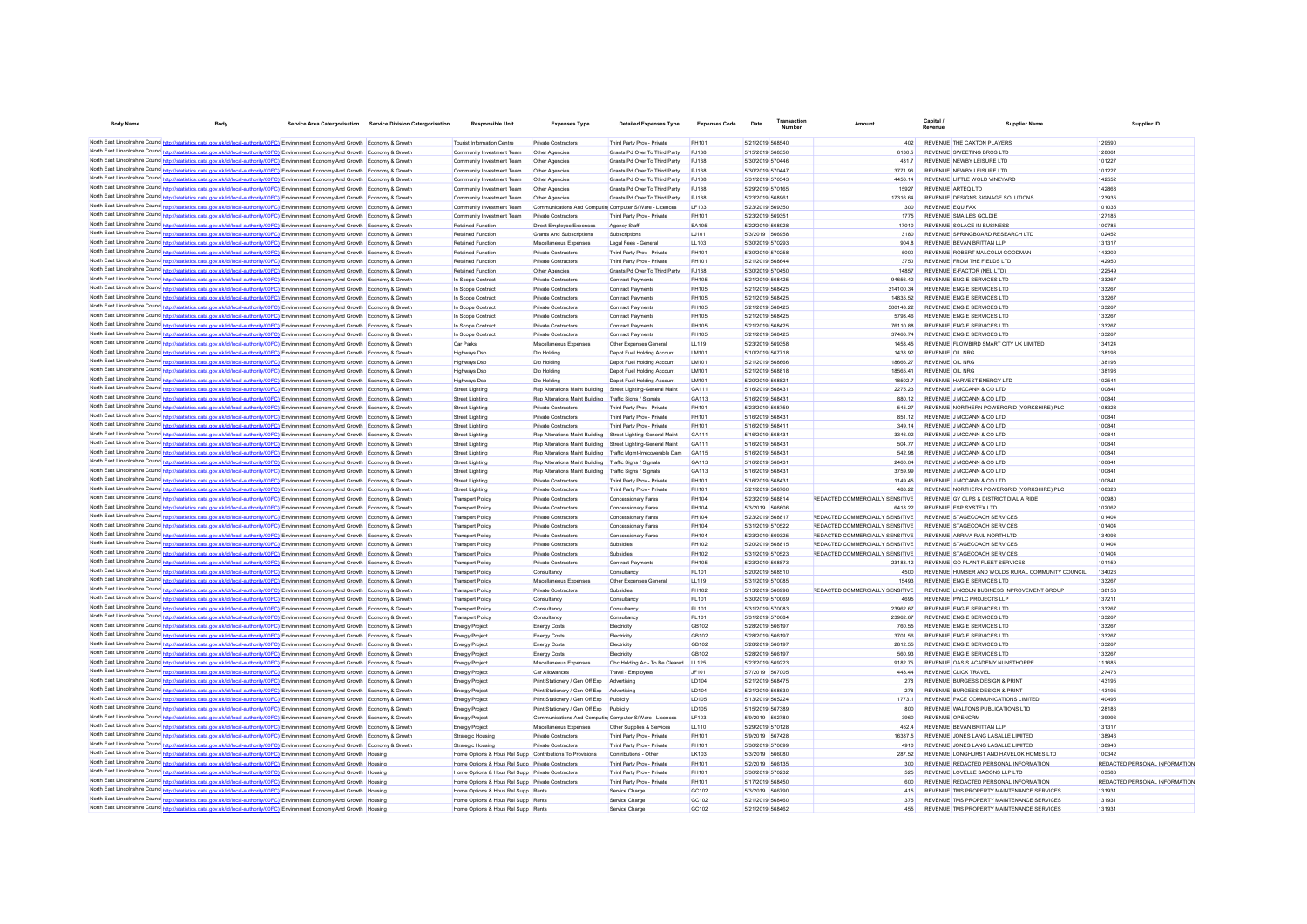| <b>Body Name</b><br><b>Body</b>                                                                                                                                                                                                                              |                                                                                  | Service Area Catergorisation Service Division Catergorisation | Responsible Unit                                                         | <b>Expenses Type</b>         | <b>Detailed Expenses Type</b>                            | <b>Expenses Code</b>              | Date                                 | Amount         |                                                                                | <b>Supplier Name</b> | Supplier ID                                                    |
|--------------------------------------------------------------------------------------------------------------------------------------------------------------------------------------------------------------------------------------------------------------|----------------------------------------------------------------------------------|---------------------------------------------------------------|--------------------------------------------------------------------------|------------------------------|----------------------------------------------------------|-----------------------------------|--------------------------------------|----------------|--------------------------------------------------------------------------------|----------------------|----------------------------------------------------------------|
| North East Lincolnshire Counc <sub>http://statistics.data.gov.uk/id/local-authority/00FC)</sub> Environment Economy And Growth                                                                                                                               |                                                                                  |                                                               | Home Options & Hous Rel Supp Rents                                       |                              | Service Charge                                           | GC102                             | 5/23/2019 569326                     | 1199.87        | REVENUE NORTH FAST LINCOLNSHIRE COUNCIL                                        |                      | 100894                                                         |
| North East Lincolnshire Counc http://statistics.data.gov.uk/id/local-authority/00FC) Environment Economy And Growth Housing                                                                                                                                  |                                                                                  |                                                               | Home Options & Hous Rel Supp Rents                                       |                              | Rent                                                     | GC <sub>101</sub>                 | 5/9/2019 567394                      | 2795           | REVENUE REDACTED PERSONAL INFORMATION                                          |                      | REDACTED PERSONAL INFORMATION                                  |
| North East Lincolnshire Counc http://statistics.data.gov.uk/id/local-authority/00FC) Environment Economy And Growth Housing                                                                                                                                  |                                                                                  |                                                               | Home Ontions & Hous Rel Supp Rents                                       |                              | Rent                                                     | GC <sub>101</sub>                 | 5/21/2019 568454                     | 455            | REVENUE REDACTED PERSONAL INFORMATION                                          |                      | REDACTED PERSONAL INFORMATION                                  |
| North East Lincolnshire Counc http://statistics.data.gov.uk/id/local-authority/00FC) Environment Economy And Growth Housing                                                                                                                                  |                                                                                  |                                                               | Home Options & Hous Rel Supp Rents                                       |                              | Rent                                                     | GC <sub>101</sub>                 | 5/21/2019 568467                     | 420            | REVENUE REDACTED PERSONAL INFORMATION                                          |                      | REDACTED PERSONAL INFORMATION                                  |
| North East Lincolnshire Counc http://statistics.data.gov.uk/id/local-authority/00FC) Environment Economy And Growth Housing                                                                                                                                  |                                                                                  |                                                               | Home Options & Hous Rel Supp Rents                                       |                              | Rent                                                     | GC101                             | 5/31/2019 570463                     | 100082         | REVENUE REDACTED PERSONAL INFORMATION                                          |                      | REDACTED PERSONAL INFORMATION                                  |
| North East Lincolnshire Counc http://statistics.data.gov.uk/id/local-authority/00FC) Environment Economy And Growth Housing                                                                                                                                  |                                                                                  |                                                               | Home Options & Hous Rel Supp Rents                                       |                              | Rent                                                     | GC101                             | 5/10/2019 567737                     | 630            | REVENUE REDACTED PERSONAL INFORMATION                                          |                      | REDACTED PERSONAL INFORMATION                                  |
| North East Lincolnshire Counc http://statistics.data.gov.uk/id/local-authority/00FC) Environment Economy And Growth Housing                                                                                                                                  |                                                                                  |                                                               | Home Options & Hous Rel Supp Rents                                       |                              | Rent                                                     | GC101                             | 5/10/2019 567738                     | 315            | REVENUE REDACTED PERSONAL INFORMATION                                          |                      | REDACTED PERSONAL INFORMATION                                  |
| North East Lincolnshire Counc http://statistics.data.gov.uk/id/local-authority/00FC) Environment Economy And Growth Housing                                                                                                                                  |                                                                                  |                                                               | Home Options & Hous Rel Supp Rents                                       |                              | Rent                                                     | GC101                             | 5/10/2019 567740                     | 315            | REVENUE REDACTED PERSONAL INFORMATION                                          |                      | REDACTED PERSONAL INFORMATION                                  |
| North East Lincolnshire Counc http://statistics.data.gov.uk/id/local-authority/00FC) Environment Economy And Growth Housing                                                                                                                                  |                                                                                  |                                                               | Home Options & Hous Rel Supp Rents                                       |                              | Rent                                                     | GC101                             | 5/10/2019 567741                     | 980            | REVENUE REDACTED PERSONAL INFORMATION                                          |                      | REDACTED PERSONAL INFORMATION                                  |
| North East Lincolnshire Counc http://statistics.data.gov.uk/id/local-authority/00FC) Environment Economy And Growth Housing                                                                                                                                  |                                                                                  |                                                               | Home Options & Hous Rel Supp Rents                                       |                              | Rent                                                     | GC101                             | 5/10/2019 567770                     | 490            | REVENUE REDACTED PERSONAL INFORMATION                                          |                      | REDACTED PERSONAL INFORMATION                                  |
| North East Lincolnshire Counc http://statistics.data.gov.uk/id/local-authority/00FC) Environment Economy And Growth Housing                                                                                                                                  |                                                                                  |                                                               | Home Options & Hous Rel Supp Rents                                       |                              | Rent                                                     | GC101                             | 5/13/2019 567789                     | 490            | REVENUE REDACTED PERSONAL INFORMATION                                          |                      | REDACTED PERSONAL INFORMATION                                  |
| North East Lincolnshire Councert http://statistics.data.gov.uk/id/local-authority/00FC) Environment Economy And Growth Housing                                                                                                                               |                                                                                  |                                                               | Home Options & Hous Rel Supp Rents                                       |                              | Rent                                                     | GC101                             | 5/23/2019 569582                     | 490            | REVENUE REDACTED PERSONAL INFORMATION                                          |                      | REDACTED PERSONAL INFORMATION                                  |
| North East Lincolnshire Counc http://statistics.data.gov.uk/id/local-authority/00FC) Environment Economy And Growth Housing                                                                                                                                  |                                                                                  |                                                               | Home Options & Hous Rel Supp Rents                                       |                              | Rent                                                     | GC101                             | 5/23/2019 569583                     | 770            | REVENUE REDACTED PERSONAL INFORMATION                                          |                      | REDACTED PERSONAL INFORMATION                                  |
| North East Lincolnshire Counc http://statistics.data.gov.uk/id/local-authority/00FC) Environment Economy And Growth Housing                                                                                                                                  |                                                                                  |                                                               | Home Options & Hous Rel Supp Rents                                       |                              | Rent                                                     | GC101                             | 5/23/2019 569584                     | 720            | REVENUE REDACTED PERSONAL INFORMATION                                          |                      | REDACTED PERSONAL INFORMATION                                  |
| North East Lincolnshire Counc http://statistics.data.gov.uk/id/local-authority/00FC) Environment Economy And Growth Housing                                                                                                                                  |                                                                                  |                                                               | Home Options & Hous Rel Supp Rents                                       |                              | Rent                                                     | GC101                             | 5/23/2019 569585                     | 315            | REVENUE REDACTED PERSONAL INFORMATION                                          |                      | REDACTED PERSONAL INFORMATION                                  |
| North East Lincolnshire Counce http://statistics.data.gov.uk/id/local-authority/00FC) Environment Economy And Growth Housing                                                                                                                                 |                                                                                  |                                                               | Home Options & Hous Rel Supp Rents                                       |                              | Rent                                                     | GC101                             | 5/23/2019 569586                     | 630            | REVENUE REDACTED PERSONAL INFORMATION                                          |                      | REDACTED PERSONAL INFORMATION                                  |
| North East Lincolnshire Counce http://statistics.data.gov.uk/id/local-authority/00FC) Environment Economy And Growth Housing<br>North East Lincolnshire Counce http://statistics.data.gov.uk/id/local-authority/00FC) Environment Economy And Growth Housing |                                                                                  |                                                               | Home Options & Hous Rel Supp Rents<br>Home Options & Hous Rel Supp Rents |                              | Rent<br>Rent                                             | GC101<br>GC <sub>101</sub>        | 5/23/2019 569587<br>5/23/2019 569588 | 300<br>490     | REVENUE REDACTED PERSONAL INFORMATION<br>REVENUE REDACTED PERSONAL INFORMATION |                      | REDACTED PERSONAL INFORMATION<br>REDACTED PERSONAL INFORMATION |
| North East Lincolnshire Counc http://statistics.data.gov.uk/id/local-authority/00FC) Environment Economy And Growth Housing                                                                                                                                  |                                                                                  |                                                               | Home Options & Hous Rel Supp Rents                                       |                              | Rent                                                     | GC <sub>101</sub>                 | 5/23/2019 569590                     | 740            | REVENUE REDACTED PERSONAL INFORMATION                                          |                      | REDACTED PERSONAL INFORMATION                                  |
| North East Lincolnshire Counc http://statistics.data.gov.uk/id/local-authority/00FC) Environment Economy And Growth Housing                                                                                                                                  |                                                                                  |                                                               | Home Ontions & Hous Rel Supp Rents                                       |                              | Rent                                                     | GC <sub>101</sub>                 | 5/10/2019 567732                     | 980            | REVENUE REDACTED PERSONAL INFORMATION                                          |                      | REDACTED PERSONAL INFORMATION                                  |
| North East Lincolnshire Counc http://statistics.data.gov.uk/id/local-authority/00FC) Environment Economy And Growth Housing                                                                                                                                  |                                                                                  |                                                               | Home Options & Hous Rel Supp Rents                                       |                              | Rent                                                     | GC101                             | 5/23/2019 569573                     | 770            | REVENUE REDACTED PERSONAL INFORMATION                                          |                      | REDACTED PERSONAL INFORMATION                                  |
| North East Lincolnshire Counc http://statistics.data.gov.uk/id/local-authority/00FC) Environment Economy And Growth Housing                                                                                                                                  |                                                                                  |                                                               | Home Options & Hous Rel Supp Rents                                       |                              | Rent                                                     | GC101                             | 5/10/2019 567721                     | 390            | REVENUE REDACTED PERSONAL INFORMATION                                          |                      | REDACTED PERSONAL INFORMATION                                  |
| North East Lincolnshire Counc http://statistics.data.gov.uk/id/local-authority/00FC) Environment Economy And Growth Housing                                                                                                                                  |                                                                                  |                                                               | Home Options & Hous Rel Supp Rents                                       |                              | Rent                                                     | GC101                             | 5/10/2019 567722                     | 455            | REVENUE REDACTED PERSONAL INFORMATION                                          |                      | REDACTED PERSONAL INFORMATION                                  |
| North East Lincolnshire Counc http://statistics.data.gov.uk/id/local-authority/00FC) Environment Economy And Growth Housing                                                                                                                                  |                                                                                  |                                                               | Home Options & Hous Rel Supp Rents                                       |                              | Rent                                                     | GC101                             | 5/10/2019 567735                     | 455            | REVENUE REDACTED PERSONAL INFORMATION                                          |                      | REDACTED PERSONAL INFORMATION                                  |
| North East Lincolnshire Counc http://statistics.data.gov.uk/id/local-authority/00FC) Environment Economy And Growth Housing                                                                                                                                  |                                                                                  |                                                               | Home Options & Hous Rel Supp Rents                                       |                              | Rent                                                     | GC101                             | 5/10/2019 567723                     | 422.5          | REVENUE REDACTED PERSONAL INFORMATION                                          |                      | REDACTED PERSONAL INFORMATION                                  |
| North East Lincolnshire Counc http://statistics.data.gov.uk/id/local-authority/00FC) Environment Economy And Growth Housing                                                                                                                                  |                                                                                  |                                                               | Home Options & Hous Rel Supp Rents                                       |                              | Rent                                                     | GC101                             | 5/23/2019 569600                     | 520            | REVENUE REDACTED PERSONAL INFORMATION                                          |                      | REDACTED PERSONAL INFORMATION                                  |
| North East Lincolnshire Counc http://statistics.data.gov.uk/id/local-authority/00FC) Environment Economy And Growth Housing                                                                                                                                  |                                                                                  |                                                               | Home Options & Hous Rel Supp Rents                                       |                              | Rent                                                     | GC101                             | 5/23/2019 569601                     | 455            | REVENUE REDACTED PERSONAL INFORMATION                                          |                      | REDACTED PERSONAL INFORMATION                                  |
| North East Lincolnshire Counc http://statistics.data.gov.uk/id/local-authority/00FC) Environment Economy And Growth Housing                                                                                                                                  |                                                                                  |                                                               | Home Options & Hous Rel Supp Rents                                       |                              | Rent                                                     | GC101                             | 5/29/2019 569723                     | 292.5          | REVENUE REDACTED PERSONAL INFORMATION                                          |                      | REDACTED PERSONAL INFORMATION                                  |
| North East Lincolnshire Counc http://statistics.data.gov.uk/id/local-authority/00FC) Environment Economy And Growth Housing                                                                                                                                  |                                                                                  |                                                               | Home Options & Hous Rel Supp Rents                                       |                              | Rent                                                     | GC101                             | 5/29/2019 569724                     | 455            | REVENUE REDACTED PERSONAL INFORMATION                                          |                      | REDACTED PERSONAL INFORMATION                                  |
| North East Lincolnshire Counc http://statistics.data.gov.uk/id/local-authority/00FC) Environment Economy And Growth Housing                                                                                                                                  |                                                                                  |                                                               | Home Options & Hous Rel Supp Rents                                       |                              | Rent                                                     | GC101                             | 5/29/2019 569725                     | 292.5          | REVENUE REDACTED PERSONAL INFORMATION                                          |                      | REDACTED PERSONAL INFORMATION                                  |
| North East Lincolnshire Counc http://statistics.data.gov.uk/id/local-authority/00FC) Environment Economy And Growth Housing                                                                                                                                  |                                                                                  |                                                               | Home Options & Hous Rel Supp Rents                                       |                              | <b>Rent</b>                                              | GC101                             | 5/10/2019 567756                     | 540            | REVENUE REDACTED PERSONAL INFORMATION                                          |                      | REDACTED PERSONAL INFORMATION                                  |
| North East Lincolnshire Counce http://statistics.data.gov.uk/id/local-authority/00FC) Environment Economy And Growth                                                                                                                                         |                                                                                  |                                                               | Home Options & Hous Rel Supp Rents                                       |                              | Rent                                                     | GC101                             | 5/10/2019 567771                     | 385            | REVENUE REDACTED PERSONAL INFORMATION                                          |                      | REDACTED PERSONAL INFORMATION                                  |
| North East Lincolnshire Counc <sub>http://statistics.data.gov.uk/id/local-authority/00FC) Environment Economy And Growth</sub>                                                                                                                               |                                                                                  |                                                               | Home Options & Hous Rel Supp Rents                                       |                              | Rent                                                     | GC101                             | 5/10/2019 567743                     | 490            | REVENUE REDACTED PERSONAL INFORMATION                                          |                      | REDACTED PERSONAL INFORMATION                                  |
| North East Lincolnshire Councint the Material State Add Agov.uk/id/local-authority/00FC) Environment Economy And Growth                                                                                                                                      |                                                                                  |                                                               | Home Options & Hous Rel Supp Rents                                       |                              | Rent                                                     | GC101                             | 5/10/2019 567744                     | 560            | REVENUE REDACTED PERSONAL INFORMATION                                          |                      | REDACTED PERSONAL INFORMATION                                  |
| North East Lincolnshire Counc http://statistics.data.gov.uk/id/local-authority/00FC) Environment Economy And Growth Housing                                                                                                                                  |                                                                                  |                                                               | Home Options & Hous Rel Supp Rents                                       |                              | Rent                                                     | GC101                             | 5/10/2019 567745                     | 770            | REVENUE REDACTED PERSONAL INFORMATION                                          |                      | REDACTED PERSONAL INFORMATION                                  |
| North East Lincolnshire Counc http://statistics.data.gov.uk/id/local-authority/00FC) Environment Economy And Growth Housing                                                                                                                                  |                                                                                  |                                                               | Home Options & Hous Rel Supp Rents                                       |                              | Rent                                                     | GC101                             | 5/10/2019 567750                     | 770            | REVENUE REDACTED PERSONAL INFORMATION                                          |                      | REDACTED PERSONAL INFORMATION                                  |
| North East Lincolnshire Counce http://statistics.data.gov.uk/id/local-authority/00FC) Environment Economy And Growth Housing                                                                                                                                 |                                                                                  |                                                               | Home Options & Hous Rel Supp Rents                                       |                              | Rent                                                     | GC101                             | 5/10/2019 567754                     | 750            | REVENUE REDACTED PERSONAL INFORMATION                                          |                      | REDACTED PERSONAL INFORMATION                                  |
| North East Lincolnshire Counc http://statistics.data.gov.uk/id/local-authority/00FC) Environment Economy And Growth Housing                                                                                                                                  |                                                                                  |                                                               | Home Options & Hous Rel Supp Rents                                       |                              | Rent                                                     | GC101                             | 5/10/2019 567742                     | 980            | REVENUE REDACTED PERSONAL INFORMATION                                          |                      | REDACTED PERSONAL INFORMATION                                  |
| North East Lincolnshire Counc http://statisf                                                                                                                                                                                                                 | tics.data.gov.uk/id/local-authority/00FC) Environment Economy And Growth Housing |                                                               | Home Options & Hous Rel Supp Rents                                       |                              | Rent                                                     | GC101                             | 5/10/2019 567751                     | 385            | REVENUE REDACTED PERSONAL INFORMATION                                          |                      | REDACTED PERSONAL INFORMATION                                  |
| North East Lincolnshire Counc http://statistics.data.gov.uk/id/local-authority/00FC) Environment Economy And Growth Housing                                                                                                                                  |                                                                                  |                                                               | Home Options & Hous Rel Supp Rents                                       |                              | Rent                                                     | GC101                             | 5/21/2019 568469                     | 420            | REVENUE REDACTED PERSONAL INFORMATION                                          |                      | REDACTED PERSONAL INFORMATION                                  |
| North East Lincolnshire Counc http://statistics.data.gov.uk/id/local-authority/00FC) Environment Economy And Growth Housing                                                                                                                                  |                                                                                  |                                                               | Home Options & Hous Rel Supp Rents                                       |                              | Rent                                                     | GC101                             | 5/24/2019 569659                     | 630            | REVENUE REDACTED PERSONAL INFORMATION                                          |                      | REDACTED PERSONAL INFORMATION                                  |
| North East Lincolnshire Counc http://statistics.data.gov.uk/id/local-authority/00FC) Environment Economy And Growth Housing<br>North East Lincolnshire Counc http://statistics.data.gov.uk/id/local-authority/00FC) Environment Economy And Growth Housing   |                                                                                  |                                                               | Home Options & Hous Rel Supp Rents<br>Home Options & Hous Rel Supp Rents |                              | Rent<br>Rent                                             | GC101<br>GC101                    | 5/24/2019 569660<br>5/24/2019 569661 | 450<br>420     | REVENUE REDACTED PERSONAL INFORMATION<br>REVENUE REDACTED PERSONAL INFORMATION |                      | REDACTED PERSONAL INFORMATION<br>REDACTED PERSONAL INFORMATION |
| North East Lincolnshire Counce http://statistics.data.gov.uk/id/local-authority/00FC) Environment Economy And Growth Housing                                                                                                                                 |                                                                                  |                                                               | Home Options & Hous Rel Supp Rents                                       |                              | Rent                                                     | GC101                             | 5/24/2019 569662                     | 840            | REVENUE REDACTED PERSONAL INFORMATION                                          |                      | REDACTED PERSONAL INFORMATION                                  |
| North East Lincolnshire Counc http://statistics.data.gov.uk/id/local-authority/00FC) Environment Economy And Growth Housing                                                                                                                                  |                                                                                  |                                                               | Home Options & Hous Rel Supp Rents                                       |                              | Rent                                                     | GC101                             | 5/24/2019 569664                     | 780            | REVENUE REDACTED PERSONAL INFORMATION                                          |                      | REDACTED PERSONAL INFORMATION                                  |
| North East Lincolnshire Counc http://statistics.data.gov.uk/id/local-authority/00FC) Environment Economy And Growth Housing                                                                                                                                  |                                                                                  |                                                               | Home Options & Hous Rel Supp Rents                                       |                              | Rent                                                     | GC101                             | 5/24/2019 569668                     | 385            | REVENUE REDACTED PERSONAL INFORMATION                                          |                      | REDACTED PERSONAL INFORMATION                                  |
| North East Lincolnshire Counc. http://statistics.data.gov.uk/id/local-authority/00FC) Environment Economy And Growth                                                                                                                                         |                                                                                  |                                                               | Home Options & Hous Rel Supp Rents                                       |                              | Rent                                                     | GC101                             | 5/24/2019 569716                     | 770            | REVENUE REDACTED PERSONAL INFORMATION                                          |                      | REDACTED PERSONAL INFORMATION                                  |
| North East Lincolnshire Councint the Watabistics.data.gov.uk/id/local-authority/00FC) Environment Economy And Growth                                                                                                                                         |                                                                                  |                                                               | Home Options & Hous Rel Supp Rents                                       |                              | Rent                                                     | GC101                             | 5/29/2019 569744                     | 1120           | REVENUE REDACTED PERSONAL INFORMATION                                          |                      | REDACTED PERSONAL INFORMATION                                  |
| North East Lincolnshire Counc http://statistics.data.gov.uk/id/local-authority/00FC) Environment Economy And Growth Housing                                                                                                                                  |                                                                                  |                                                               | Home Options & Hous Rel Supp Rents                                       |                              | Rent                                                     | GC101                             | 5/30/2019 569658                     | 385            | REVENUE REDACTED PERSONAL INFORMATION                                          |                      | REDACTED PERSONAL INFORMATION                                  |
| North East Lincolnshire Counc http://statistics.data.gov.uk/id/local-authority/00FC) Environment Economy And Growth Housing                                                                                                                                  |                                                                                  |                                                               | Home Options & Hous Rel Supp Rents                                       |                              | Rent                                                     | GC <sub>101</sub>                 | 5/30/2019 569665                     | 385            | REVENUE REDACTED PERSONAL INFORMATION                                          |                      | REDACTED PERSONAL INFORMATION                                  |
| North East Lincolnshire Councint the://statistics.data.gov.uk/id/local-authority/00FC) Environment Economy And Growth                                                                                                                                        |                                                                                  |                                                               | Home Options & Hous Rel Supp Rents                                       |                              | Rent                                                     | GC <sub>101</sub>                 | 5/30/2019 569666                     | 770            | REVENUE REDACTED PERSONAL INFORMATION                                          |                      | REDACTED PERSONAL INFORMATION                                  |
| North East Lincolnshire Counc http://statistics.data.gov.uk/id/local-authority/00FC) Environment Economy And Growth Housing                                                                                                                                  |                                                                                  |                                                               | Home Options & Hous Rel Supp Rents                                       |                              | Rent                                                     | GC <sub>101</sub>                 | 5/30/2019 569663                     | 420            | REVENUE REDACTED PERSONAL INFORMATION                                          |                      | REDACTED PERSONAL INFORMATION                                  |
| North East Lincolnshire Counc http://statistics.data.gov.uk/id/local-authority/00FC) Environment Economy And Growth Housing                                                                                                                                  |                                                                                  |                                                               | Home Options & Hous Rel Supp Rents                                       |                              | Rent                                                     | GC101                             | 5/10/2019 567759                     | 390            | REVENUE REDACTED PERSONAL INFORMATION                                          |                      | REDACTED PERSONAL INFORMATION                                  |
| North East Lincolnshire Counc http://statistics.data.gov.uk/id/local-authority/00FC) Environment Economy And Growth Housing                                                                                                                                  |                                                                                  |                                                               | Home Options & Hous Rel Supp Rents                                       |                              | Rent                                                     | GC101                             | 5/10/2019 567755                     | 455            | REVENUE REDACTED PERSONAL INFORMATION                                          |                      | REDACTED PERSONAL INFORMATION                                  |
| North East Lincolnshire Counc http://statistics.data.gov.uk/id/local-authority/00FC) Environment Economy And Growth Housing                                                                                                                                  |                                                                                  |                                                               | Home Options & Hous Rel Supp Rents                                       |                              | Rent                                                     | GC101                             | 5/10/2019 567757                     | 2405           | REVENUE REDACTED PERSONAL INFORMATION                                          |                      | REDACTED PERSONAL INFORMATION                                  |
| North East Lincolnshire Counc http://statistics.data.gov.uk/id/local-authority/00FC) Environment Economy And Growth Housing                                                                                                                                  |                                                                                  |                                                               | Home Options & Hous Rel Supp Rents                                       |                              |                                                          | GC101                             | 5/10/2019 567769                     | 720            | REVENUE REDACTED PERSONAL INFORMATION                                          |                      | REDACTED PERSONAL INFORMATION                                  |
| North East Lincolnshire Counc http://statistics.data.gov.uk/id/local-authority/00FC) Environment Economy And Growth Housing                                                                                                                                  |                                                                                  |                                                               | Home Options & Hous Rel Supp Rents                                       |                              |                                                          | GC101                             | 5/29/2019 569730                     | 1250.28        | REVENUE REDACTED PERSONAL INFORMATION                                          |                      | REDACTED PERSONAL INFORMATION                                  |
| North East Lincolnshire Counc http://statistics.data.gov.uk/id/local-authority/00FC) Dir Health And Wellbeing                                                                                                                                                |                                                                                  | Public Health                                                 | Drug / Alcohol Action Service Government Departments                     |                              | Third Party Prov - Govt Depts                            | PE101                             | 5/30/2019 570236                     | 27938.1        | REVENUE NHSBSA (NHS BUSINESS SERVICES AUTHORITY)                               |                      | 127751                                                         |
| North East Lincolnshire Counc http://statistics.data.gov.uk/id/local-authority/00FC) Dir Health And Wellbeing                                                                                                                                                |                                                                                  | Public Health                                                 | Drug / Alcohol Action Service                                            | Private Contractors          | Contract Payments                                        | PH105                             | 5/7/2019 567171                      | 142603.25      | REVENUE ADDACTION                                                              |                      | 119878                                                         |
| North East Lincolnshire Counc http://statistics.data.gov.uk/id/local-authority/00FC) Dir Health And Wellbeing                                                                                                                                                |                                                                                  | Public Health                                                 | Drug / Alcohol Action Service                                            | Private Contractors          | Third Party Prov - Private                               | <b>PH101</b>                      | 5/8/2019 567170                      | 24166.67       | <b>REVENUE ADDACTION</b>                                                       |                      | 119878                                                         |
| North East Lincolnshire Councint the Material State down with the authority (OFC) Dir Health And Wellbeing                                                                                                                                                   |                                                                                  | Public Health                                                 | <b>Wellbeing Service</b>                                                 | Indirect Employee Expenses   | Staff Training                                           | <b>EB122</b>                      | 5/9/2019 567427                      | 280            | REVENUE PSHE ASSOCIATION                                                       |                      | 121283                                                         |
| North East Lincolnshire Counc http://statistics.data.gov.uk/id/local-authority/00FC) Dir Health And Wellbeing                                                                                                                                                |                                                                                  | Public Health                                                 | <b>Wellbeing Service</b>                                                 | Private Contractors          | Third Party Prov - Private                               | PH101                             | 5/14/2019 567871                     | 1366.04        | REVENUE FIELD HOUSE MEDICAL GROUP                                              |                      | 103900                                                         |
| North East Lincolnshire Councint http://statistics.data.gov.uk/id/local-authority/00FC) Dir Health And Wellbeing                                                                                                                                             |                                                                                  | Public Health                                                 | <b>Wellbeing Service</b>                                                 | Private Contractors          | Third Party Prov - Private                               | PH101                             | 5/15/2019 567955                     | 855            | REVENUE CLEE MEDICAL CENTRE                                                    |                      | 105319                                                         |
| North East Lincolnshire Counc http://statistics.data.gov.uk/id/local-authority/00FC) Dir Health And Wellbeing                                                                                                                                                |                                                                                  | Public Health                                                 | <b>Wellbeing Service</b>                                                 | Private Contractors          | Third Party Prov - Private                               | <b>PH101</b>                      | 5/13/2019 567956                     | 375            | REVENUE CLEE MEDICAL CENTRE                                                    |                      | 105319                                                         |
| North East Lincolnshire Counc http://statistics.data.gov.uk/id/local-authority/00FC) Dir Health And Wellbeing<br>North East Lincolnshire Counc http://statistics.data.gov.uk/id/local-authority/00FC) Dir Health And Wellbeing                               |                                                                                  | Public Health                                                 | <b>Wellbeing Service</b>                                                 | Private Contractors<br>Rents | Third Party Prov - Private<br>Rent                       | <b>PH101</b><br>GC <sub>101</sub> | 5/13/2019 567938<br>5/23/2019 568744 | 275.42<br>1000 | REVENUE HUMBERVIEW SURGERY                                                     |                      | 120098<br>102742                                               |
| North East Lincolnshire Counc http://statistics.data.gov.uk/id/local-authority/00FC) Dir Health And Wellbeing                                                                                                                                                |                                                                                  | Public Health<br>Public Health                                | <b>Wellbeing Service</b><br>Sexual Health                                | Private Contractors          |                                                          | <b>PH105</b>                      | 5/10/2019 567636                     | 59270.98       | REVENUE THE GRIMSBY INSTITUTE OF FURTHER<br>REVENUE VIRGIN CARE SERVICES LTD   |                      | 120538                                                         |
| North East Lincolnshire Counc http://statistics.data.gov.uk/id/local-authority/00FC) Dir Health And Wellbeing                                                                                                                                                |                                                                                  | Public Health                                                 | Sexual Health                                                            | Private Contractors          | Contract Payments                                        | PH101                             | 5/21/2019 568685                     | 414 75         | <b>REVENUE ASDA PHARMACY</b>                                                   |                      | 104011                                                         |
| North East Lincolnshire Counc http://statistics.data.gov.uk/id/local-authority/00FC) Dir Health And Wellbeing                                                                                                                                                |                                                                                  | Public Health                                                 | Sexual Health                                                            | Private Contractors          | Third Party Prov - Private<br>Third Party Prov - Private | <b>PH101</b>                      | 5/21/2019 568685                     | 540            | REVENUE ASDA PHARMACY                                                          |                      | 104011                                                         |
| North East Lincolnshire Counc http://statistics.data.gov.uk/id/local-authority/00FC) Dir Health And Wellbeing                                                                                                                                                |                                                                                  | Public Health                                                 | Sexual Health                                                            | Private Contractors          | Third Party Prov - Private                               | PH101                             | 5/21/2019 568688                     | 270            | REVENUE COTTINGHAM PHARMACY                                                    |                      | 104020                                                         |
| North East Lincolnshire Counc http://statistics.data.gov.uk/id/local-authority/00FC) Dir Health And Wellbeing                                                                                                                                                |                                                                                  | Public Health                                                 | Sexual Health                                                            | Other Agencies               | <b>Health Charges</b>                                    | PJ131                             | 5/14/2019 568132                     | 730            | REVENUE CITY HEALTH CARE PARTNERSHIP CIC                                       |                      | 110889                                                         |
| North East Lincolnshire Counc http://statistics.data.gov.uk/id/local-authority/00FC) Dir Health And Wellbeing                                                                                                                                                |                                                                                  | Public Health                                                 | Sexual Health                                                            | Other Agencies               | Other                                                    | PJ121                             | 5/10/2019 567635                     | 3200           | REVENUE THE ROXTON PRACTICE                                                    |                      | 104395                                                         |
| North East Lincolnshire Counc http://statistics.data.gov.uk/id/local-authority/00FC) Dir Health And Wellbeing                                                                                                                                                |                                                                                  | Public Health                                                 | Sexual Health                                                            | Other Agencies               | Other                                                    | PJ121                             | 5/14/2019 568136                     | 1000           | REVENUE SCARTHO MEDICAL CENTRE                                                 |                      | 107570                                                         |
| North East Lincolnshire Counc http://statistics.data.gov.uk/id/local-authority/00FC) Dir Health And Wellbeing                                                                                                                                                |                                                                                  | Public Health                                                 | Sexual Health                                                            | Other Agencie                | Other                                                    | PJ121                             | 5/14/2019 568137                     | 760            | REVENUE LITTLEFIELDS HEALTH CENTRE                                             |                      | 111683                                                         |